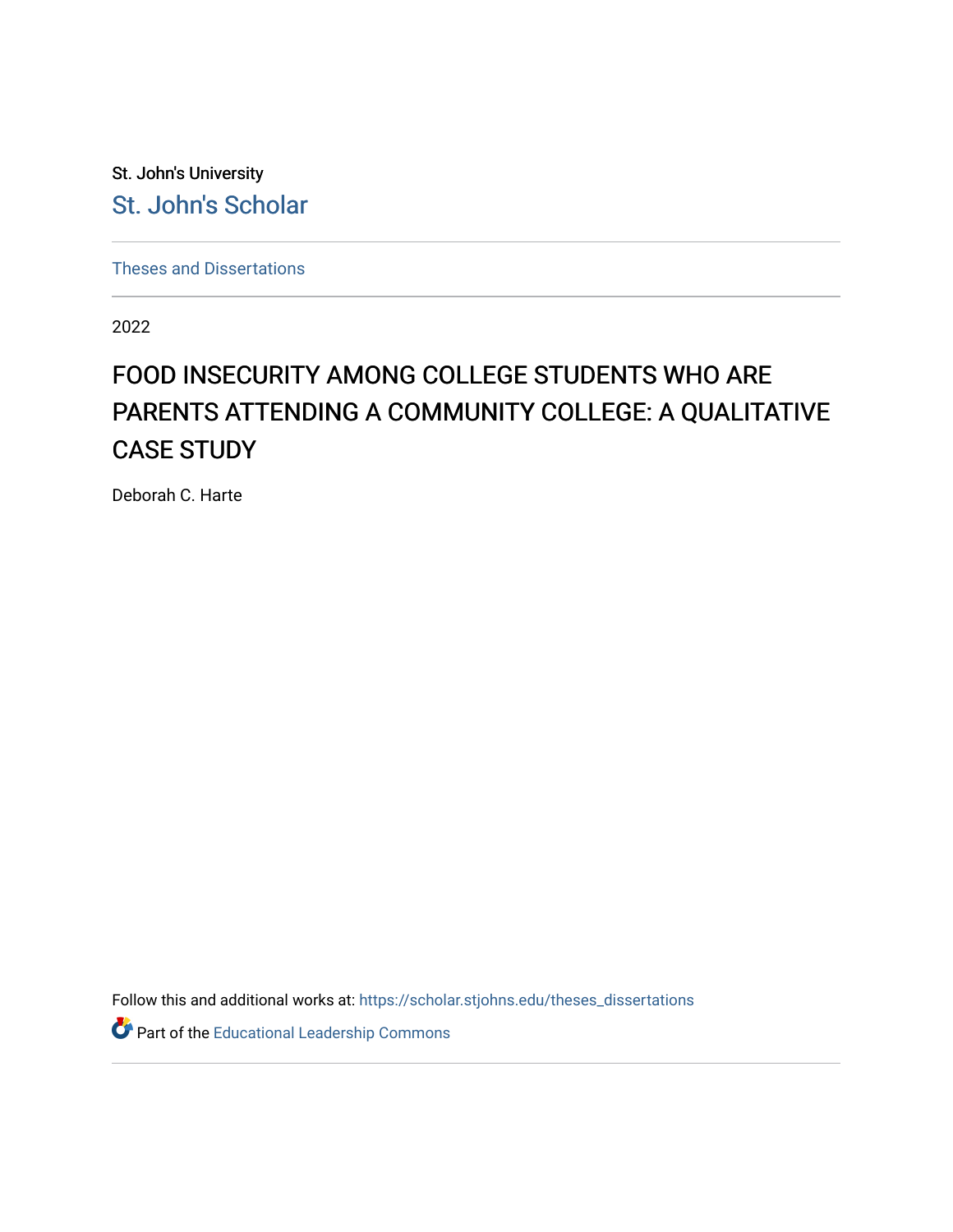# FOOD INSECURITY AMONG COLLEGE STUDENTS WHO ARE PARENTS ATTENDING A COMMUNITY COLLEGE: A QUALITATIVE CASE STUDY

# A dissertation submitted in partial fulfillment

of the requirements for the degree of

# DOCTOR OF EDUCATION

to the faculty of the

# DEPARTMENT OF ADMINISTRATIVE AND INSTRUCTIONAL LEADERSHIP

of

# THE SCHOOL OF EDUCATION

at

ST. JOHN'S UNIVERSITY

New York

by

Deborah C. Harte

Submitted Date March 24, 2022 Approved Date May 17, 2022

Deborah C. Harte Catherine DiMartino, Ph.D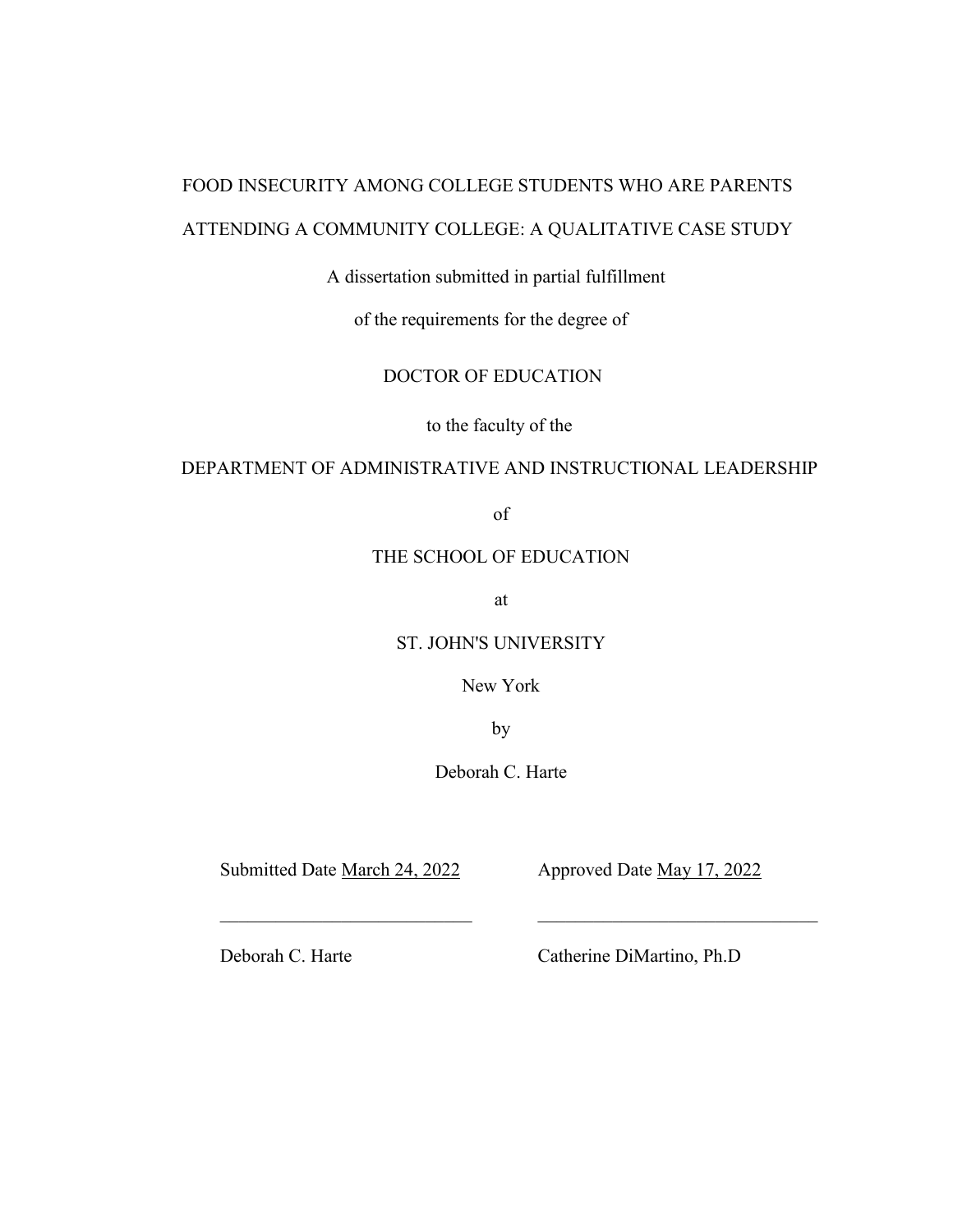**©Copyright by Deborah C. Harte 2022**

**All Rights Reserved**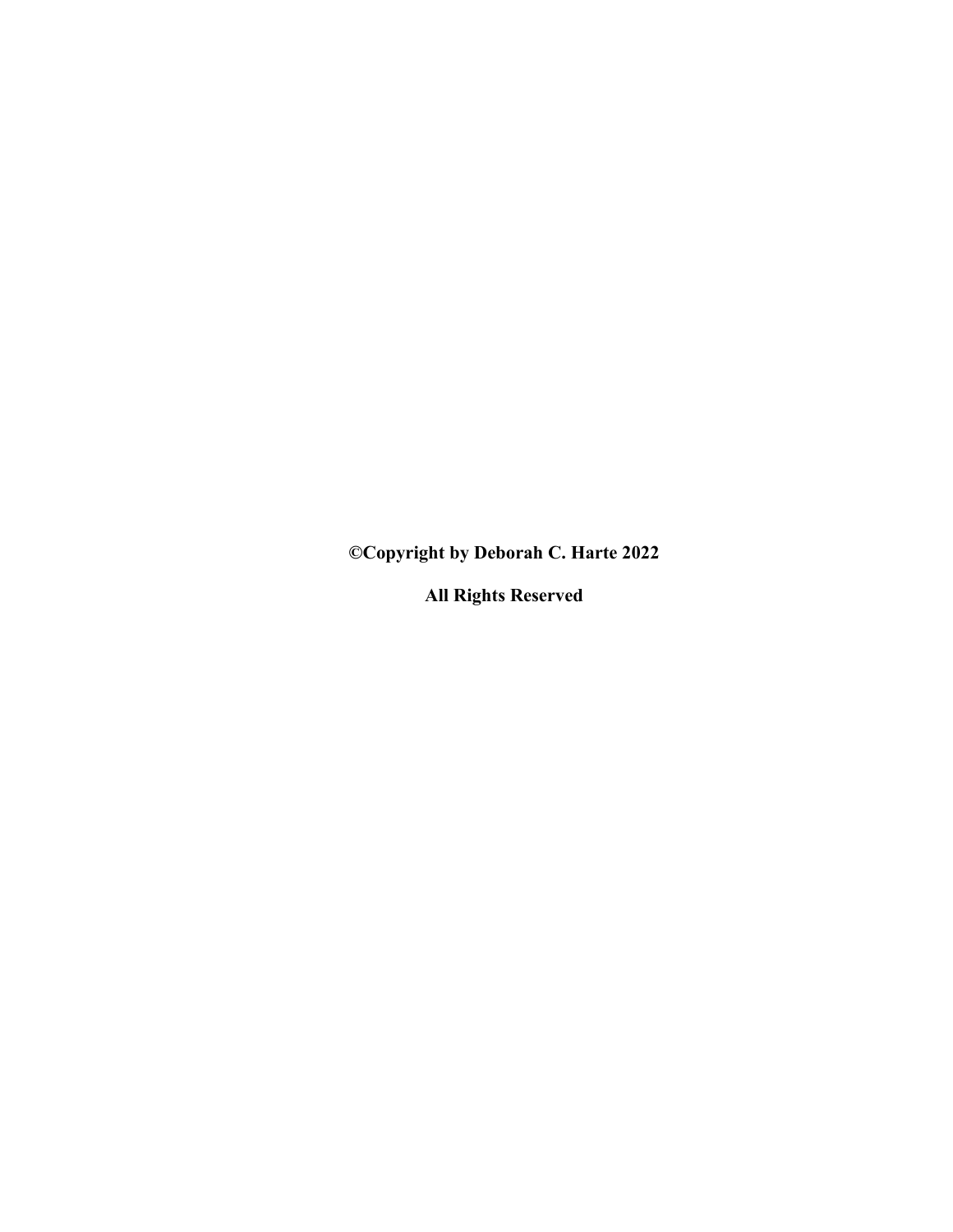#### **ABSTRACT**

# FOOD INSECURITY AMONG COLLEGE STUDENTS WHO ARE PARENTS ATTENDING A COMMUNITY COLLEGE: A QUALITATIVE CASE STUDY Deborah C. Harte

Food insecurity has been a prevailing issue among college students for a number of years. Over the past decade, studies have been conducted to determine the prevalence rate of food insecurity on college campuses ((El Zein et al., 2019; Gaines et al., 2014; Goldrick-Rab et al., 2018; Patton-Lopez et al., 2014; Payne-Sturges et al., 2018; Riddle et al., 2020), and the impact of food insecurity on academic achievement (Gaines et al., 2014; Gundersen & Ziliak, 2015; Stack & Meredith, 2017; Philips et al., 2018). Although these studies have involved college students, gaps in the research have led to an incomplete profile of students who are parents that experience food insecurity. These students, not only have the responsibility of caring for themselves but they must be concerned with the well-being of their children. The purpose of this qualitative case study was to explore college students who are parents' experiences with food insecurity while attending a community college. The study was conducted in an urban New York City public college and utilized data from individual interviews of student-participants and administrator-participants, content analysis of outreach and marketing materials, and observation of the on-campus pantry use by students.

Analysis of the collected data revealed three major findings. First, a lack of financial resources contributed to student parents' inability to provide for their families, and the stress of not being able to provide affected their ability to focus in school.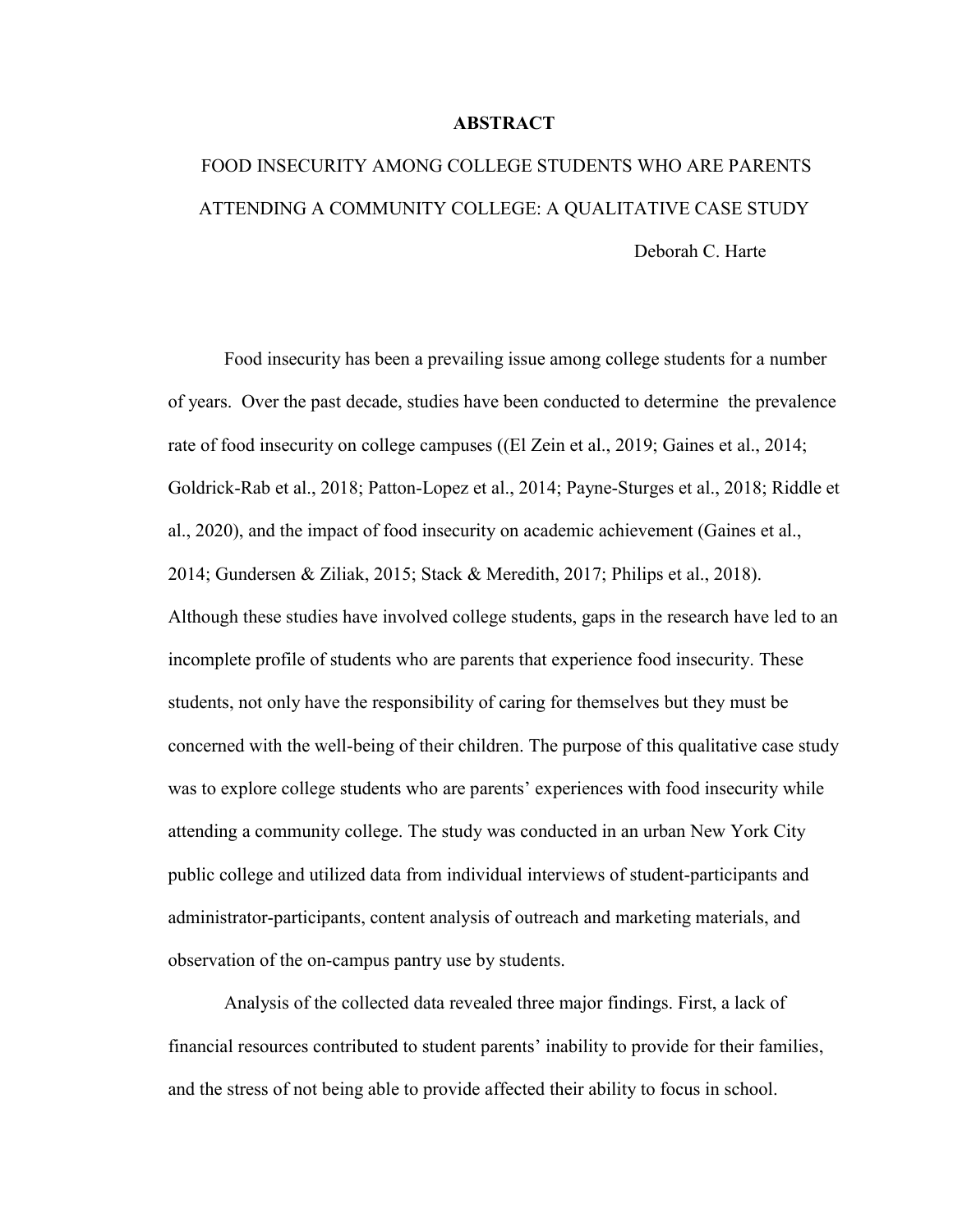Second, these parents experienced parental trauma, which was couched in their inability to parent their children effectively at times and created feelings of guilt. Third, in spite of the challenges that food insecurity presented, many of these students used the resources that the college offered as motivation to persevere. The implications of these findings revealed food insecurity affected the student-participants who are parents in ways that, without resources and support it would be very difficult for them to progress and complete school.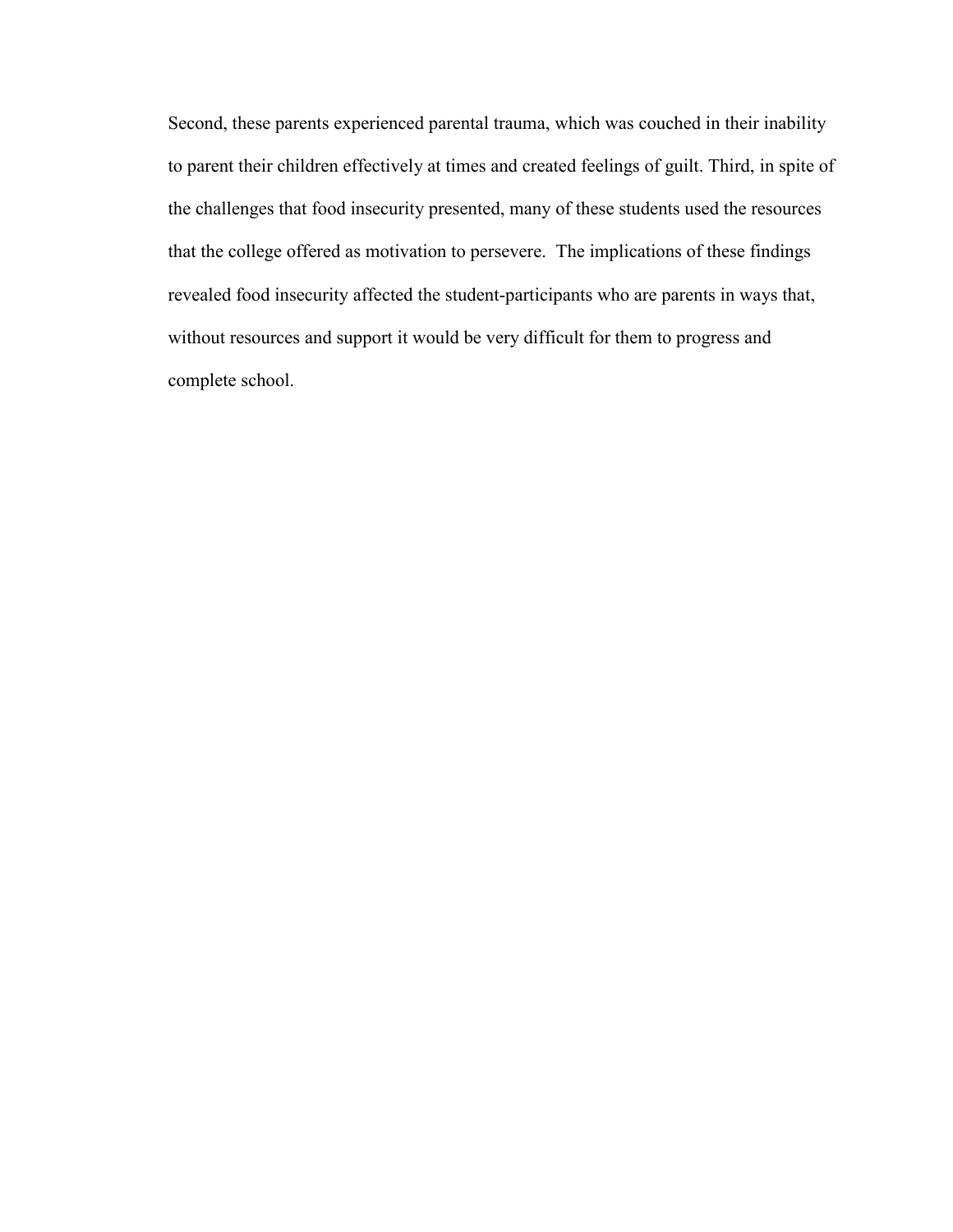## **DEDICATION**

I dedicate the achievement to those who supported me through pray and who sacrificed in an effort to help me complete this doctoral dissertation. This document serves as the culmination of my academic and professional achievements, and I could not have made this journey alone.

To my parents and especially my mother, Dorothy, who walked with grace, courage and strength, I am blessed to have had her as my mother.

To my children, Kenneth, Ashantai, and Brandon, and my 12 grandchildren, whom I love with all of my heart. I hope that you know that the greatest job that I could have ever be asked to perform was to be your mom and grandma. I hope that you continue to seek your purpose in life and use this achievement as a guide.

To my family and friends (especially by bestie, Holly) your words of encouragement carried me through in my time of doubt. I am beyond grateful for your love.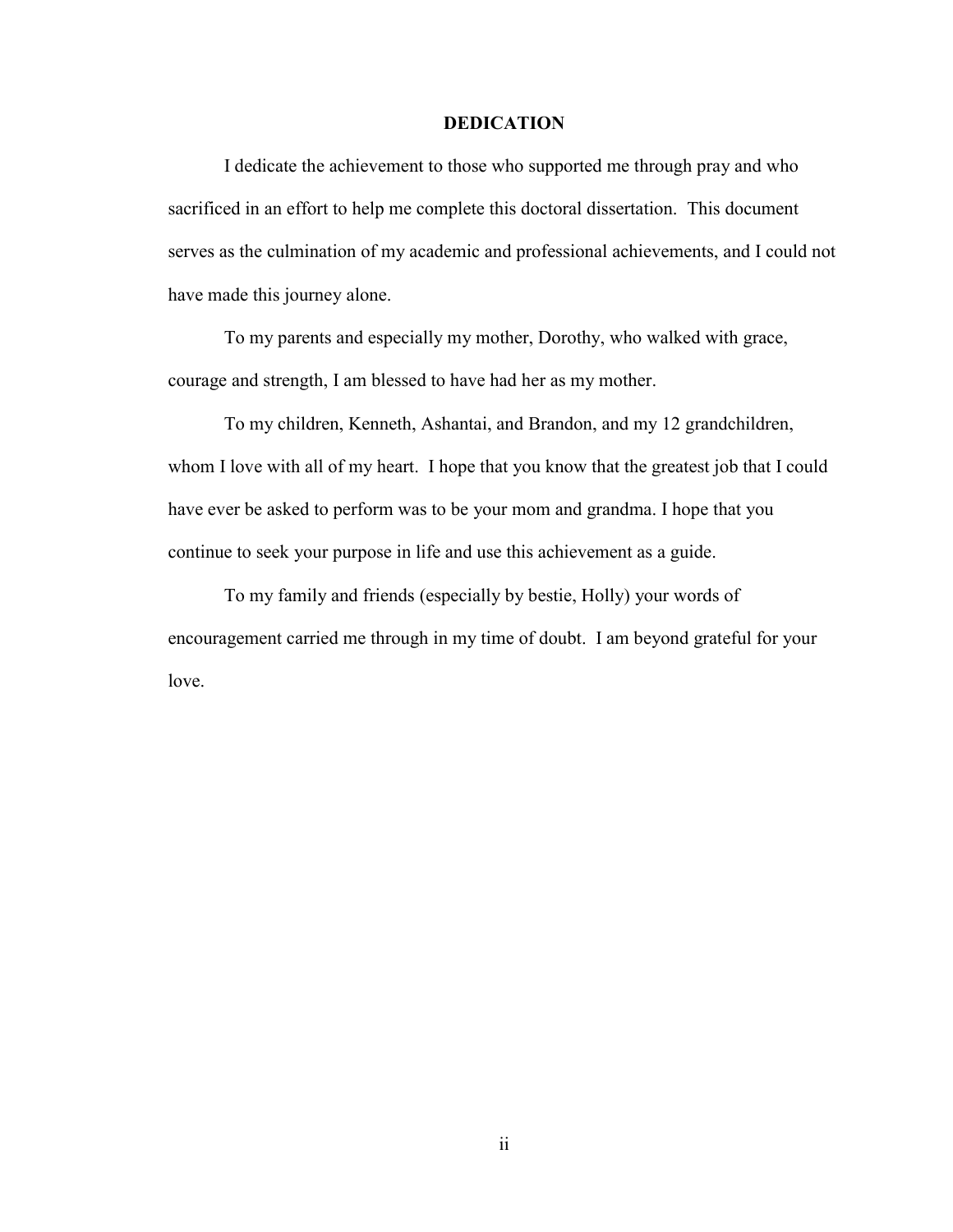#### **ACKNOWLEDGEMENTS**

I am forever grateful to all of the students and administrators who participated in this study. They willingly trusted me with their experiences, thoughts, and opinions in an effort to paint a comprehensive picture of how food insecurity affects students who are parents.

A huge thank you to my dissertation committee members: Dr. Catherine DiMartino, Dr. Ceceilia Parnther, and Dr. Stephen Kotok. Each of you has been very instrumental in my doctoral journey. Dr. DiMartino, as my dissertation mentor, you have not only demonstrated your tremendous knowledge of this process, but you have done so with poise, elegance, and grace. Thank you for your guidance. Your support, encouragement, and passion has been a beacon of light for me in those difficult times. Dr, Parnther, your belief and passion for my topic was evident from the first moment I met you and that gave me encouragement to push forward. I will always be grateful to you for that support. Dr. Kotok, thank you for your kindness and generosity of your time and for being patient with me.

I would also like to thank the staff at DAIL who always made sure that I received the emails and information vital to participating in this program.

Finally, I would like to thank the members of this doctoral cohort. I will forever appreciate your support, shoulder, expertise, and encouragement.

iii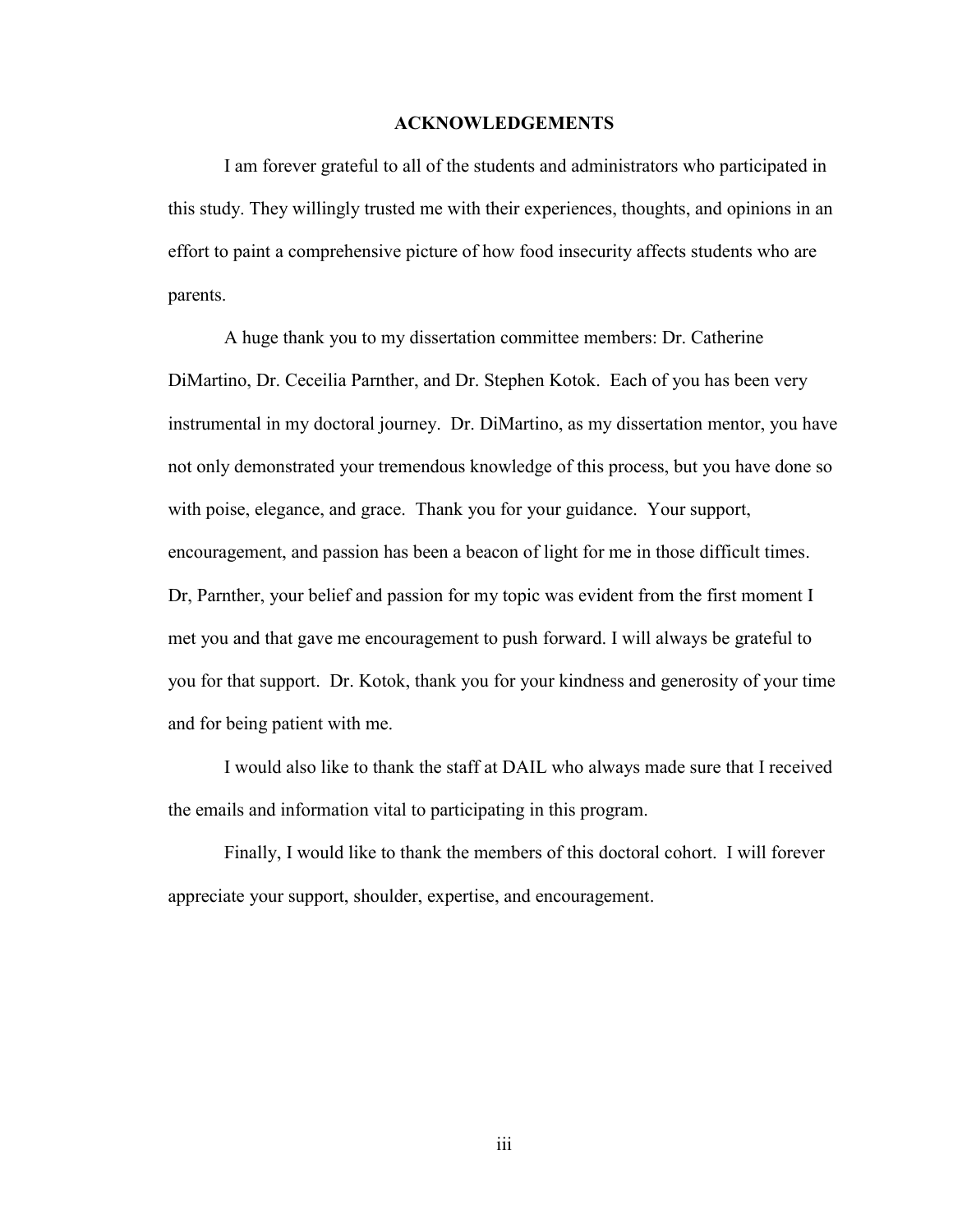# **TABLE OF CONTENTS**

| Prevalence of Food Insecurity among Community College Students  17            |  |
|-------------------------------------------------------------------------------|--|
|                                                                               |  |
| The Role of Community Colleges in Addressing Basic Needs for College Students |  |
|                                                                               |  |
|                                                                               |  |
|                                                                               |  |
|                                                                               |  |
|                                                                               |  |
|                                                                               |  |
|                                                                               |  |
|                                                                               |  |
|                                                                               |  |
|                                                                               |  |
|                                                                               |  |
|                                                                               |  |
|                                                                               |  |
|                                                                               |  |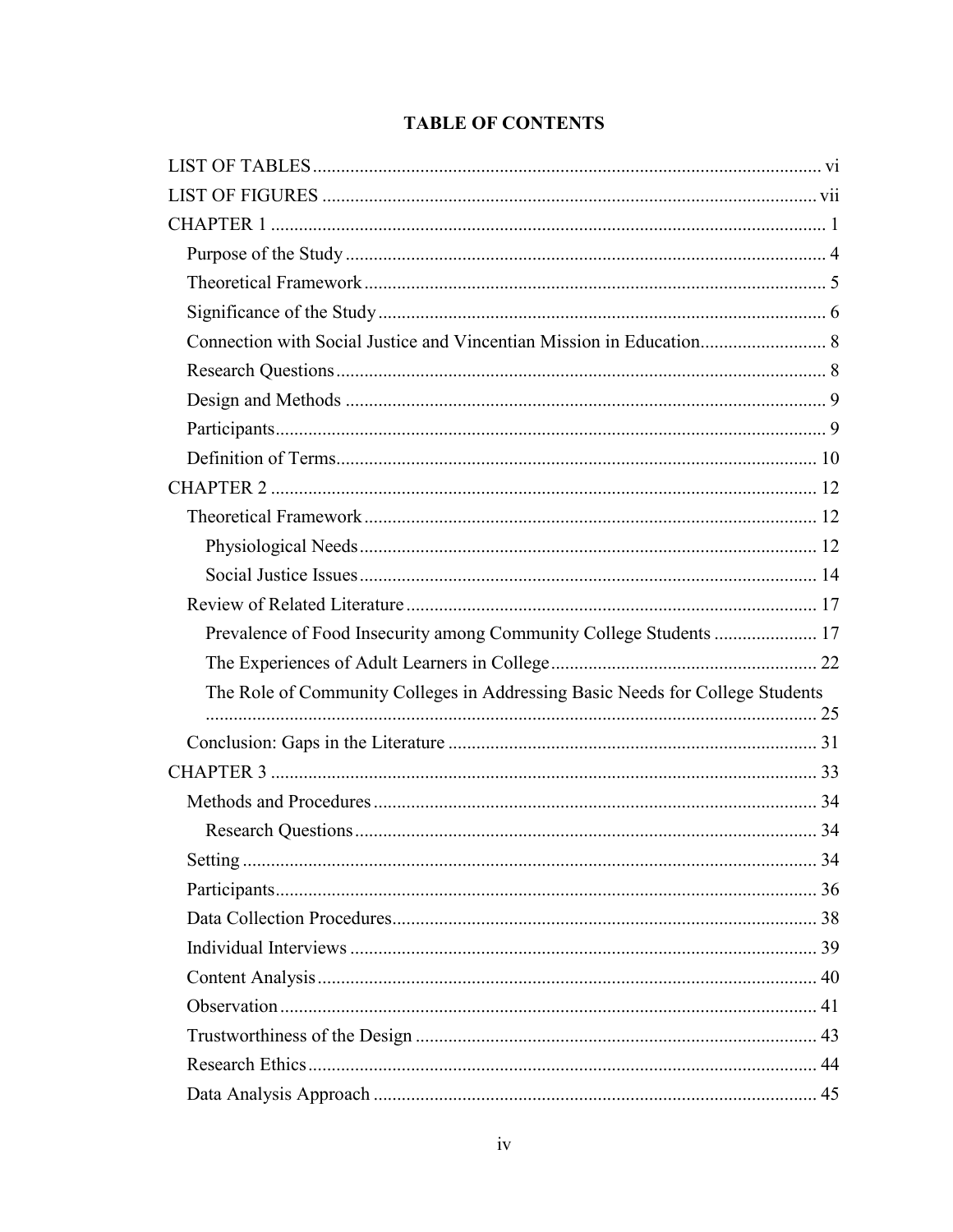| APPENDIX C: LETTER OF INFORMED CONSENT FORM (STUDENT)  97        |  |
|------------------------------------------------------------------|--|
| APPENDIX D: RECRUITMENT E-MAIL TO PARTICIPATE IN FOOD INSECURITY |  |
|                                                                  |  |
|                                                                  |  |
| APPENDIX G: INTERVIEW PROTOCOL (ADMINISTRATOR) 104               |  |
|                                                                  |  |
|                                                                  |  |
|                                                                  |  |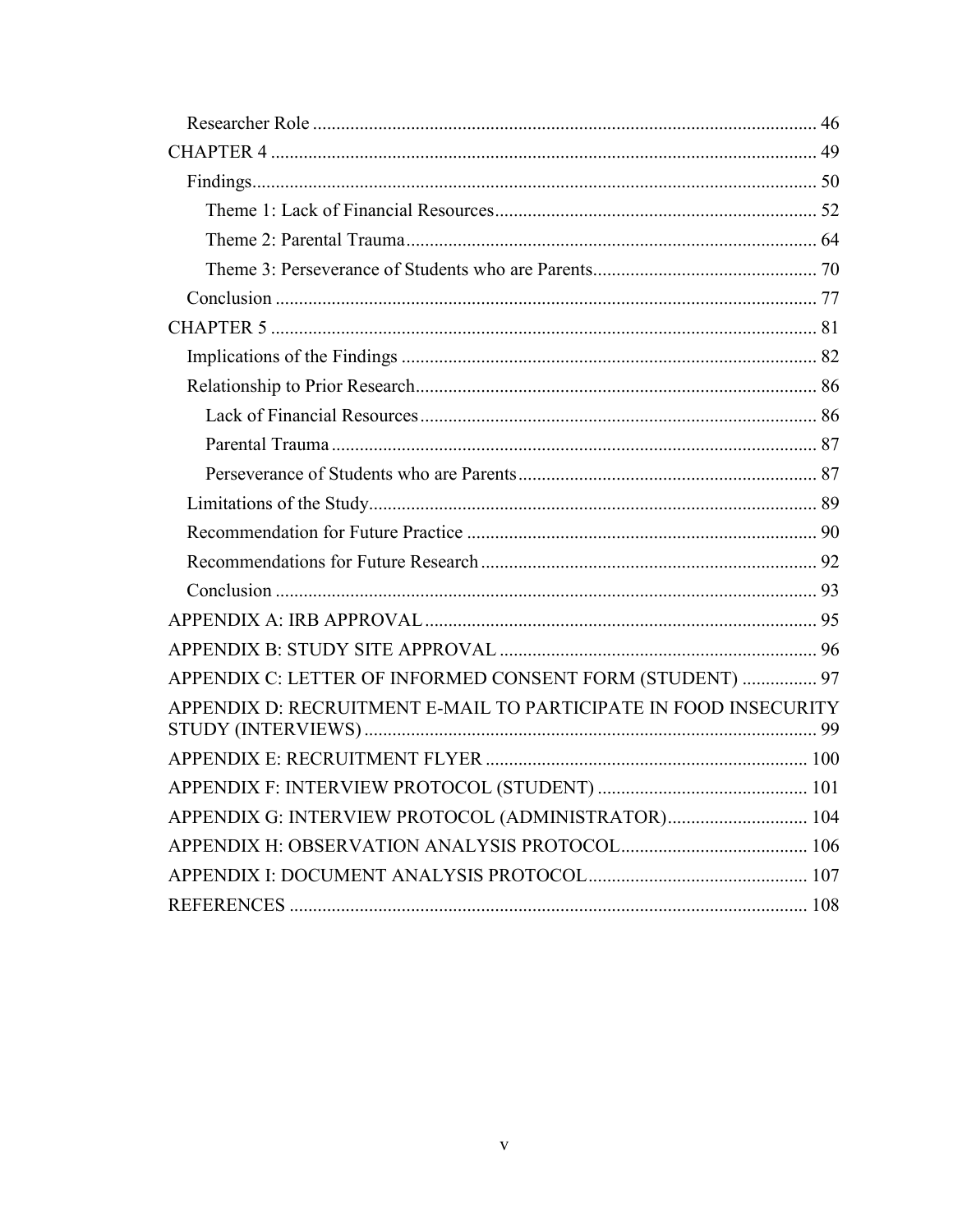# **LIST OF TABLES**

<span id="page-9-0"></span>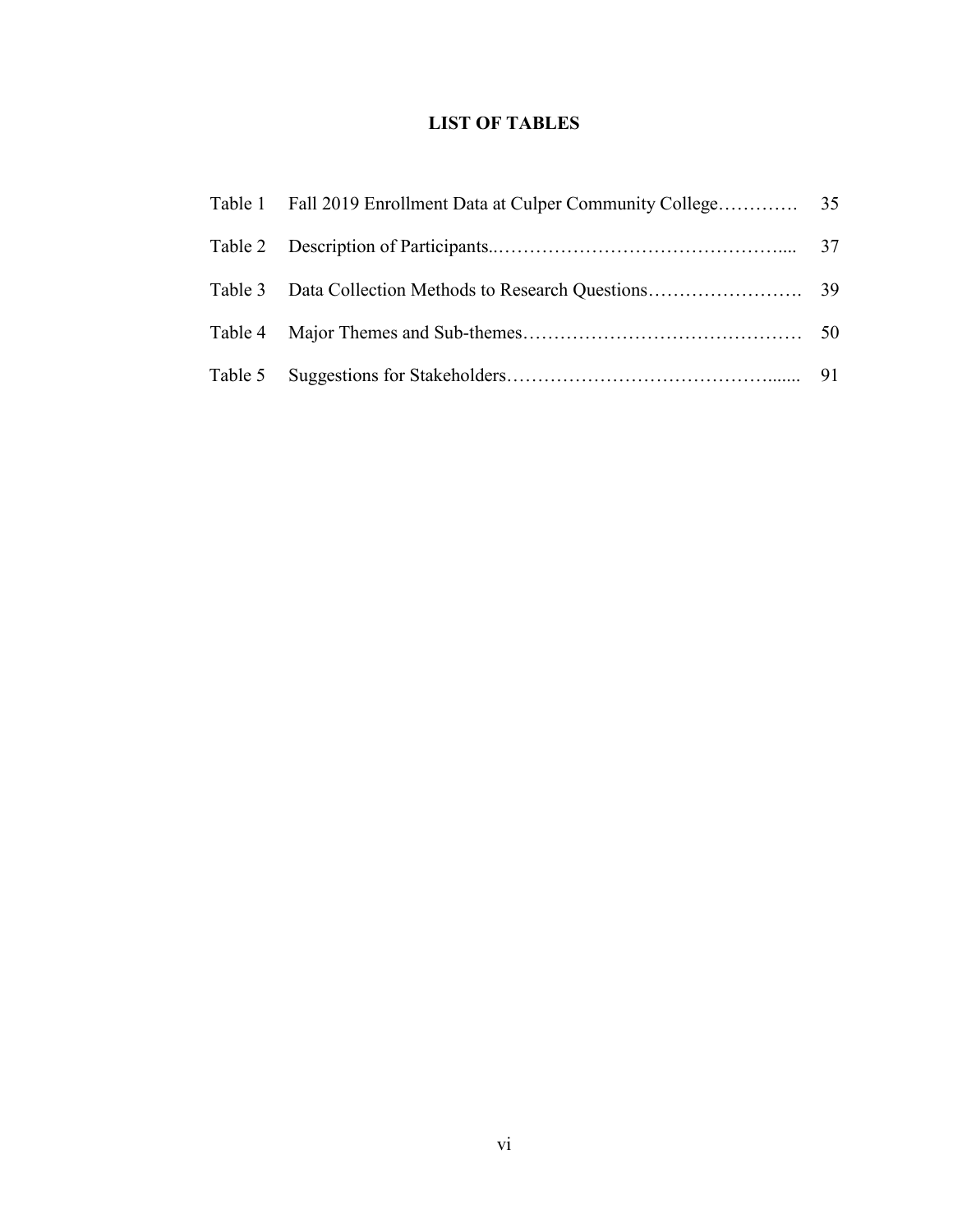# **LIST OF FIGURES**

<span id="page-10-0"></span>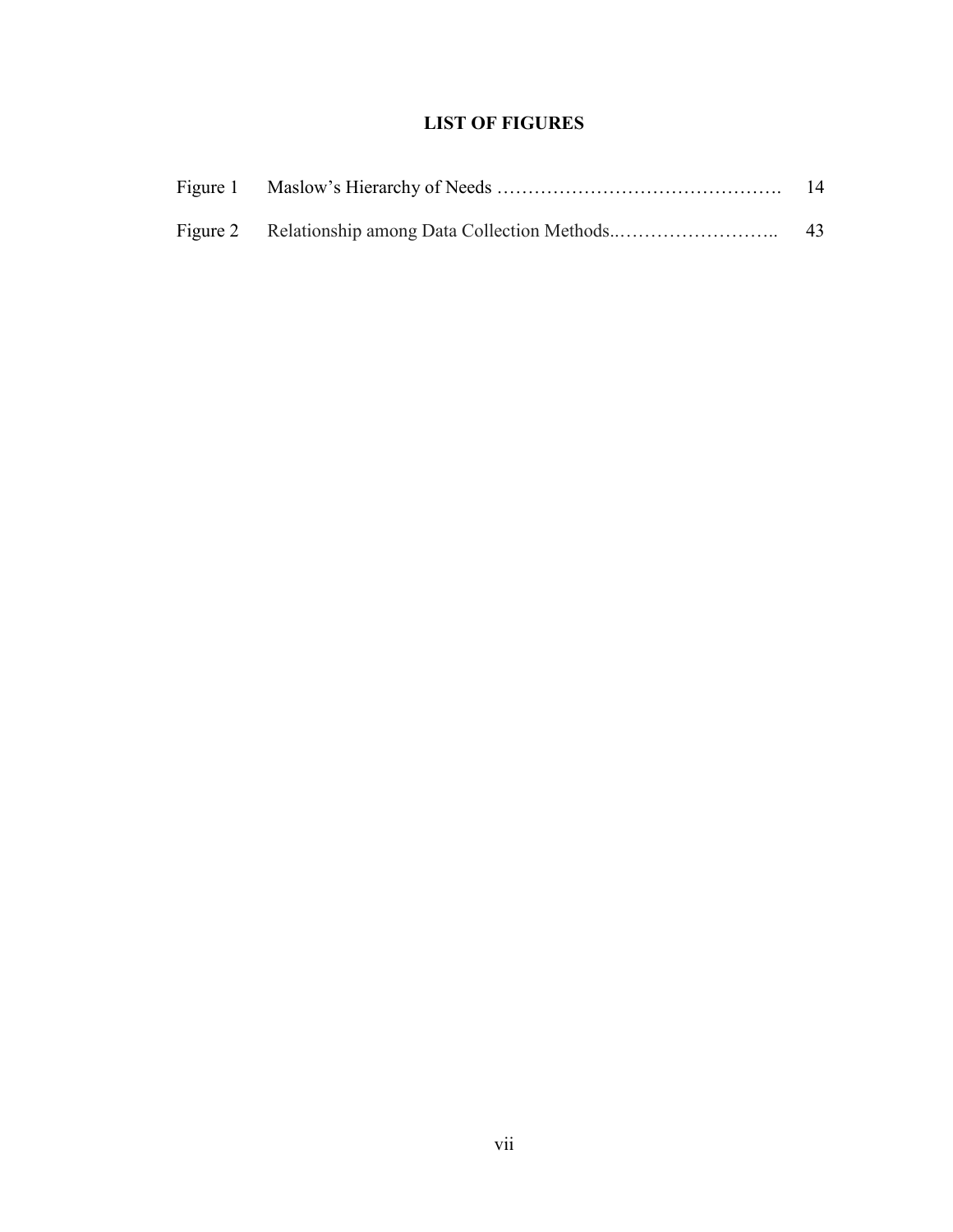#### **CHAPTER 1**

<span id="page-11-0"></span>Over the past decade, research has revealed a disturbing trend that showed that college students are going without food at an alarming rate. The prevalence rate has been as high as 52 percent reported on United States college campuses (El Zein et al., 2019; Gaines et al., 2014; Goldrick-Rab et al., 2018; Patton-Lopez et al., 2014; Payne-Sturges et al., 2018; Riddle et al., 2020). Food insecurity has taken on different meanings and consequently it has been defined in different ways. For example, Maroto et al. (2015), defined food insecurity according to the United States Department of Agriculture as experiencing high food security, marginal food security, low food security, or very low food security. Whereas, Cady (2014) defined food insecurity as food insecurity without hunger, food insecurity with hunger, and food insecurity. For this study, the researcher defined food insecurity as "the limited or uncertain availability of nutritionally adequate and safe foods, or the ability to acquire such foods in socially acceptable ways" (Goldrick-Rab et al., 2015, p.3). The problem of food insecurity is further compounded for college students who are parents. These students, not only have the responsibility of caring for themselves, but they must be concerned with the well-being of their children. Research was conducted to better understand the challenges these students face, and to ascertain their perceptions of support programs in the community college setting, so that programs can be more targeted and serve them better. The purpose of this qualitative case study was to explore college students who are parents' experiences with food insecurity while attending a community college.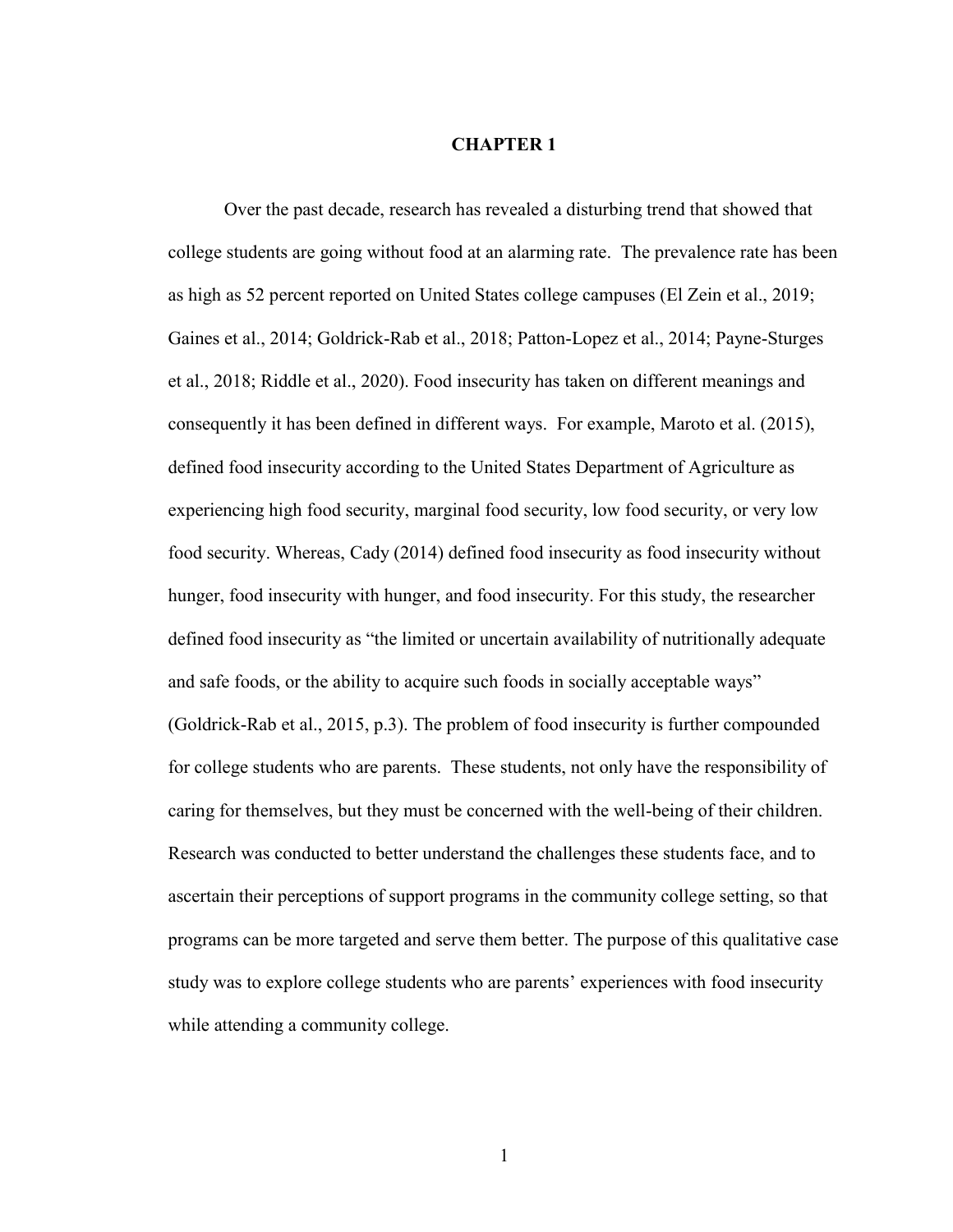In a report, Coleman-Jensen, et al. (2019) informed that in 2019, 13.5 million households were food insecure. College students make up a substantial portion of this population. Research conducted by the Wisconsin HOPE Lab found in their survey of students at ten community colleges across the country that 52 percent reported being marginally food insecure (Goldrick-Rab et al., 2015). Among those experiencing food insecurity, 26 percent reported that they ate less than they felt they should, and 22 percent reported being hungry because they did not have enough food to eat. Lack of access to affordable food for college students has a very detrimental impact on student success and students experience disparate outcomes including lower GPA and health issues (Gaines et al., 2014; Gundersen & Ziliak, 2015; Stack & Meredith, 2017; Philips et al., 2018).

One of the major reasons for the initial struggle with food insecurity was the lack of financial resources. In their research, Gaines et al. (2014) reported that beyond the physical and emotional effects of food deprivation, 22 percent of students borrowed money to pay for food. The economic downturn during the coronavirus pandemic has added to the inability to access affordable food. The United States Bureau of Labor Statistics (2020) reported that the unemployment rate skyrocketed to over 14 percent and affected a staggering 49.8 million people. Among those who were devastated by the high unemployment rate were single parent household. Parents, who were already struggling to make ends meet, find themselves grappling with surviving on very little that unemployment insurance provided, if they were eligible in the first place to apply. The added responsibility of having to pay rent on a reduced income stream left many students who are parents weighing how to balance their priorities. Stack and Meredith, (2017), documented in their study that single parent families are at high risk of financial hardship,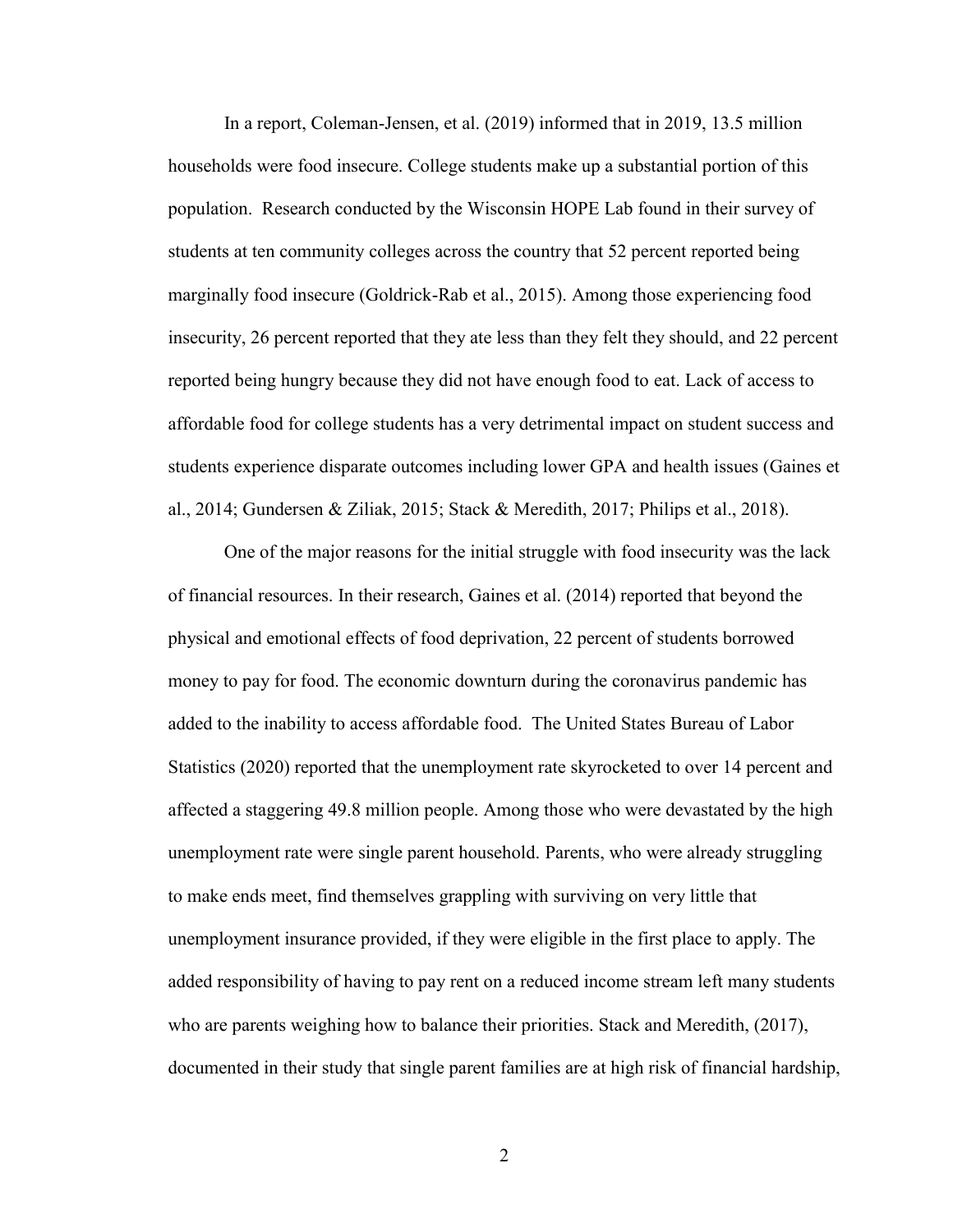which may influence psychological well-being. The study indicated that isolation, anxiety, depression, paranoia, and suicidal thoughts are all issues that these parents experience. Participants in the study described a deficit in food, and the need to make sacrifices to ensure that their basic needs were met. In some cases, participants went without food and struggled to pay bills. Further, Pinard et al. (2015) informed that food insecurity generally affected all household members in various ways. For example, depression has been linked to food insecurity, particularly among low-income women possibly because low-income mothers, often single female heads of household, are responding to stressors in the environment associated with the experience of food insecurity.

As is noted by Gundersen and Ziliak (2015), individuals who are food insecure are more likely to experience health issues than those food secure persons. Among the non-senior group, the authors stated that health issues such as hypertension (high blood pressure), diabetes, and hyperlipidemia (high cholesterol) were among the worse outcomes on health examinations. Children growing up in food insecure households do not fare any better than adults do. In fact, they fare worse in some cases. Studies have found that food insecurity is associated with increased risks of some birth defects (Carmichael et al., 2007), anemia (Eicher-Miller, 2009; Skalicky et al., 2006), lower nutrient intakes (Cook et al., 2006); cognitive problems (Howard, 2011); and aggression and anxiety (Whitaker et al., 2006). It was also associated with higher risks of being hospitalized and poorer general health.

Given the dire accounting of the state of affairs related to food insecurity on college campuses, clearly college students who are parents are struggling to provide for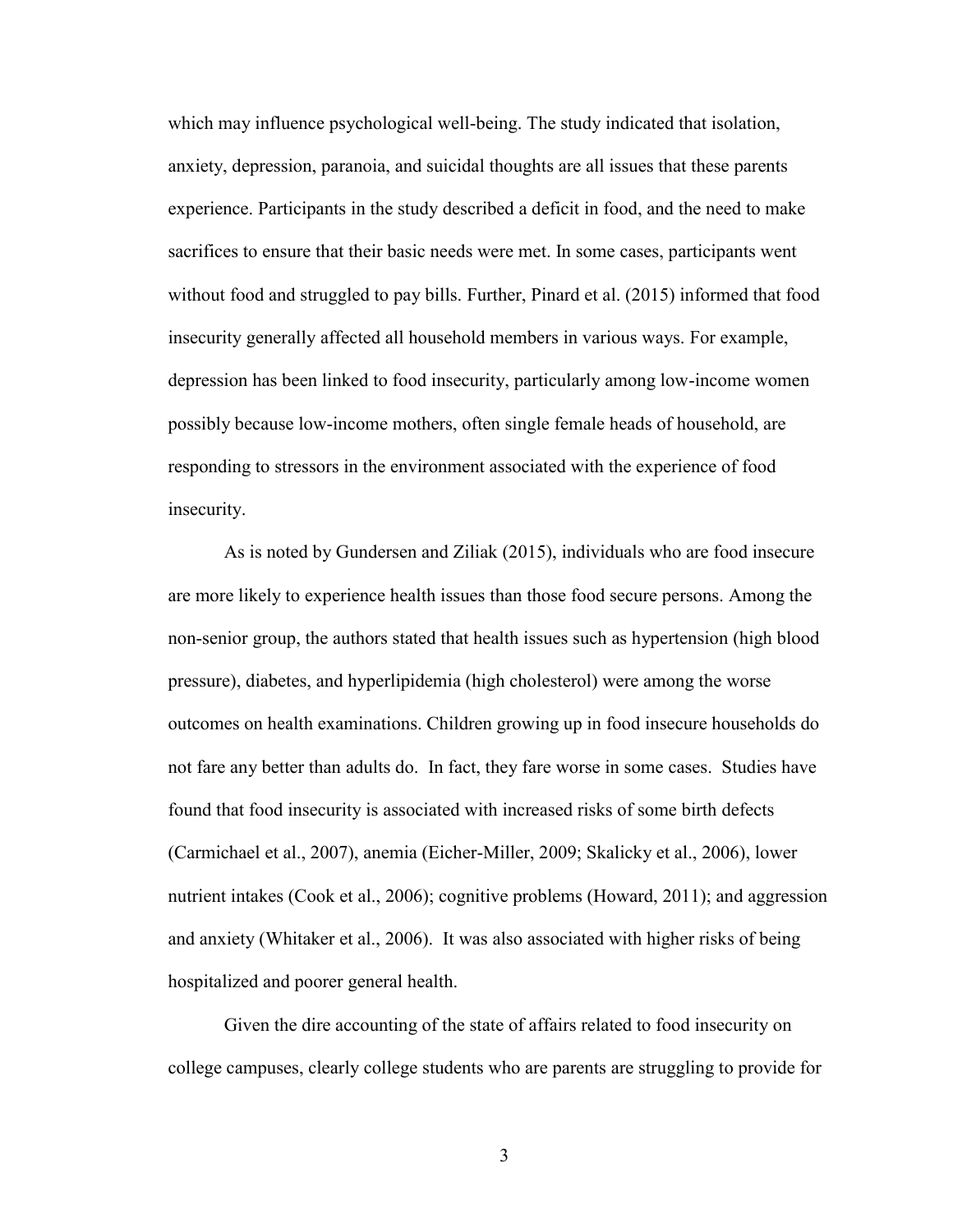their children as well as to ensure that they and their children's health remain intact. Studies that have interviewed college students have supported this analysis (Carmichael et al., 2007; Eicher-Miller, 2009; Gundersen & Ziliak, 2015; Skalicky et al., 2006). College students who are parents face challenges as a result of food insecurity, such as a lack of social safety nets and financial distress, which become barriers to their education. It is within reason that college students who are parents view community colleges as the place where they can obtain the education and skills sets necessary to break the cycle of poverty and provide a decent living for their families. Dealing with basic issues of survival is not easy. For many, community colleges offer the best opportunity for social mobility.

According to Drury (2003) there are nearly 1,100 community colleges in America, enrolling more than 10 million students annually. Community colleges enroll 44 percent of the undergraduate students and 50 percent of the incoming freshmen. Nearly 47 percent of minority students enroll in these colleges due primarily to their open door policy, accessibility, and the focus on students and teaching. Looking beyond the academic success for students, institutions of higher learning have a responsibility to provide support for students who express their concerns around meeting their basic needs such as food.

## <span id="page-14-0"></span>**Purpose of the Study**

The purpose of this study was to explore the experiences of food insecurity among community college students who are parents in a community college setting by conducting interviews with both the student population and administrators of the respective community college. By examining the experiences of food insecurity among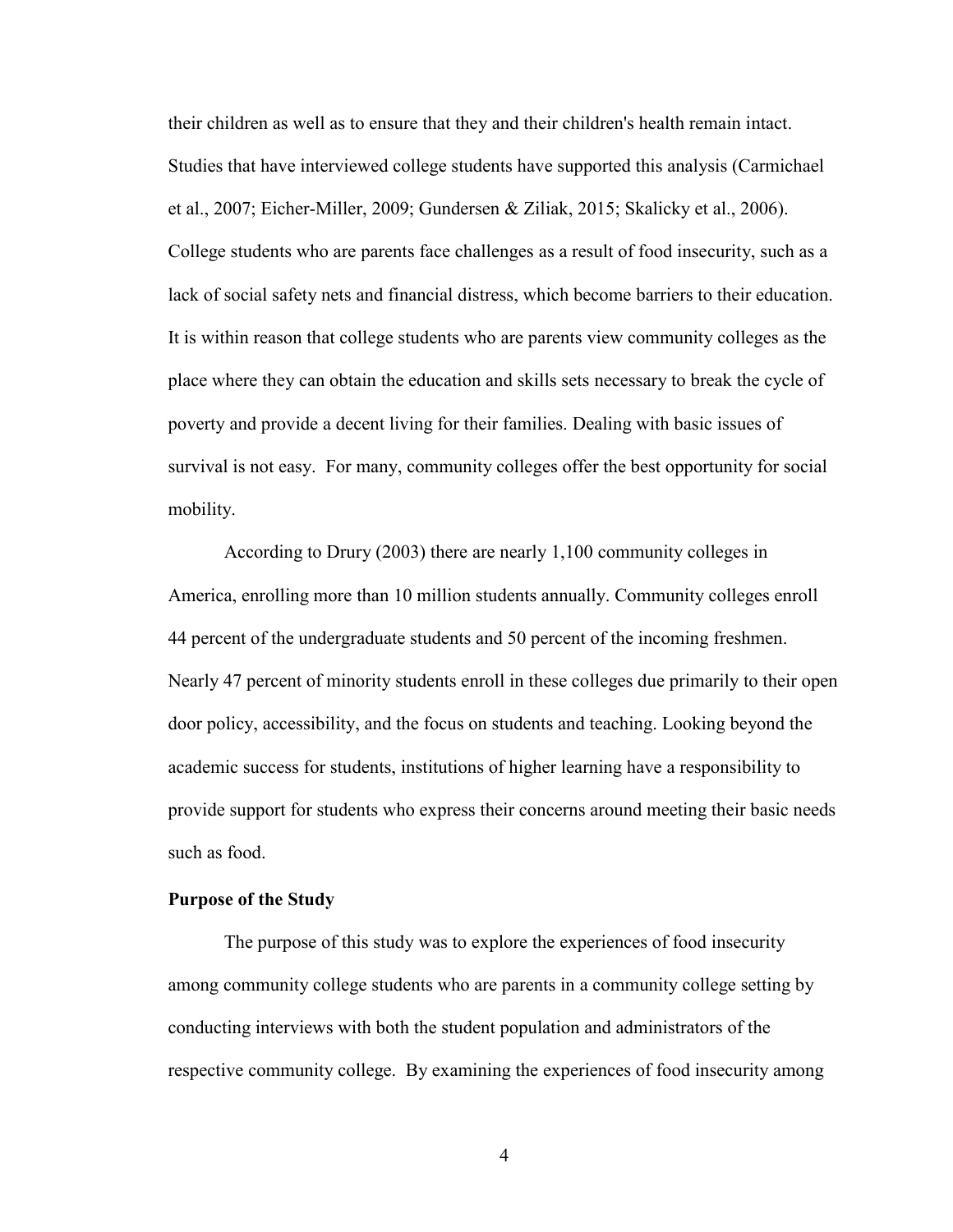this group of students, the parents' feelings, opinions, and lived experiences will be an integral part in helping institutions to understand the unique needs of these students. Understanding the students' needs will help institutions to develop a comprehensive plan, which would provide support systems that would address barriers to these student's education and better prepare the students for the successful attainment of their goals.

# <span id="page-15-0"></span>**Theoretical Framework**

The theoretical framework for this study was based on the foundational works of Abraham Maslow's (1943) a theory of human motivation, which deals with satisfying basic needs in human beings. Additionally, Karl Marx and Frederick Engels (1848) conflict theory, which is closely aligned with social justice theory concerning equity of resources such as food and economic stability, was used, and John Rawls (1971) a theory of justice, which addresses the problem of distributive justice: the socially just distribution of goods in a society.

Maslow (1943) demonstrated in his theory of human motivation that basic needs are essential for the proper functioning of the body. To this extent he discussed Homeostasis, which refers to the "body's automatic efforts to maintain a constant, normal state of the blood stream" (p. 2). For college students this means that eating nutritious meals on a continuous basis is vital to their success in school.

Karl Marx and Frederick Engels (1848) conflict theory purports that society is in a state of perpetual conflict because of competition for limited resources. The key elements of conflict theory rest on a few areas: that there is a competition between groups within society over limited resources, that it is used to maintain inequality and the dominance of the ruling class. Further, and Marx and Engels conflict theory sees society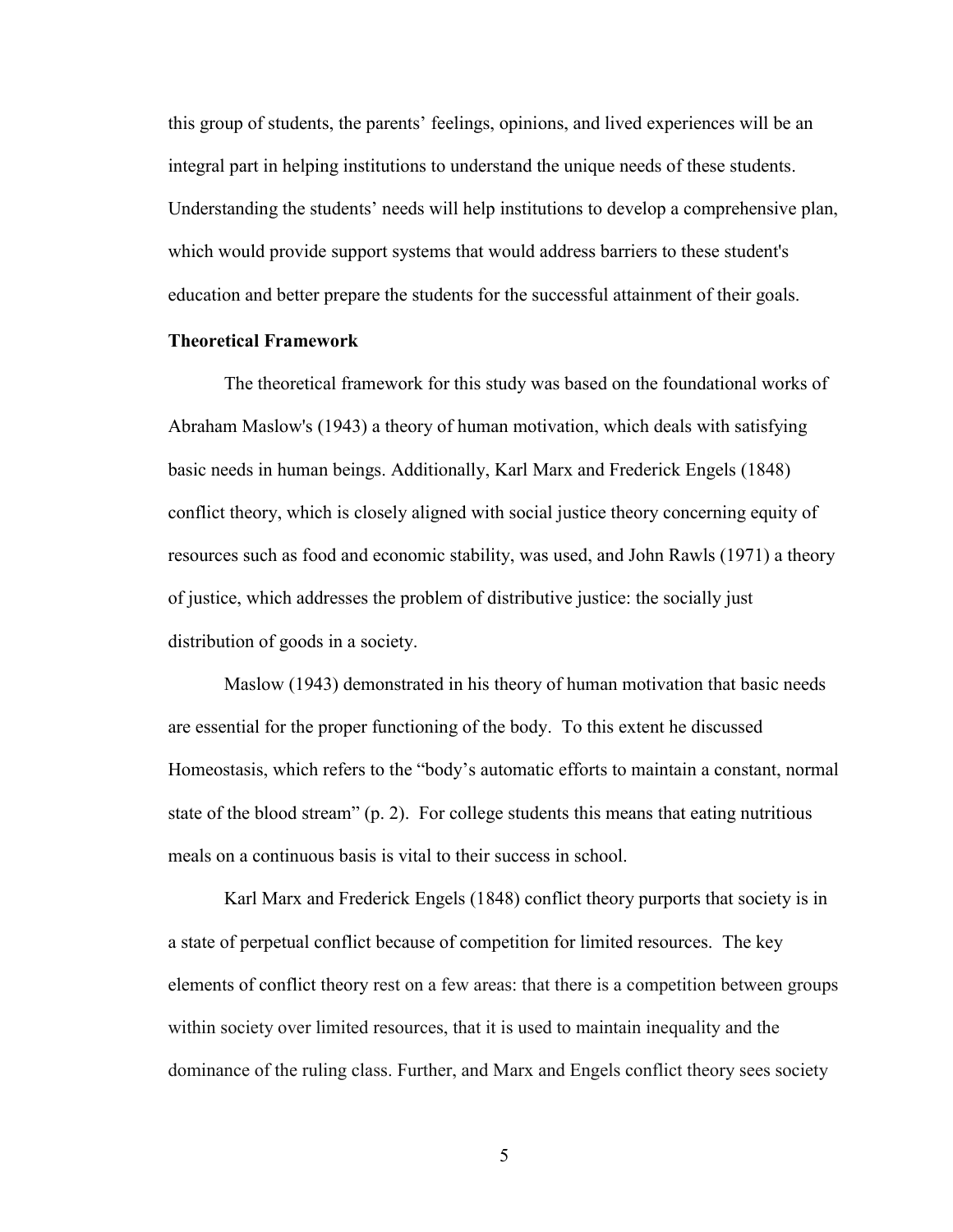as divided along the lines of economic class between the proletarian working class and the bourgeois ruling class. Students who are parents are usually in the working class, a population that has often struggled to meet their basic needs primarily because the industry where most parents work, does not compensate adequately enough for them to have a good quality of life.

John Rawls (1971) theory of justice dictated that society should be structured so that the greatest possible amount of liberty is given to its members, limited only by the notion that the liberty of any one member shall not infringe upon that of any other member. Secondly, inequalities, either social or economic, are only to be allowed if the worst off will be better off than they might be under an equal distribution. Finally, if there is such a beneficial inequality, this inequality should not make it harder for those without resources to occupy positions of power, for instance, public office. Students, in their quest to take advantage of the society and just system that Rawls (1971) envisioned, seek degree attainment so as to combat the challenges that they experience. Institutions of higher learning, consequently have an obligation to help those students achieve their goal.

## <span id="page-16-0"></span>**Significance of the Study**

Prevailing research described the prevalence of food insecurity among community college students (Breuning et al., 2018; Dubick et al., 2016; Goldrick-Rab, 2018, 2017; Paynes-Sturges et al., 2017). Moreover, studies have shown the relationship between food insecurity and academic achievement (Patton-Lopez et al., 2014; Philips et al., 2018). Additionally, researchers have examined the impact of food insecurity on individual's health (Maynard, et al., 2018).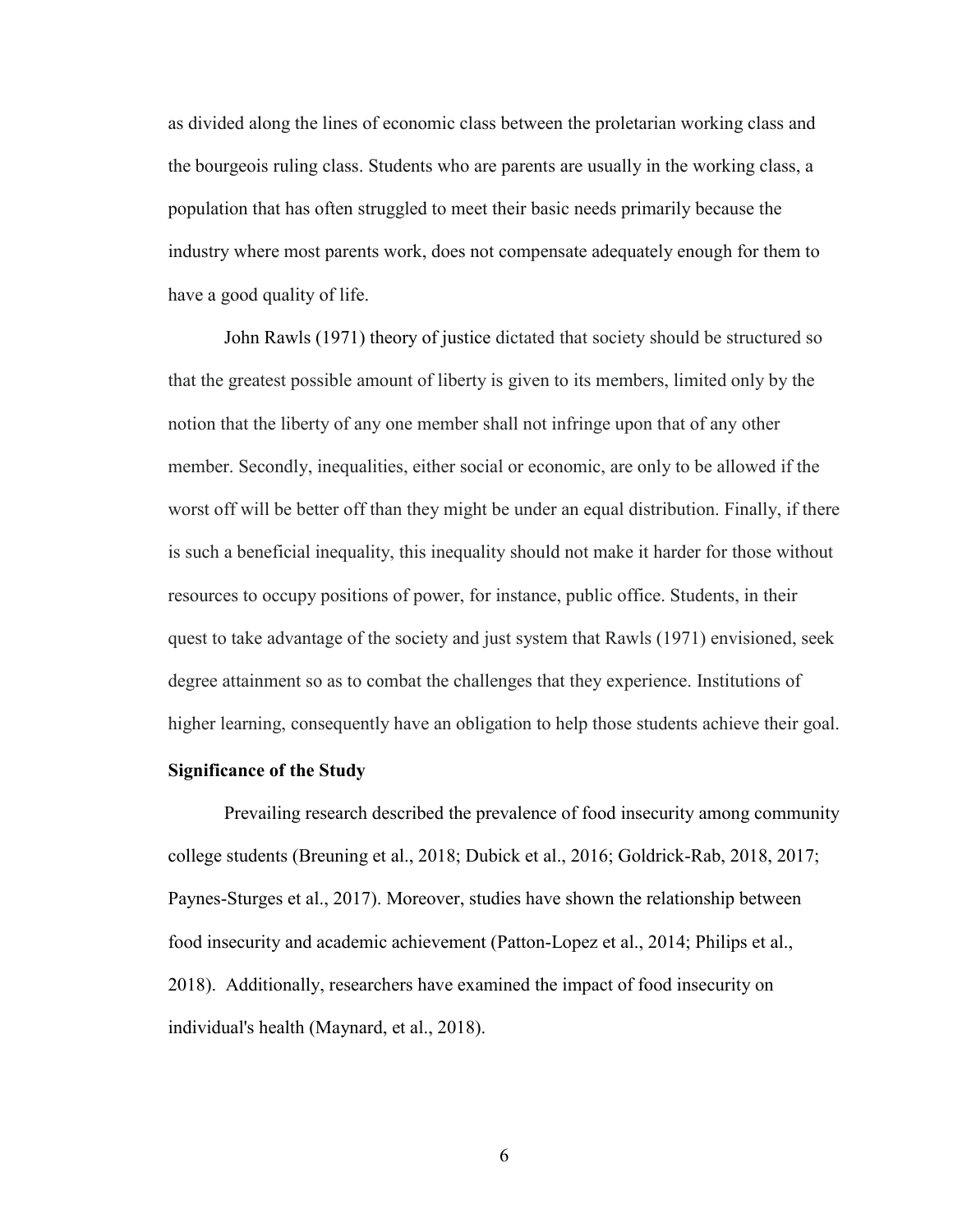Separately, studies have been conducted demonstrating the effects of food insecurity on children (Carmichael et al., 2007; Cook et al., 2006; Eicher-Miller, 2009; Howard, 2011; Skalicky et al., 2006; Whitaker et al., 2006). Although no studies have researched the impact of food insecurity on community college students who are parents, some studies have addressed the added responsibility that single parents have who are caring for their children (Pinard et al., 2015; Stack et al., 2017).

In addition to the purpose for the study  $-$  to examine the experiences of students who are parents, the study explored decisions made by the institution of higher learning to implement policies and or programs which addressed the basic needs of students who are parents in a community college setting. Interviewing Administrators at the institution helped the researcher to gain insight into the awareness of the problem on the campus and the manner in which food insecurity has been addressed. Notably, the institution's financial investment in direct services for students can only serve to ensure that the student attains the goal of degree attainment.

As Maslow (1943) noted, if the physiological need is satisfied in an individual, all other needs are achievable. Addressing basic needs, such as food insecurity, help students focus on their academics, which could positively impact student success. As noted by Cady (2014), "food insecurity is a threat to student success on college campuses in the United States. It has the potential to impact academics, wellness, and behavior—all factors that have bearing on student retention and graduation rates (p. 265)." Student success is not only good for the student economic status as it allows the student to become gainfully employed, but it is also great for the economy.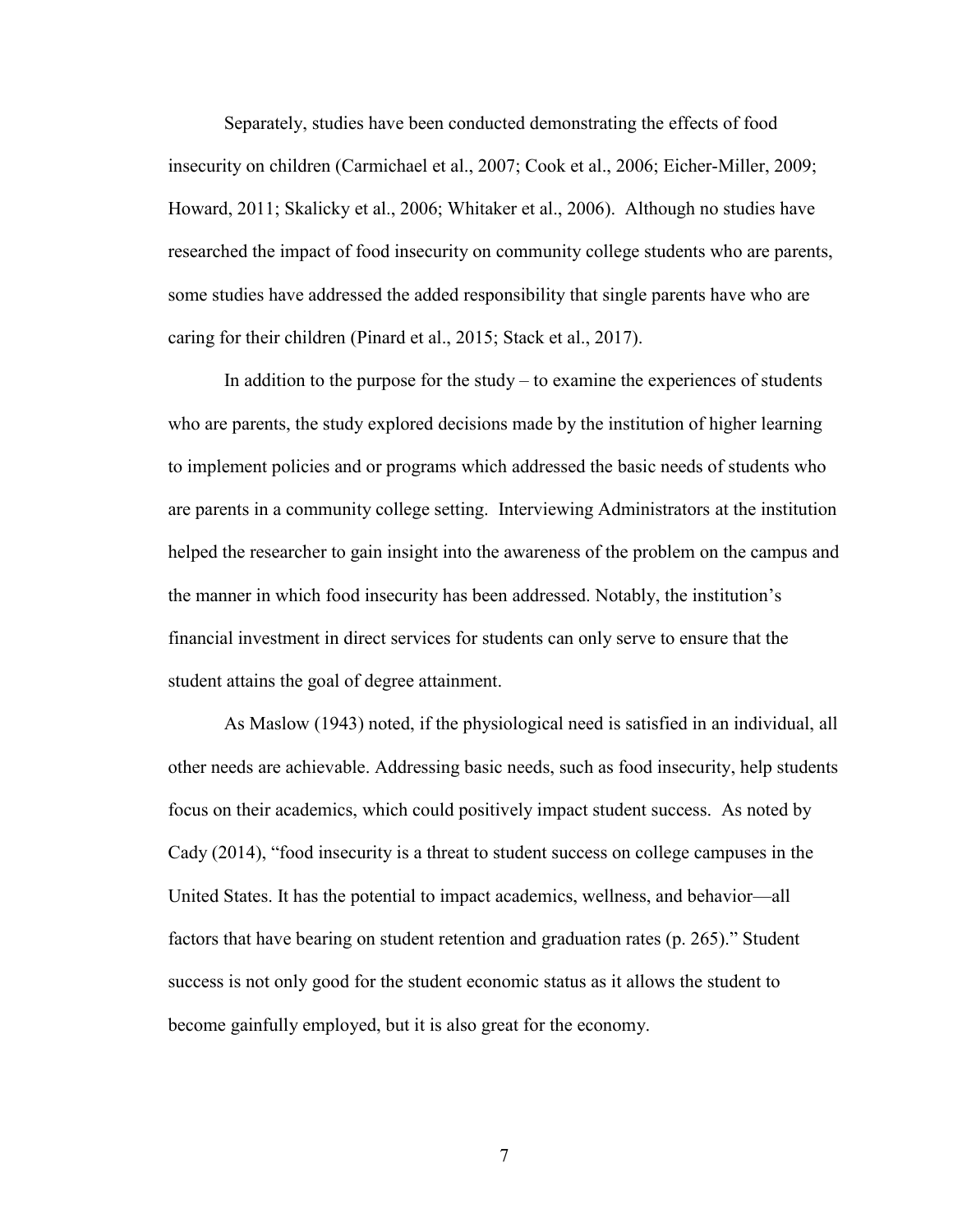#### <span id="page-18-0"></span>**Connection with Social Justice and Vincentian Mission in Education**

Institutions of higher learning are charged with the responsibility of ensuring that their students have access to academic avenues that support their educational goal achievement. Equally important is the charge of institutions that students who are identified as being deprived of basic needs, such as food, can receive the services that address those needs. As stated in the mission at St. John's University, "wherever possible, we devote our intellectual and physical resources to search out the causes of poverty and social injustice and to encourage solutions that are adaptable, effective, and concrete" [\(https://online.stjohns.edu/about-us/mission\)](https://online.stjohns.edu/about-us/mission). Single household parents represent a growing body of students who struggle with goal completion because of their added responsibility of caring for their children (Pinard et al., 2015; Stack et al., 2017).

Food insecurity as a human right issue has taken center stage since President Roosevelt addressed the issue in his "Four Freedoms" address in January of 1941. Longo (2015) informed us that President Roosevelt not only advocated for, but adopted the "Economic Bill of Rights" whose premise was that no one can be free unless there is economic security and independence. Food insecurity as a social justice issue will not be solved unless there is a collective agreement on the goal to eliminate poverty and hunger. College students who are parents are an especially vulnerable group as they lack the resources to provide for themselves and the needs of their children adequately.

#### <span id="page-18-1"></span>**Research Questions**

The study examined the following research questions:

1. What are the experiences, related to food insecurity, of community college students who are parents?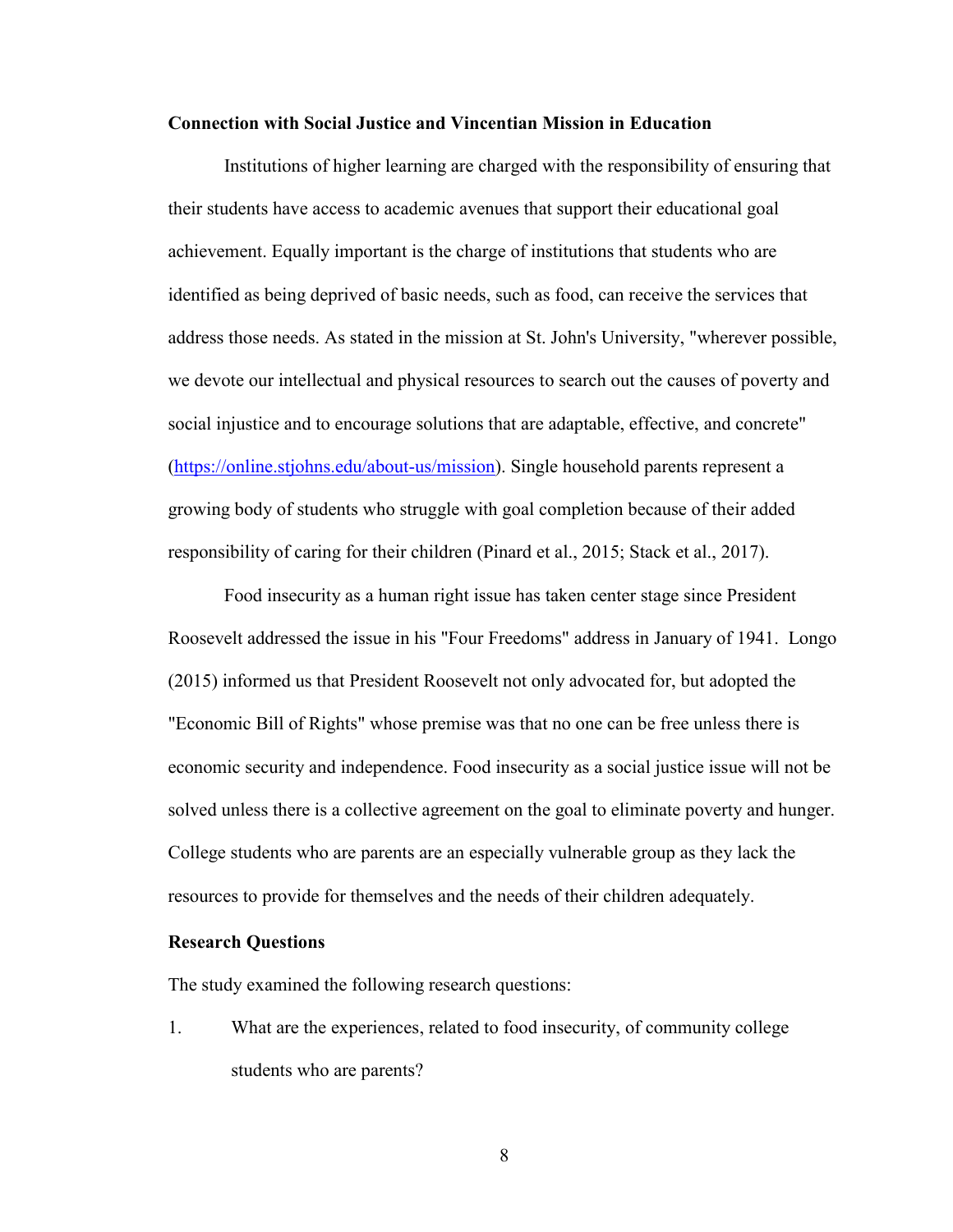2. What is their perception of the role of community colleges in providing supports for students who are patents experiencing food insecurity?

#### <span id="page-19-0"></span>**Design and Methods**

The study was a qualitative case study (Stake, 1995) of the experiences of community college students who are parents at an urban community college campus. Stake (1995) stated that a case study allows the researchers to gain in-depth knowledge of a particular process. The intent in conducting this qualitative case study was to understand the complexity of the experiences of the participants. Hearing the participants' stories has informed the suggestions of how to address the students' basic needs. This qualitative case study was conducted from October 2021 to December of 2021. The reason for conducting the study during this time period was that the study can be bounded by one specific time to have a definitive beginning and end to the study. In this study, the researcher interviewed community college students who are parents as well as administrators of student-centered services at an urban community college campus. The researcher also conducted content analysis by reviewing sign in sheets and intake forms of pantry use by the students, marketing strategies such as the use of websites, social media sites, flyers, and emails that informed the students of services that are offered to address basic needs, and observation of the food pantry.

#### <span id="page-19-1"></span>**Participants**

The participants for this study were chosen from an urban community college setting. The participants were student parents who were currently enrolled at the institution at the time of the study. Students who were chosen were in the caretaking role which is defined as responsible for the full-time care of their children. Additionally,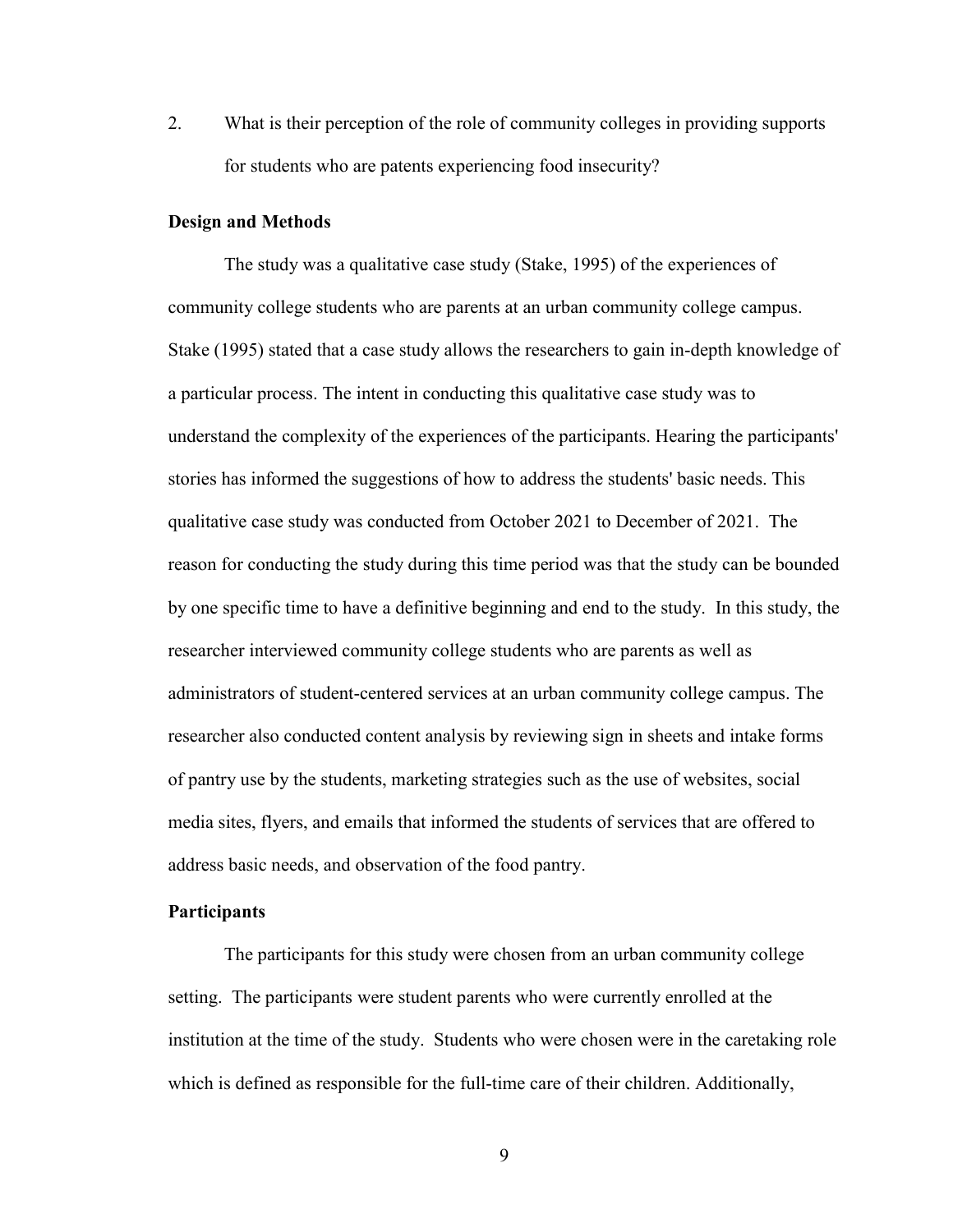administrators who are responsible for student-centered services were recruited. There were a total of 19 participants, 17 student-participants and two administrator-participants from the institution. The researcher utilized protocols consisting of open-ended questions for both the students and the administrators during semi-structured, one-on-one interviews. Additionally, the researcher conducted on-site observations of the pantry use at the institution, as well as content analysis.

#### <span id="page-20-0"></span>**Definition of Terms**

The following definitions are used throughout the study:

Food insecurity: the condition assessed in the food security survey and represented in USDA food security reports—is a household-level economic and social condition of limited or uncertain access to adequate food (United States Department of Agriculture, 2020); Limited or uncertain availability of nutritionally adequate and safe foods, (Goldrick-Rab et al., 2015).

Low food security: (old label=Food insecurity without hunger): reports of reduced quality, variety, or desirability of diet. Little or no indication of reduced food intake (United States Department of Agriculture, 2020).

Very low food security*:* (old label=Food insecurity with hunger): reports of multiple indications of disrupted eating patterns and reduced food intake (United States Department of Agriculture, 2020).

High food security: (old label=Food security): no reported indications of food-access problems or limitations (United States Department of Agriculture, 2020). Marginal food security (old label=Food security): one or two reported indications typically of anxiety over food sufficiency or shortage of food in the house. Little or no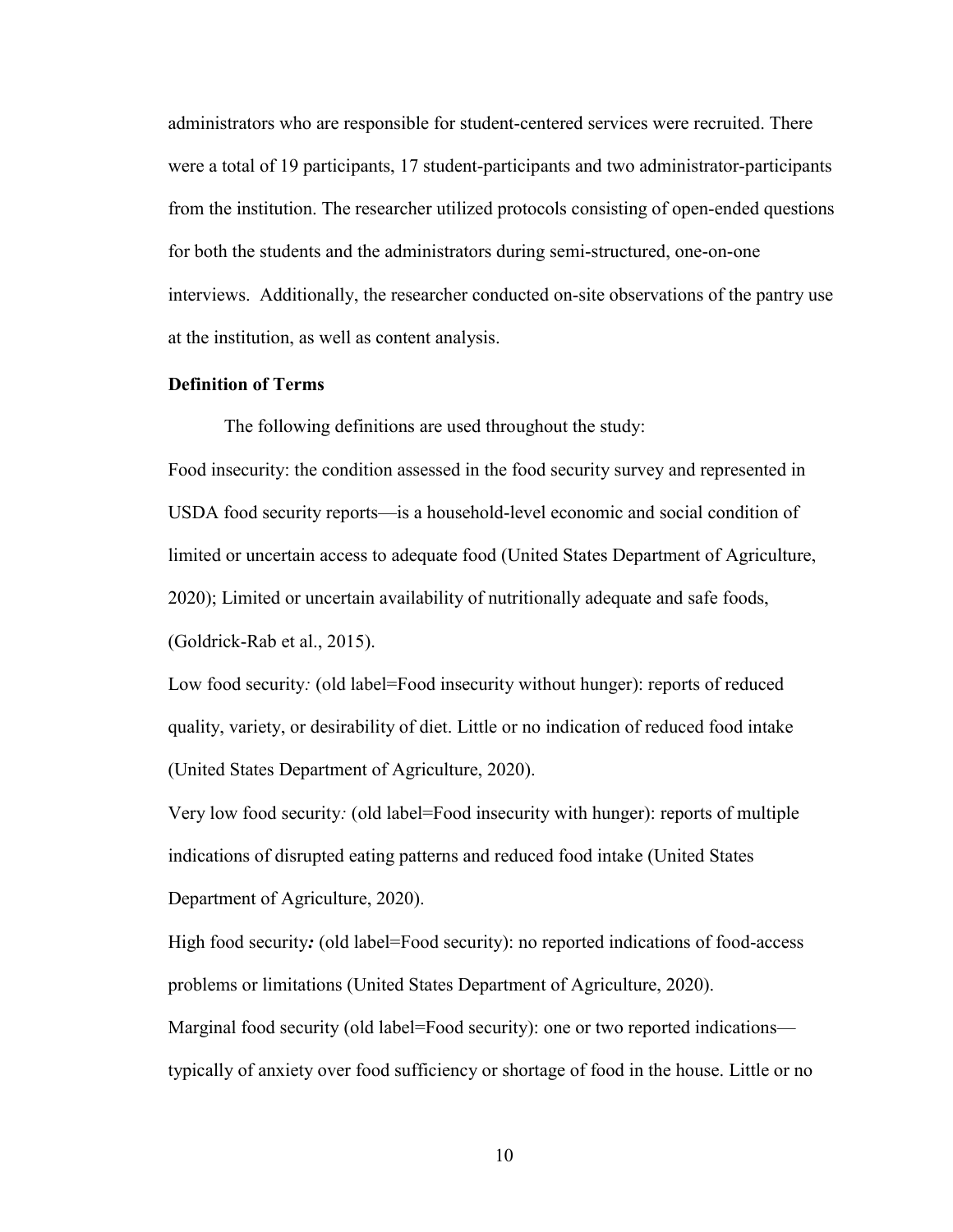indication of changes in diets or food intake (United States Department of Agriculture, 2020).

Hunger: is an individual-level physiological condition that may result from food insecurity (Cady, 2014; United States Department of Agriculture, 2020).

Basic Needs*:* the absolute minimum resources necessary for long-term physical wellbeing (Maslow, 1943).

Underemployed: underemployment occurs when a person does not work full time or takes a job that does not reflect their actual financial needs (United States Bureau of Labor Statistics, 2020).

Unemployed*:* people waiting to start a new job must have actively looked for a job within the last 4 weeks in order to be classified as unemployed (United States Bureau of Labor Statistics, 2020).

Caretaker*:* one that gives physical or emotional care and support; served as *caretaker* to the younger children (Merriam Webster).

Adult learners*:* students aged 25 and older (National Center for Education Statistics, 2018)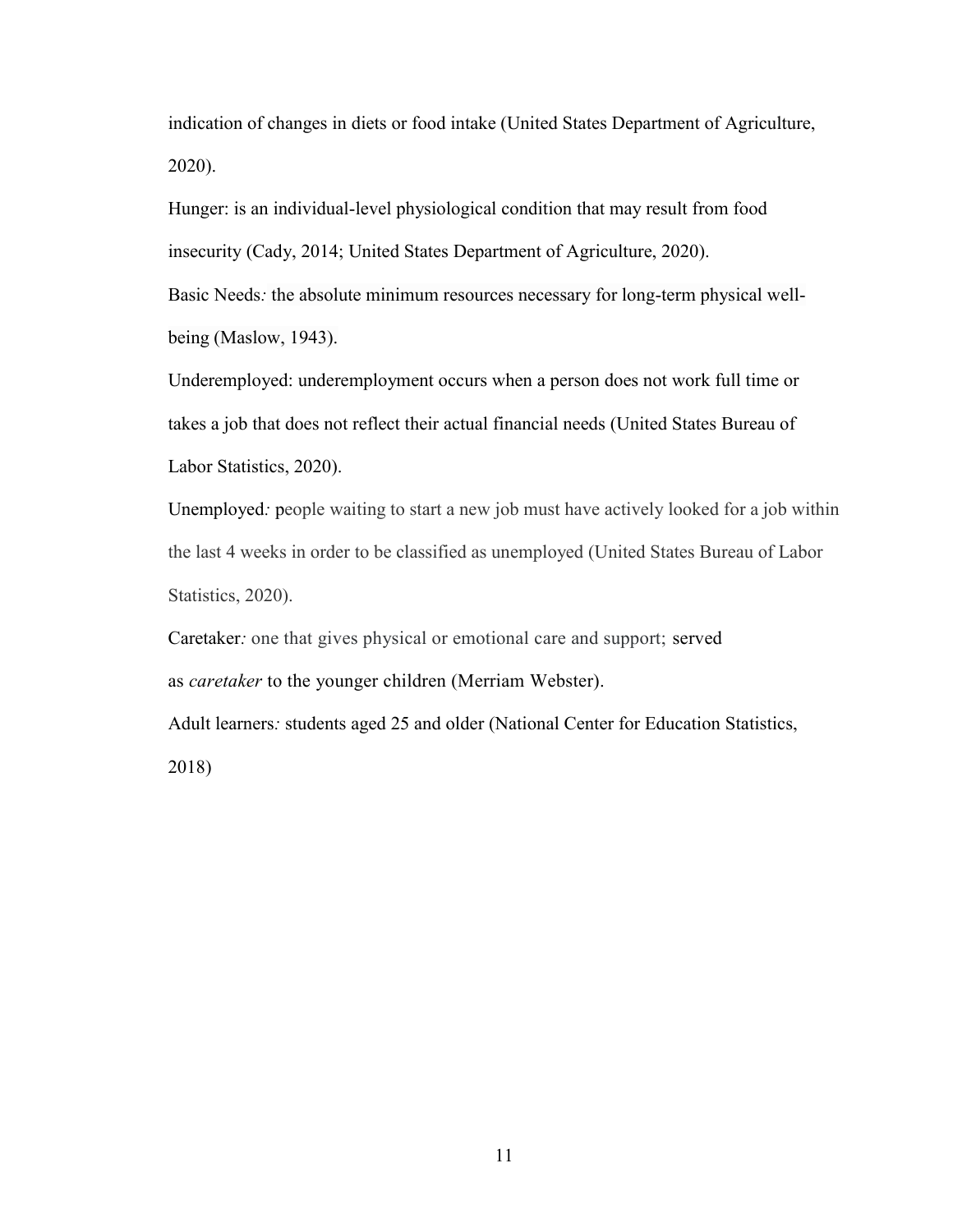#### **CHAPTER 2**

<span id="page-22-0"></span>This chapter begins by introducing theoretical framework and continues with the review of research. This section concludes with a discussion of the gaps in the existing research literature, which this study directly addressed.

#### <span id="page-22-1"></span>**Theoretical Framework**

The theoretical framework for this study is from three perspectives which include Abraham Maslow's (1943) a theory of human motivation, Karl Marx and Frederick Engels (1848) conflict theory, and John Rawls (1971) a theory of justice.

Food insecurity has a detrimental impact on the human body. It is very difficult to function well and focus when the body is depleted of nutrients. Food insecurity is also caused by the inequities in society. The experiences of food insecurity among students who are parents are impacted by: (a) their physiological needs, (Maslow, 1843); and, (b) social justice issues (Marx & Engels, 1848; Rawls, 1971).

## <span id="page-22-2"></span>*Physiological Needs*

Maslow (1943) described the body's physiological need for food, especially in terms of maintaining homeostasis of water, salt, macronutrients, vitamins, minerals, and temperature within the bloodstream. He elaborated that:

Undoubtedly these physiological needs are the most pre-potent of all needs…if all the needs are unsatisfied, and the organism is then dominated by the physiological needs, all other needs may become simply non-existent or be pushed into the background…for consciousness is almost completely preempted by hunger. For the chronically and extremely hungry man…life itself tends to be defined in terms of eating. Anything else will be defined as unimportant. What this means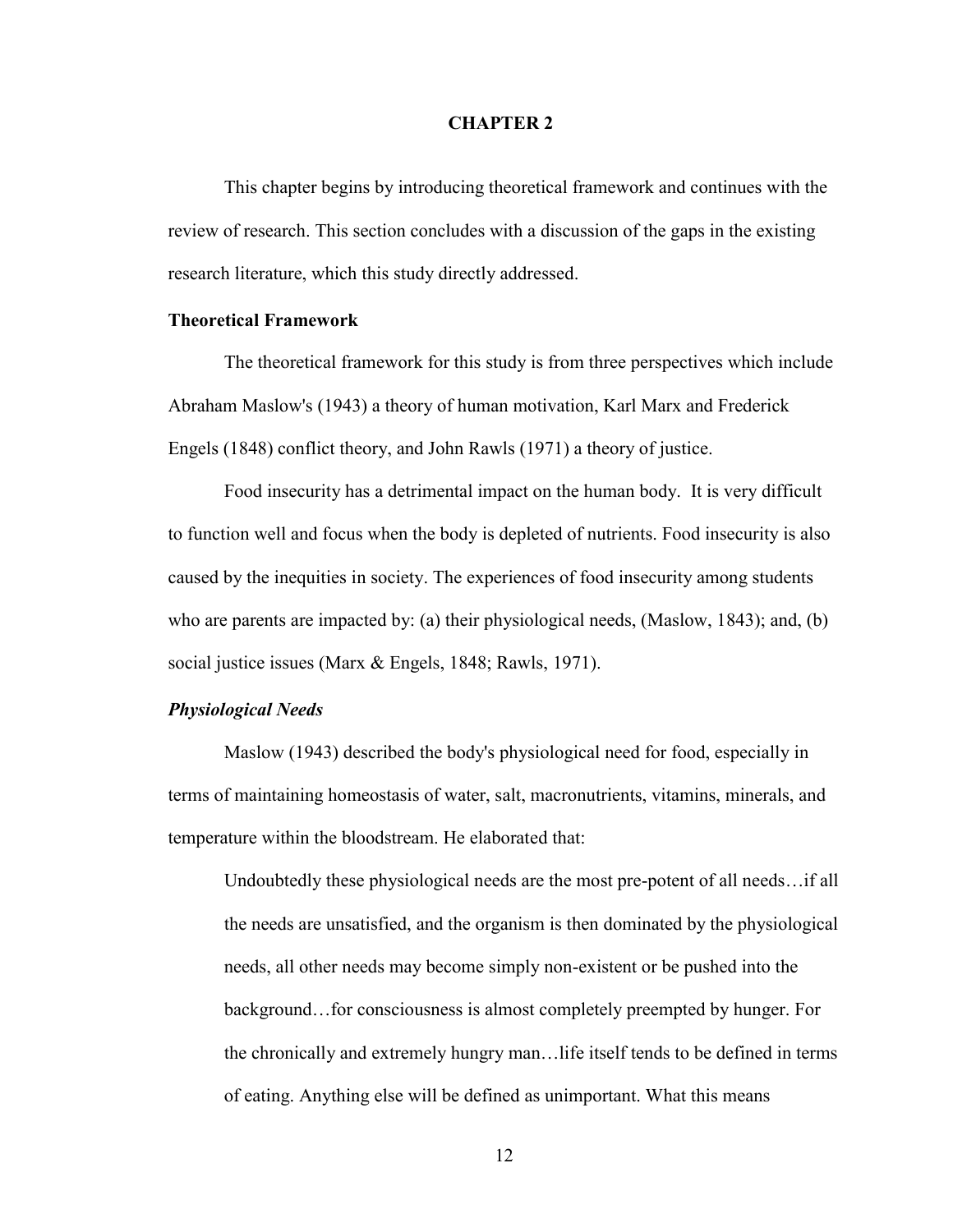specifically is, that in the human being who is missing everything in life in an extreme fashion, it is most likely that the major motivation would be physiological needs rather than any others. A person who is lacking food, safety, love, and esteem would probably hunger food more strongly than anything else (p. 3).

The first level of Maslow's pyramid of human needs encompassed securing physiological requirements for breathing, food, water, shelter, clothing, and sleep. For decades, discussions about why some undergraduates leave college without degrees have neglected to consider whether any of these basic functional needs are being met. In instances where students are able to connect to services that help them to meet their basic needs, they oftentimes perform better academically. College students who experience food insecurity usually find it very difficult to focus on their academics which ultimately leads to them not achieving their goal of degree attainment.

As seen in the figure 1, Maslow puts food as one of the most basic of needs for proper human functioning.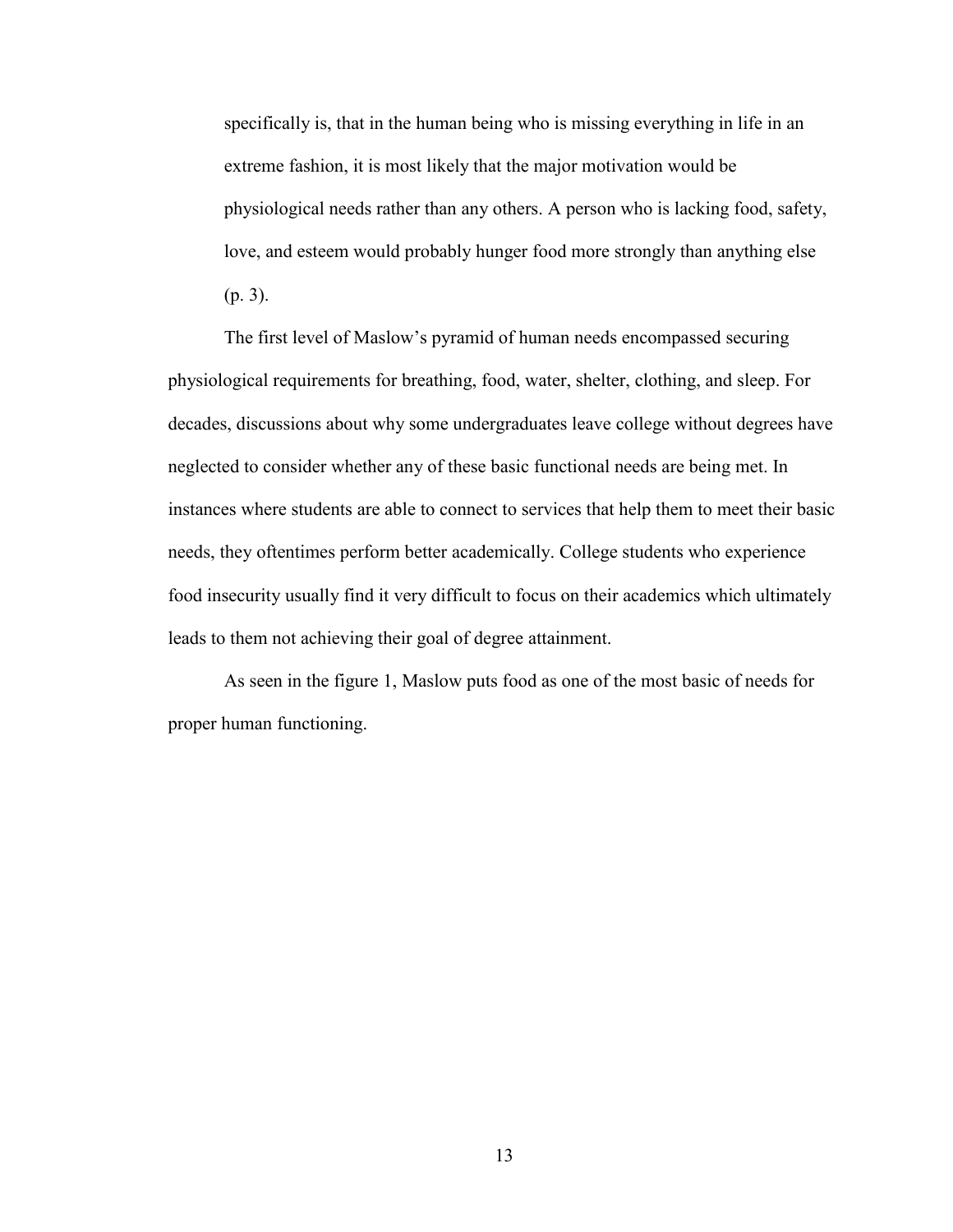# **Figure 1**

*Maslow's Hierarchy of Needs* 



## <span id="page-24-0"></span>*Social Justice Issues*

The term social justice has many uses and interpretations, but in its most basic and universal sense, social justice is a philosophical construct, a political theory or system of thought used to determine what mutual obligations flow between the individual and society. In the Manifesto, Marx and Engels (1848) posit that:

in every historical epoch, the prevailing mode of economic production and exchange, and the social organization necessarily following from it, form the basis upon which it is built up, and from that which alone can be explained the political and intellectual history of that epoch; that consequently the whole history of mankind (since the dissolution of primitive tribal society, holding land in common ownership) has been a history of class struggles, contests between exploiting and exploited, ruling and oppressed classes; That the history of these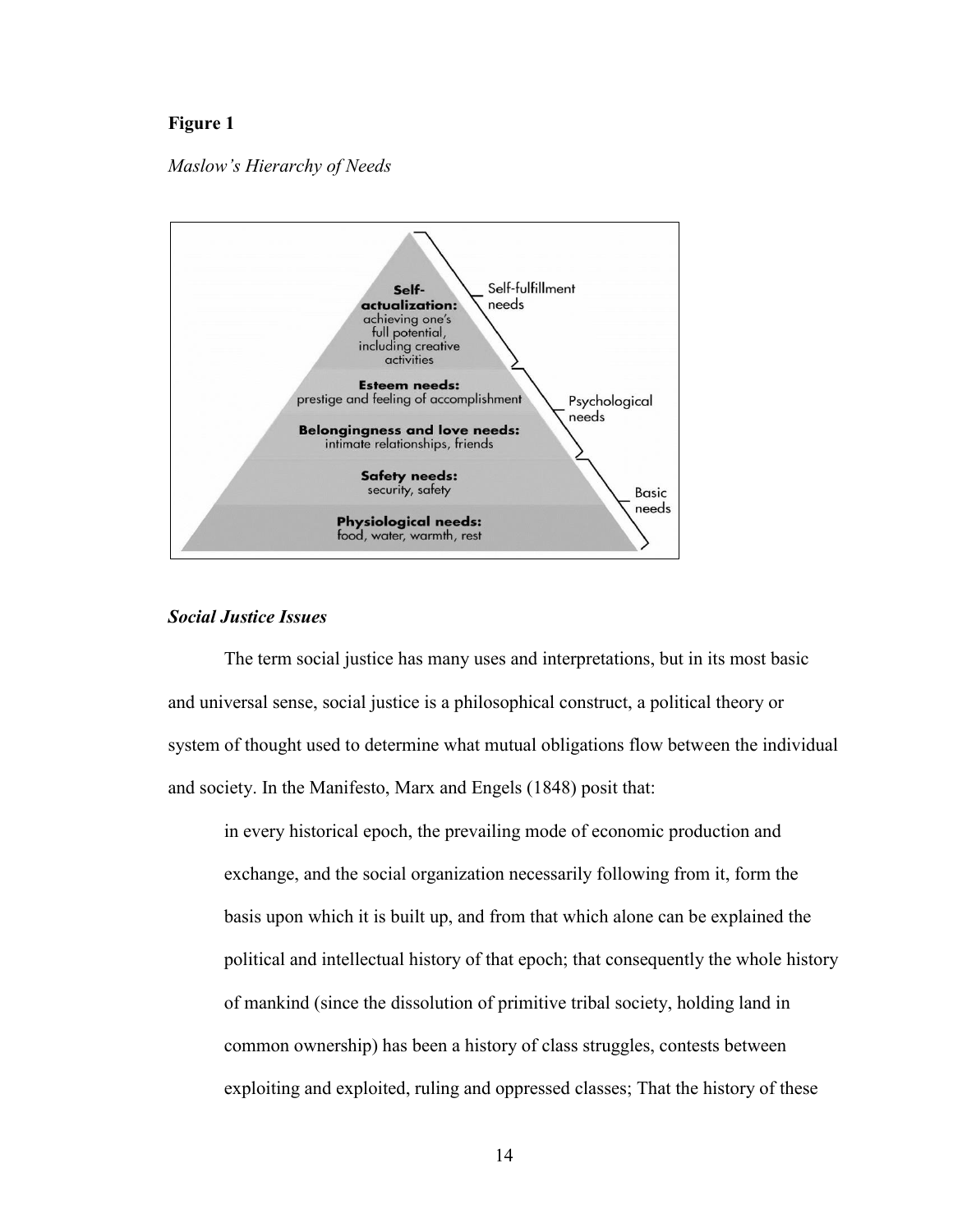class struggles forms a series of evolutions in which, nowadays, a stage has been reached where the exploited and oppressed class – the proletariat – cannot attain its emancipation from the sway of the exploiting and ruling class – the bourgeoisie – without, at the same time, and once and for all, emancipating society at large from all exploitation, oppression, class distinction, and class struggles (p. 8).

Marx and Engels (1848) argued that changes in the modern industries with the introduction of machinery have created conditions that have negatively impacted the working class. They write "the various interests and conditions of life within the ranks of the proletariat are more and more equalized, in proportion as machinery obliterates all distinctions of labor, and nearly everywhere reduces wages to the same low level (p. 19). This reduction in earning capacity continued to these modern times. The implication being that if one cannot earn a livable wage, it is almost impossible to meet their basic needs such as food.

According to Kalil and Ryan (2010):

Mothers in fragile families make ends meet in many ways. Public programs, particularly those that provide in-kind assistance, do successfully lessen economic hardship in fragile families. Single mothers also turn to private sources of support friends, family, boyfriends—for cash and in-kind assistance. But though these private safety nets are essential to many mothers' economic survival, private safety nets are not always consistent and dependable. Thus, assistance from private sources may not fundamentally improve mothers' economic circumstances (p. 39).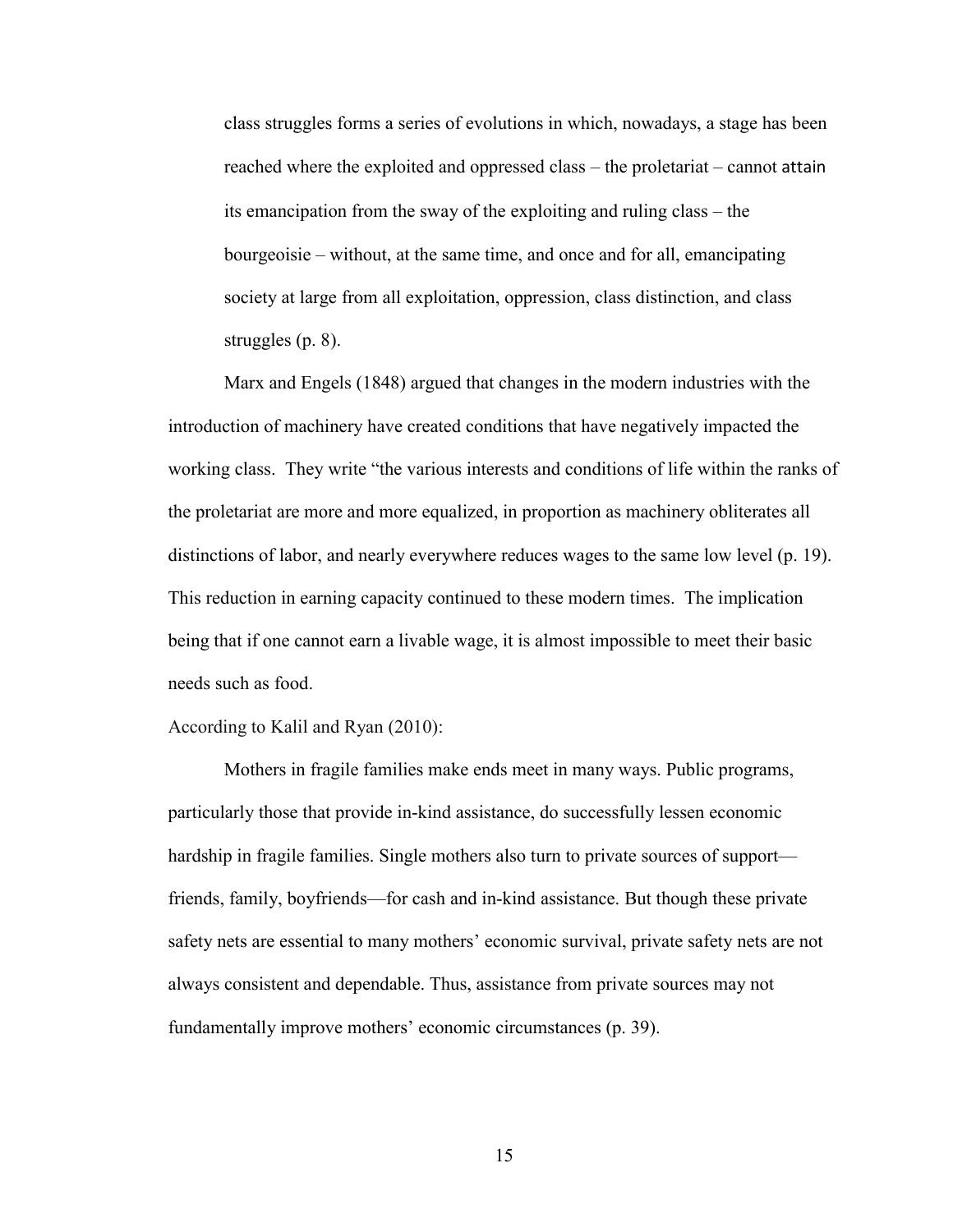In the final analysis, students who are parents need to have consistent, sustainable ways in which they can provide for themselves and their children.

In his book, *A Theory of Justice,* Rawls (1971) proposed two principles of justice that should be applied to the basic structure of a well-ordered society. He suggested that:

First, each person is to have equal right to the most extensive basic liberty compatible with a similar liberty of others. Second, social and economic inequalities are to be arranged so that they are both (a) reasonably expected to be to everyone's advantage, and (b) attached to positions and offices open to all (60).

In further examination of the second principle, Rawls specifically spoke of the distribution of income and wealth. He stated that, "while the distribution of wealth and income need not be equal, it must be to everyone's advantage…" (p. 61). Further, Rawls (1971) posited that the principle of fairness dictated that "a person is required to do his part as defined by the rules of an institution when two conditions are met: first, the institution is just (or fair)…" (p.111). To the point of fairness as an operational principle of an institution, colleges are bound by the duty to provide care in an equitable fashion to their students. Students who experience barriers to their education in the form of food insecurity need to have the confidence that they will be provided with resources by their institutions to address those barriers.

In summary, the combination of these theoretical frameworks: Maslow's (1943) a theory of human motivation, Marx and Engels (1848) conflict theory, and John Rawls (1971) a theory of justice, converge under one basic understanding – that all human beings have basic needs that must be satisfied and that it is a human rights issue that those basic needs are addressed. As it related to college students who experience food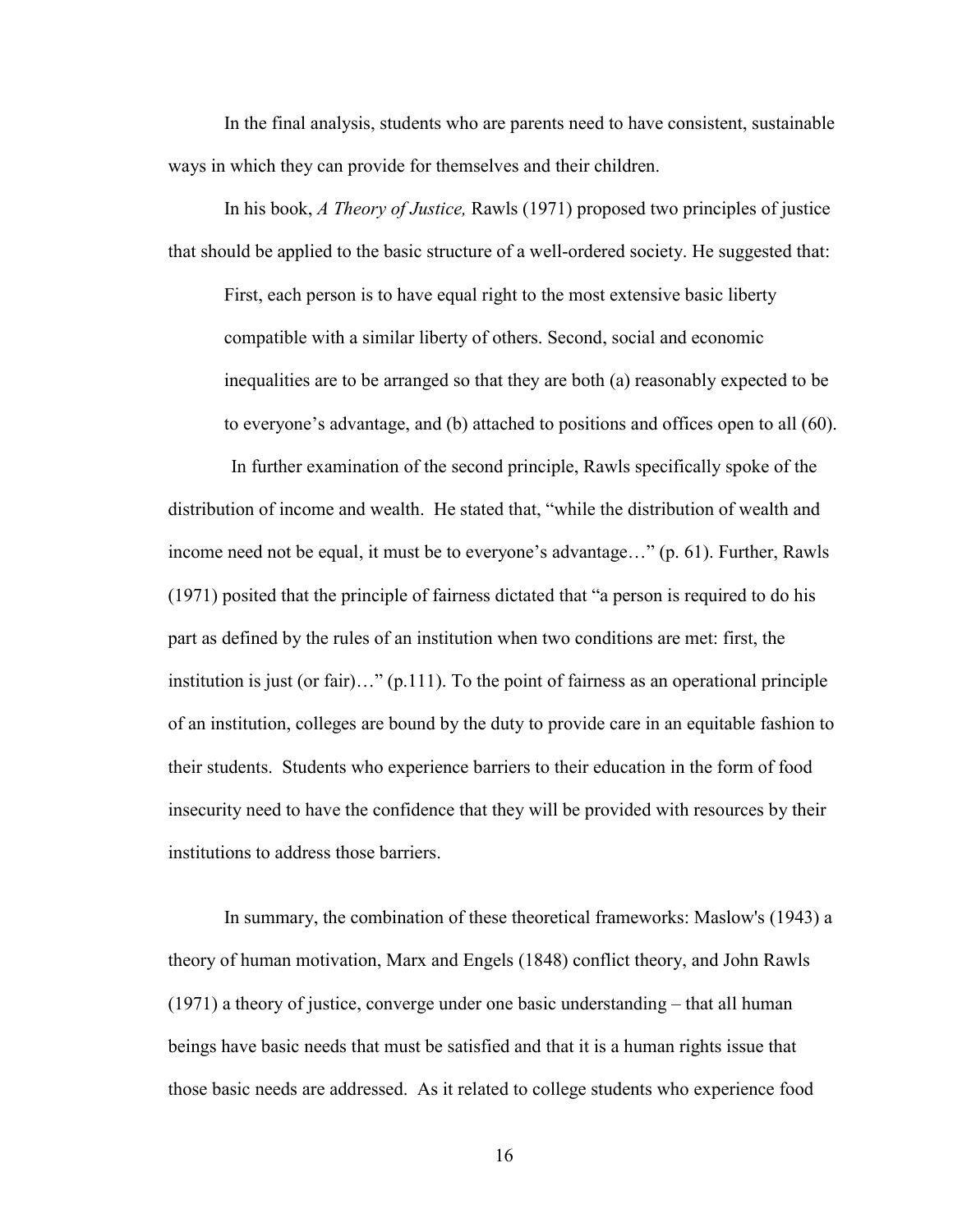insecurity, these theories provided the framework by which the study had been guided to examine and understand the experiences of students who are parents suffering from food insecurity. The use of these theories have supported the notion that in order that students are academically successful, they require two concepts to be in sync: the ability to have access, through a just society, to affordable food, and the consumption of nutritionally balanced meals.

# <span id="page-27-0"></span>**Review of Related Literature**

The research reviewed came from peer-reviewed journals, national reports, articles, educational textbooks, and websites. The findings from the literature have been organized into the following three themes: 1) The prevalence and impact of food insecurity among community college students, 2) The experiences of adult learners in colleges, and 3) The role of community colleges in addressing needs for college students who are food insecure.

#### <span id="page-27-1"></span>*Prevalence of Food Insecurity among Community College Students*

Examining the prevalence of food insecurity among community college students is important to the researcher's study as the establishment of the prevalence provided the base for the researcher's study. Studies have shown that community college students struggle with food insecurity at an alarming rate and the issue of food insecurity has escalated over the past ten years (Blagg, et al., 2017; Broton & Goldrick-Rab, 2018; Freudenberg et al., 2011; Goldrick-Rab et al., 2017; Goldrick-Rab et al., 2015; Vasquez et al., 2019).

Blagg et al. (2017), conducted a national study to assess food insecurity among America's college students. The study examined food insecurity among college students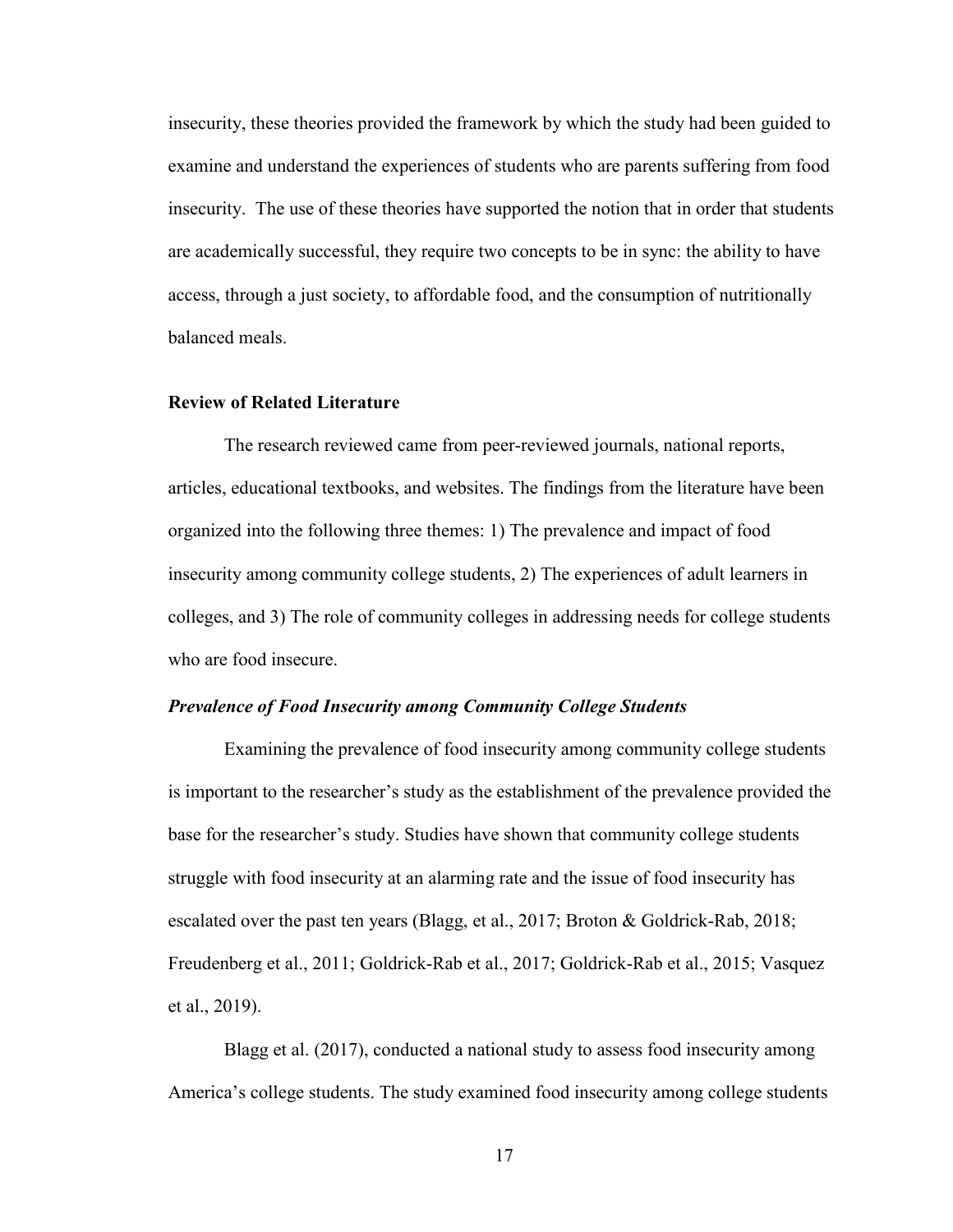in both two-year and four-year institutions. The researchers used the December Supplement to the Current Population Survey (CPS, 2015) as it was the source for the official measure of food insecurity, as reported by the US Department of Agriculture. The survey measure was based on self-assessed responses to a series of 18 questions.

The researchers reported that the levels of food insecurity among households with students in four-year colleges and vocational education were 11.2 and 13.5 percent respectively, in 2015. These rates were largely similar to national levels. However, households with students enrolled in two-year colleges were more likely to be food insecure in the period after the 2008 recession, with average rates of food insecurity of 21.2 percent during 2008– 2014. Estimated rates were even higher among some groups. For example, African American students in two-year colleges had a food insecurity rate of 28 percent.

Broton and Goldrick-Rab (2018), conducted one of the largest studies on food and housing insecurity among undergraduates, examining, among other issues, the prevalence of food insecurity. The authors used data from four survey studies, conducted by the Wisconsin HOPE Lab representing the experiences of more than 30,000 two- and 4-year college students attending 121 colleges and universities across 26 states. The authors found that among community college students, approximately half were food insecure, and recent estimates by Broton and Goldrick-Rab (2018) suggested that at least 20 percent of two-year college students have very low levels of food security which is defined as multiple indications of disrupted eating patterns and reduced food intake. Additionally, at least one-third of two-year students were housing insecure, including up to 14 percent who were homeless, whereas between 11 percent and 19 percent of 4-year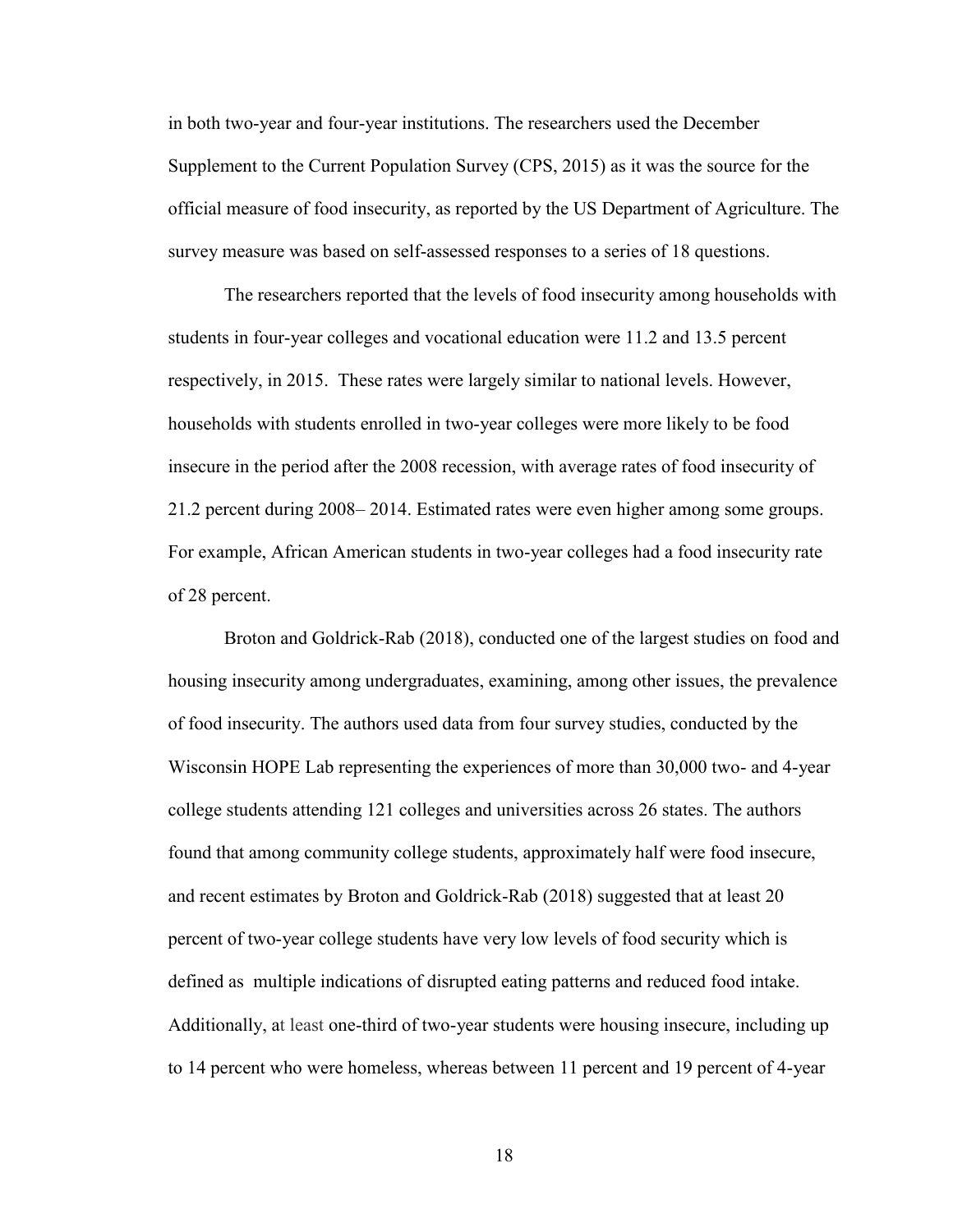students were housing insecure. Most of these students work and receive financial aid, but only a fraction receive public or private assistance to help make ends meet.

Freudenberg et al. (2011), examined the issue of food insecurity specifically among City University of New York (CUNY) college students, located in the largest urban center in the country. The study utilized a survey instrument which was conducted in the summer and fall of 2010 with two samples of CUNY undergraduate students. In the first survey, a little over 1000 students responded and over 1100 students responded in the second survey. The survey questions asked students about the experiences with food insecurity, housing instability, and psychological problems in the last 12 months. The findings indicated that of a sample population of students from all CUNY schools, 39 percent identified as being food insecure. As of 2010, there were approximately 250,000 students enrolled in the CUNY system and 100,000 of them were identified as being food insecure. In addition, 45 percent of students worried about becoming food insecure, and 22 percent said they had felt hungry recently because of a lack of adequate food. Among those receiving Supplemental Nutrition Assistance Program (SNAP) benefits, 63 percent of current recipients said they were food insecure despite this benefit.

To gain an understanding of food insecurity, Goldrick-Rab et al. (2015), conducted a study to assess the food and housing insecurity among undergraduates. A survey was distributed to the students of the community colleges. The survey was designed to capture information regarding the food and housing needs, and student mental health, which co-varies with food and housing insecurity. Although 48,000 students were recruited from the enrolled list of students at the institution, the final survey response rate was nine percent or over 4,000 students at 10 community colleges.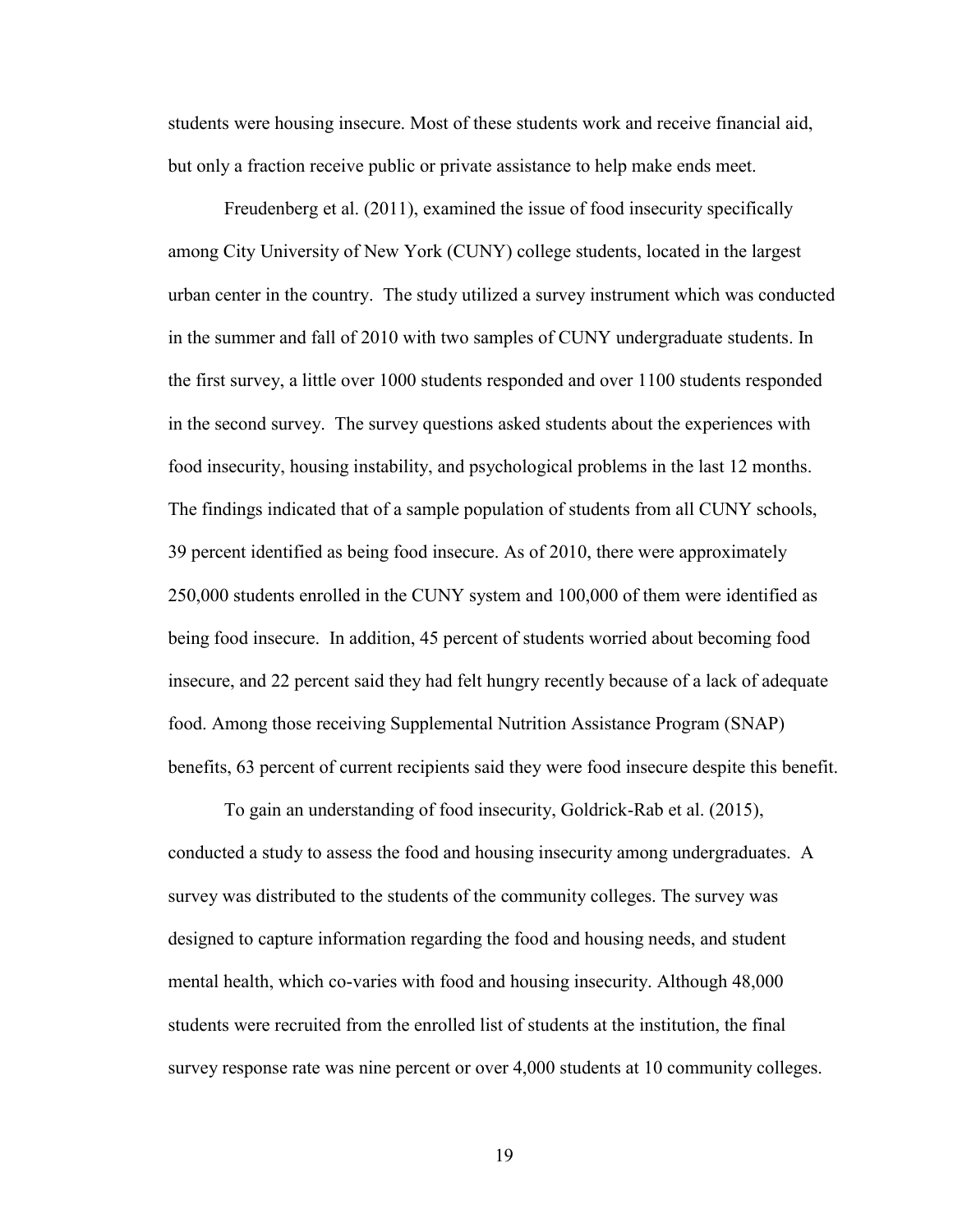The findings indicate that the most prevalent challenge facing community college students appeared to be their ability to eat balanced meals, which research suggested may affect their cognitive functioning. In addition, 39 percent of students said that the food they bought did not last and they did not have sufficient money to purchase more. Twenty-eight percent cut the size of their meals or skipped meals at least once, and 22 percent did so on at least three days in the last 30 days. More than one in four respondents (26 percent) ate less than they felt they should, and 22 percent said that they had gone hungry due to lack of money. The data confirms a strong relationship between food insecurity and mental health problems. More than half (55 percent) of respondents indicated very low levels of food security also report symptoms of probable clinical depression, 52 percent report severe levels of anxiety, 16 percent report symptoms of a probable eating disorder, and 20 percent report serious thoughts of suicide in the past year.

Goldrick-Rab et al. (2017) conducted a study to examine the prevalence of food and housing insecurity among community college students nationally. The study included more than 33,000 students at 70 community colleges in 24 states. The authors created an online survey instrument and asked colleges to administer it at their schools. The survey was sent to all students enrolled in that semester.

The findings revealed several important data about these community college students, which, although it cannot be generalized, offer insight into the experiences of community college students who experience food insecurity. For example, the findings indicate that 67 percent of students were food insecure and of those experiencing food insecurity, 33 percent experienced very low levels of food insecurity. Moreover, more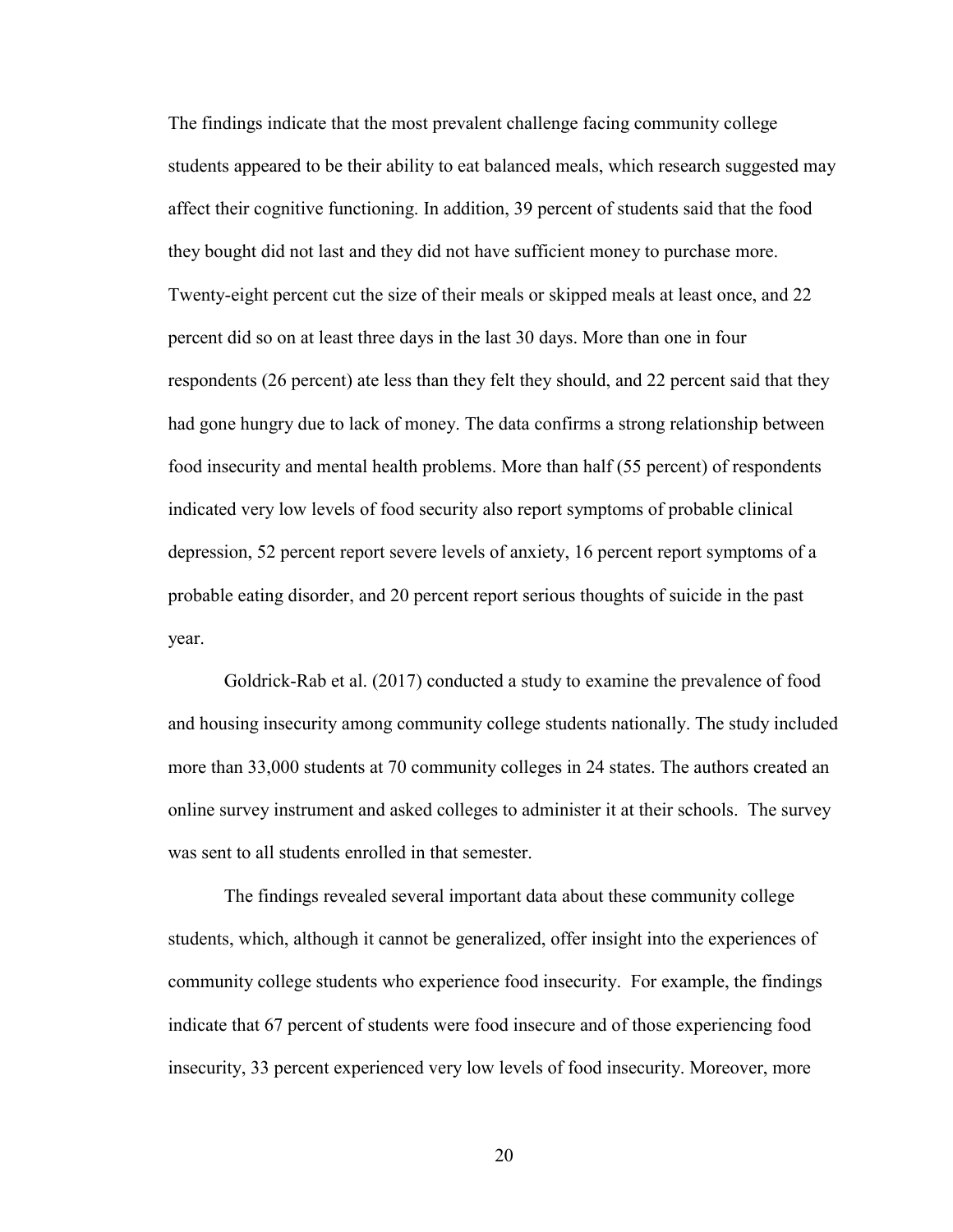than five percent of the respondents were unemployed. Further, 28 percent of students in this study had children, and of those 63 percent were food insecure and barely five percent received any childcare assistance. Community colleges with greater proportions of students of color and those receiving the Pell Grant were more likely to have higher rates of food insecurity.

Vasquez et al. (2019), conducted their study to focus on the experiences of men of color in community college and the challenges that they experience with meeting their essential needs in order to succeed. Data were collected via focus groups that were conducted at one of four community colleges in the Western region of the United States. The qualitative study sought to better understand the lived experiences of male students of color in community college. The findings revealed three interrelated thematic categories: food instability, unstable living conditions, and financial strains while balancing their responsibilities as students and primary caretakers. The findings also illustrated the role that institutions played in helping students temporarily cope with hunger. Paramount among the information that was captured was the revelation that lack of finances greatly contributed to the inability to access food on a daily basis. In the instances where some participants had dependents, they tended to their children's needs before their own. This often meant sacrificing their own physical and mental health for the well-being of their family members. One of the participants shared, "I tend to not worry about myself as far as eating, I make sure that my son has enough, more than myself, so beginning of the semester usually money is very tight" (p. 300).

In summary, the preceding studies have presented data that demonstrated that the prevalence of food insecurity among community college students have been a constant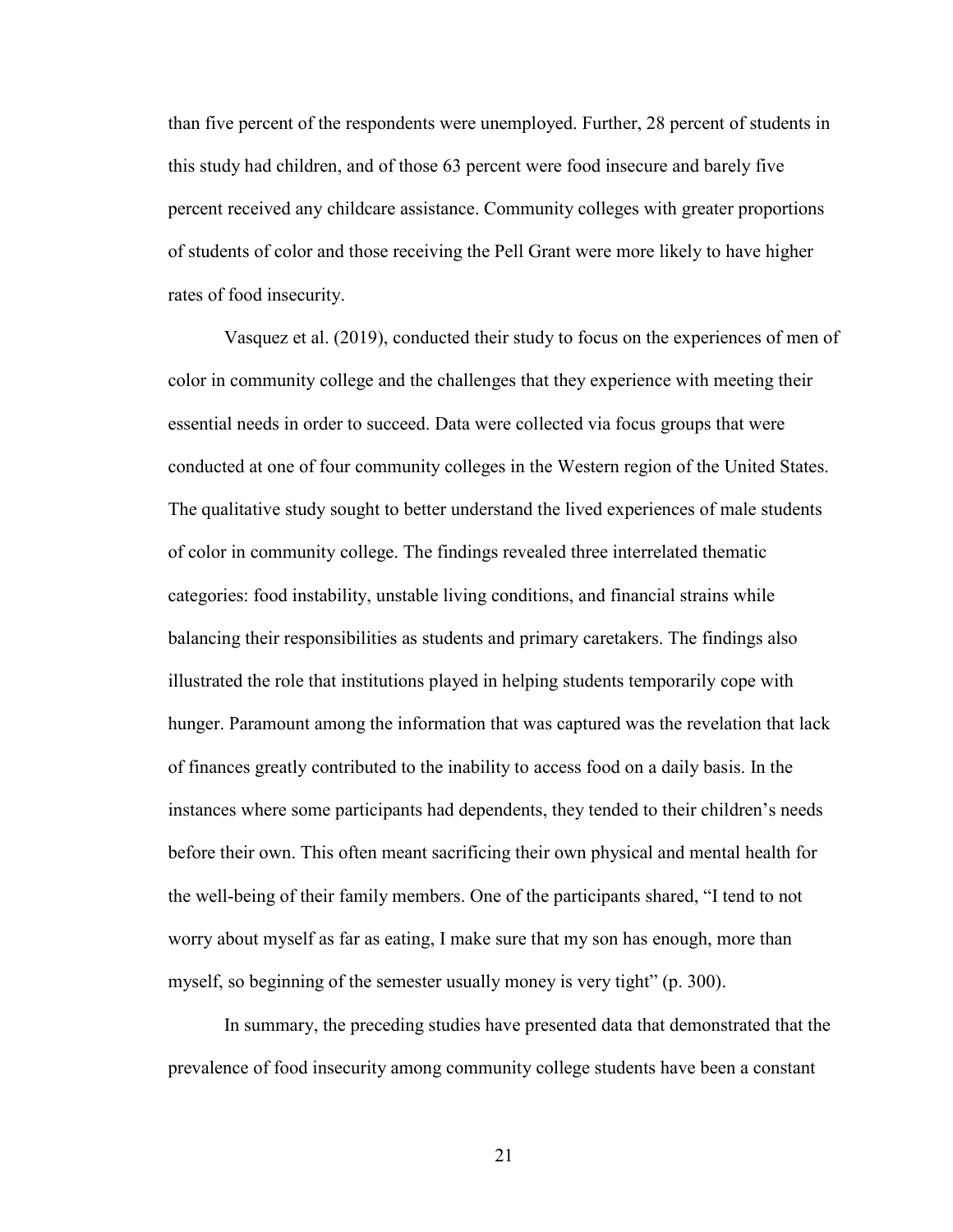threat to students achieving their academic goals. Some of the threats, the connection to mental health issues and health concerns, have been highlighted and presents cause for continued exploration. The study conducted explored the experiences of student parents to ascertain the impact of food insecurity on their academic success.

#### <span id="page-32-0"></span>*The Experiences of Adult Learners in College*

Low-income adults, dislocated workers, and other non-traditional learners often face a unique set of circumstances upon entry into college programs. The challenge of balancing the demands of their personal lives with the demands of their coursework can feel overwhelming. Many non-traditional learners have children or parents they care for and are working full or part time in low-wage, low-skilled jobs. Adding to this, most are eligible for financial aid only if they are taking six or more credits. Students enrolled in noncredit classes that fall outside approved programs of study are not eligible for aid at all (Buckwalter & Togila, 2019). Typically, adult learners are defined as students aged 25 and older. They make up nearly half of all students currently enrolled in colleges and universities according to the National Center for Education Statistics, 2018. Looking at undergraduate students alone, the Lumina Foundation reports that about 37 percent are older than 25, more than 25 percent are raising children, and about 58 percent work while enrolled in college. Most of these students are single female parents. In 2016, households with children headed by a single woman (31.6 percent) had the highest rate of food insecurity in the U. S. (Coleman-Jensen et al., 2017). As a result of the myriad responsibilities, many of adult learners struggle to make ends meet and as a result suffer from food insecurity at an alarming rate. The experiences of food insecurity has a devastating impact on their academic success (Maroto et al. 2014; Patton-Lopez et al.,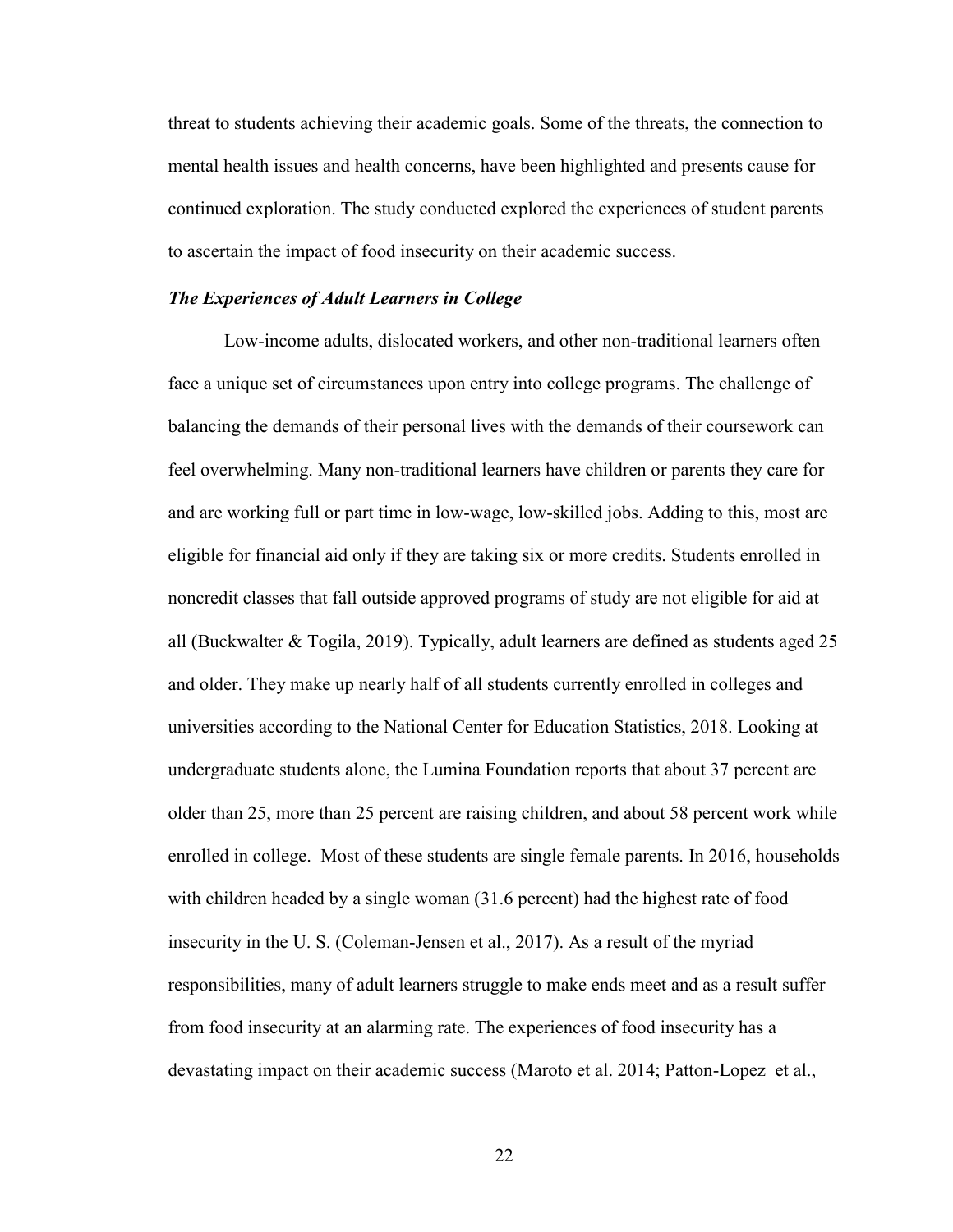2014; Philips et al., 2018) as well as their physical and mental health (Maynard, et al. 2018).

**Impact on Academics**. To examine the connection between food insecurity and student achievement, Maroto et al. (2014), employed a study that used a cross-sectional, intercept survey designed to assess the food security status. A convenience sample of 301 students over the age of 18 attending two different community colleges in Maryland were surveyed for the study. The survey contained questions about student GPA; selfperceived energy and concentration levels; and demographics (gender, age, race/ethnicity, living situation, and income). The study found that not only were 56 percent students identified as food insecure, but these students also had a lower GPA (2.0-2.49) than those peers who did not identify problems with obtaining food. This study suggested some causation between being food insecure and success within a community college setting. The authors wrote, "If in fact, food insecurity is a hindrance to optimal academic performance, students' struggles with food might also be impacting college retention and completion rates" (p. 523).

Patton-Lopez et al. (2014), conducted a study to address the gap in the literature by analyzing the prevalence of food insecurity and identify correlates of food insecurity among students attending a rural university in Oregon. The study used a cross-sectional non-probability web-based 40-item survey which was distributed via e-mail to all 5,438 students attending the university. A total of 354 students completed the survey. The findings revealed that food insecurity affected 59 percent of students. Twenty-seven percent of those students participated in food assistance programs, such as food pantries and soup kitchens and income less than \$15,000 was the strongest correlate of food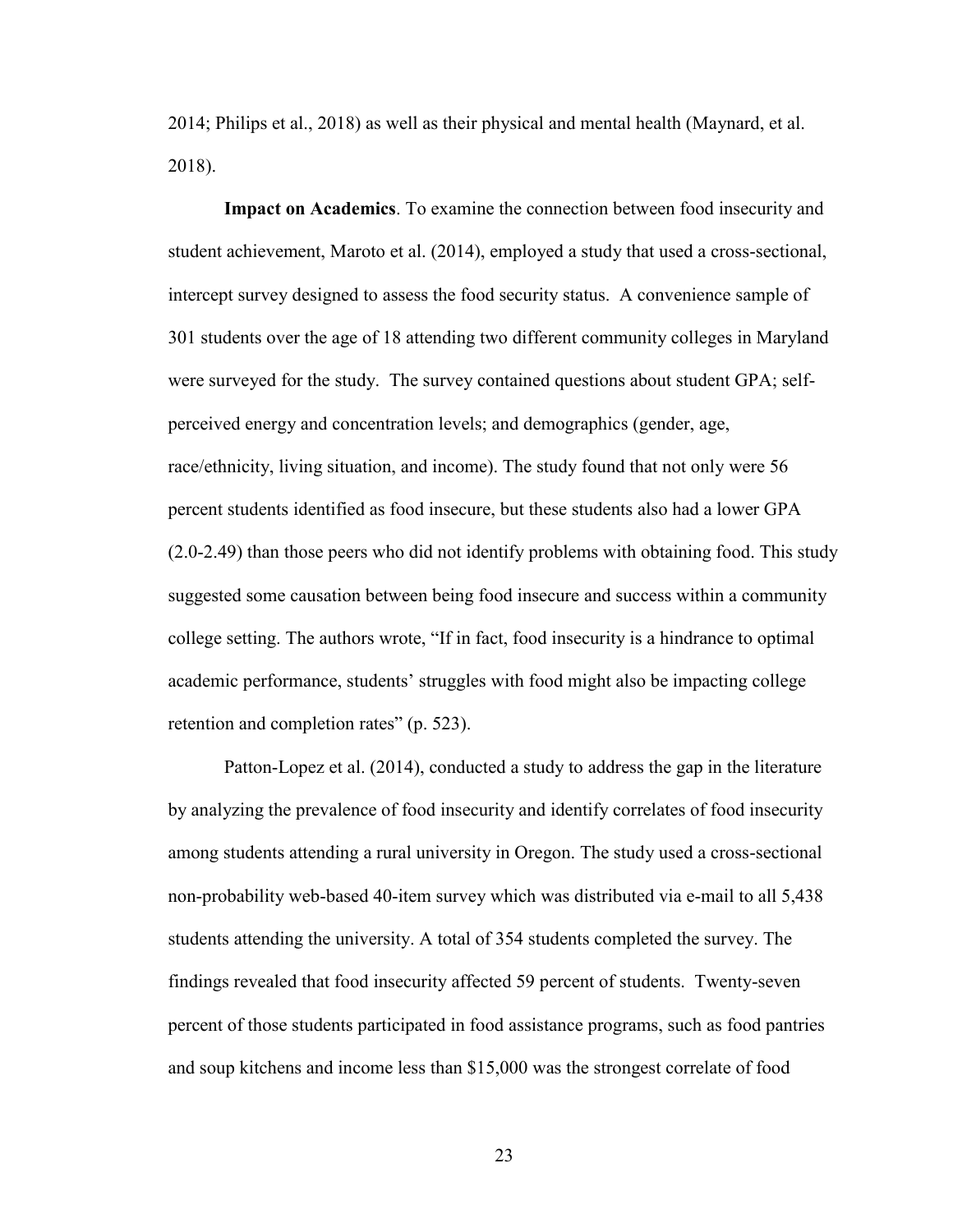insecurity among this sample of students. Moreover, 40 percent of the students surveyed who reported being food insecure were found to have a GPA less than 3.0.

Philips et al., 2018, distributed an online survey to examine student financial wellness with a focus on basic needs of the students and whether students were able to meet that need on a regular basis. A random sample of 5,000 currently enrolled undergraduate students of all class ranks at a large, urban, public, mid-western university in November 2014 were surveyed. The findings indicated that African American students were more likely to be food insecure than students of other races or ethnicities ( $p < 0.05$ ). First generation students, non-traditionally aged students (24 or older), more advanced students, students carrying current debt, students who were financially independent, students with children, and off-campus residents were more likely to be food insecure (all  $p < 0.01$ ). Students who were financially responsible for other(s) (e.g., spouse, children) had 4.89 times greater odds of being food insecure. Students experiencing food insecurity had 3.42 times greater odds of reporting neglecting their academic studies due to the money they owed than food secure students. Food insecurity is associated with lower GPAs, such that being food insecure was associated with a 0.17 points lower GPA than food secure students.

**Correlates of Food Insecurity**. In relation to the physical and mental health of adult learners, Maynard, et al. (2018), qualitative study focused on surveying students to investigate perceptions and experiences of food insecurity, including perceived contributing factors, strategies for managing food shortages, and perceived implications for health and academic success. Recruitment and data collection were conducted between November 2015 and May 2016 at the University of Waterloo. Students were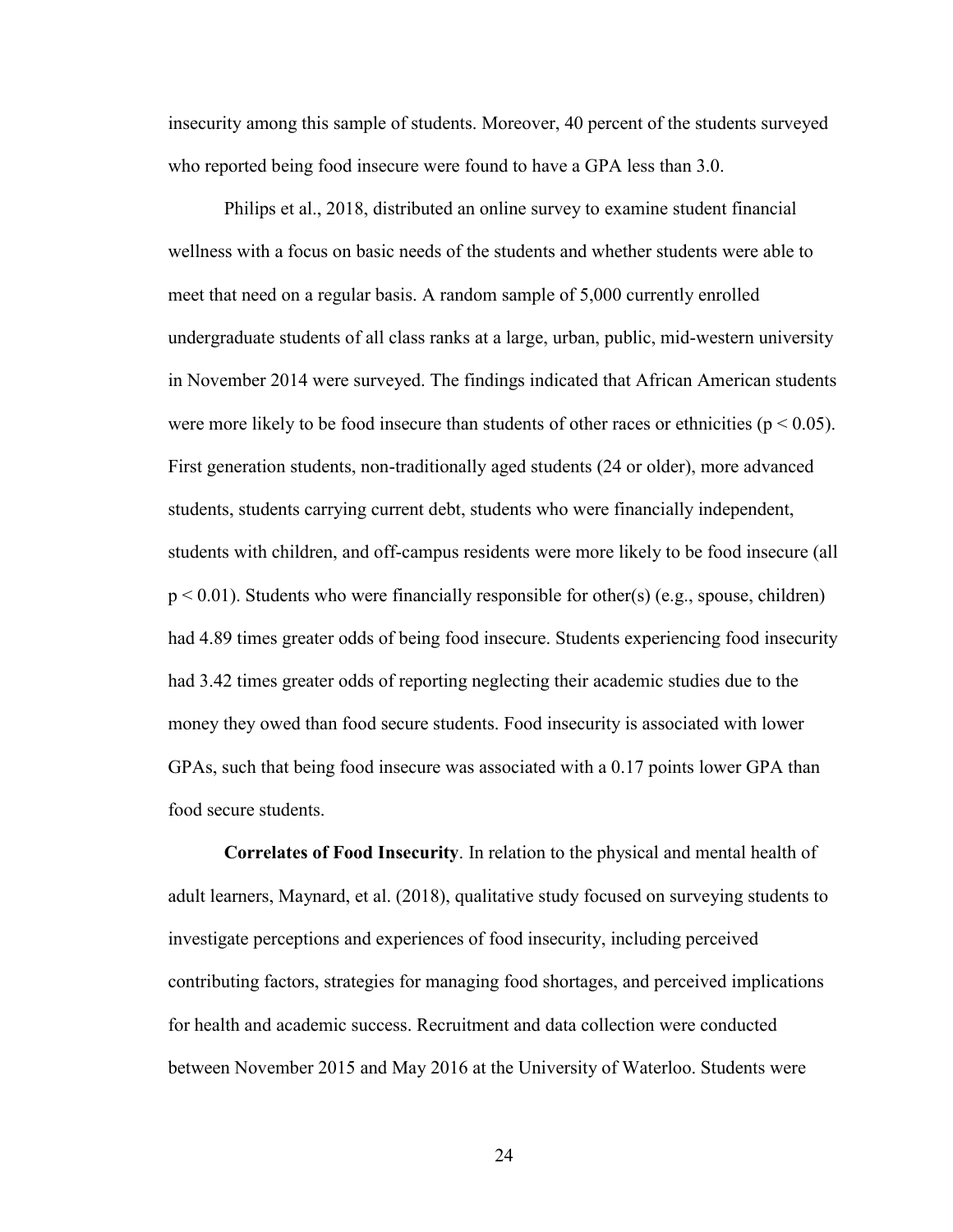recruited using flyers posted on campus and distributed at the campus food bank. The flyers included a link to an online screening questionnaire. In total, 128 students completed the online screening questionnaire and 52 were eligible to participate. Participants completed a single semi-structured interview. The findings informed that mental health implications described during the interviews predominantly included feelings of anxiety and worry about the food supply; these worries existed on top of the stress they already experienced due to school responsibilities. Emma described the experience as "stress plus stress" and explained, "I got so many things to do on my to do list, and I still need to worry about my food." Kelly explained the impact of relying on poor quality foods, "you start a downward spiral, right? 'Cause you're stressed out…then you run out of more money, and then you don't feel good 'cause you're eating bad food." Most participants reported their general health and mental health as "good" or "very good" (10 and 11, respectively). However, the majority either reported their physical health as "fair" (6) or "poor" (3). Most students (12) reported that their average day was "a bit stressful" or "quite stressful.

The preceding studies have demonstrated that adult learners who have the added stressors of caring for others, such as their children, do not do well academically. Usually, as a result of experiencing food insecurity, their GPA is lower and their physical and mental health suffer.

## <span id="page-35-0"></span>*The Role of Community Colleges in Addressing Basic Needs for College Students*

Several researchers in the area of food insecurity have hypothesized that the reason for higher food insecurity among undergraduates than the general population is the lack of a social safety net for students (Carr, et al., 2020; El Zein, et al., 2019; Hickey, et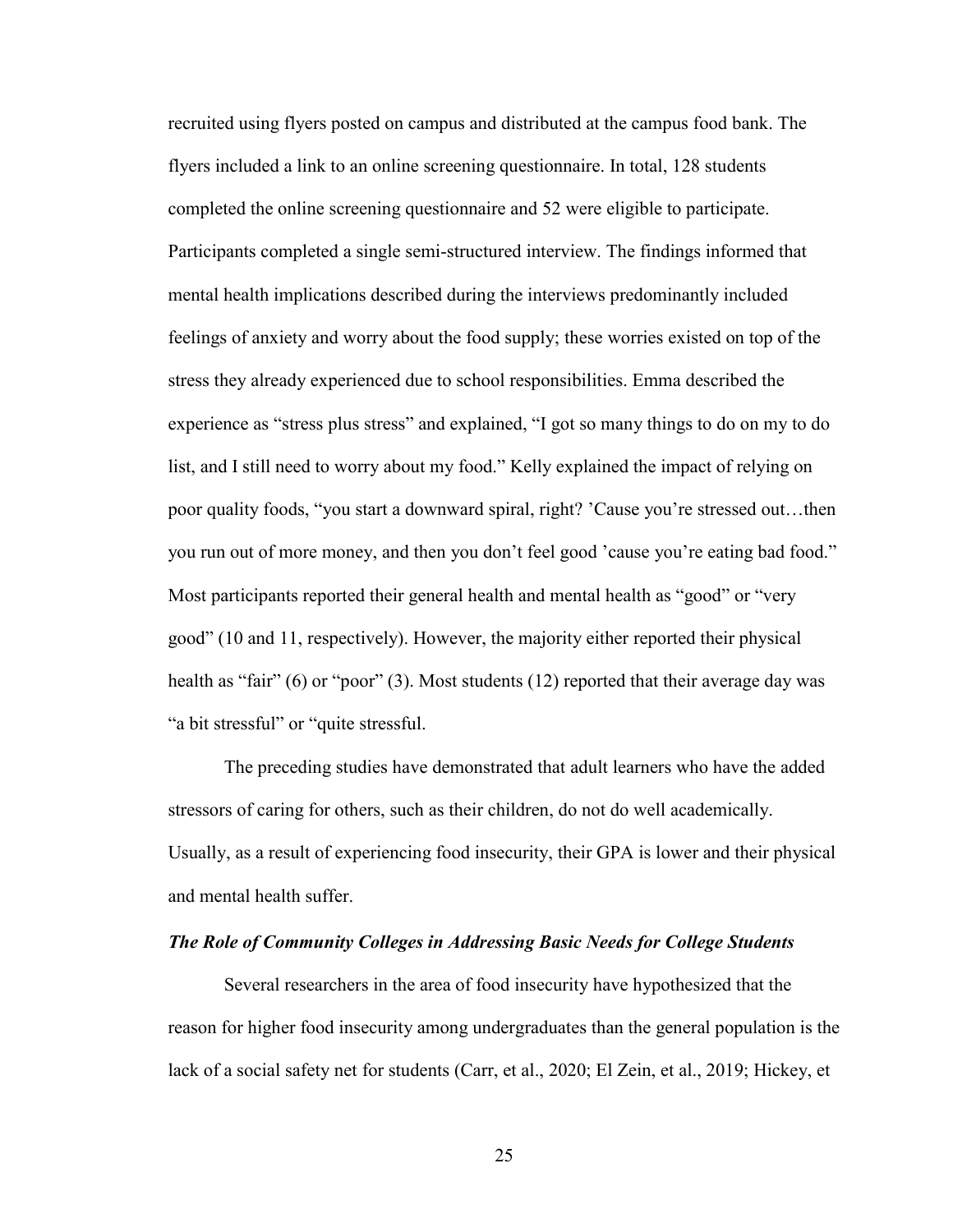al., 2019; Twill, et al., 2016;). These positions and studies have highlighted the unique position that community colleges are placed in to provide services for students who experience food insecurity. Many institutions have opted to open food pantries and provide food vouchers to address the issue of food insecurity, yet others have provided assistance to students to access government programs such as the Supplemental Nutrition Assistance Program (SNAP).

Carr, et al. (2020), used university institutional records to conduct analyses of program utilization among 3,726 students from 2012 to 2017 and tracked longitudinally some basic student outcomes. Data from the internal service provider included all services provided between fall quarter 2012 and fall quarter 2017. This yielded 21 quarters (including summer) of program utilization data. Student enrollment data was extended through spring of 2018 in order to assess subsequent retention of students who used the services. The authors relied on longitudinal data to provide an important detailed description of how the program was being used and by whom, how often students return for services, and whether they continue at the university. The five most common student needs were financial hardship, general assistance, food insecurity, mental health, and medical issues.

The findings indicated that between fall 2012 and fall 2017, 48,440 undergraduate and graduate students were enrolled in the university for at least one quarter, and 3,726 of them (7.7 percent) had used the support services at some point. The program services increased dramatically over this 5-year period, with the program serving fewer than 100 students per quarter for the first year and more than 800 in fall of 2017. The authors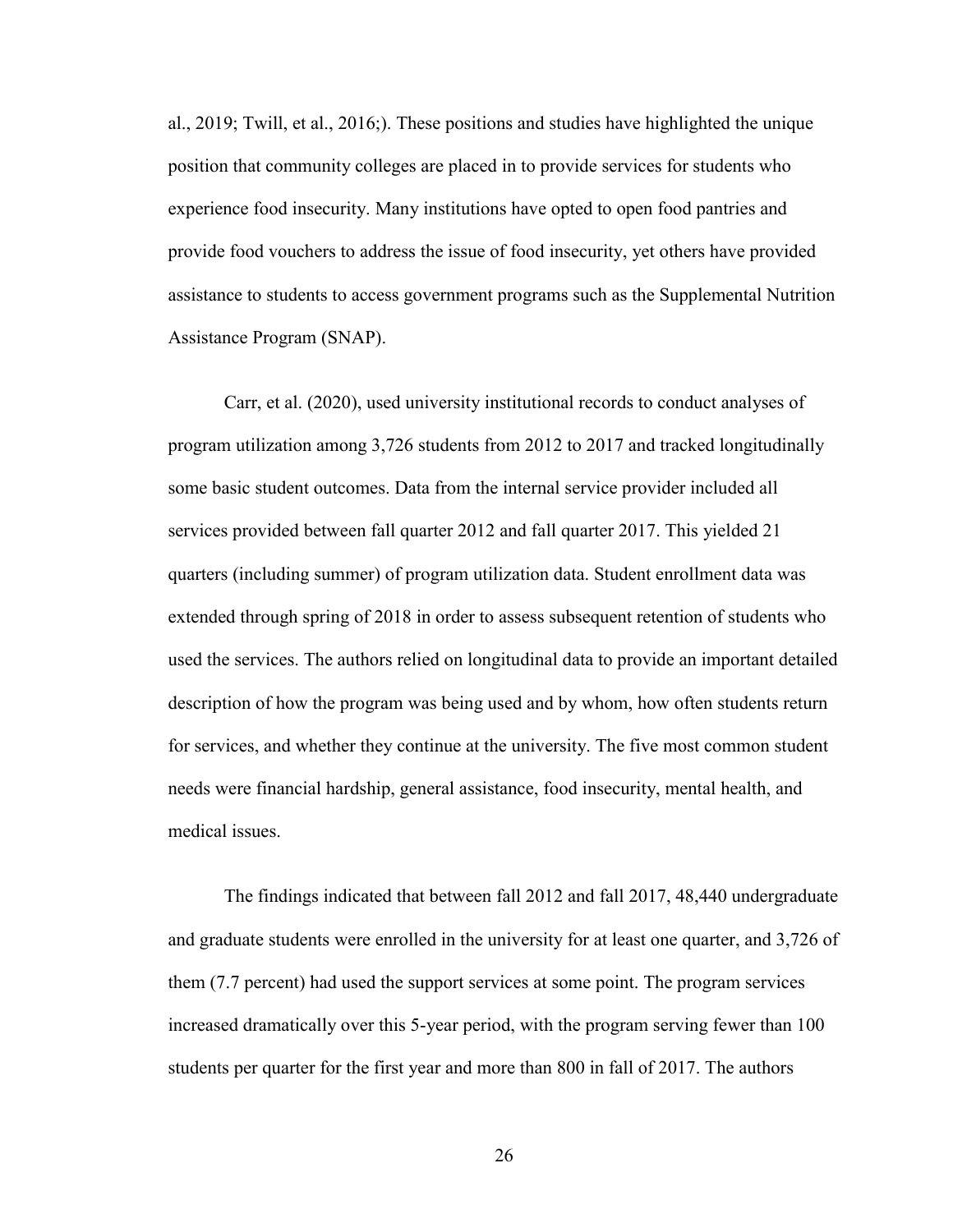acknowledged that the ongoing growth of the program could be due to increased awareness of the program but may also be due to increased need. Among the 3,726 students who used this support program, there were 5,917 visits. Students received a combined 19,799 different supports. Some of these supports were offered directly by the program social workers and others were provided through referrals to other campus offices. The most common supports included assistance with financial aid, housing office referral, clinical health referral, tutoring referral, pantry bags, and grocery store card. The authors stressed the importance of awareness of services that addressed food insecurity. They said, "although very few students (49) expressed interest in CalFresh (food supplemental program) during their intake, a much larger share (507) signed up for the program after being informed about it during a visit or workshop, demonstrating the importance of raising awareness for this program" (p.5). It is not surprising that the one group that stood out in terms of retention is students who enrolled in CalFresh. They were consistently retained at higher rates than other program services students, and in many cases these students were retained at rates better or equivalent to the campus average. Whereas the campus retained 92.1 percent of all first to the second year, 93.1 percent of all first CalFresh enrollees were retained to their second year. Likewise, 93.5 percent of all students who enrolled in CalFresh in their second year were retained to their third, and 95.2 percent of all students who enrolled in CalFresh in their third year were retained to their fourth.

Moreover, El Zein, et al. (2019), conducted a cross-sectional study among 855 first-year students across eight U.S. universities to determine a number of factors, including food insecurity and to get a sense of how many students were aware of campus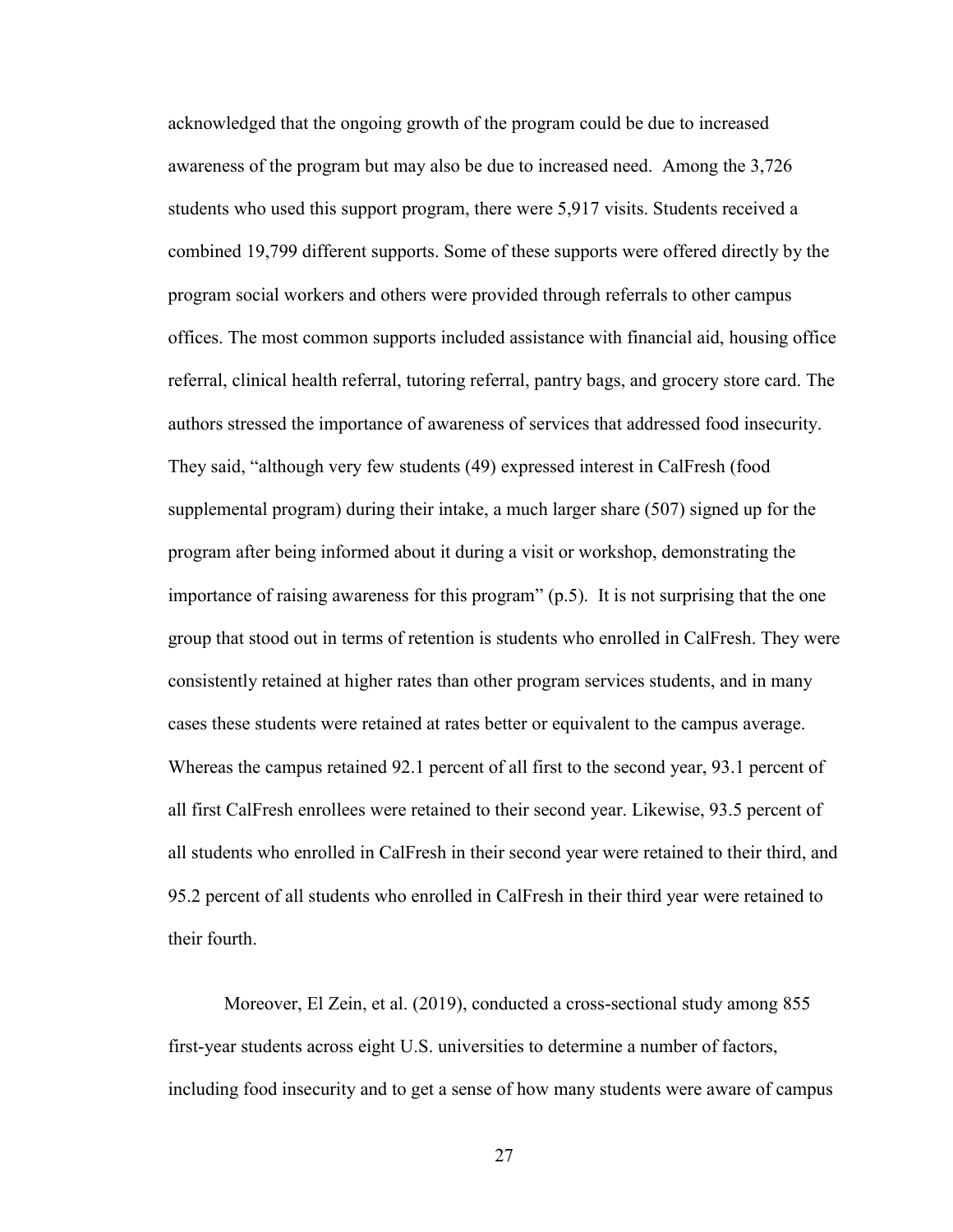pantry. The food security status was assessed using the U.S. Department of Agriculture Adult Food Security Survey Module. Participants completed questions related to meal plan enrollment and utilization of on-campus food pantries. Of the participating students, 19 percent were food-insecure, and an additional 25.3 percent were at risk of food insecurity. Students were asked to report whether a campus-based food pantry existed on their campus. Subsequent analysis of the awareness of the food pantry was assessed by calculating the number of students affirming the existence of a food pantry on their campuses when a food pantry was operating at the time of the assessment. For those affirming that their school had a food pantry, they were asked whether they utilize the pantry to obtain food. The preference for the pantry location was assessed. The three response options included 'in the center of the campus', 'in the center of the campus and hidden' and 'on the outskirts of campus. Finally, while half of the students, 56.4 percent, with an on-campus pantry were aware of its existence, only 22.2 percent of food-insecure students endorsed utilizing the pantry for food acquisition.

Further, Hickey, et al. 2019, conducted a cross-sectional study to examine perceived hunger, which may result from food insecurity, and its effect on academic and athletic performance in students on a liberal arts college campus in New Hampshire. The study also examined how students compensate for hunger and their preferences for different types of resources to address hunger perceived. A mixed-method approach was utilized to collect data and allow for the triangulation of the results. Research Assistants visited classes, after obtaining permission, to administer the survey regarding hunger to 380 students. Ultimately, 371 students completed the survey in spring of the 2018 semester. According to the authors: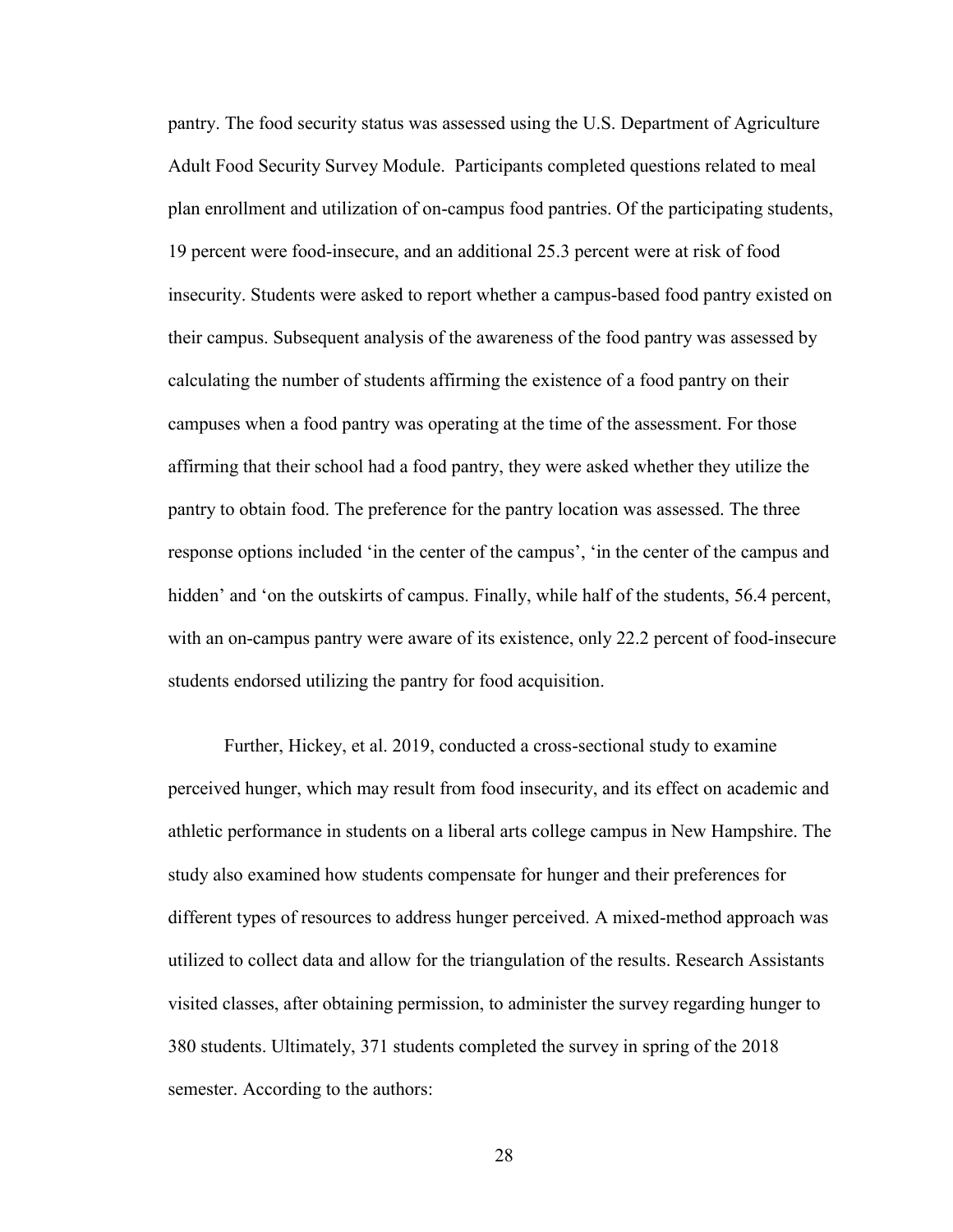The survey was filled out while the research assistants were the in the classroom and could answer questions, and the research assistants stayed until all students completed the survey. No student was excluded from taking the survey, and each student was asked to complete the survey only one time. There were no instances where the survey was filled out in a non-face-to-face manner (p. 2).

The survey questioned students about their awareness of different resources [Supplemental Nutrition Assistance Program (SNAP), local community kitchens], which type of resource they would rather use, and whether there was stigma associated with any of these resources. The results indicate that students perceived that hunger affected their ability to perform academically and athletically. When asked the survey question "has hunger caused you not to perform as well in a class as you otherwise could have?" 36.4 percent of students somewhat or strongly agreed. Thirty-six percent of students with meal plans and 37 percent without meal plans also indicated that they somewhat or strongly agreed with this question. Furthermore, 39 percent of first-year students, on required, unlimited meal plans, responded that they somewhat or strongly agreed that hunger affected their academic performance. When students were asked regarding willingness to utilize resources, they were more likely to opt for on-campus resources. A higher percentage of students reported that they would possibly use, likely use, or definitely use on-campus resources over SNAP, hot meals at local community meal programs, or offcampus food pantries.

According to Twill, et al. (2016), faculty and staff from a university in southwestern Ohio formed a partnership and opened a campus food pantry to serve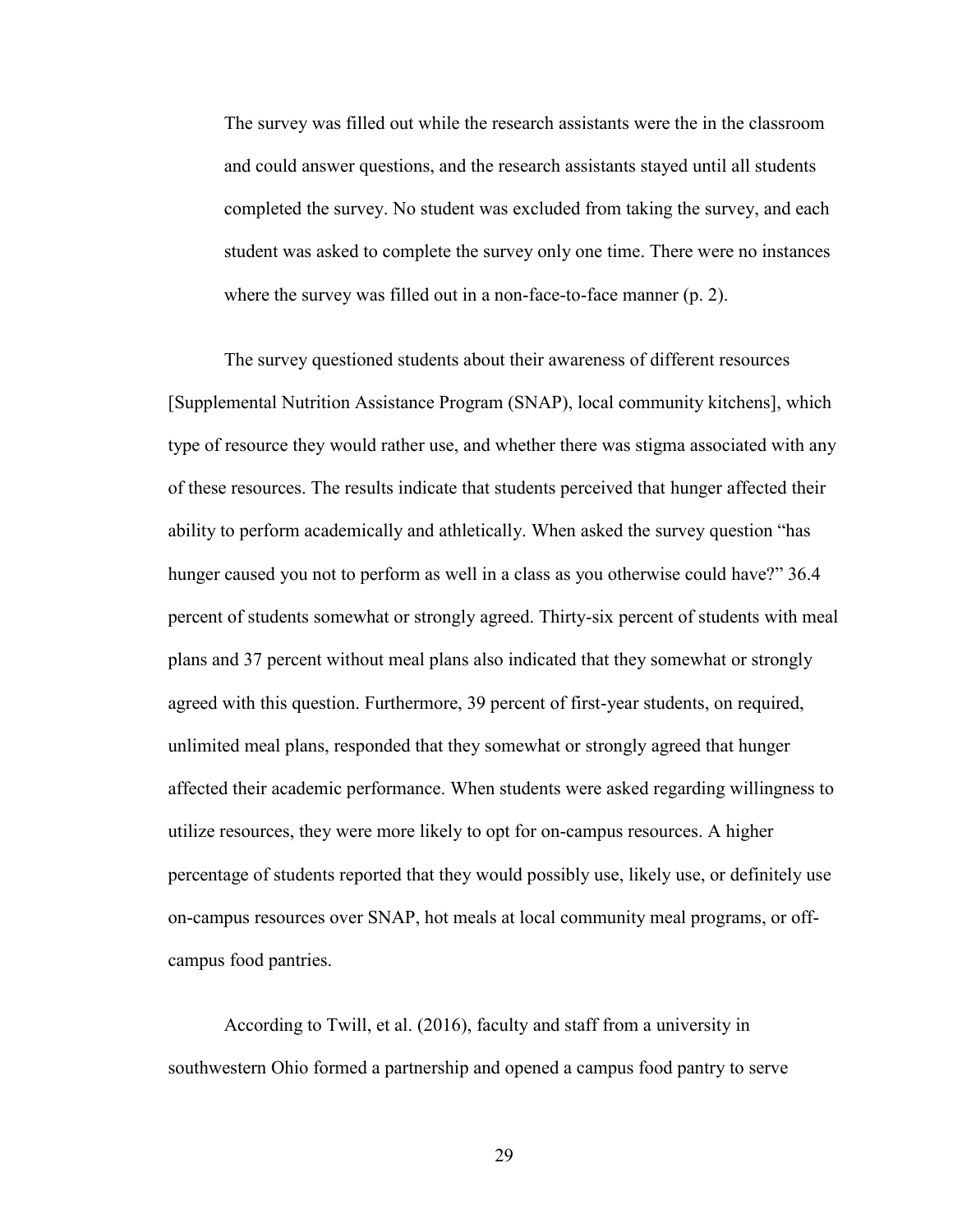enrolled students. To determine that a food pantry was needed on campus, a preliminary survey was done to assess food insecurity experienced by enrolled college students. A convenience sample of students from student government, the honors program, an English 101 course, and social work majors were asked to fill out an online questionnaire about the need for a pantry on campus. Nearly 150 students responded. Forty-eight percent of respondents had experienced food insecurity as a student, whereas 64 percent knew of a friend or classmate who had. Ninety percent agreed or strongly agreed the campus had students experiencing food insecurity. When asked about future patronage if the campus had a pantry, 60 percent agreed or strongly agreed that they would use the pantry if they needed to, and nearly all, 94 percent, would refer others. During the first 25 months of pantry operation, there were 870 records of pantry usage. Of those 870 visits, 51 percent were repeat visits.

As indicated by the previous studies, on campus resources offered to students have a great impact on students who are food insecure. Community colleges have a role in identifying barriers and addressing those barriers with resources that will help students to succeed. But even with the encouragement to open food pantries, administrators must content with the barriers for use. El Zein et al. found in their study that, the main impediments to using the food pantry were social stigma and embarrassment (36.8 percent), insufficient information on how the program works and what determines eligibility (33.8 percent), self-identity, or the feeling that the food pantry was not for them (17.6 percent), and inconvenient hours of operation (11.8 percent). Half of those reporting social stigma, insufficient information, and inconvenient hours as barriers reported being food insecure (p. 9). The proposed study will target experiences from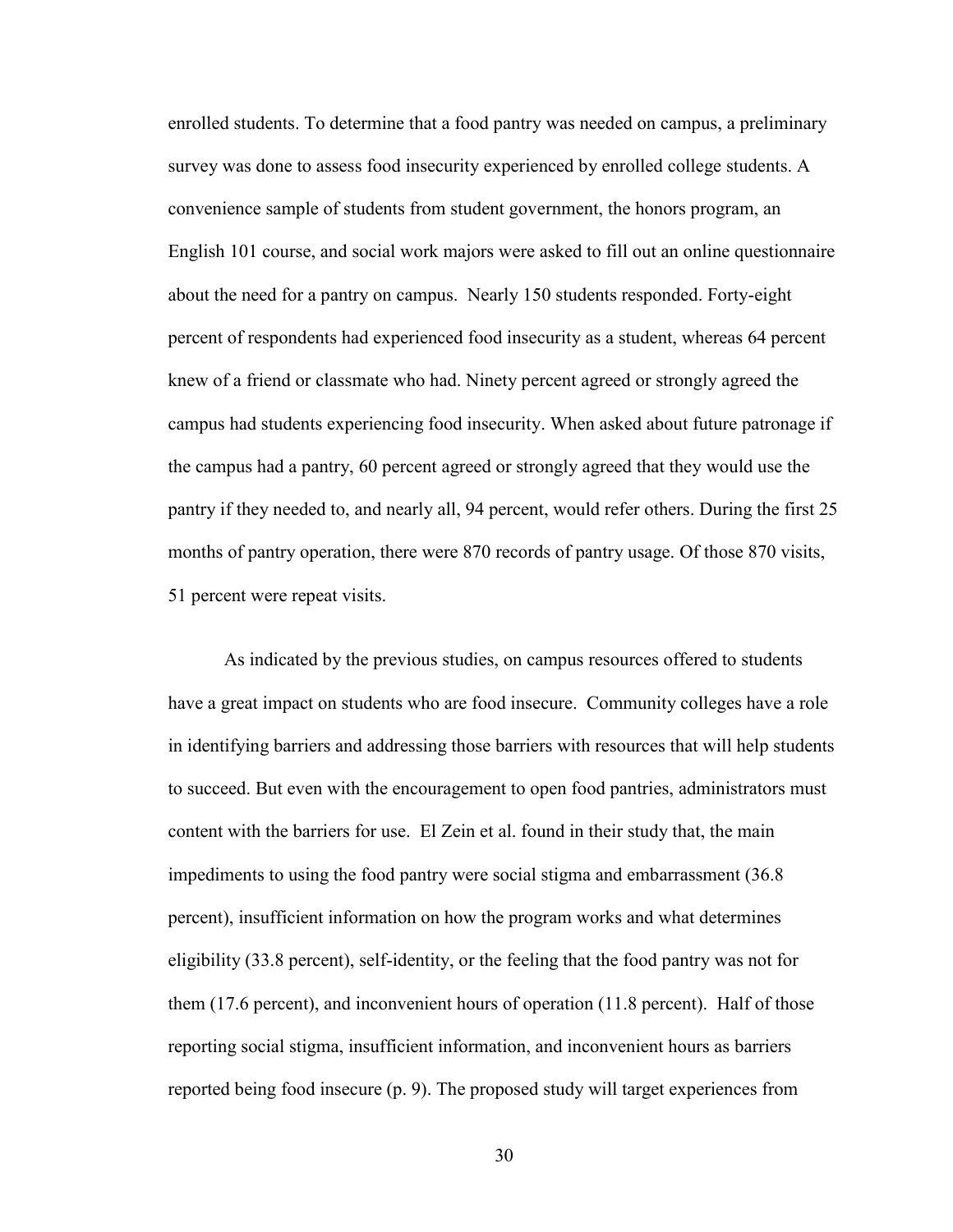students in relation to use of resources on the campus and the benefits that students receive through structured questions.

### **Conclusion: Gaps in the Literature**

Findings from the literature review provided critical insight into the experiences of college students. Although some research on students facing stressful life events, such as food insecurity, included community college, overall the literature on students who are parents attending a community college and experiencing food insecurity, was minimal. Students who are parents who attend community college are more likely to be older, more likely to work laborious jobs to provide for dependents, and are more likely to enroll part-time (Vasquez, et al., 2019). Other characteristics that impede students who are parents to succeed are due to external forces and responsibilities that create barriers for engaging with faculty members, attending office hours, and participating in extracurricular activities or student-based organizations. The study gathered data which provided a deeper lens into challenges that impede the academic success for students who are parents by shedding light into vulnerable situations that are often overlooked.

Moreover, in reviewing the literature, it became very clear that an abundance of research has been conducted in the area of prevalence of food insecurity among students on the college campuses. There did not appear to be as much research conducted on community college students who are parents and their unique circumstances. The literature selected for inclusion of the literature reviewed met the criterion set by the researcher. The inclusion criterion mostly centered on students attending community college who experienced food insecurity. Additionally, the methodology used in many of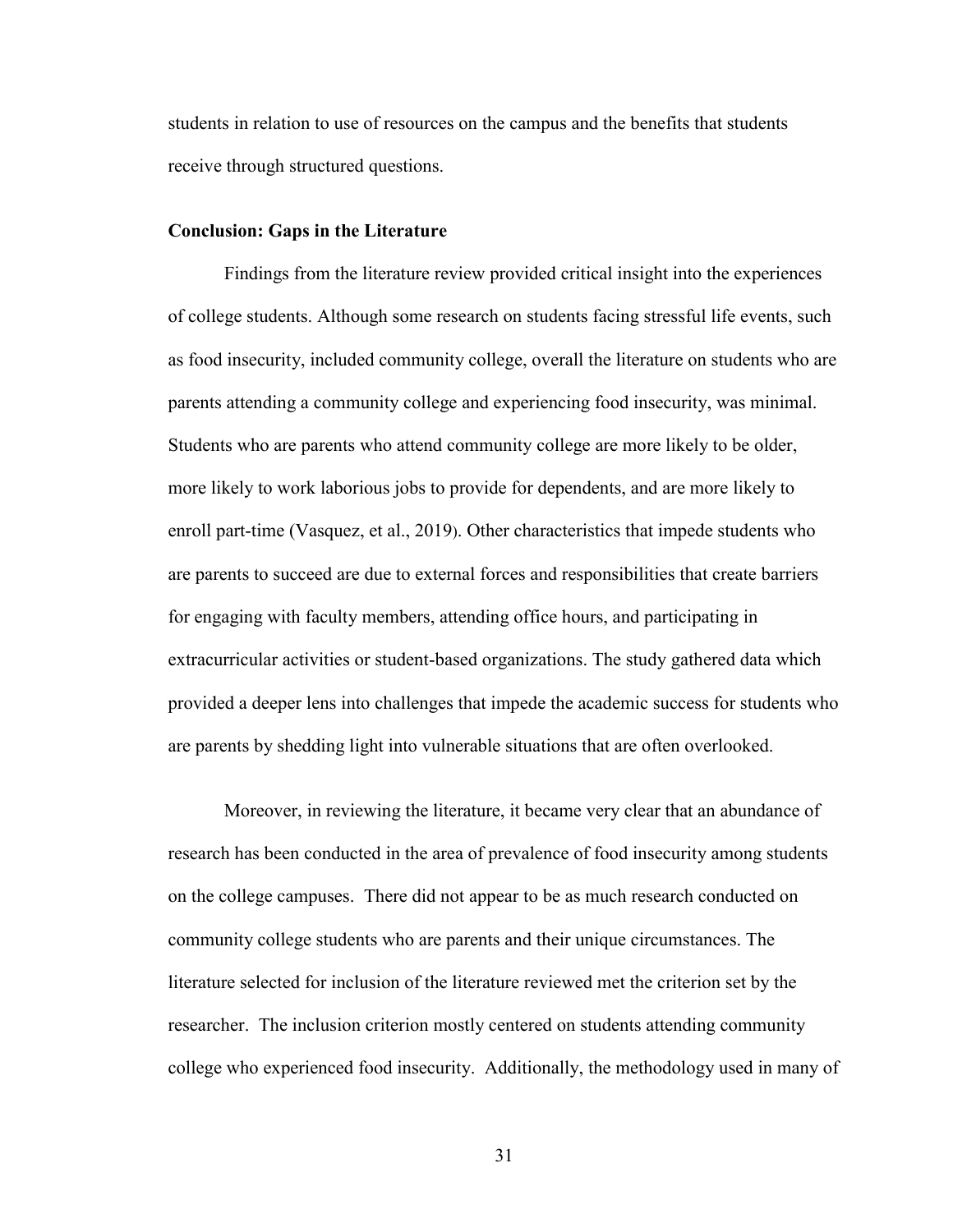the studies was applicable to the study. In conducting a qualitative study, the researcher's plan was to use existing data sets to learn how the relationship of food insecurity impacted college students who experience food insecurity. This aspect was conducted using individual interviews, content analysis, and observations. The intent for focusing on community college has to do with: 1) access to the sample population; and, 2) most of the studies that have been done in regards to food insecurity has been on college students as a whole and not specific to the sample population. The researcher made every effort to exclude literature on studies that were conducted solely at four-year institutions.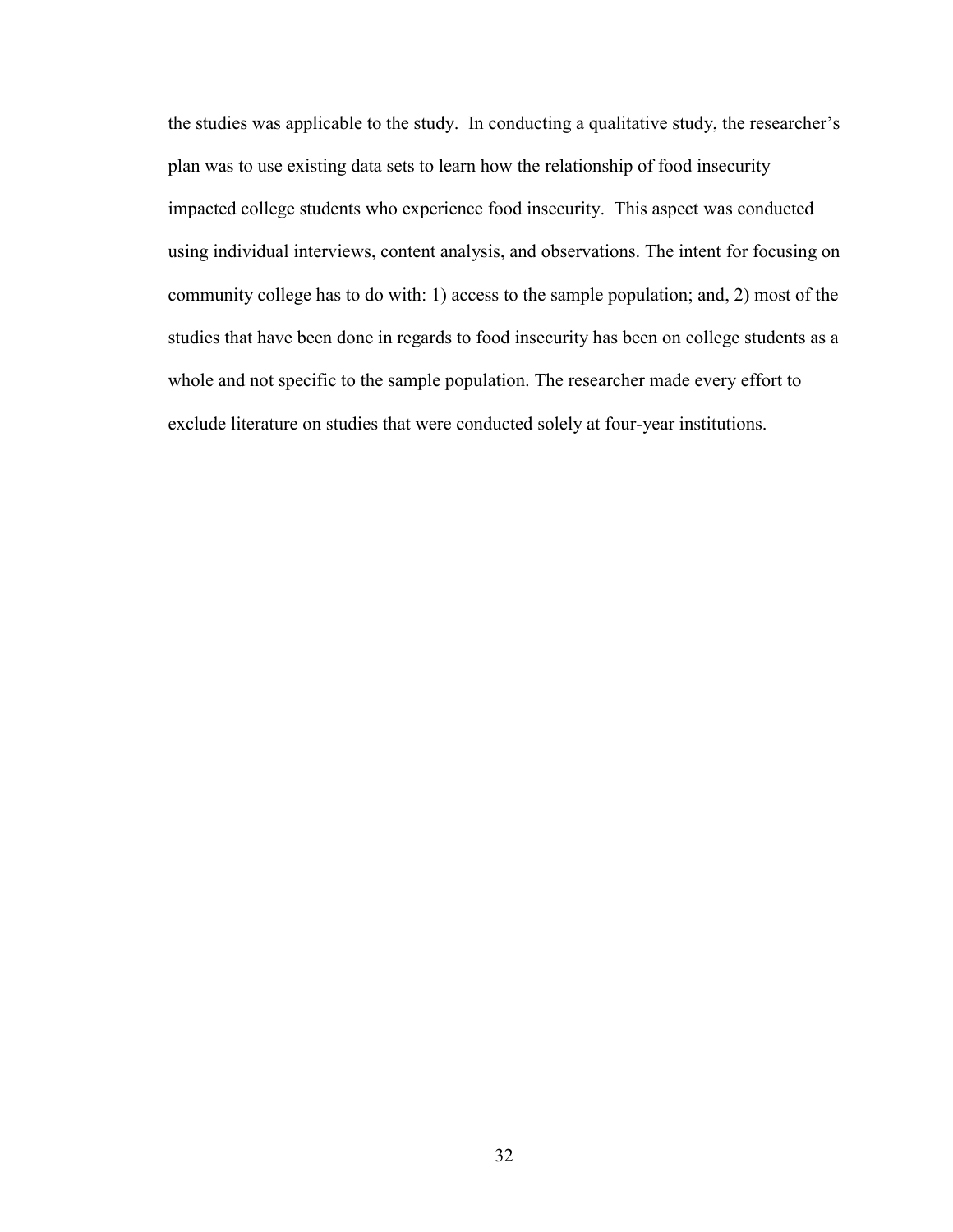### **CHAPTER 3**

This chapter aims to provide information about the methods and procedures for data collection and analysis for this study. This study was a qualitative case study (Stake, 1995) with the purpose of examining the experiences of college students who are parents at a community college that experience food insecurity. The study was bounded by place and time as it took place at a community college from October 2021 to December 2021. The researcher chose a case study because it allowed the researcher to gain in-depth knowledge from the participants and used multiple methods of data collection. Further, Stake posited that case studies allow that "there will be important coordination between the individual studies" (p. 3), and "opportunity to learn is of primary importance" (p. 6). Stake (1995) stated that the case researcher "recognizes and substantiates new meanings. Whoever is a researcher has recognized a problem, a puzzlement, and studies it, hoping to connect it better with known things" (p. 97). The researcher collected the qualitative data through individual student-participant and individual administrator-participant interviews, observation of the food pantry on the study site, and content analysis of documents related to the service provision and notification of services to the students. The study's qualitative research approach is detailed in this chapter along with the methods and procedures for data collection, coding, and analysis. The data collection and analysis identified in this chapter provide the basis for the findings and conclusions detailed in Chapter 5 of this study.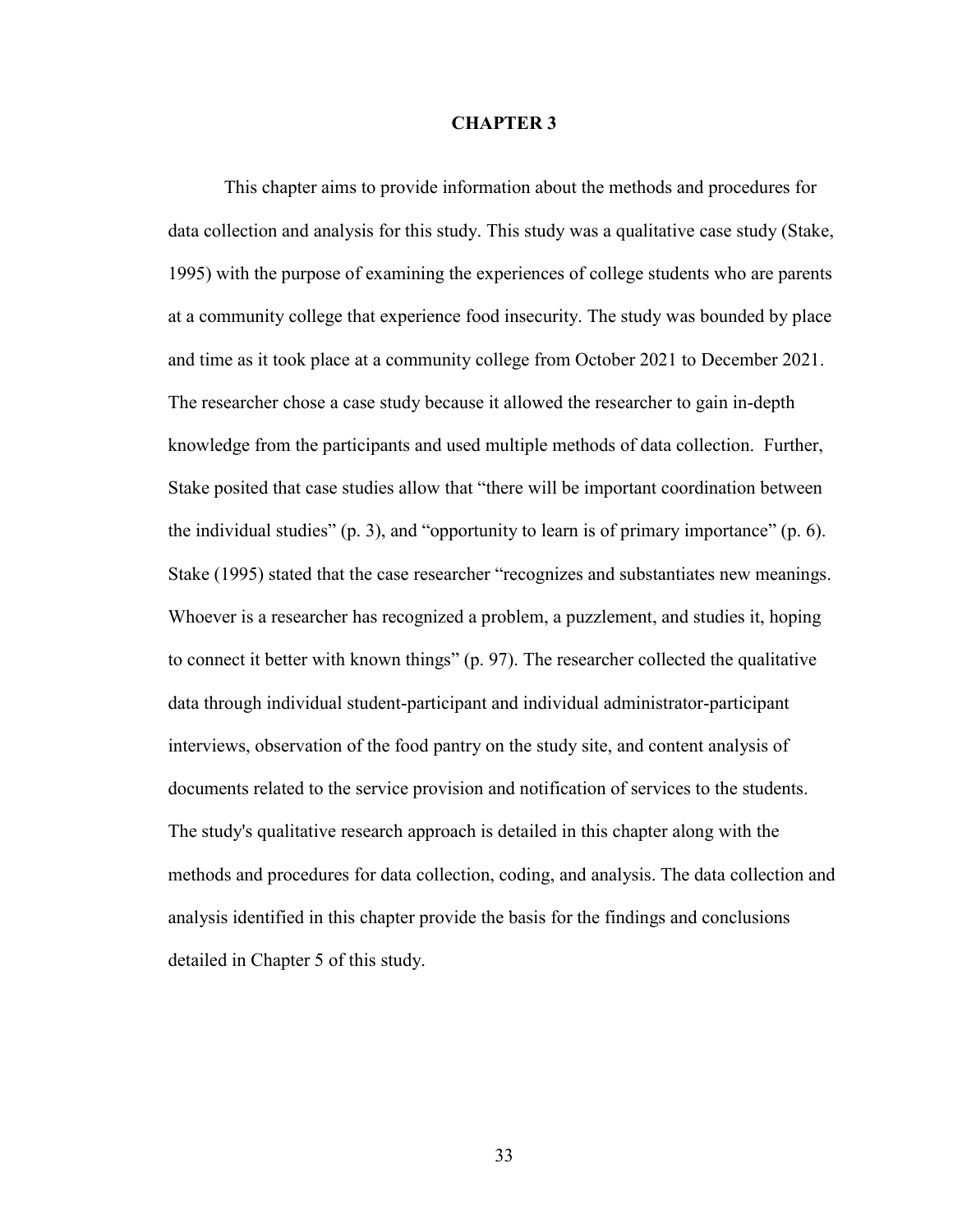#### **Methods and Procedures**

#### *Research Questions*

The following research questions guided this study.

- 1. What are the experiences, related to food insecurity, of community college students who are parents?
- 2. What is their perception of the role of community colleges in providing supports for students experiencing food insecurity?

## **Setting**

The study was conducted at an urban community college: Culper Community College (CCC). The name has been changed to protect the confidentiality of the participants. This community college was deliberately selected for this study because it was best suited for the study of college students who are parents in a community college setting.

Mukigi and Brown (2018) inform us that "there are populations that are disproportionately affected by food insecurity and these include: Black and Hispanic Households (25.1% and 26.2%), low income households with income below 185.0% of the federal poverty guidelines (34.5%) and single-female households with children (36.8%)" (p. 128). The site was chosen because the demographic and socio-economic status of the students fit the profile articulated in the aforementioned study. The site was also chosen because it is located within the urban community of New York City and is easily accessible. Further, the site was chosen because of the unique opportunity to conduct a purposive sampling as this site enrolls students who are disproportionately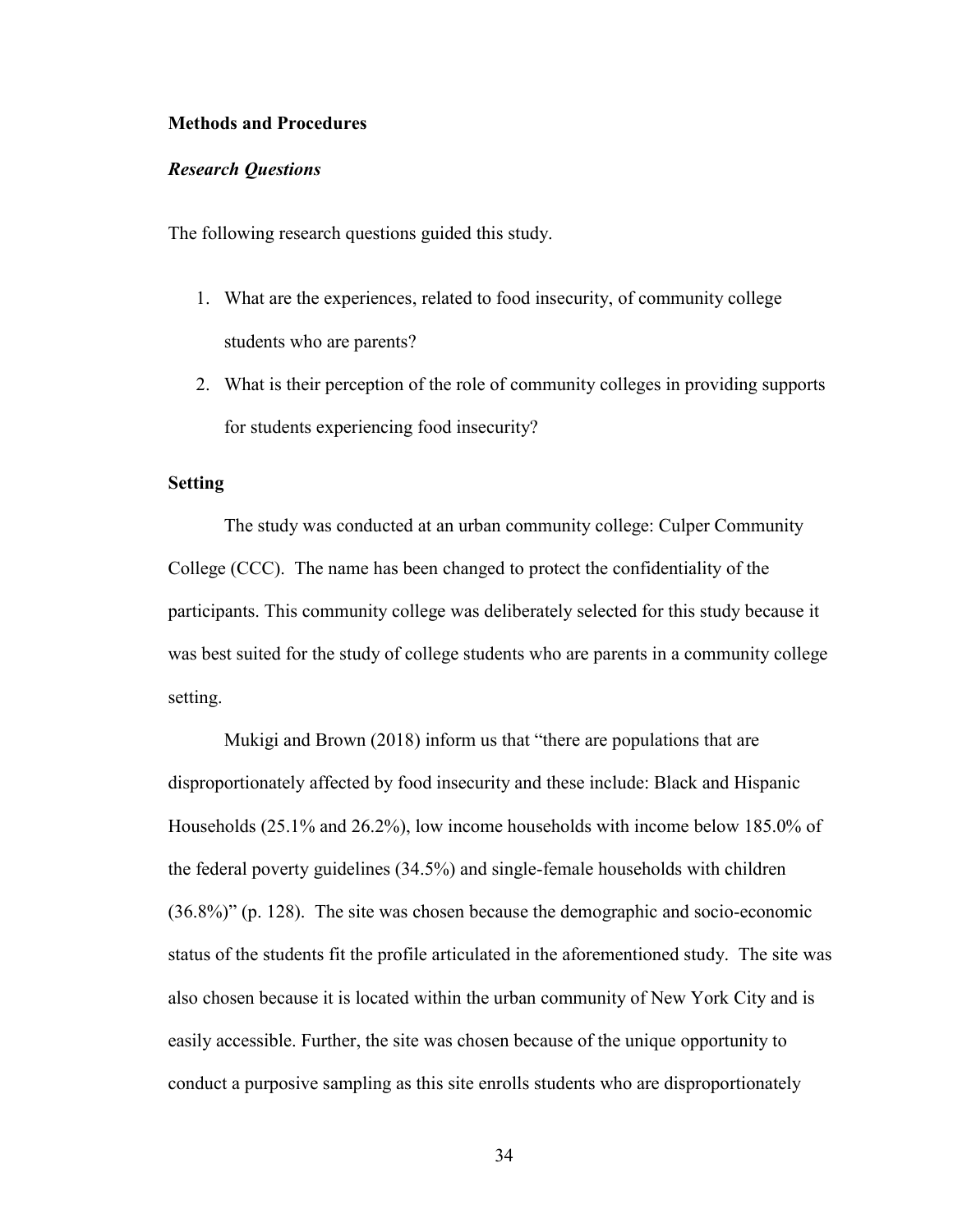affected by food insecurity. Etikan et.al. (2016), indicated that "purposive sampling technique is the deliberate choice of a participant due to the qualities the participant possesses" (p. 2).

The Culper Community College (CCC) is an urban community college located in New York City. The total number of students for the fall 2019 semester was 25,500. The student population is reflective of the population that is most disproportionately affected by food insecurity. For example, they are mostly females and students of color. In this particular institution, the student breakdown into the following major groups: 6,567 firsttime freshman, 13,900 continuing students, 1,641 readmitted students, and 1,848 transfer students (Office of Effectiveness and Analytics, 2019). Table 1 illustrates the enrollment data for Culper Community College.

## **Table 1**

| <b>Ethnicity</b>                 | <b>Number of Students</b> | Percentage |
|----------------------------------|---------------------------|------------|
| Asian                            | 3,060                     | 12%        |
| <b>Black or African American</b> | 6,630                     | 26%        |
| Hispanic/Latino                  | 11,220                    | 44%        |
| White                            | 2,550                     | 10%        |
| Two or more races                | 510                       | $2\%$      |
| Non-resident Alien               | 1,530                     | 6%         |
| Total                            | 25,500                    | 100%       |
| Females                          | 14,535                    | 57%        |
| Males                            | 10,965                    | 43%        |
| 24 years and under               | 18,360                    | 72%        |
| 25 and older                     | 7,140                     | 28%        |
| Full time status                 | 17,850                    | 70%        |
| Part time status                 | 7,650                     | 30%        |

*Fall 2019 Enrollment Data at Culper Community College* 

As indicated by CCC, a review of the demographic data revealed that 78 percent of students were fully eligible for Federal Assistance (Pell) and 59 percent were eligible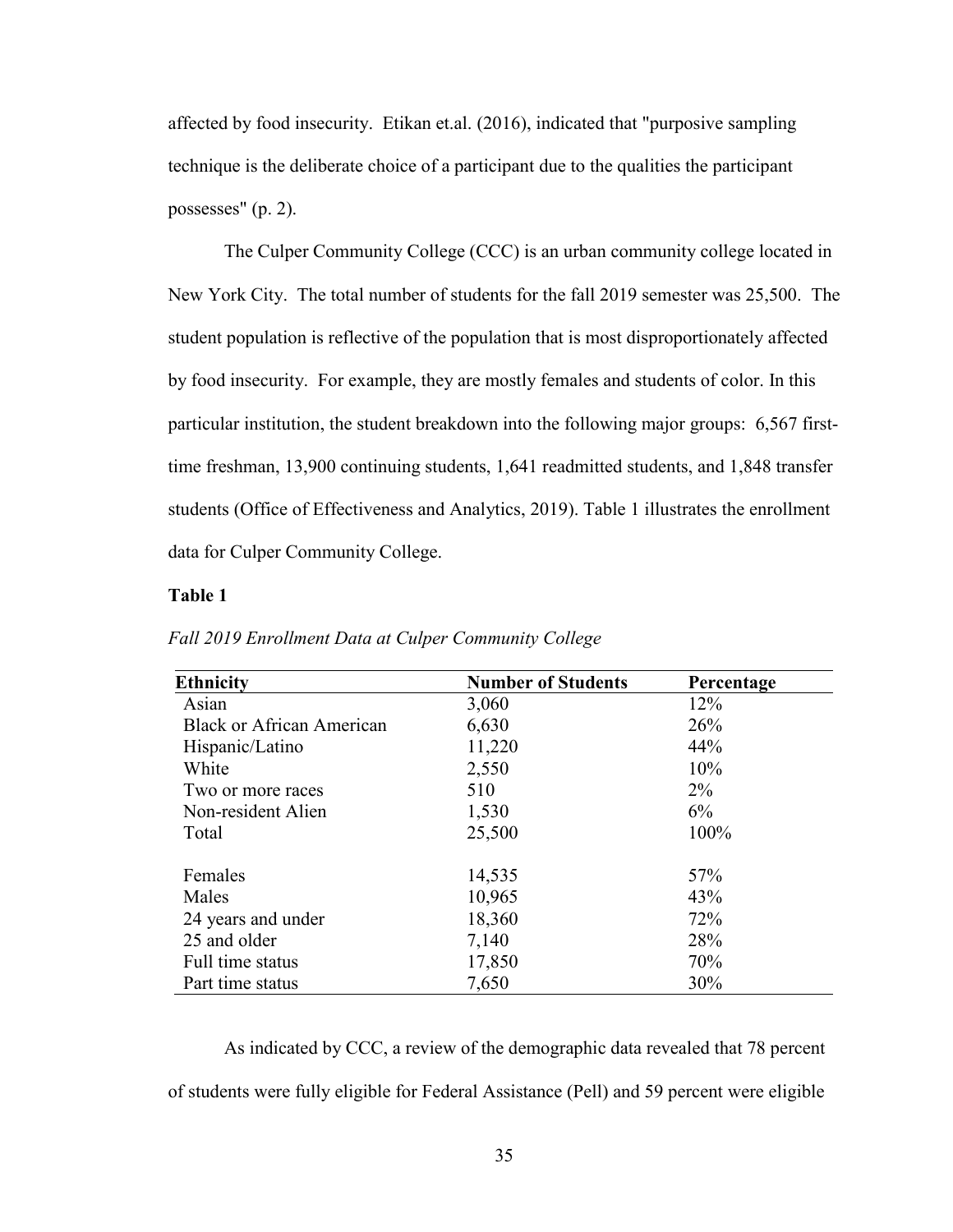for State Aid (TAP). Students who are eligible for the maximum in financial aid must have a family income at or below at the poverty line ((NCES, fall 2019). The median income of the student population is \$20,000 a year. The community in which this college resides consists of 17,134 residents with 50 percent males and 50 percent females. The ethnic breakdown of the residents are: white at 78 percent, Asian at 10 percent, Hispanic at 5 percent, and African American at 2 percent. The Median income is \$210,069 a year with 64 percent of the households making \$150,000 a year (NICHE, n.d.). The students who attend this college commute from other communities.

## **Participants**

The participants for this study included 17 students who were parents and two administrators from an urban community college. All of the student- participants were enrolled at the institution at the time of the study. This study used purposeful and deliberate sampling to select the urban community college and the participants. The reason for this purposive sampling is the easy access to the research site and the professional interaction between the participants and the researcher. Of purposive sampling, Creswell and Poth (2018), stated, "it is a purposeful sample that will intentionally sample a group of people that can best inform the researcher about the research problem under examination" (p. 148). Moreover, Etikan et al., (2016) pointed out that this technique allows the researcher to "decide what needs to be known and sets out to find the people who are willing to provide the information by virtue of knowledge and experience" (p. 2). The sample student participants represented age, gender, marital status, number of children and age of children (Table 2). The sample administrator-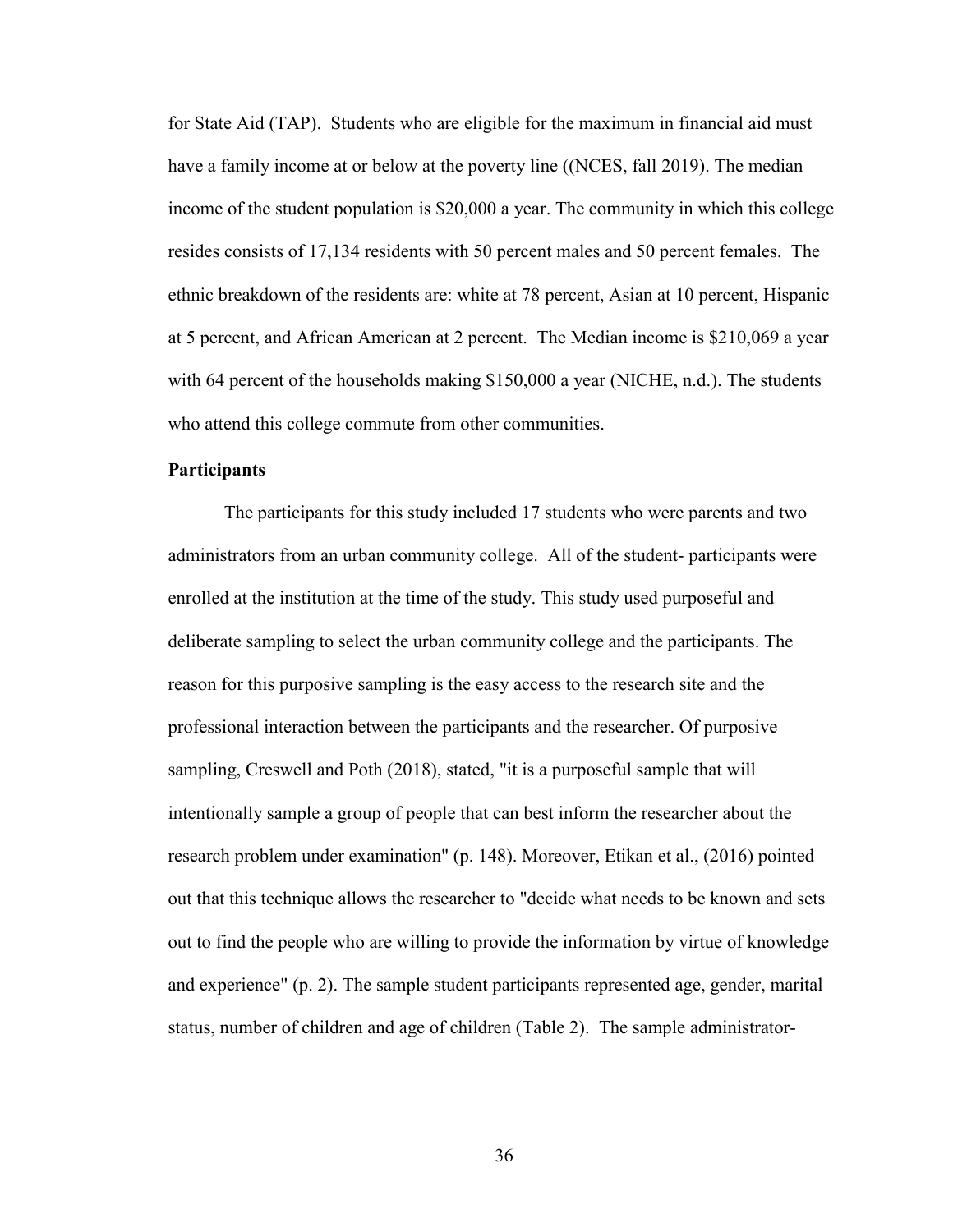participants represented the age, gender, marital status, number of children, age of

children, and years of experience. Table 2 is a description of the participants.

# **Table 2**

# *Description of Participants*

| <b>Participants</b> | Age | Gender | <b>Marital</b> | #                | Age of              | <b>Years of</b>   |
|---------------------|-----|--------|----------------|------------------|---------------------|-------------------|
|                     |     |        | <b>Status</b>  | Children         | Children            | <b>Experience</b> |
| <b>Students</b>     |     |        |                |                  |                     |                   |
| Mary                | 26  | Female | Single         | $\overline{2}$   | $2$ and $4$         |                   |
| Amera               | 34  | Female | Married        | $\overline{2}$   | 8 and 6             |                   |
| Betty               | 34  | Female | Single         | $\mathbf{1}$     | 6                   |                   |
| Barbara             | 43  | Female | Separated      | $\overline{2}$   | 11 and 7            |                   |
| Shannon             | 26  | Female | Married        | $\overline{2}$   | 11 and $1$          |                   |
| Brittany            | 32  | Female | Single         | $\overline{2}$   | 13 and 10           |                   |
| Edith               | 32  | Female | Single         | 3                | 12, 8, 2            |                   |
| June                | 35  | Female | Single         | $\overline{2}$   | 17 and 2            |                   |
| April               | 33  | Female | Single         | $\overline{2}$   | $7, 1$ mth          |                   |
| Joanna              | 46  | Female | Single         | $\mathbf{1}$     | 17                  |                   |
| Lola                | 32  | Female | Married        | $\overline{2}$   | 7 and 5             |                   |
| Dana                | 31  | Female | Single         | 1                | 15                  |                   |
| Shirley             | 39  | Female | Single         | 1                | $\overline{3}$      |                   |
| Chyna               | 42  | Female | Married        | 1                | 16                  |                   |
| Lauren              | 26  | Female | Single         | $\overline{2}$   | 5 and 3             |                   |
| Farah               | 25  | Female | Single         | $\overline{2}$   | 6 and 2             |                   |
| Jody                | 30  | Female | Married        | $\overline{2}$   | $4, 8 \text{ mths}$ |                   |
|                     |     |        |                |                  |                     |                   |
| Administrators      |     |        |                |                  |                     |                   |
| Judy                | 60  | Female | Married        | $\boldsymbol{0}$ |                     | 20                |
|                     |     |        |                |                  |                     |                   |
| Jessica             | 55  | Female | Married        | 1                | 24                  | 3                 |

The researcher used several modes of communication to recruit the students. For example, with approval from the institution's administrators, flyers were placed on bulletin boards around the campus. Additionally, the researcher worked with the administration to send electronic mail (Appendix D) to students who were enrolled in the fall 2019 and ongoing semesters along with the informed consent and flyer (Appendix C and Appendix E). Student-participants who were in a caretaking role, responsible for the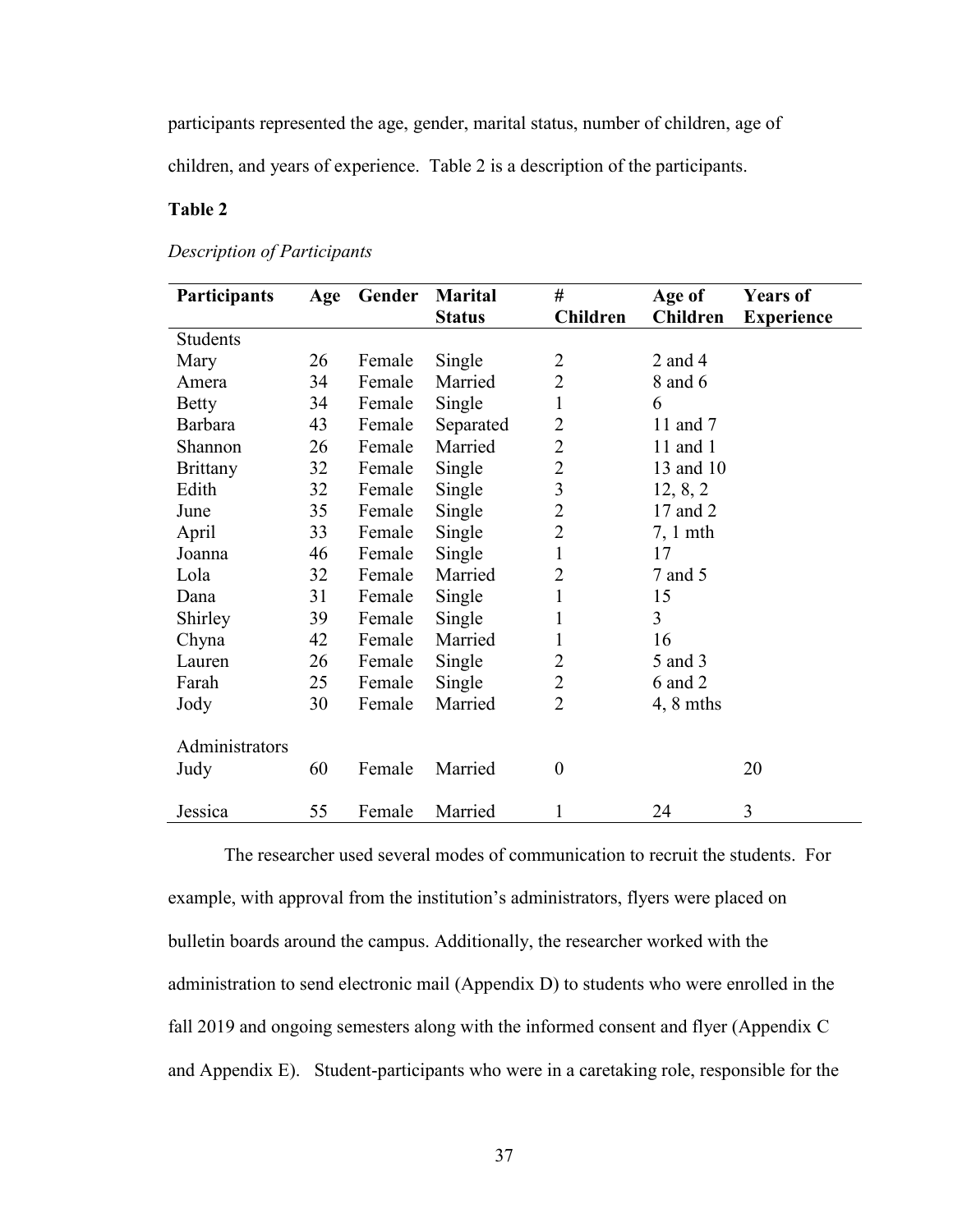full time care of their children, and who expressed interest in participating in the study, were chosen to participate. Additionally, administrators who were responsible for student-centered services were recruited. All participants took part in either student oneon-one, semi-structured interviews or administrator one-on-one, semi-structured interviews. The interviews were utilized in order to provide more depth regarding themes that emerged out of the initial rounds of coding and data analysis.

### **Data Collection Procedures**

Interviews, observation, and content analysis were the main sources of data collection. Qualitative methods were utilized in this study because qualitative techniques allow for the exploration of a topic concept though the use of detailed information and are most appropriate for answering "how" and "what" research questions (Creswell, 2013). Through the interviews, the researcher learned about food insecurity experiences for college students who are parents at Culper Community College. Table 3 illustrates the data collection methods.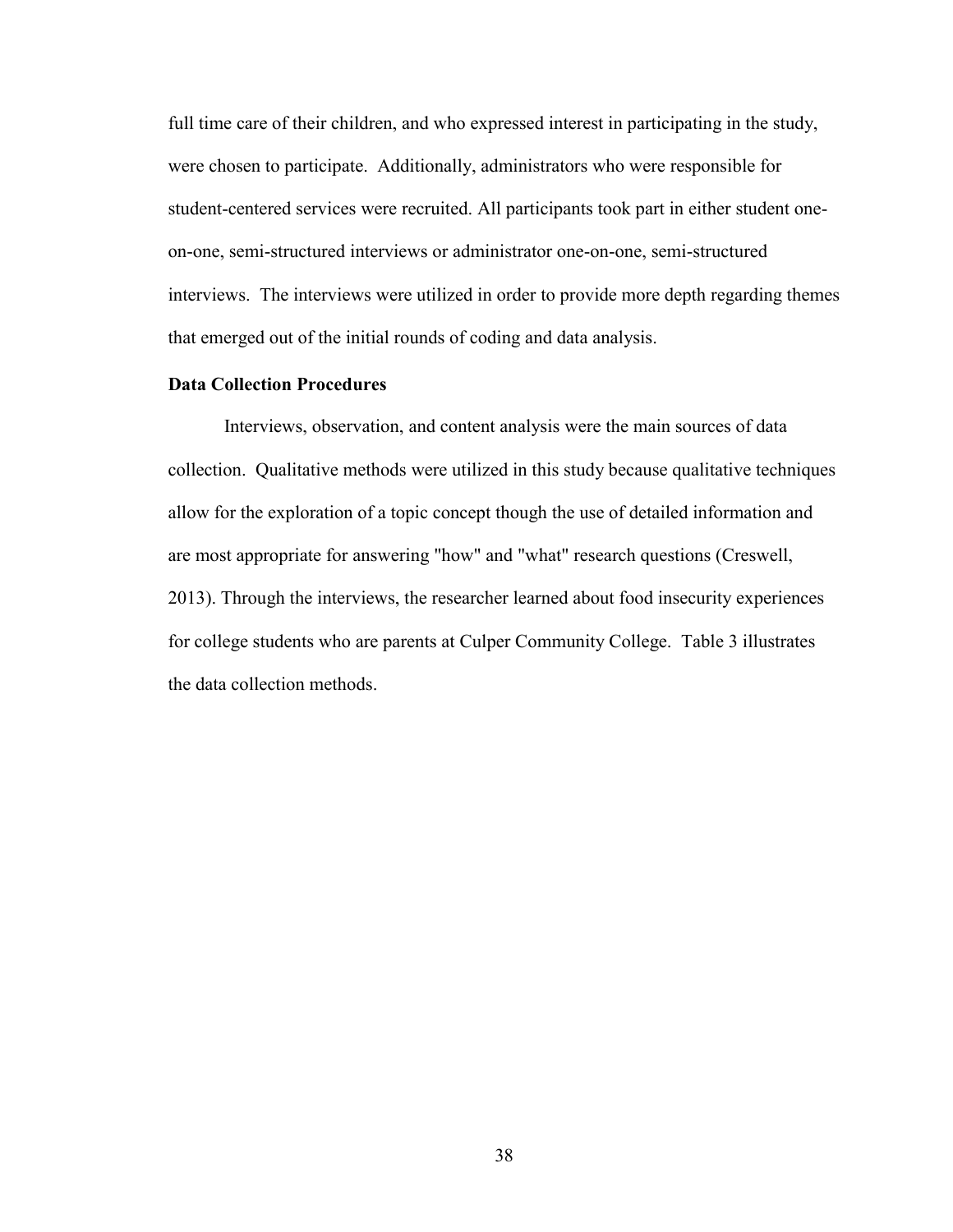# **Table 3**

| <b>Questions</b>                                                                                                                              | <b>Interviews</b><br>with                                                                                                                                                        | <b>Interviews</b><br>with                                                                                                                                 | Content<br><b>Analysis</b>                                                                                                                          | <b>Observations</b>                                                                                                                                                        |
|-----------------------------------------------------------------------------------------------------------------------------------------------|----------------------------------------------------------------------------------------------------------------------------------------------------------------------------------|-----------------------------------------------------------------------------------------------------------------------------------------------------------|-----------------------------------------------------------------------------------------------------------------------------------------------------|----------------------------------------------------------------------------------------------------------------------------------------------------------------------------|
|                                                                                                                                               | students                                                                                                                                                                         | administrators                                                                                                                                            |                                                                                                                                                     |                                                                                                                                                                            |
| What are the<br>experiences, related<br>to food insecurity, of<br>community college<br>students who are<br>parents?                           | Open-ended<br>questions, in<br>a semi-<br>structure<br>manner so as<br>to obtain<br>information<br>about their<br>experiences<br>regarding<br>food<br>insecurity                 | Open-ended<br>questions, in a<br>semi-structured<br>manner to<br>obtain<br>information<br>about their<br>knowledge of<br>food insecurity<br>on the campus |                                                                                                                                                     | Observe<br>students use of<br>the on-site<br>pantry. Reflect<br>on location of<br>pantry,<br>distribution of<br>pantry bags,<br>students' non-<br>verbal<br>communication. |
| What is their<br>perception of the role<br>of community<br>colleges in providing<br>supports for students<br>experiencing food<br>insecurity? | Open-ended<br>questions, in<br>a semi-<br>structure<br>manner so as<br>to obtain<br>information<br>about their<br>perception<br>of services<br>provided by<br>the<br>institution | Open-ended<br>questions, in a<br>semi-structure<br>manner to<br>obtain<br>information<br>about the<br>supports that<br>are provided                       | Review<br>emails,<br>websites,<br>social<br>media, and<br>marketing<br>material to<br>gain<br>information<br>about how<br>services are<br>marketed. |                                                                                                                                                                            |

*Data Collection Methods to Research Questions*

# **Individual Interviews**

Seventeen student-participants and two administrator-participants' interviews were conducted. Individual interviews were chosen to allow the researcher to have an "understanding of the lived experience of other people and the meaning they make of their experience" (Seidman, 2019, p. 9). The interviews allowed for the deeper examination of the students' experiences with food insecurity. The researcher followed a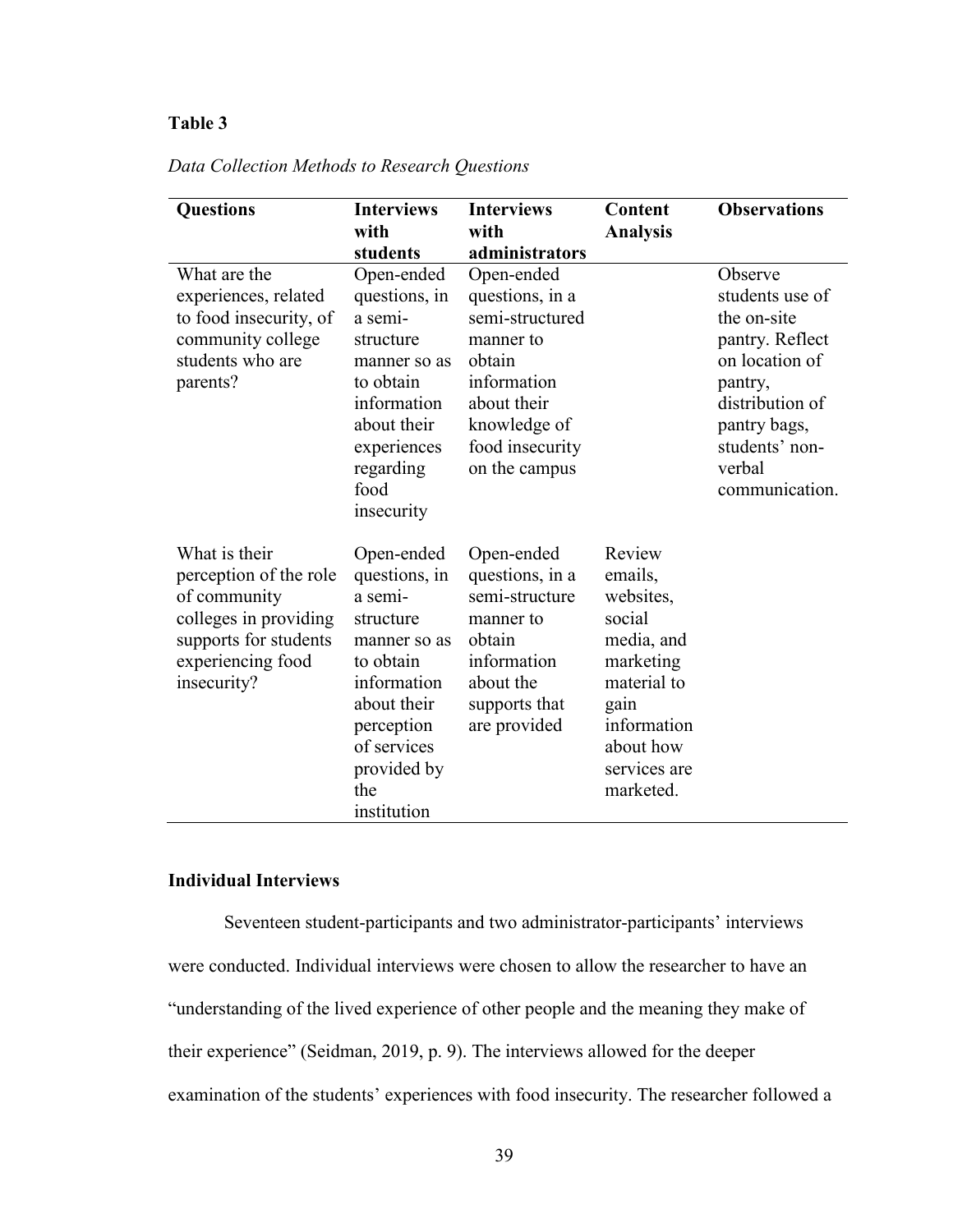semi-structured protocol that included major questions, sub-questions, and follow-up questions to obtain detailed and in-depth answers (Seidman, 2019). Semi-structured interviews are often used in case studies and allows the researcher to explore issues and topics that emerge, during the interview, with follow-up questions and immediate clarification (Seidman, 2019). Moreover, Stake, (1995), posited that "the design of all research requires conceptual organization, ideas to express needed understanding, conceptual bridges from what is already known, cognitive structures to guide data gathering, and outlines for presenting interpretations to others" (p. 15). Individual interviews took place from October 2021 to December 2021. Because of the current health crisis in which we are operating, it was conceivable that face-face interviews would present a hardship. As a result, the researcher conducted the interviews remotely through a Video-conferencing platform. Interviews were approximately one hour in duration and permission was obtained to audiotape the interviews for easy transcription. Working with participants who are parents allowed the researcher to analyze the experiences of students in relation to food insecurity.

#### **Content Analysis**

The researcher also conducted content analysis related to the print documents and other electronic communication that were retrieved as these documents provided background and context to the study. Bryman (2017) stated that qualitative content analysis is "probably the most prevalent approach to the qualitative analysis of documents" and that it "comprises a searching-out of underlying themes in the materials being analyzed" (p. 392). More specifically, he defined qualitative content analysis in the following way: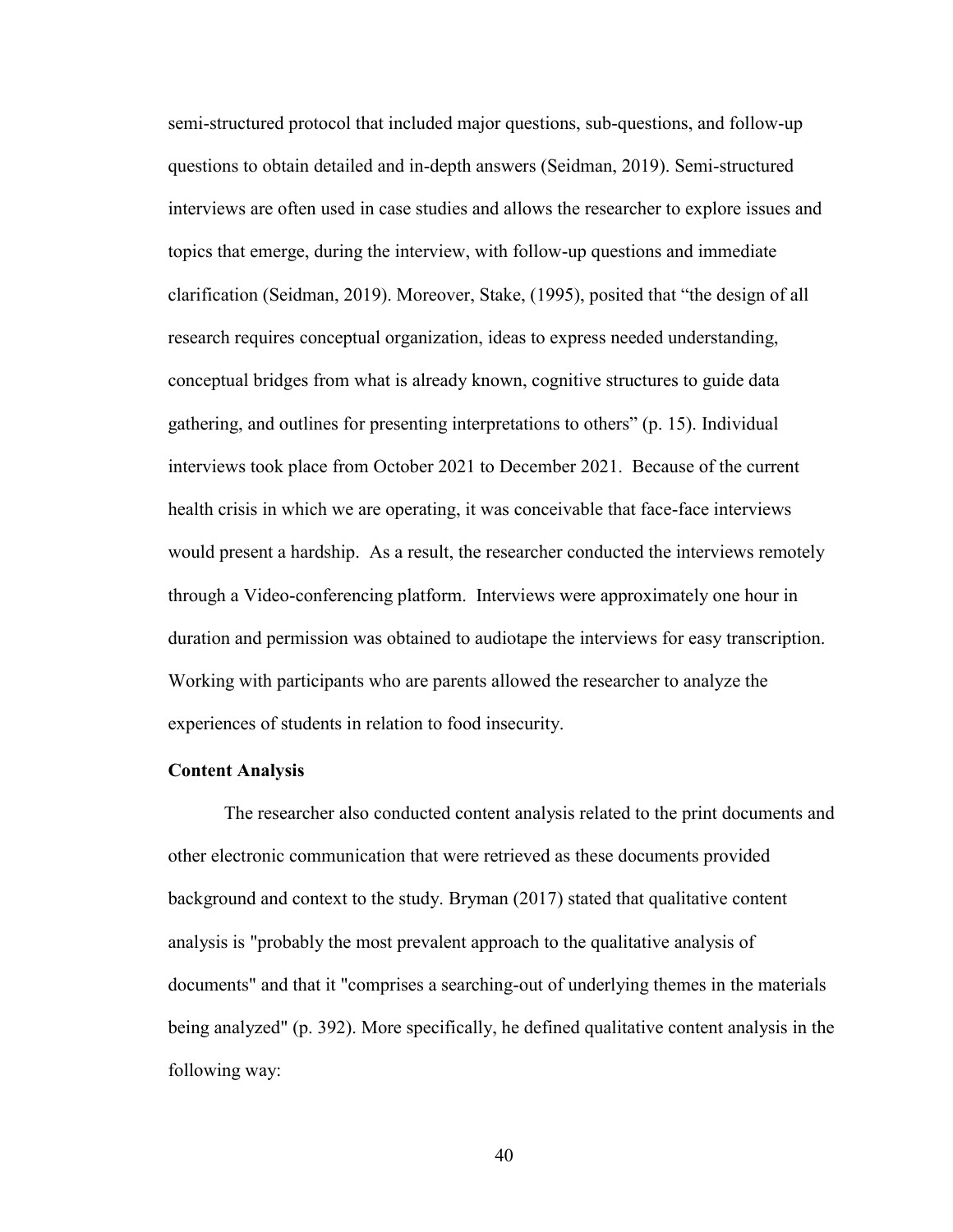An approach to documents that emphasizes the role of the investigator in the construction of the meaning of and in texts. There is an emphasis on allowing categories to emerge out of data and on recognizing the significance for understanding the meaning of the context in which an item being analyzed (and the categories derived from it) appeared (Bryman, 2017).

The content analysis provided the researcher a method for describing and interpreting the documentation pertaining to the research topic. The documents that were used as the source of data collection, helped to shape and tweak the questions and triangulate the data. Documents added another dimension to the study by clarifying information or raising additional questions. Documents, such as sign in sheets for the pantries, food distribution forms, and intake forms, completed within a specific timeframe, were analyzed to examine the experience of the participants within the study. The website of the college was examined as well as electronic media, to give the researcher a sense of how services were marketed to the students in the study via websites and social media sites. According to Bowen (2009), "document analysis is a systematic procedure for reviewing or evaluating documents—both printed and electronic. Document analysis requires that data be examined and interpreted in order to elicit meaning, gain understanding, and develop empirical knowledge" (p. 2). The collection of the documents were completed from October 2021 to December 2021.

## **Observation**

The researcher conducted observation of the food pantry on the research site for the purpose of understanding how students used the services. The researcher observed students using the pantry from October 2021 to December 2021. The observation was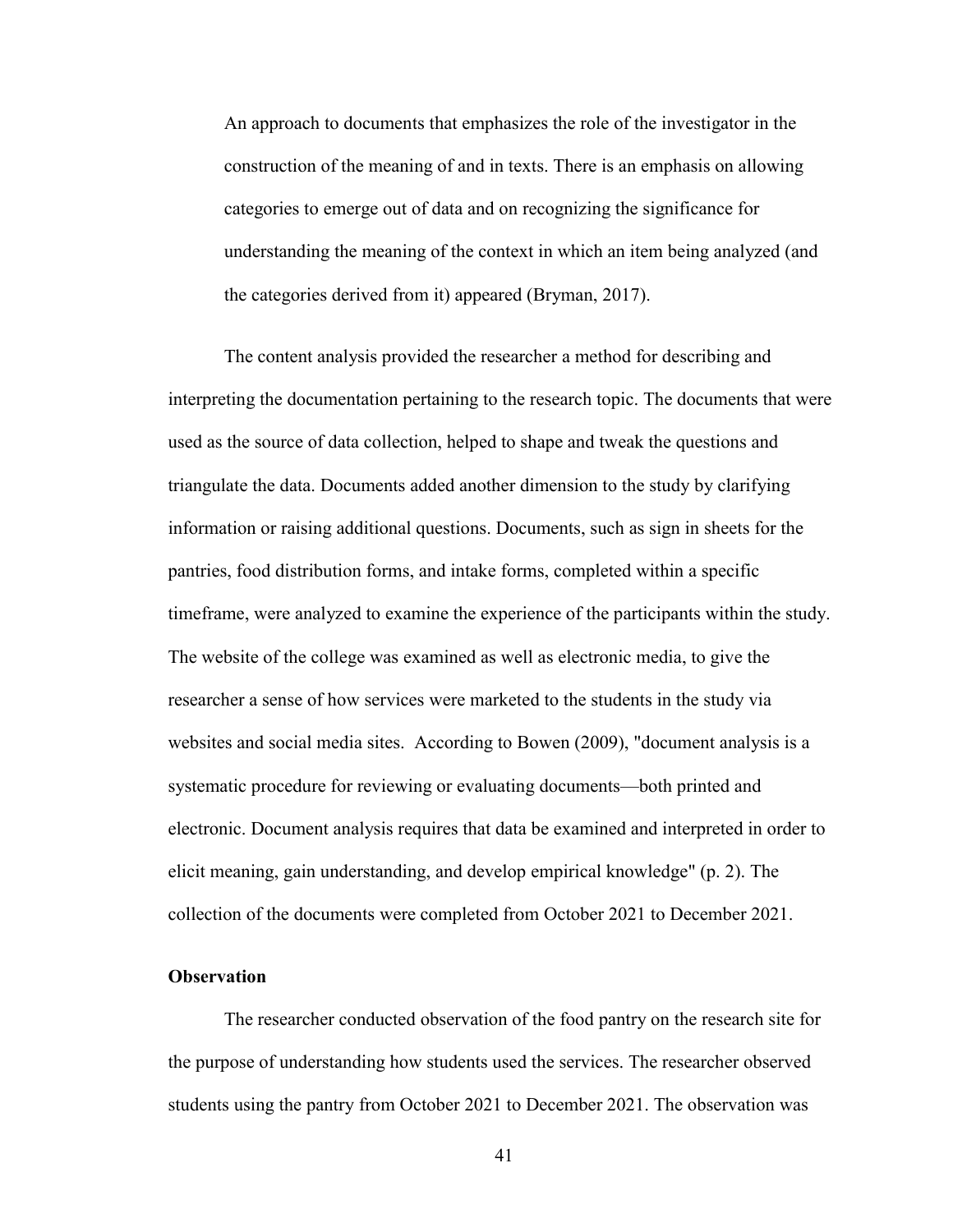done in person on three occasions for one hour duration, adhering to all safety precautions as a result of the pandemic, which include social distancing rules. The researcher observed the pantry use at varying times of operation to gain information about the optimal time of distribution, the staffing of the site, and the confidentiality of the site. The researcher observed the non-verbal communication of the participants. Kawulich (2005) stated that "observation methods are useful to researchers in a variety of ways. They provide researchers with ways to check for nonverbal expression of feelings, determine who interacts with whom, grasp how participants communicate with each other, and check for how much time is spent on various activities" (p. 3). However, Kawulich (2005) noted that "a researcher must understand how his/her gender, sexuality, ethnicity, class, and theoretical approach may affect observation, analysis, and interpretation" (p. 5).

During the observation, the researcher took notes of what was occurring. The field notes were used as a support for the participant interviews. Sutton & Austin (2015) stated that "field notes allow the researcher to maintain and comment upon impressions, environmental contexts, behaviors, and nonverbal cues that may not be adequately captured through the audio-recording" (p. 2). The primary purpose for the use of observation was to increase the validity of the study.

Figure 2 demonstrates the relationship of data collection methods. The collection of data was done using three methods: audio-recorded interviews with students and administrators, review of outreach and marketing documents, and observation of the food pantry at the study site. These three methods allowed the researcher to examine data and to determine how the information was connected.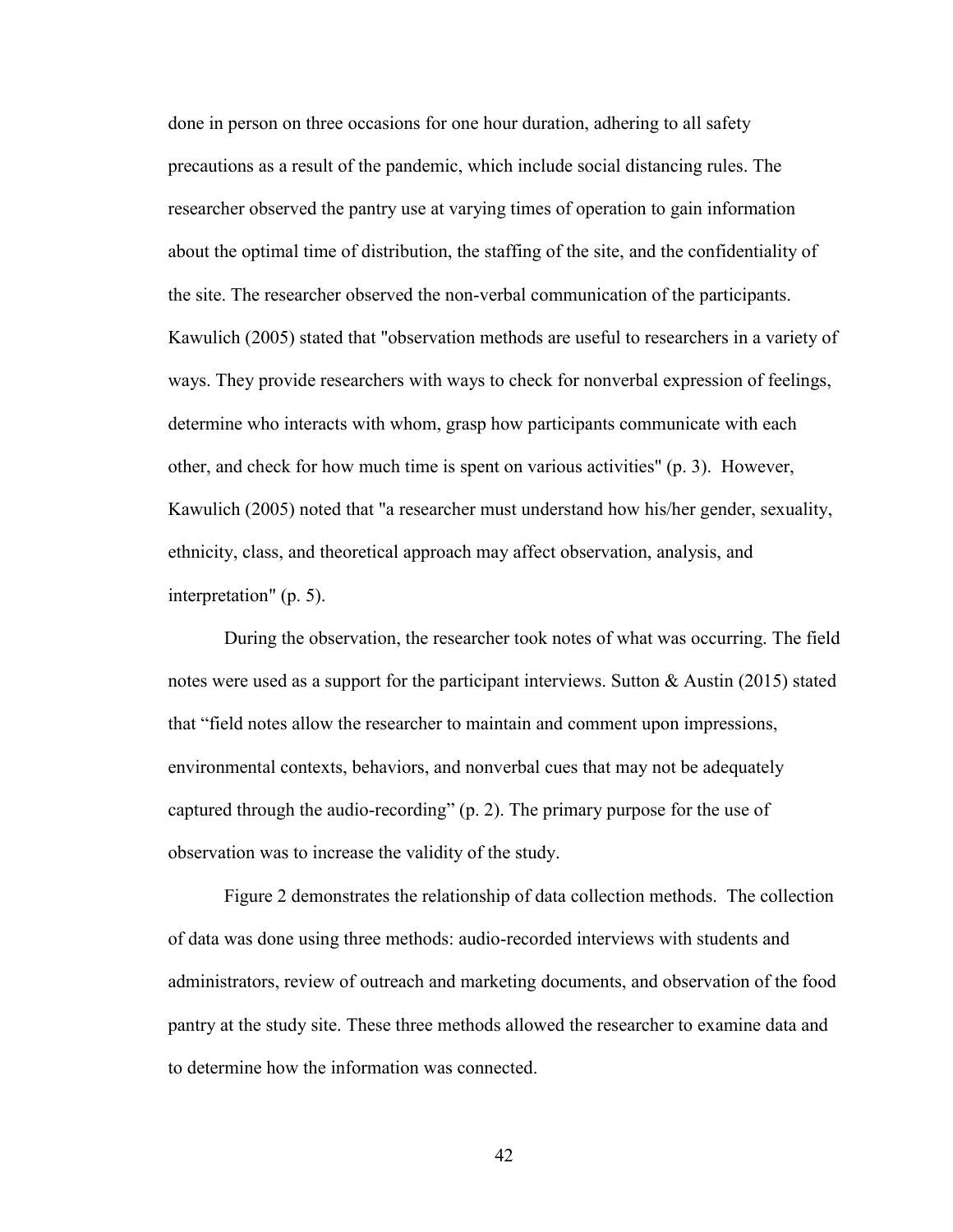## **Figure 2**





### **Trustworthiness of the Design**

Triangulation, where multiple sources of data are utilized to substantiate claims, were used in the data analysis portion of this study in order to ensure trustworthiness (Creswell, 2012; Stake, 1995). According to Bowen (2009), "by triangulating data, the researcher attempts to provide a confluence of evidence that breeds credibility. By examining information collected through different methods, the researcher can corroborate findings across data sets and thus reduce the impact of potential biases that can exist in a single study" (p. 28). The researcher conducted interviews with college students who are parents and administrators who supervise student-focused services, observed students utilizing the food pantries on the site, as well as conduct a systematic review of documents.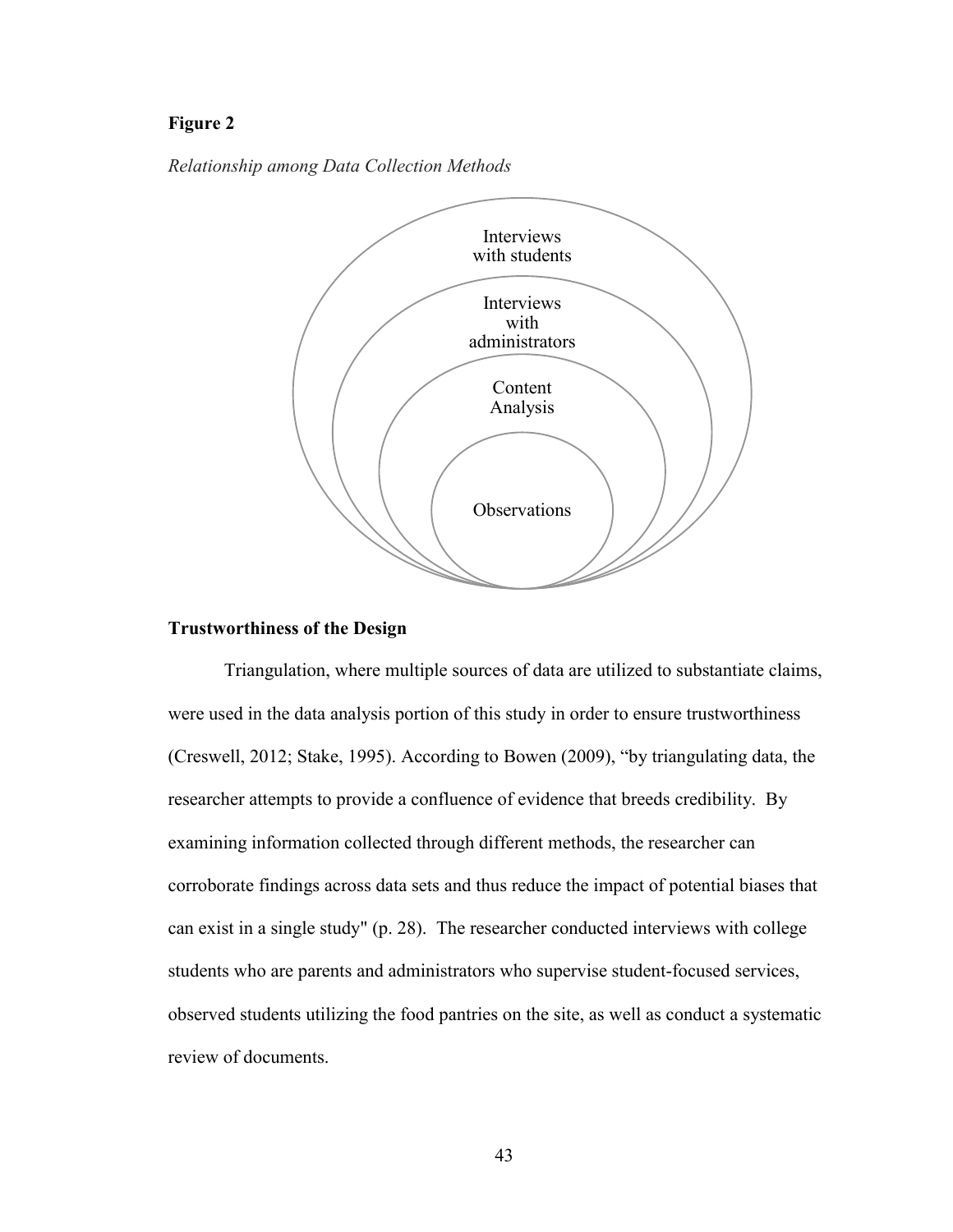Member checking, where a copy of the interview transcripts were given to each respective participant so that they can review the transcripts, was conducted after the transcript of each individual participant interview. This was done so that each participant had an opportunity to review what was said, add more information if they wanted to, and edit what was said (Marshall & Rossman, 2016).

## **Research Ethics**

After receiving approval from the University's Institutional Review Board (IRB) and approval to conduct the participant study from the study site, electronic correspondence was sent to volunteer participants to recruit for the study. Participants who were interested were contacted and received an informed consent. Prior to conducting interviews, the researcher ensured that the participants fully understood the nature of the study. Kawulich (2005) stated, "when the researcher meets community members for the first time, he/she should be sure to inform them of the purpose for being there, sharing sufficient information with them about the research topic that their questions about the research and the researcher's presence there are put to rest" (p. 9). All of the participants were requested to sign a consent form, requesting their consent to record the conversations via Video-conferencing and transcribing using the *REV* Recorder recording system. The researcher assured the participants that they would be given a pseudonym in order to maintain confidentiality. Kawulich (2005) pointed out that "Another ethical responsibility is to preserve the anonymity of the participants in the final write-up and in field notes to prevent their identification, should the field notes be subpoenaed for inspection. Individual identities must be described in ways that community members will not be able to identify the participants" (p. 9). The collected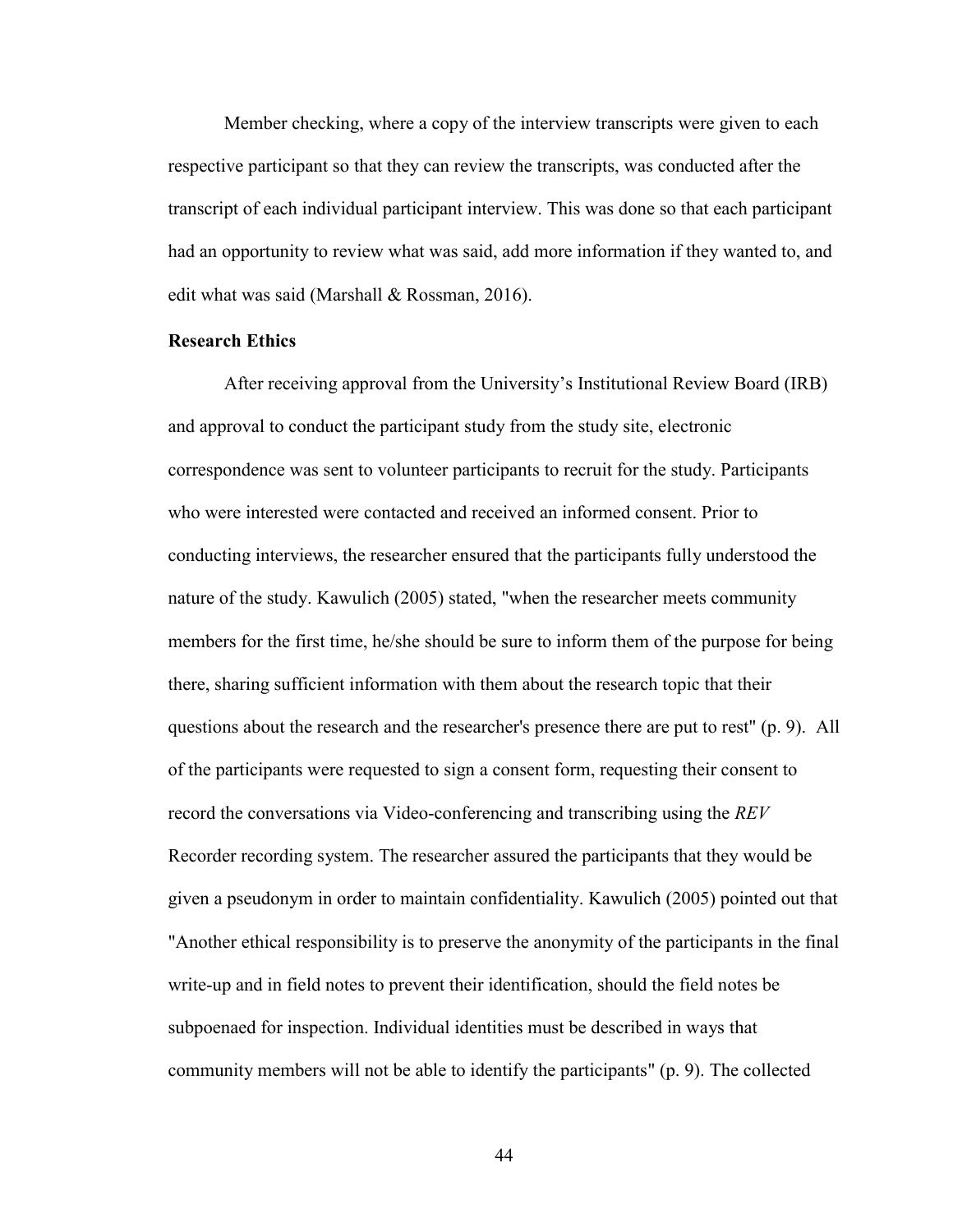qualitative data was stored securely, with password protection, in the computer program Dedoose.

#### **Data Analysis Approach**

All qualitative data collected through interviews, content analysis, and observation (field notes) were coded following the model presented by Saldana (2013). First, the researcher transcribed the audio-recordings from the individual interviews. Next, all data including transcripts and documents were uploaded to Dedoose for coding.

The data were analyzed using three rounds of coding. The first round of coding was an initial descriptive coding using attribute coding that logs the essential information about the data and demographic characteristics of the participants (Saldana, 2013). The second round of coding consisted of pattern coding, a way of grouping summaries into a smaller number of sets, themes or constructs to look for themes and identify connections related to food insecurity and the student parents' experiences. The third round of coding involved code weaving, the integration of key code words and phrases into narrative to see how they connect to the research questions in order to develop the themes further (Saldana, 2013). A matrix of the information by source, interviews, content analysis, and observations (field notes) was constructed so that the researcher can have a clear picture of the emerging themes. Miles, et al. (2014), stated that "matrix displays chart or table the data – including codes – for analytic purposes" (p. 88). In particular, the researcher looked to identify themes that illustrate, not only the challenges faced by the participants, but also the opportunities, resources, and other factors that facilitated their intent to persist. Three main themes emerged from the analysis of the collected data, which included lack of financial resources, parental trauma, and perseverance of students who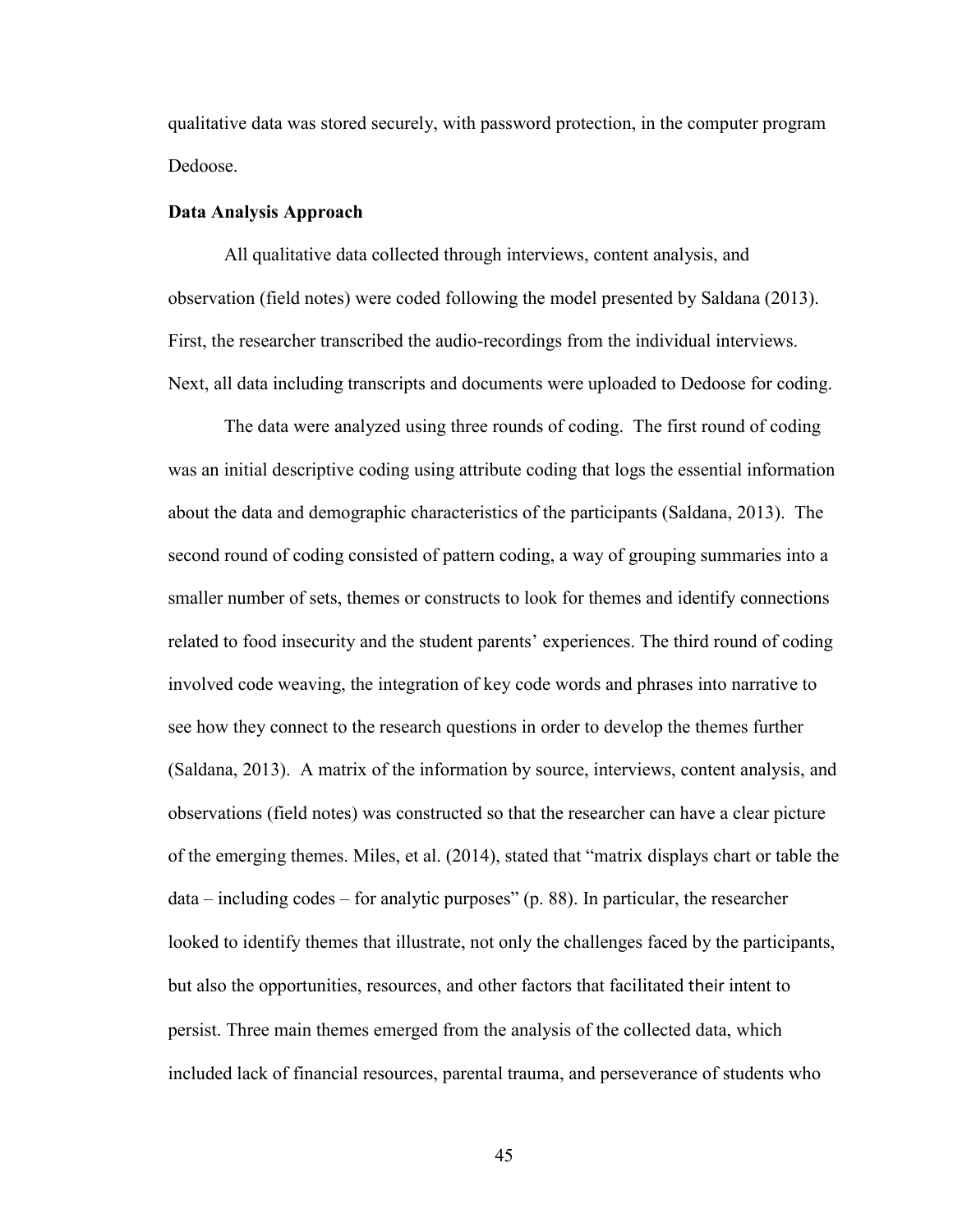are parents. This allowed the researcher to draw multiple conclusions and present the findings of food insecurity among college students who are parents attending a community college.

### **Researcher Role**

As the Director of the social service program on the study site which provided an array of support services to students, the researcher brought some biases to the study. Food insecurity has been an integral part of the work that the researcher has done for more than 35 years. In 2013, the researcher began the process to open a food pantry on the campus by first conducting the assessment of the need for the service. The demonstrated need for food was support by the research (Freudenberg et al., 2011; Maroto, 2013). The researcher produced a strategic plan to address the issue of food insecurity on the campus. Initially, students demonstrating the need for food were provided with food vouchers to be spent at a local supermarket. Simultaneously, students who were eligible, were assisted in the process of applying for the Supplemental Nutrition Assistance Program (SNAP), which is a program designed to provide access to food by providing students with SNAP dollars to purchase food. The service provision was brought to scale in 2018 when the food pantry was opened. The researcher was instrumental in developing the best practice model that guided the provision of the food service. For example, in order that students are aware of the availability of the service, the researcher enlisted the use of the communications system to schedule and send email notifications to the students at key points during the academic year. Additionally, the pantry is advertised on the website as well as on monitors around the campus and in newsletters. Moreover, the pantry is open for five of the seven days, from 8am to 6pm.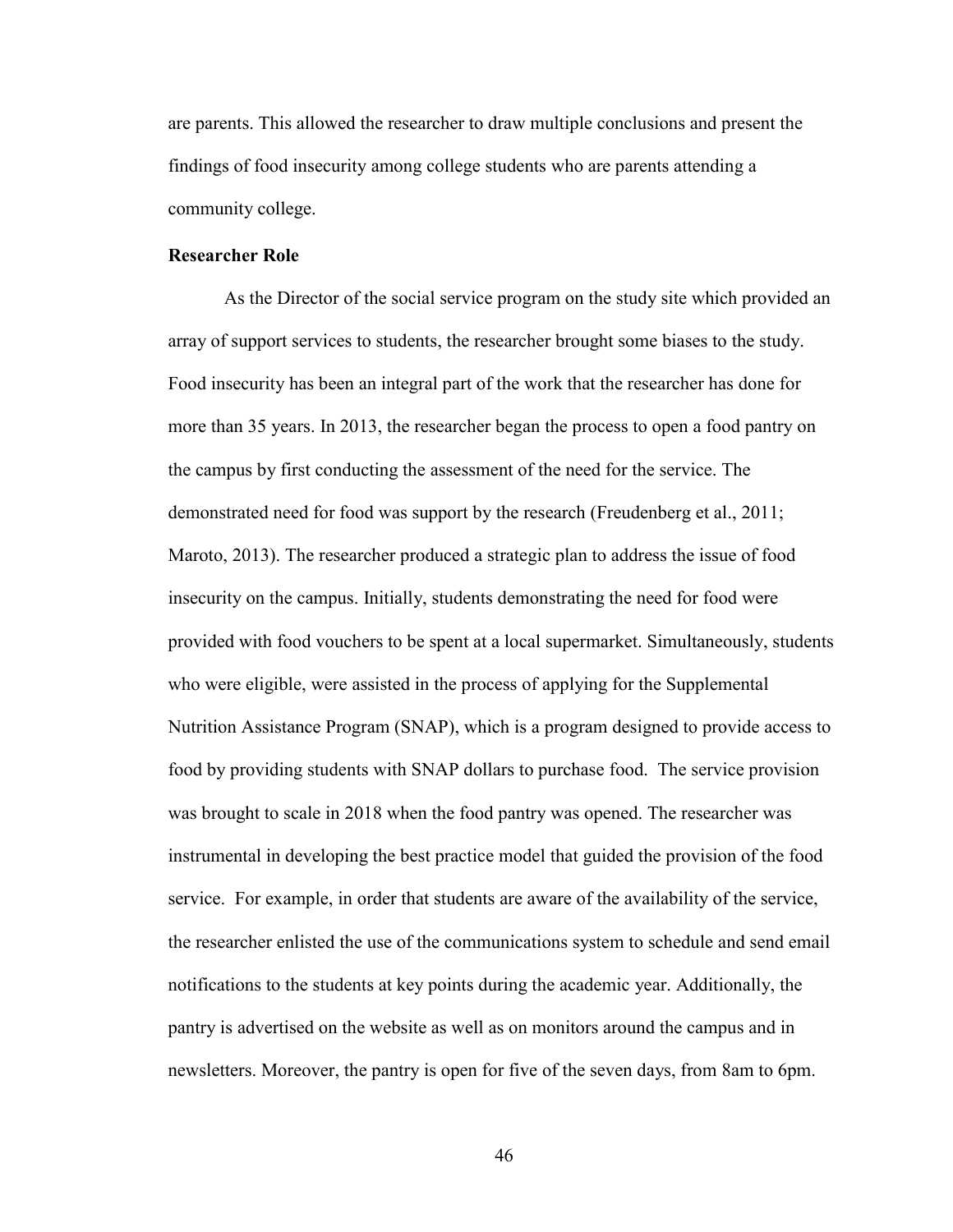These operational times allowed for easy access to the pantry by the students. The process to access the food is deliberately made simple, both for the sake of confidentiality and to ease the anxiety that students feel around seeking help.

Students are provided with a short application for the pantry service which captures demographic information but also provides a needs statement. This information is ultimately used to seek donations from partners to provide funding for the pantry. To address the issue of confidentiality and to reduce the stigma around seeking assistance, the pantry bags are packed in unidentifiable bags. Students are provided with nutritionally balanced meals from the five food groups, for three days at three meals a day. Since its inception, the food pantry has provided over 5000 students and family members with food items. Moreover, the researcher supervised the distribution of other food services programs. Some of those programs include supermarket food cards, hot meals program, and cafeteria food vouchers.

Further, the researcher is responsible for the oversight of a number of other support services. Some of those services include financial assistance, tax preparation, legal assistance, health insurance enrollment, and transportation assistance (Metro cards). In relation to the financial assistance, the researcher is responsible for managing over a half a million dollars a year in emergency funds that are provided in the form of grants to students to pay rent and other bills. This provision of service has enabled the researcher to interact with students who have experienced some daunting circumstances. In conducting the study, the researcher was aware of the impact of any bias on the data collection. Creswell (2013) informed that it is important for researchers to identify possible researcher and participant biases that could impact trustworthiness of the study.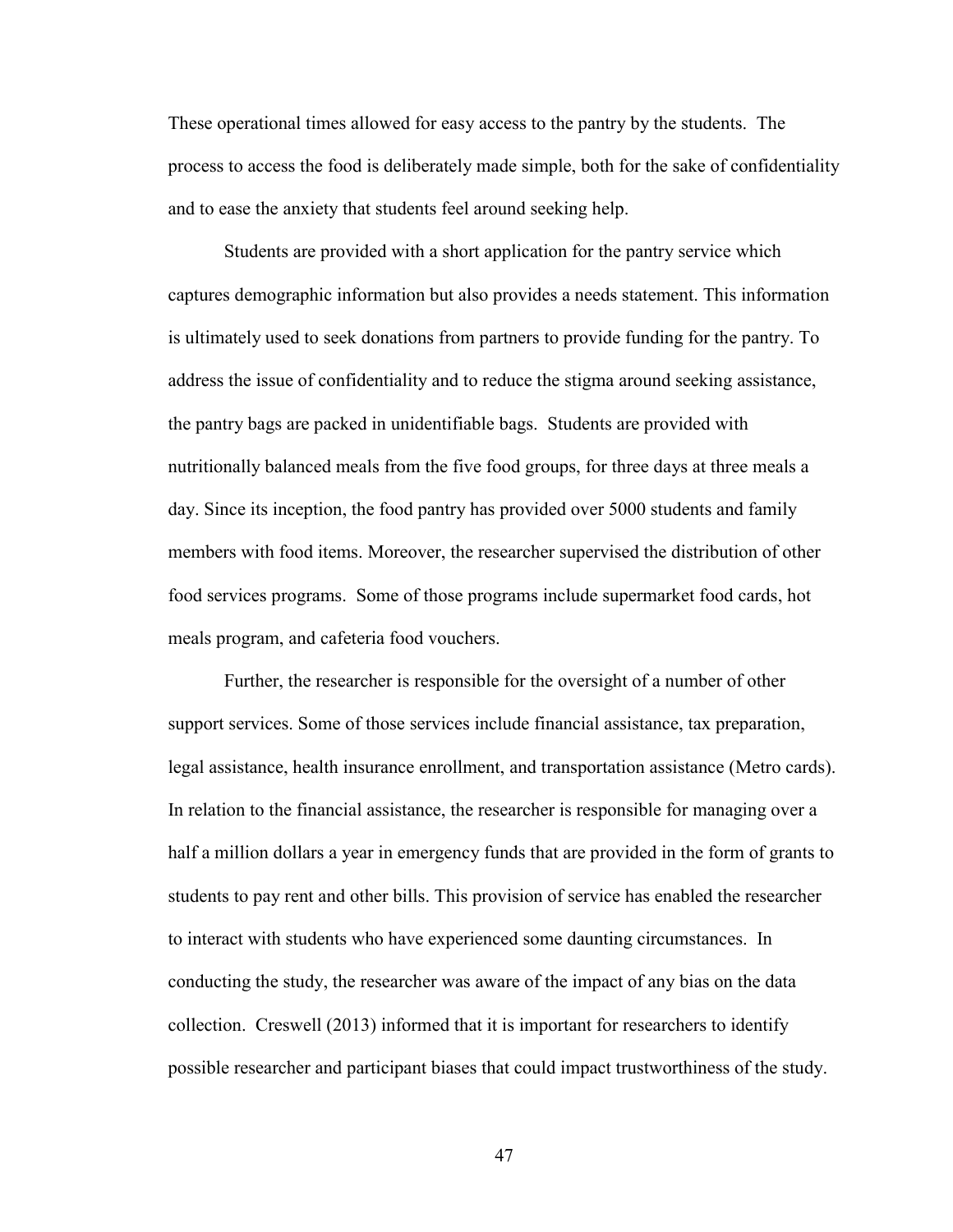To mitigate the biases and increase trustworthiness, the researcher made a deliberate attempt to identify participants through other avenues as opposed to directly recruiting students. The researcher was also intentional in keeping an open mind, avoiding any preexisting assumptions. The protocol that was developed contained semi-structured questions which allowed for free expression by the participants without prompting or interjecting by the researcher. The experiences were captured in the voices of the students and the administrators, maintaining the integrity of the study.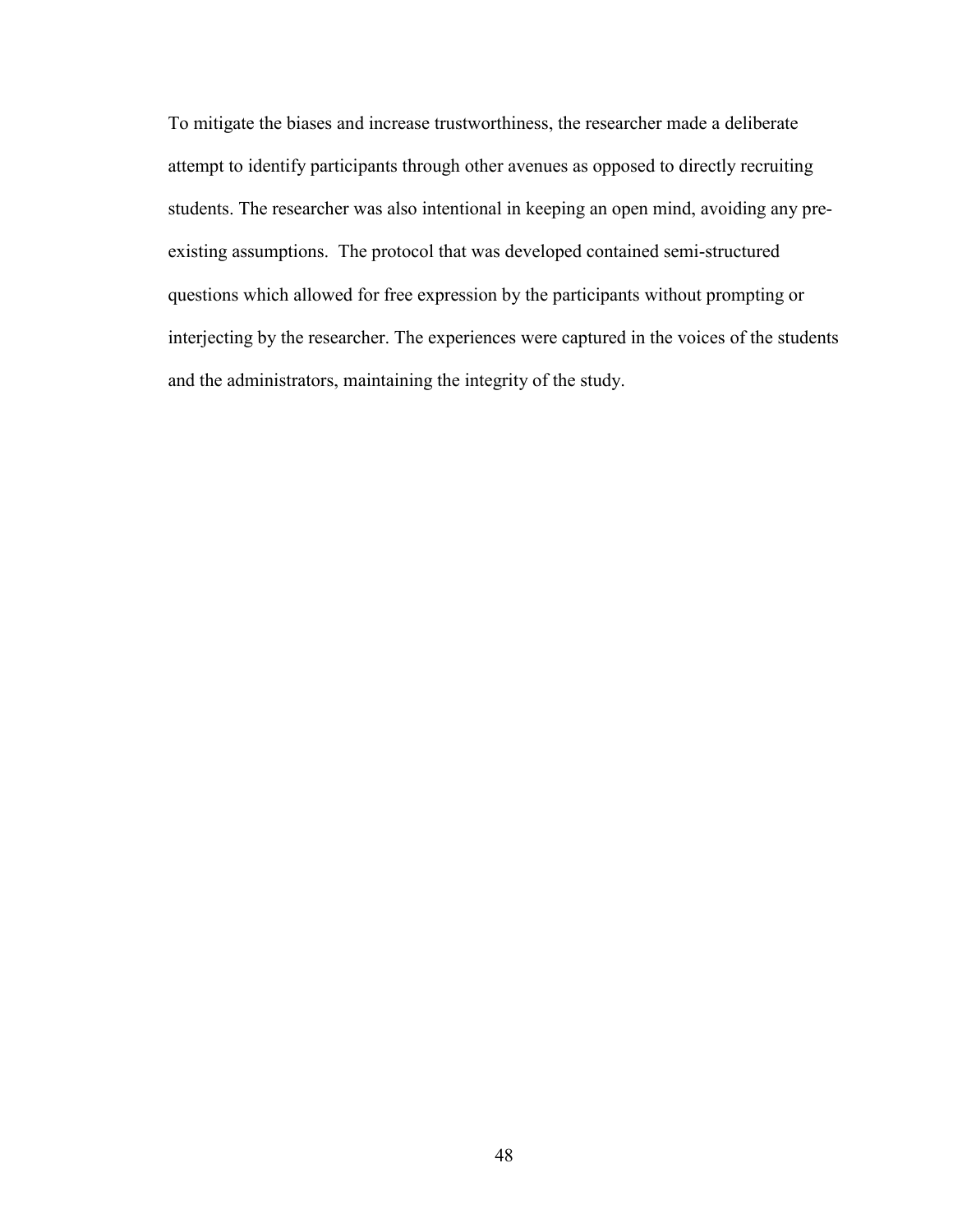#### **CHAPTER 4**

The purpose of this qualitative case study was to explore college students who are parents' experiences with food insecurity while attending a community college. Data collection for this case study took place between October 2021 and December 2021. There were 19 interviews conducted in total which included 17 individual interviews of student-participants who are parents, two individual interviews of administratorparticipants, as well as observation of the pantry use, and content analysis of marketing or outreach material of services pertaining to food insecurity to students who are parents. This chapter provides analysis of the collected data and presents the key themes that emerged within the context of the research questions.

There were three major themes that emerged from the collected data. The first major theme to emerge was the lack of financial resources. Within this first theme, three sub-themes emerged which included unemployment and underemployment, borrowing money, and insufficient Supplemental Nutrition Assistance Program (SNAP) benefits. The second major theme to emerge was parental trauma. Within this theme, two subthemes emerged which included, stress and worry and parenting ability while dealing with food insecurity. The third major theme to emerge was perseverance of the students who are parents. Within this major theme, three sub-themes emerged which included sacrifices made by the students who are parents, motivation to carry on, and hope for a better life. The chapter concludes with a discussion of the findings according to the research questions of the study.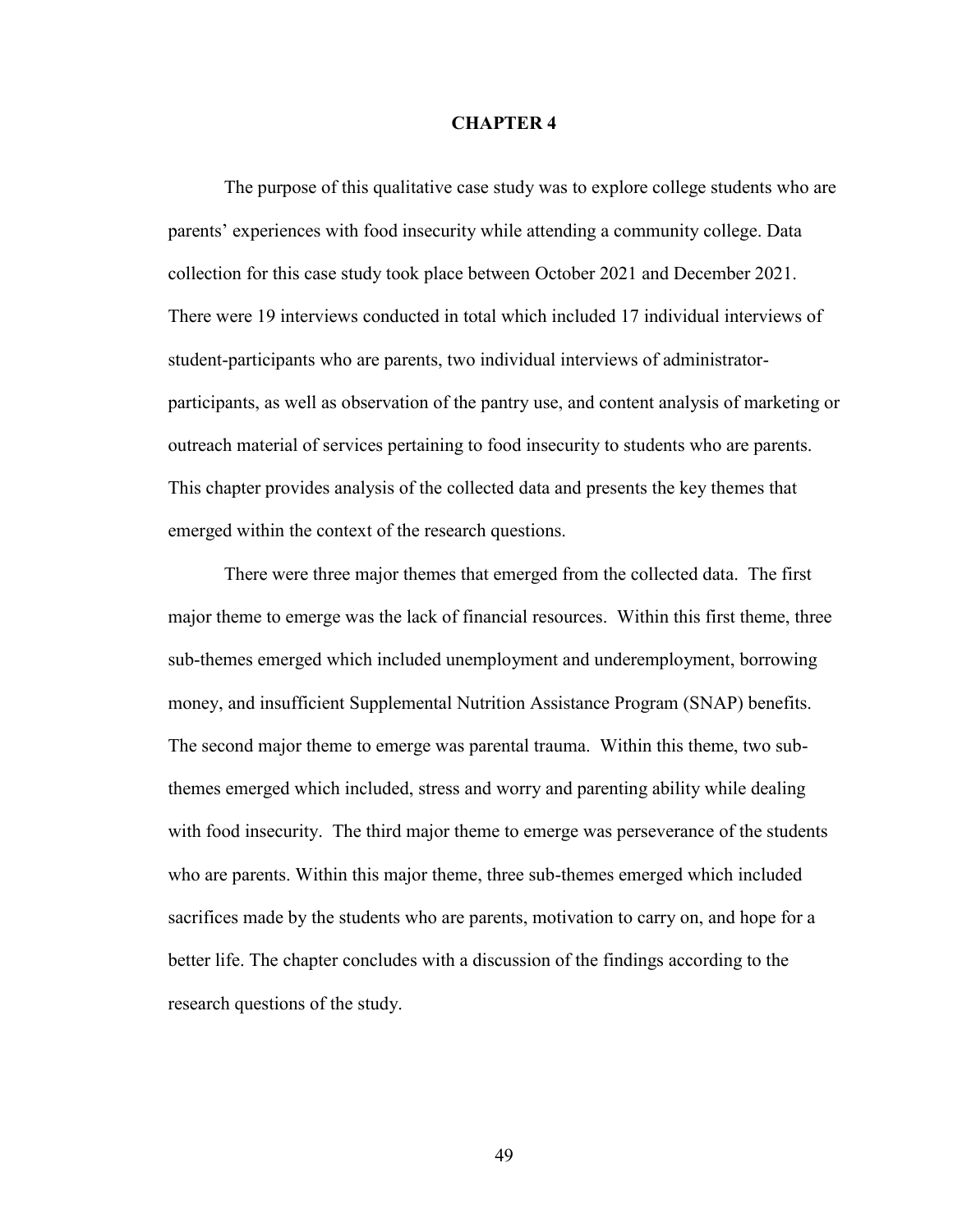#### **Table 4**

| Major                                          | Sub-theme 1                                           | Sub-theme 2                                                | Sub-theme 3               |
|------------------------------------------------|-------------------------------------------------------|------------------------------------------------------------|---------------------------|
| <b>Themes</b>                                  |                                                       |                                                            |                           |
| Lack of                                        | Unemployment and                                      | <b>Borrowing Money</b>                                     | <b>Insufficient SNAP</b>  |
| Financial                                      | Underemployment                                       |                                                            | Benefits                  |
| Resources                                      |                                                       |                                                            |                           |
| Parental Trauma                                | Stress and Worry                                      | Parenting Ability<br>while Dealing with<br>Food Insecurity |                           |
| Perseverance of<br>Students who are<br>Parents | Sacrifices Made by<br>the Students who<br>are Parents | Motivation to Carry<br><sub>on</sub>                       | Hope for a Better<br>Life |

*Major Themes and Sub-themes*

## **Findings**

The Culper Community College (CCC) is one of seven community colleges within a larger urban City University that houses 24 institutions. Generally, CCC enrolls about twenty-six thousand students in a semester. The college is a two-year institution offering over 50 associate degree programs and students come from all over the world to attend the college. There are students who represent 155 countries and speak 111 language (The Office of Institutional Effectiveness and Analytics).

The college offered its students a number of support services both in the academic field and in social services. The social services are offered within the student affairs department and under a one stop model where students can obtain all social service at a single point. The program had a total of 10 full-time and part-time employees and generally employed work-study students to support the office work. Because the nature of the services that are offered is meant to address emergency needs, the only required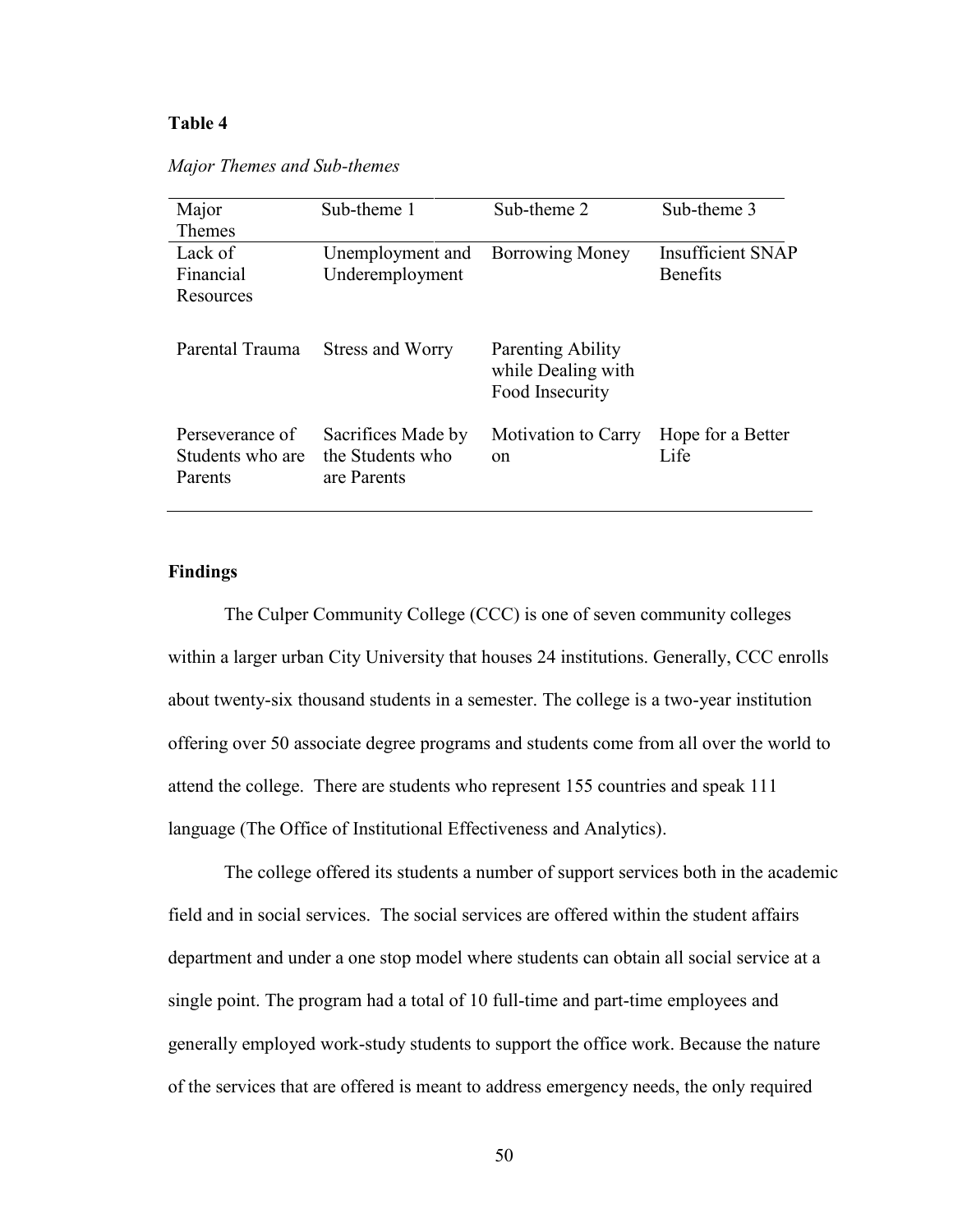criteria was that the recipient of the service is a currently enrolled student experiencing a need. Some of the social services offered to all students include emergency funds, transportation assistance, and food services. Analysis of the emergency funds application and process has indicated that students have the opportunity to request emergency grants of a particular amount. Students have to show financial hardship and provide very specific documentation to support their request for financial assistance. Students use the funds to pay rent and augment the gaps in their financial resources to purchase food. As long as funds are available, all students who apply for funding and provide the appropriate supporting documentation receive funds to help with the challenges that they are facing.

There are a number of food service assistance offered to all students. These services include supermarket gift cards, cafeteria food vouchers and a hot meals programs. Within the context of food services is the food pantry. As a result of requests made by students, the college opened a pantry in 2018 to augment the cafeteria food vouchers and supermarket food cards that were offered to students.

The pantry provided an additional food option for students. Since its inception, the pantry had provided more than 5000 students and their family members with nutritionally balanced food items. Content analysis of the brochure, website and post card reviewed, have indicated that prior to the COVID-19 pandemic, the pantry operated Monday to Friday, from 8 am to 6pm. The website showed that during the pandemic, the hours and days of operation for the pantry was greatly curtailed to once a week. At the time of the pantry observation, the pantry was operational for five days, generally from 10am to 4pm. During the days that it was open to offer food items to students, they were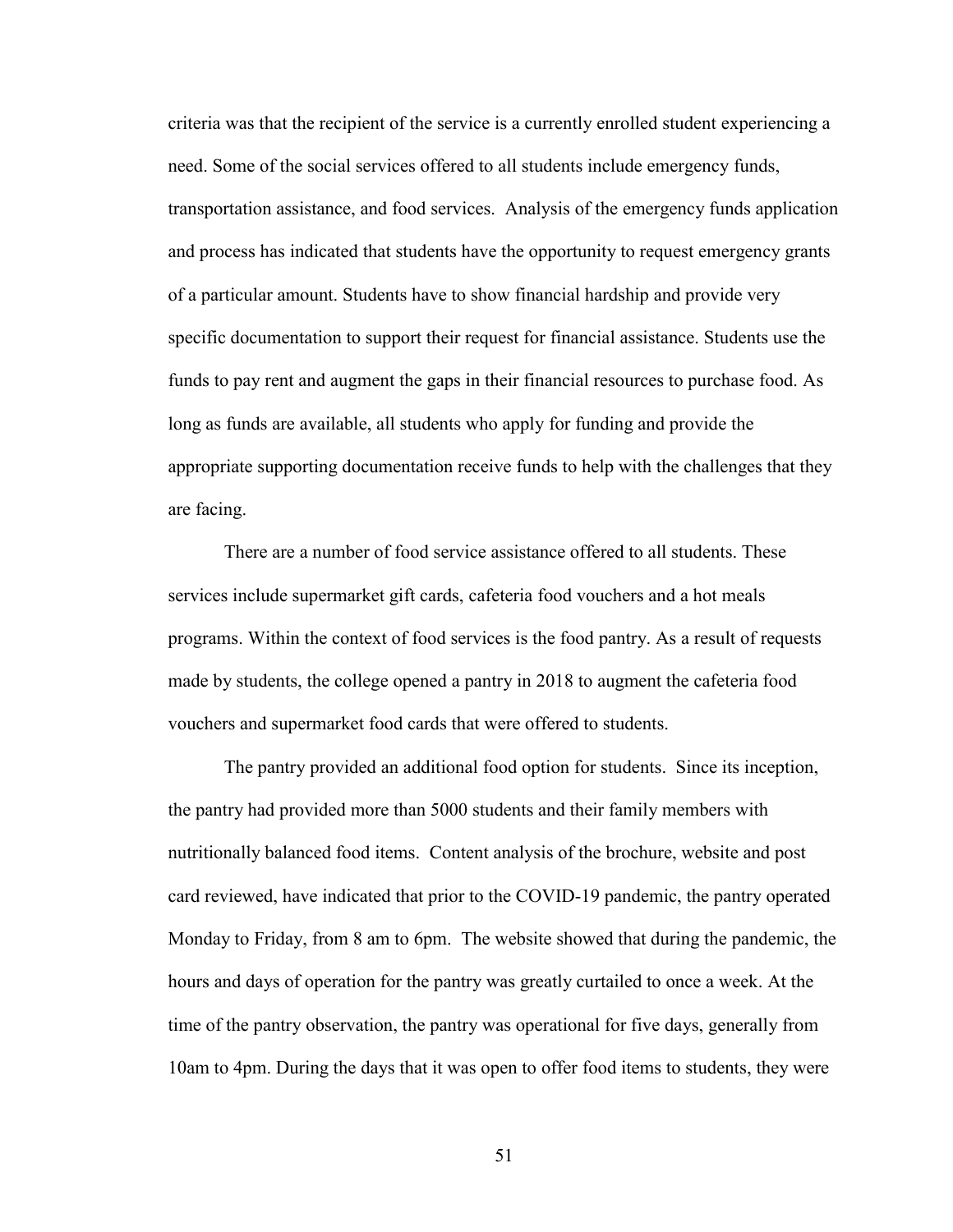able to receive prepacked bags of nutritionally balanced food items. The food items were shelf-stable items from the five food groups: fruits, vegetables, grains, dairy, and protein. To ensure that the student receive a balanced meal, the pantry bags were packed according to the Foodbank for New York, NYC Human Resource Administration, Mayor's Obesity Task Force, and Department of Health and Mental Hygiene "how to pack a balanced pantry bag" chart (2018).

This study focused on the lived experiences of 17 students who encountered challenges with food insecurity and related their stories about how they coped with those challenges. The study also documented the experiences of two administrators who work with students experiencing food insecurity. The following information present the findings of data from the study.

## *Theme 1: Lack of Financial Resources*

A major theme that emerged during the analysis of data was a lack of financial resources. Each participant shared their views on the effect of not having sufficient finances to purchase food and the impact that had on their ability to feed themselves and their children. Within the theme of lack of financial resources, three sub-themes emerged from data. The first sub-theme to emerge was unemployment and underemployment. The second sub-theme to emerge was borrowing money to purchase food. The third subtheme to emerge was insufficient SNAP benefits. Together, these sub-themes demonstrated that students who are parents experiencing a lack of financial resources struggle with food insecurity.

**Unemployment and Underemployment.** Findings revealed that all of the student-participants struggled with insufficient funds as a result of unemployment and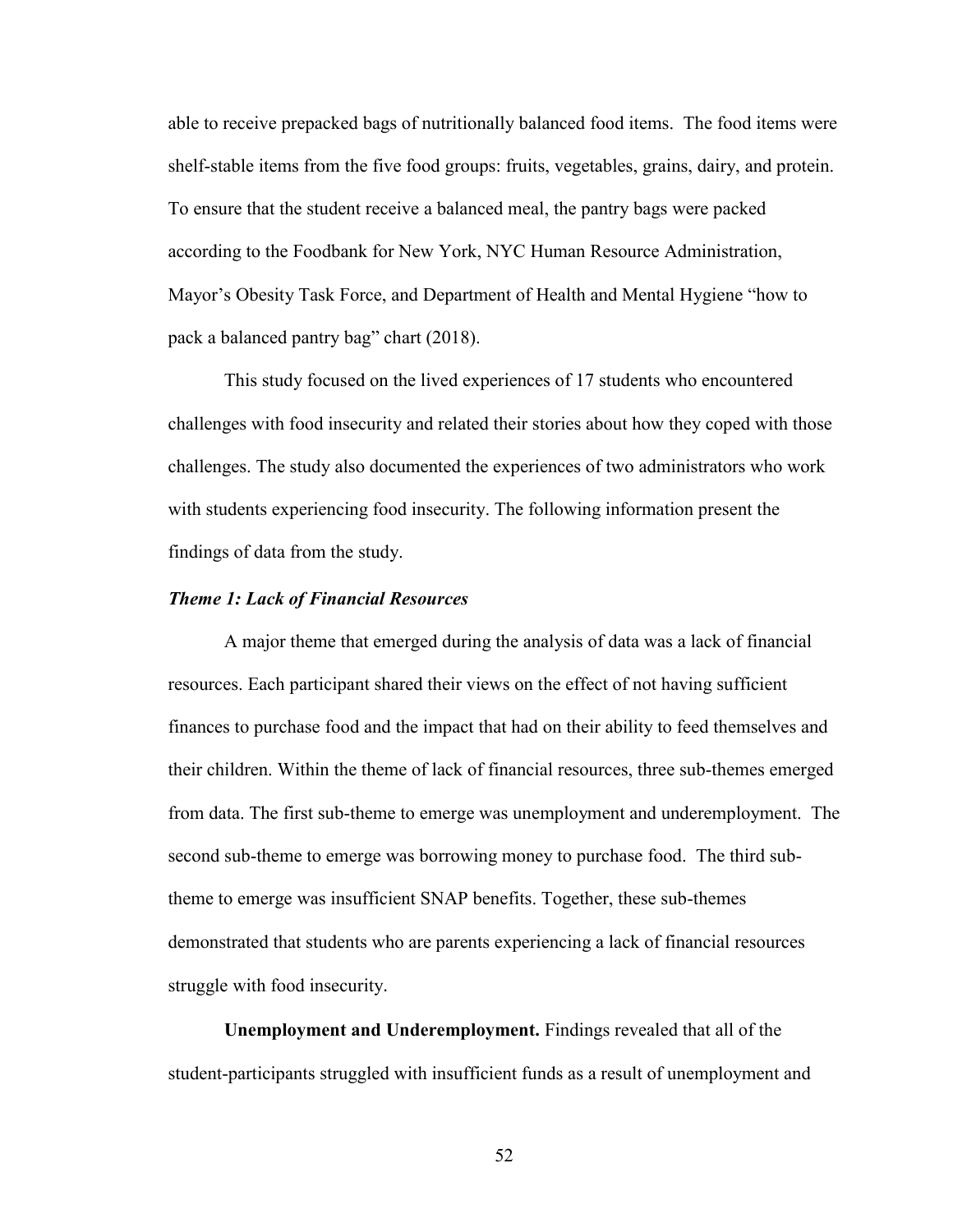underemployment. Student-participants from the individual interviews were asked to provide information of the primary source of income. Almost all of the studentparticipants revealed that they struggled to make ends meet because of their inability to earn sufficient income. Insufficient income manifested itself through the food insecurity that they experienced.

Of the 17 student-participants, one was unemployed, 12 student-participants received income from part time employment, and four student-participants were on public assistance. Regardless of the source of the income, the participants were clear that they were not making enough money to support their families. April is a 33 year old, part time student, who is a single mother with two children. Her youngest child was one month old at the time of the interview. April stated that she was unemployed when asked about her source of income. She said, "right now I'm unemployed." Although employed, Mary, who is a 26 year old single mother of two children, attending school on a full time basis, admitted that her primary source of income was, "baby sitting off the books." The baby sitting income, she said, provided her with extra cash she needed to pay for diapers. Although she was sharing a home with her mom, Mary felt responsible to contribute in any way that she could but admitted that it was almost impossible to do so when she was not earning a livable wage. Similarly, Betty, a thirty-four year old single mother and full time student, explained that she was currently working part time as an Uber driver because it was the only job that she could find. She explained that, "I'm working five days a week, part time. While my daughter was in school, I get two hours of sleep so that I can drive for a few hours to get twenty dollars to buy food." She further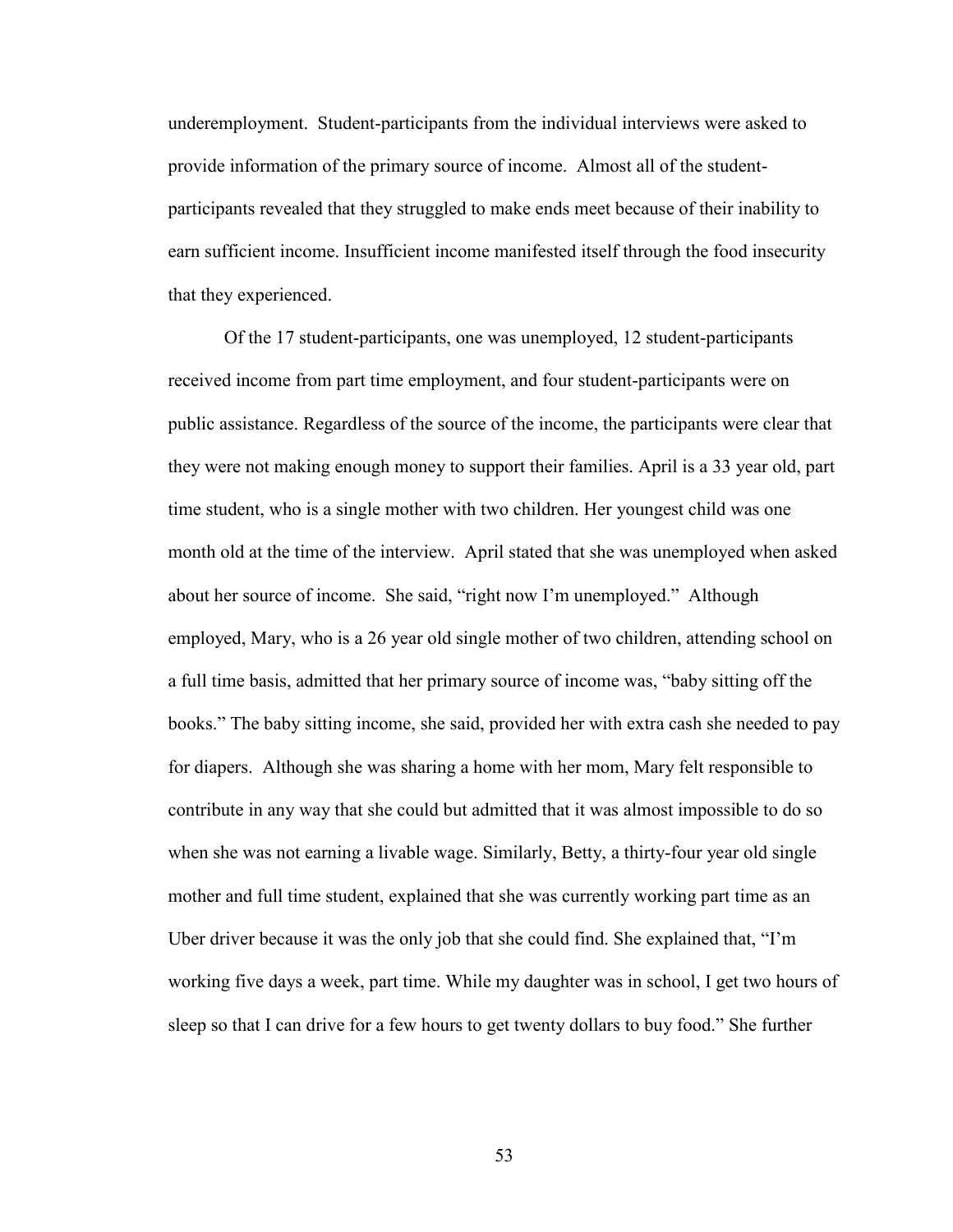elaborated that because she was a nursing student, it was extremely difficult to work, study, and take care of her child.

Further, Barbara, a 43-year-old, full time student in her first year of school, has two children ages seven and eleven. Barbara revealed that she was recently separated as a result of a domestic violence situation. But not so long ago, Barbara said her husband would give her between twenty and fifty dollars to feed a family of four. She struggled to purchase adequate food during her pregnancy. She recently started working as a daycare worker which gave her some income but said it was not sufficient as she was in a shelter with no cooking facilities so she was purchasing microwave ready food. This, she stated, consumed most of her pay. To further illustrate the struggle, Dana who is a 31 year old single mother with one child and who is a full time student, responded to the question of her source of income, by stating that she is balancing a lot with trying to save for permanent housing while trying to feed her child.

Even when both parents are employed, the income was not sufficient because of all the other bills to be paid or because the hours worked were insufficient. Participants reported having to cut corners because by the time rent and utilities were paid, there was not enough left to buy the type of food they should be eating. Moreover, many studentparticipants revealed that struggling through the pandemic, working in service industries that were affected by the pandemic made the issue of food insecurity more prevalent. Shannon summed it up for the group when she said:

The only one who is working is my husband. He works in the service industry making minimum wage. Because of COVID, my husband's hours have been cut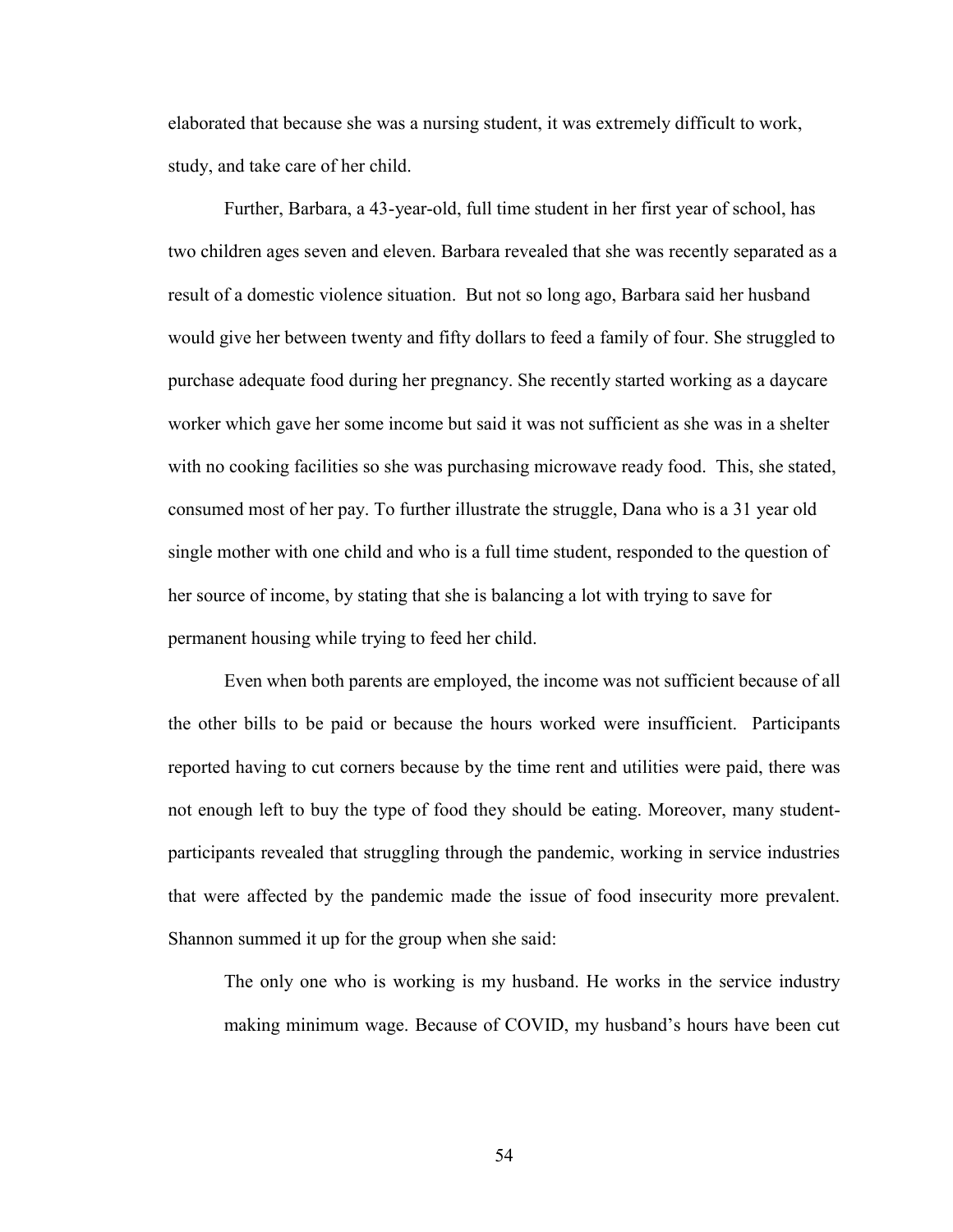affecting the amount of income that comes into the household and the amount of food that we can purchase for my family.

Student-participants who were on public assistance did not fare any better. In spite of the fact that they may receive some cash assistance, the amounts were so minimal that they were unable to purchase essential food items. Some of the participants were engaged in activities in an attempt to fill the gap. Capturing the sentiments of the students in this group, June said:

I am receiving public assistance and I'm also working in the school as a work study student. That extra money really helps but the prices of food items are so high that I find myself struggling at least one week of the month.

As an Administrator, Judy was responsible for student services. She summed up the issue of food insecurity among students:

I know it's [food insecurity] a very serious issue. I know that students struggle with having enough money to pay for the food and everything else they have to do to support themselves and take care of their family. So I know that it's not only them, it's their families that also need food.

Furthermore, Jessica who has been an Administrator working to provide services for students for the past three years shared an in-depth perspective on the state of food insecurity among the students with whom she interacts:

Some students had to move in with family members during the pandemic because they lost jobs. They don't have money for food. Many were afraid to go to the food pantries, whether on the campus or at their church, out of fear of getting sick. Before the pandemic we gave out vouchers for the cafeteria but was unable to so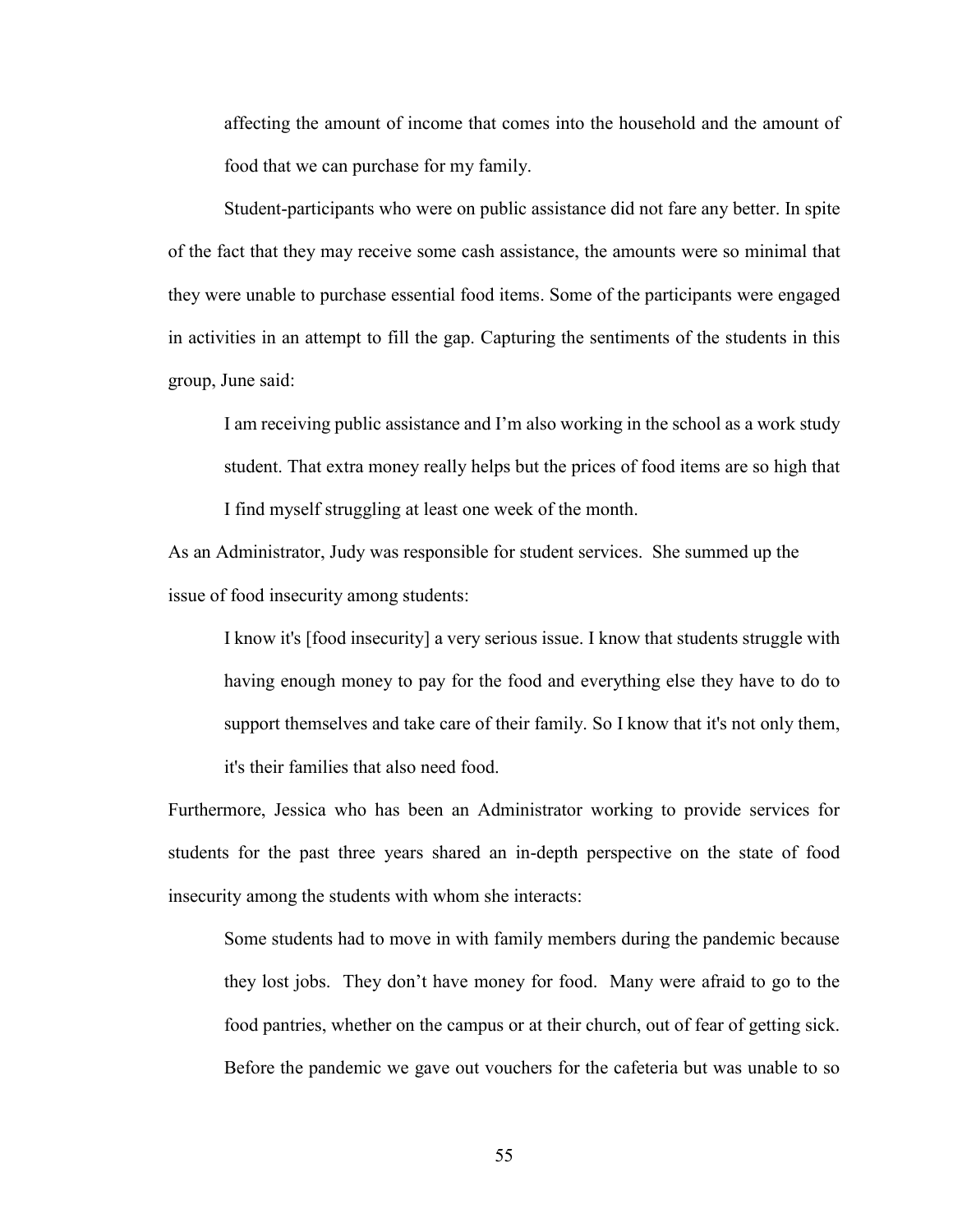during the pandemic because we were working remotely and the cafeteria was closed. These vouchers offered the opportunity to eat the only meal that many of my students would have for that day.

Student-participants were clear that many issues prevented them from providing adequate food for their families. Among the myriad of reasons was the inability to obtain employment that offered a livable income for their current skill-sets. For those students who were employed, they reported that making minimum wage of 15 dollars an hour does not sustain their family when their bills have sky-rocketed.

**Borrowing Money**. Data showed that students were borrowing money at some point during the month in order that they can purchase food. In some instances, students were running out of money within a three-week timeframe of the month and had to go without food for days before they were able to obtain money to buy food. All of the student-participants from the individual interviews were asked if they borrowed money to purchase food. Most of the 17 participants reported that they borrow money to purchase food. Having to borrow money to purchase food caused many students to feel inadequate as parents and added a layer of pressure as a student.

All student-participants reported that borrowing money to purchase food became a way of life as their income was not sufficient or it did not cover food expenses until the next pay period. Brittany shared that "sometimes my mom will help me out and give me a little funds towards groceries if we're low by the end of the month. Other times she'll order pizza for the kids." Borrowing money or SNAP benefits became necessary when 31 year old part time student, Dana, who became unemployed and was awaiting approval of SNAP benefits. She stated, when asked if she borrowed money to purchase food during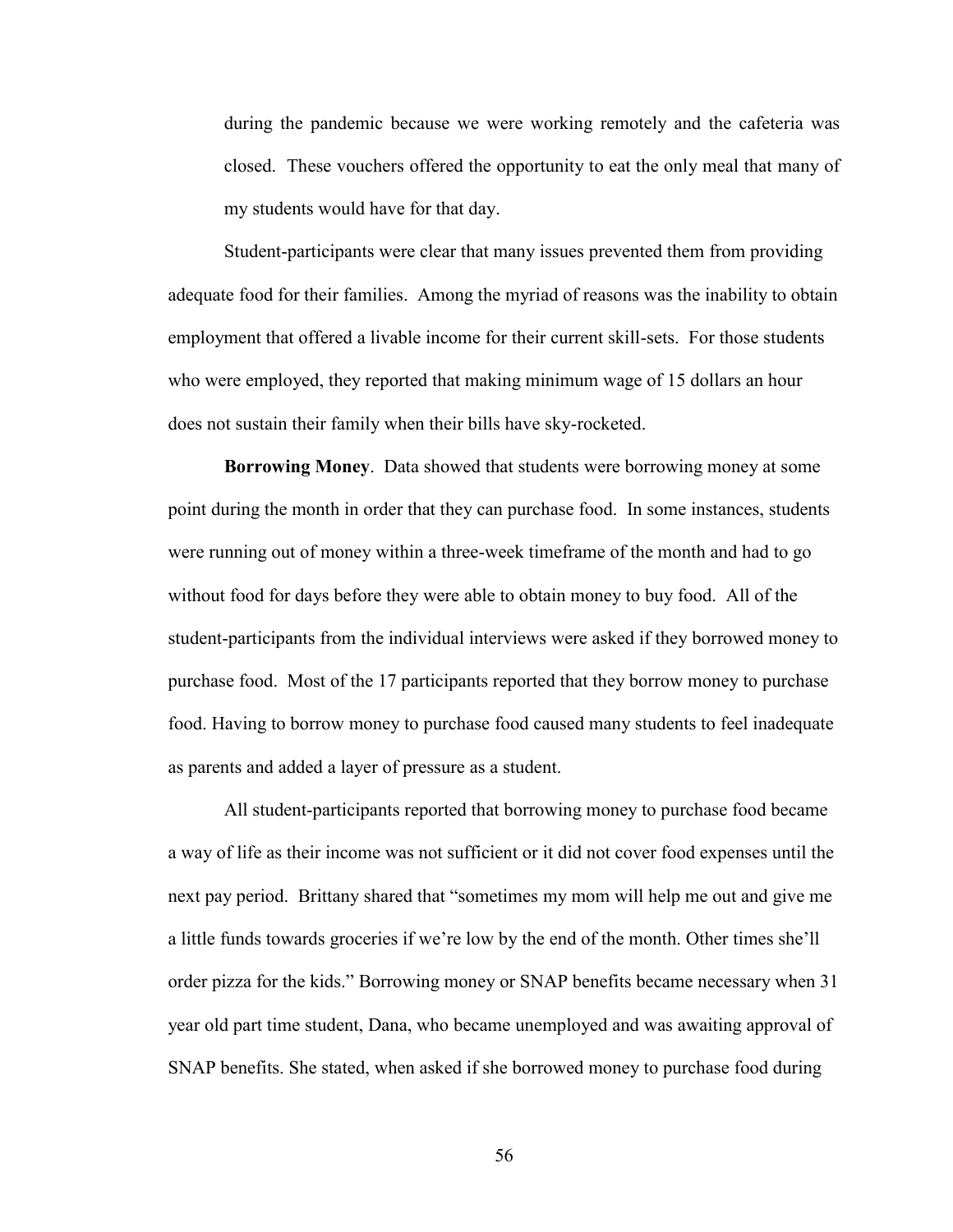those times, "yes, I would go to a friend and say can I borrow a couple of dollars? Or I would say do you have any SNAP benefits that I could use? It would depend on who I am asking. " Shannon presented this perspective when asked about borrowing money to purchase food:

Yes, from my mom because, not only are we paying the rent and the bills, there is also the car payments and the insurance. My son still wears diapers and those are very expensive. My daughter is a junior in high school and sometimes she asks for five dollars here and there, so she can buy pizza with her friends. But I can't even afford to give her that.

Lauren concurred that she had to borrow money when she lost her job and was awaiting SNAP approval:

I was working full time so I didn't necessarily qualify for it [SNAP] but when I stopped working that is when I qualified but during that period between not working and not having SNAP, it was hard. We had a family friend that we would ask to borrow money and even though she said not to pay her back, I felt really bad asking.

The student-participants related that borrowing money took a toll on them because they felt inadequate. Amera stated, "I feel horrible when I have to borrow money. You know, student moms have to concentrate on your books too, and you can't do that if your children are not getting food to eat. So sometimes it affects me to think about it." Brittany summed it up this way:

Um, it made me feel like wow, you know, I don't like this. I have to do something to change this situation, you know, nobody should go hungry. No child should go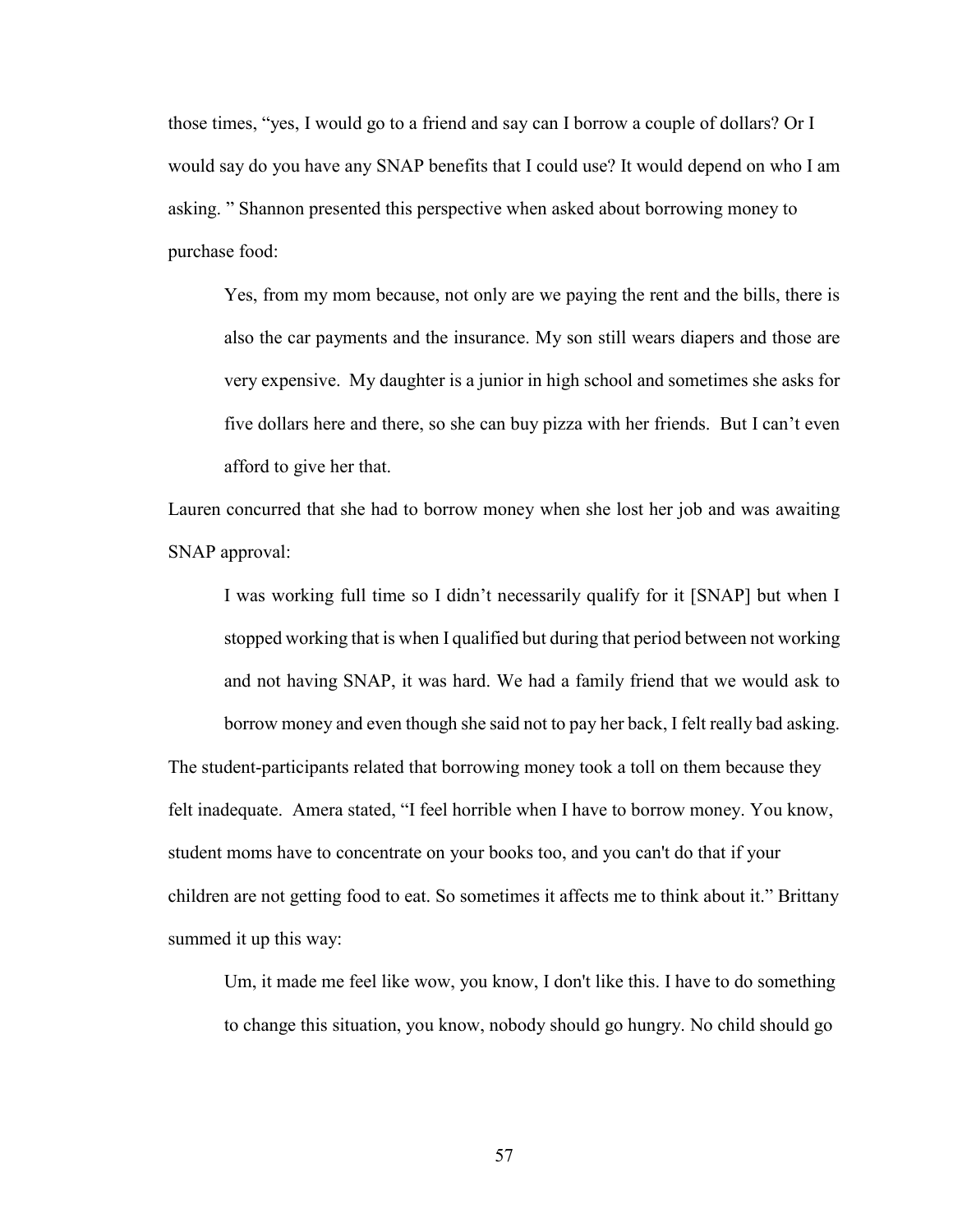hungry especially not in the United States of America where there's so many resources, you know, that was a very tough period.

Moreover, findings revealed that addressing food insecurity by borrowing money had a great effect on the student-participants ability to perform in school. Many students stated that they had trouble focusing on their school work. Lauren discussed it this way:

When you have food insecurity it can stress you to a point where it could be distracting. You can feel like, okay, I'm in class but do I have energy for this? Or am I stressing over the bills that I have to pay? Or, on the way I can keep food on the table. I am stressing beyond belief and then you have like the expectations of these professors…they just want the work complete, and sometimes you just feel like a robot.

Similarly, April discussed the difficulty of staying focus on her academics. She said: If you're not getting to eat all you want you have these mental thoughts. You start to feel lazy. You're not able to think as you should or respond as you should because everything is coming down on you. I was supposed to submit assignments and I taught I did it and I forgot. Please remember your body is living off of whatever you put in it to survive!

Likewise, Shannon summed it up in this manner, "It does affect my learning, because let's say if you don't have food, and you can't really think straight. The things that you need to focus on you can't focus. It's harder."

All of the student-participants who related that they borrowed money expressed concern that going hungry affected their ability to concentrate on school. They revealed that they were stressed about them and their children going hungry.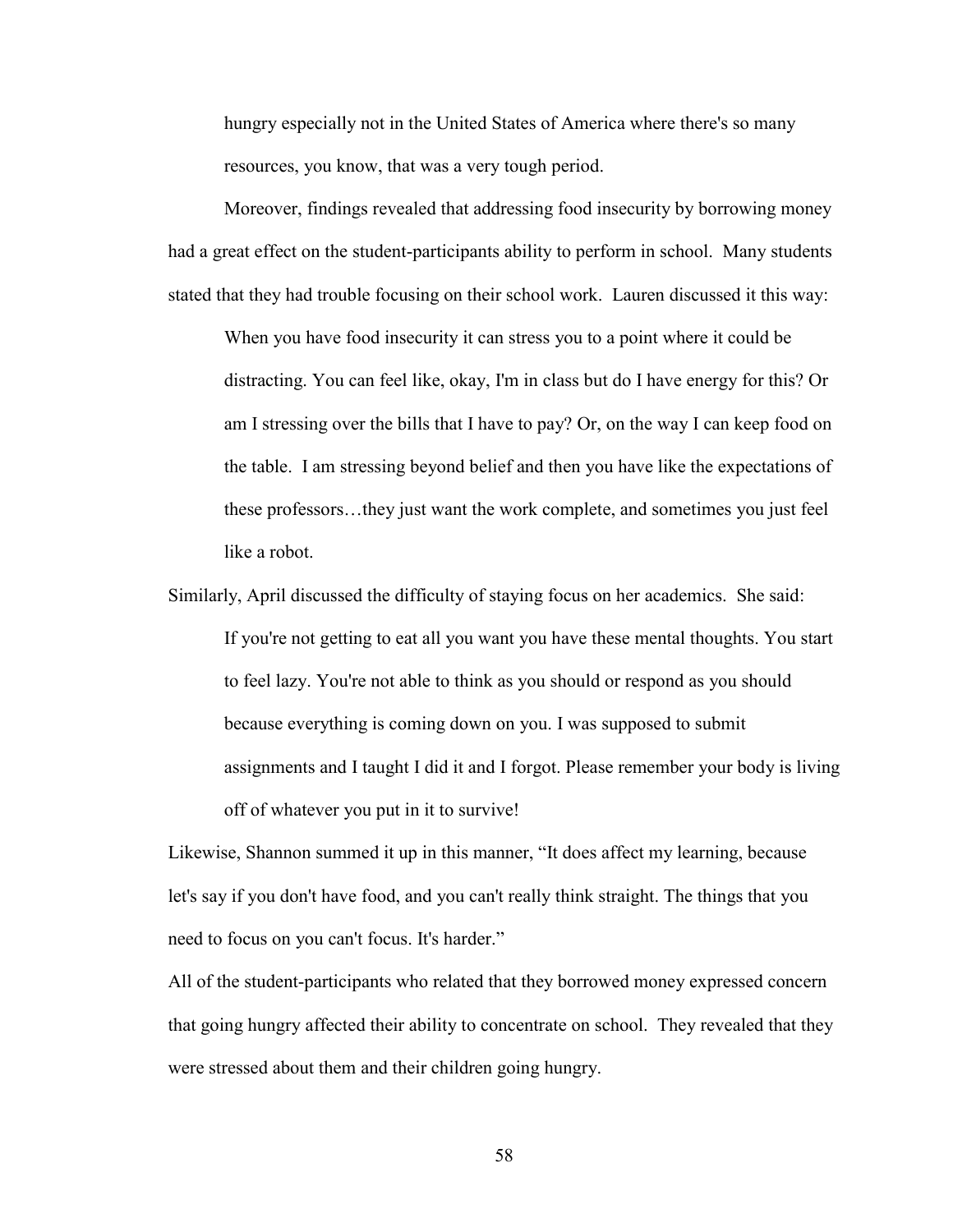At the same time that participants shared deep concerns about hunger, it's important to note that the college offered emergency funds. Interestingly, some of the participants did not mentioned these funds. Analysis of documents showed that there are three main grants listed and all of them indicated that the purpose of the grant is to "provide assistance with the goal of retention and graduation." On the website, the program is listed under "Scholarships and Financial Support." One of the support areas in the Emergency Grant/Loan specifically stated:

The CCC social service program assist students experiencing financial hardship by providing emergency support. Students applying for emergency assistance will be assessed for grants to pay for rent, utilities and other emergencies. Students who are in need of textbooks can apply for an emergency no-interest loan.

The Intake form asked a number of questions that are aimed at gathering information about the service needs of the applicant. These questions include, "what is your employment status?" This question posed six options, full time, part time, freelance, unemployed, disabled (unable to work), or retired. Another question that was asked on the Intake form was "which services and support are you interested in receiving information about?" Among those service options offered was Emergency Funds/Referrals. While all of these supports were available to the student participants, only a few of them mentioned using them even while many of the participants struggled to meet their daily basic needs.

### **Insufficient Supplemental Nutrition Assistance Program (SNAP) Benefits**.

Findings revealed that all of the student-participants who received SNAP shared that the SNAP benefits were insufficient to meet their needs and as a result they are unable to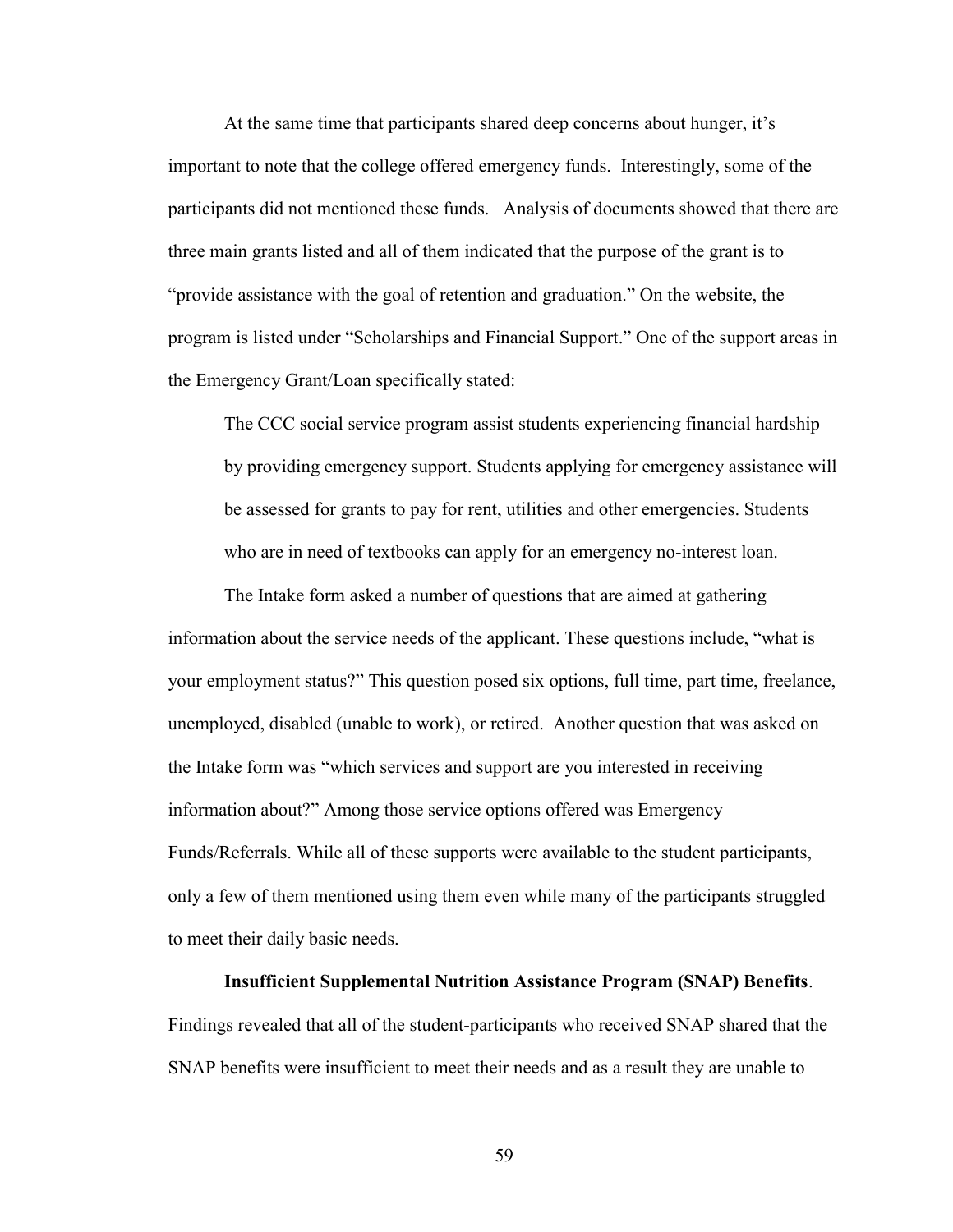provide food for their families for the entirety of the benefit period. Additionally, the students revealed that their focus on school was affected as a result of not being able to feed their families and not having the amount of benefits they need to purchase food. The fact that they did not have sufficient SNAP benefits to purchase food only exacerbated the problem. Participants from the interviews were asked if they received any government subsidies such as Supplemental Nutrition Assistance Program (SNAP) and if the SNAP benefits were sufficient to last the entire month. Of the 17 student-participants, nine responded that they receive SNAP benefits. The consensus among the studentparticipants was that the subsidy they received never lasts for the entire month. The insufficiency of SNAP benefits occurred for many reasons. One such reason was the criteria for calculating the award. The criteria by which SNAP benefits were calculated is not in keeping with the reality of what it takes to meet basic needs. To compound this issue, some members of the student-participants' families receiving SNAP were not part of the budget so that if there were four members in the family, they may only receive SNAP for two of the members. This was the case for Jody. When asked if she received government subsidies and if it was sufficient to last the month she replied:

Oh no. God no. No. I actually get it for myself and the baby. I tried to add my son to my case. He was dropped off at some point and then when I reapplied after I had the baby and then I don't know what happened to him. And they keep rejecting it. And then they're saying that they need letters for my landlord. I already submitted my lease and all my documents, but they're just hassling me and I don't have the time for all this hassles. They make it really difficult because HRA is closed right now, so it's all automated. And I call them and I'm on the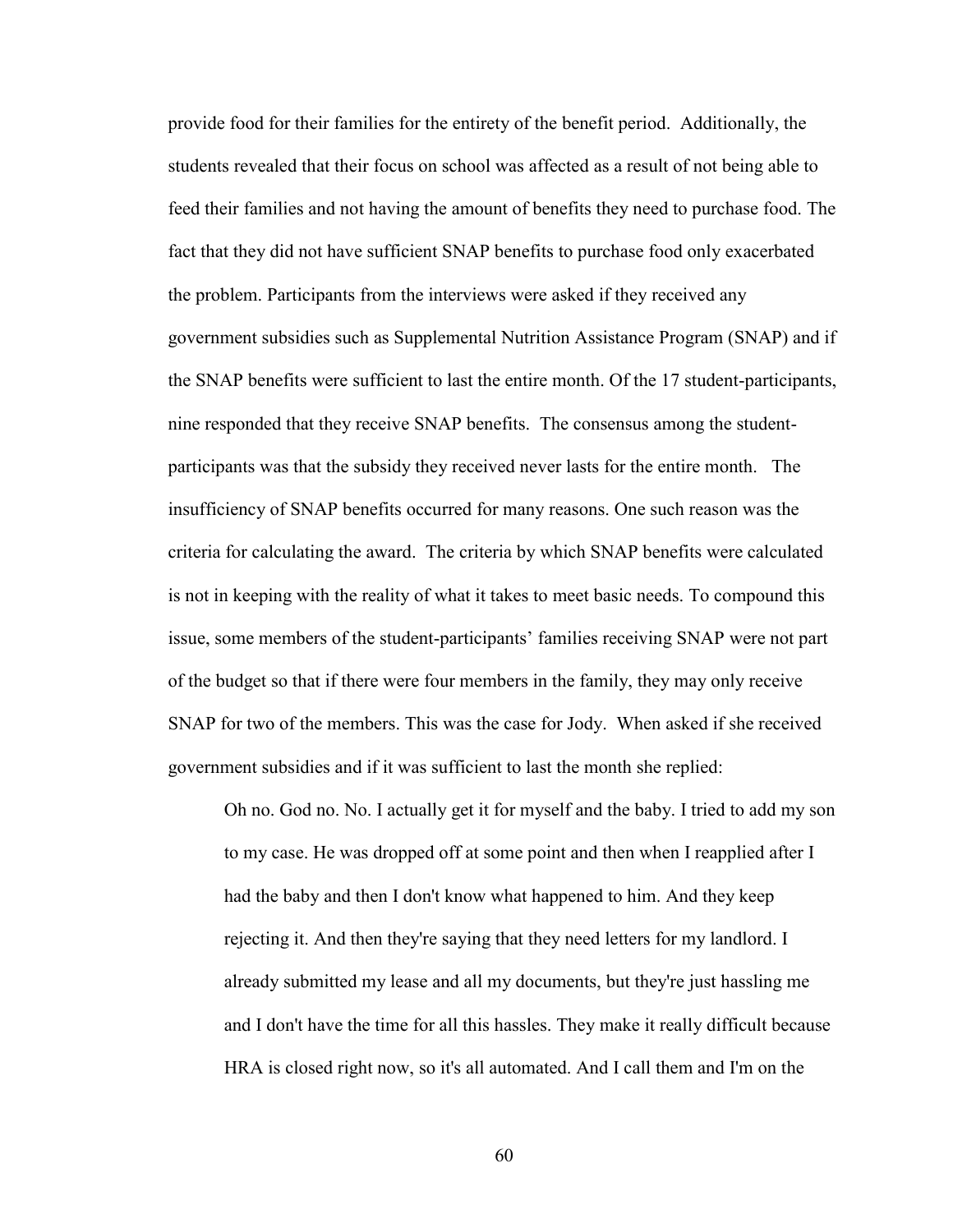phone on hold until my phone is dying for hours or I get another phone call, it's just, it's something.

Barbara illustrated another point about the insufficiency of SNAP. She said, when asked if she received government subsidies, "I have no cash assistance. They give us food stamps. Because of my immigration status, they don't give us, cash assistance. When asked if the SNAP benefits last for the entire month, she elaborated:

No. Because my youngest, she has some sensory issues. The food that I have to buy for her is kind of more expensive. It was a very hard to do it on my own. We were in a shelter. So, we were eating, microwave, so it was kind of hard, because it was, microwave food is more expensive. So, it didn't last for the entire month.

Betty concurred when she stated, "So recently I was approved for SNAP. I received about \$400 a month for food. But it just been for a few last month." She added, "Most of the time it [SNAP] only last about three weeks. Dana agreed when she was asked about the length of time her SNAP benefits last:

Um, it doesn't. And now with this inflation it's even worse. It's crazy I would say that, you know, um, maybe the last week and a half maybe two weeks of the month you would have to probably come out of pocket to provide food, you know. I'll figure it out, depending on a person's situation, however, although we just got an increase. It's still not enough like it's so bizarre to me.

At least one student-participant revealed that she received an increase in the SNAP benefits because of the pandemic but was concerned about how she will manage after the increase is no longer received. Edith said, "Yes, I am fortunate to receive a little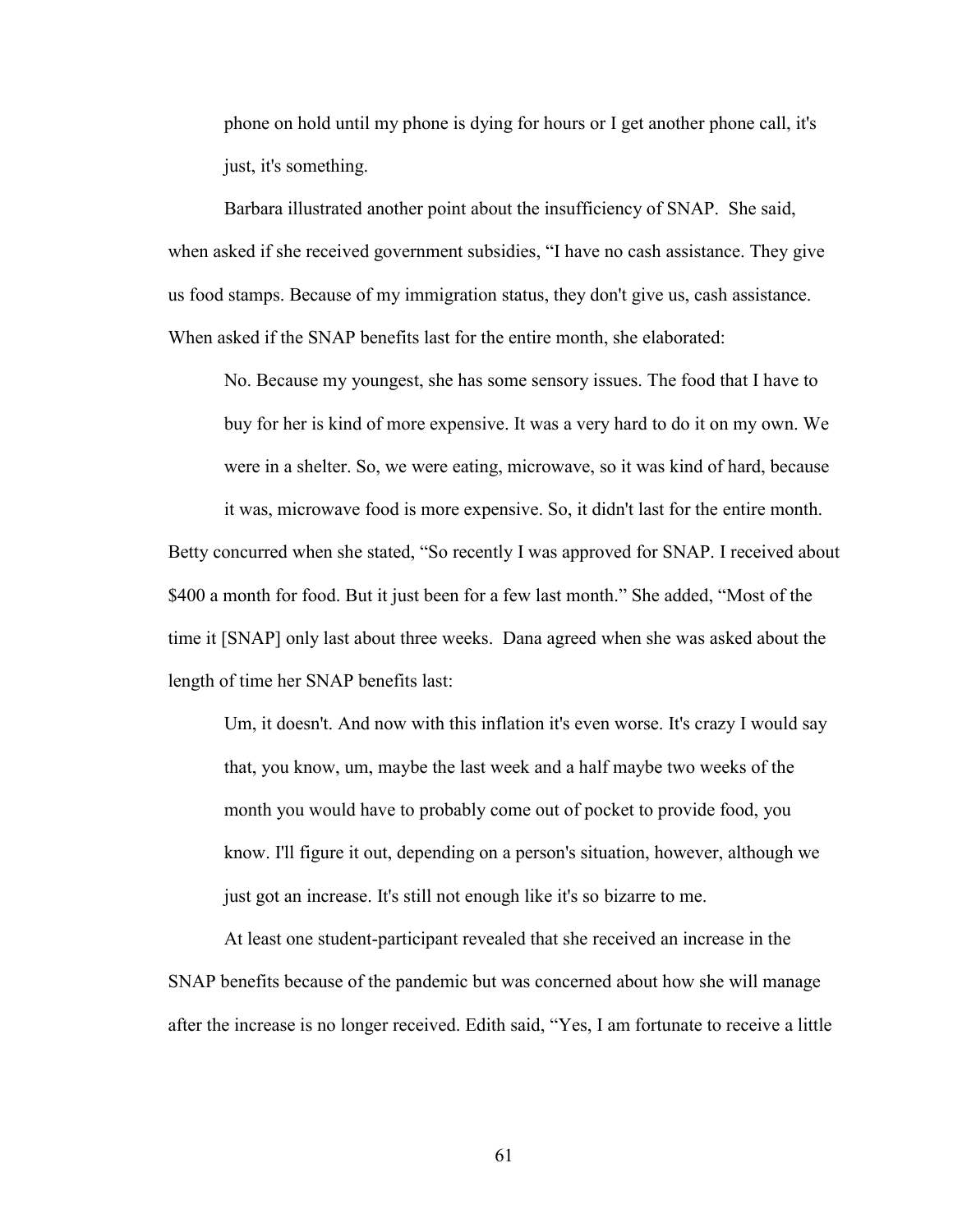more SNAP but the SNAP amount is going to decrease and I know that eventually things will get back to whatever is normal and things may happen again. What do I do then?"

Findings suggested that even when students are eligible for the Supplemental Nutrition Assistance Program, the program has so many built in barriers that it is not easy to qualify for SNAP. One such notable barrier is the expectation that students would be able to contribute 30 percent of their income toward their food budget. A content analysis of data collected from the Center on Budget and Policy Priorities' Supplemental Nutrition Assistance Program (SNAP) document indicated:

The SNAP benefit formula targets benefits according to need: very poor households receive larger benefits than households closer to the poverty line since they need more help affording an adequate diet. The benefit formula assumes that families will spend 30 percent of their net income for food; SNAP makes up the difference between that 30 percent contribution and the cost of the Thrifty Food Plan, a diet plan the U.S. Agriculture Department (USDA) establishes that is designed to be nutritionally adequate at a very low cost (June, 2019).

The overwhelming number of the student-participants who receive SNAP indicate that they do not have the 30 percent of the net income to contribute to food. Consequently, they are either going without or buying sub-standard food to survive. Further analysis of the Center on Budget and Policy Priorities' Supplemental Nutrition Assistance Program (SNAP) document showed that "the average SNAP recipient received about \$127 a month or about \$4.17 a day" (June, 2019). This analysis supported data collected from the student-participants that even when they are recipients of the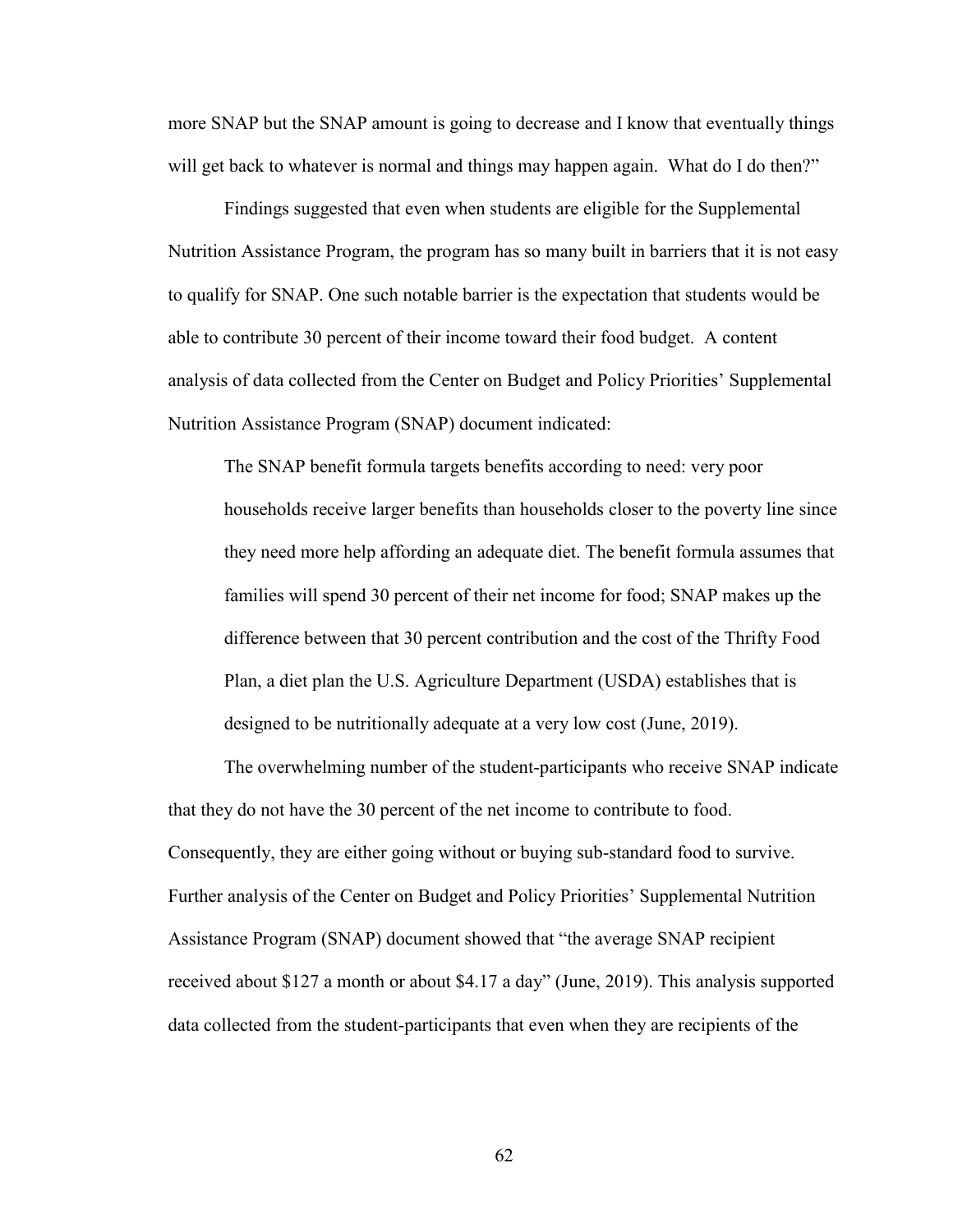Supplemental Nutrition Assistance program, they do not receive sufficient benefits to support themselves and their families.

To fill the gap of not having sufficient SNAP benefits some students have indicated that they have used food pantries. A review of the collected data showed that some of the students used the college food pantry which distribute bags of pre-packed food items. Edith stated that once she learned of the pantry she was able to get food. She said, "I just learned about the food pantry on the campus, I would say, in August. So yeah, now I do. I have used it twice so far." The college pantry has also been a source of support for other students who are not receiving SNAP. Amera stated that she does not receive any government subsidies and has to rely on other means to help with her food insecurity. She said, "No, I don't receive any subsidies so I have gone to the pantry on the campus."

Other student-participants have indicated that because of COVID they attended classes remotely and have not gone to the campus. They revealed that they stayed closer to their place of residence and used pantries that were located in their neighborhoods. One such student is Chyna. She said, "No, I have not gone to the one on the campus, but I visit the one close in my area. I have visited the Food Bank."

Data from the marketing material collected showed the CCC social service program marketed its support service, such as the pantry on their web site as well as in their brochures. Moreover, data analysis from the observation conducted indicated that the pantry was open to the students, providing prepacked bags of food items which is designed to assist with filling the gap of insufficient food and address the stress that students experience.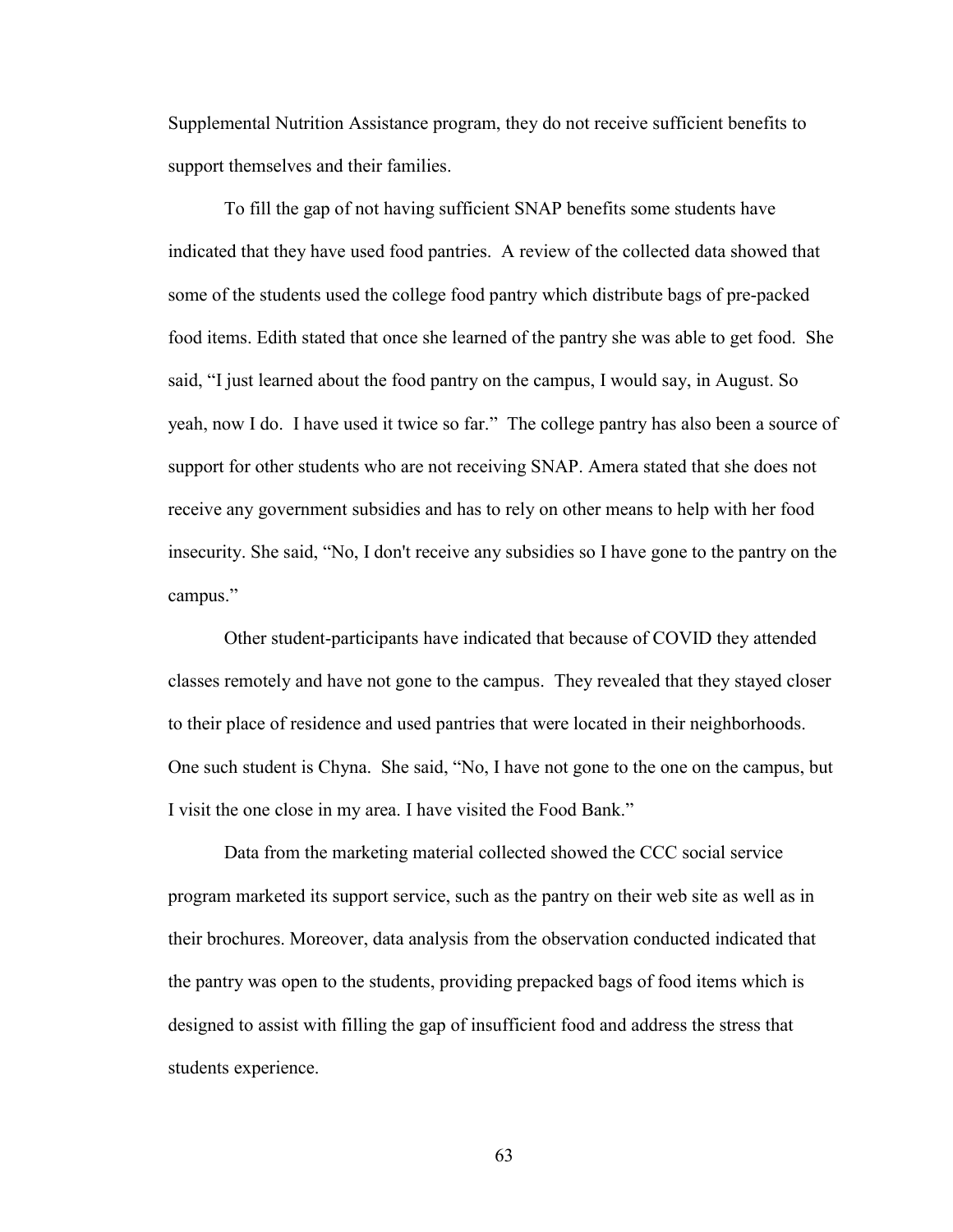## *Theme 2: Parental Trauma*

A second overarching theme that emerged during the analysis of collected data was parental trauma. Each of the student-participants shared their views on not having access to food and being worried about running out of money to buy food. Within the theme of parental trauma, two sub-themes emerged from data. The first sub-theme to emerge was stress and worry. The second sub-theme to emerge was parenting ability while dealing with food insecurity. Together, these two sub-themes encompass the student's experiences of how food insecurity has caused trauma in their lives.

**Stress and Worry**. Findings demonstrated that parents spent an enormous of time stressing and worrying about how to provide for their family. These feelings have caused student-participants anxiety about their performance in school and their ability to persist. Participants from the individual interviews were asked to share the amount of stress in their lives and to describe their mental health. Most of the student-participants responded that they experienced stress on a daily basis and that they tried to find ways to deal with it. Of the stress in her life, Jody said "I have got a good amount of stress. So if I'm stressed and I'm not managing it properly, then I'm going to be less patient. I might be irritable, I'm withdrawn, just not present, which are all not good things. I do see a therapist, though, so that helps." As a parent, Edith stated that stress rules her life and she related this:

I am overwhelmed with stress these days. And I'm trying to not have it over come me, fully, but it is something that I acknowledge on a daily basis. The amount of stress that I have, I just try to maintain my sanity. Again, I have schoolwork and parenting. Then you feeling overwhelmed that is something that you, as a parent,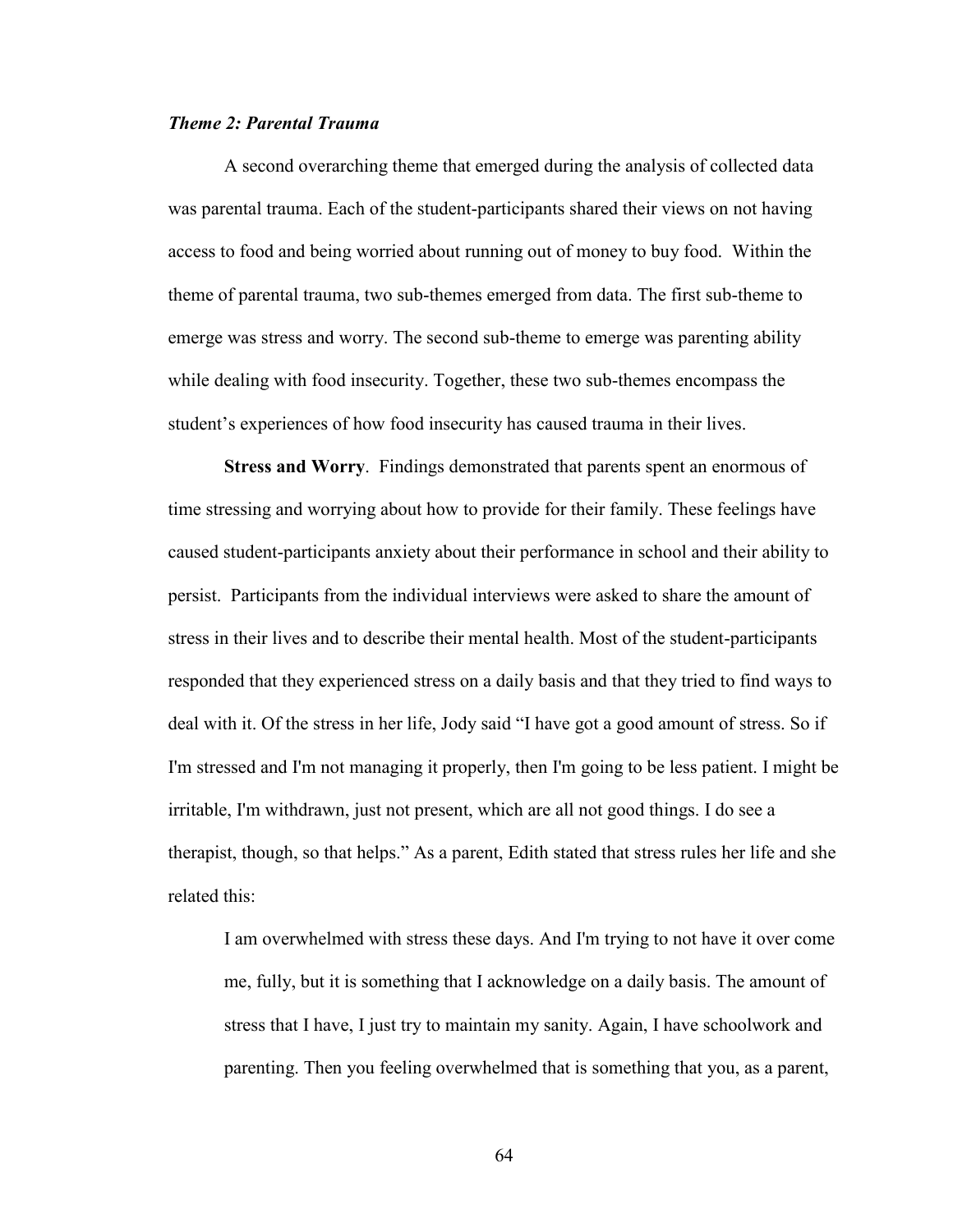we have to think about. They [the children] wake up in the morning, they're hungry. They're hungry, before they go to bed. They're hungry, so that adds to a lot of the stress that I have as a parent and being responsible for them. Because it's, it's one thing being a struggling college student by yourself as an adult, even then you can miss a meal, and it'll be okay. You don't want to see your children missing meals, because that's not okay. So, it adds to the stress level.

Betty's approach to the stress in her life was slightly different. She tried to draw some strength from her feelings of stress. She said, "I learned how to be resilient, and life is all about stress, all about problems that you have to work and solve. So, kind of building a strength in me." But for some students stress is debilitating. Mary dealt with her stress by staying in bed. She said, "Some days are stressful not only about the food wise but everything else. So I stay in bed and when I do I'm disconnected from my kids." She went on to explain that she felt helpless. She said "how can I explain it? It wasn't the best, obviously, because I had to think of something because I have to feed my children, one way or the other. So it's not a good feeling. It's stressful. It's very stressful."

Some of the students related that this level of stress has had an impact on their academics. They are unable to perform in the manner in which they are expected. Joanna stated that "I feel tired. I want to sleep. I don't feel I want to take classes. And Jody explained:

When I'm stressing about food it's even harder for me to focus. I'm irritable. I have a lack of ambition, maybe I just don't want to do things. I just, I just want to be lazy and sleep and not really have to do too much of anything. And so it's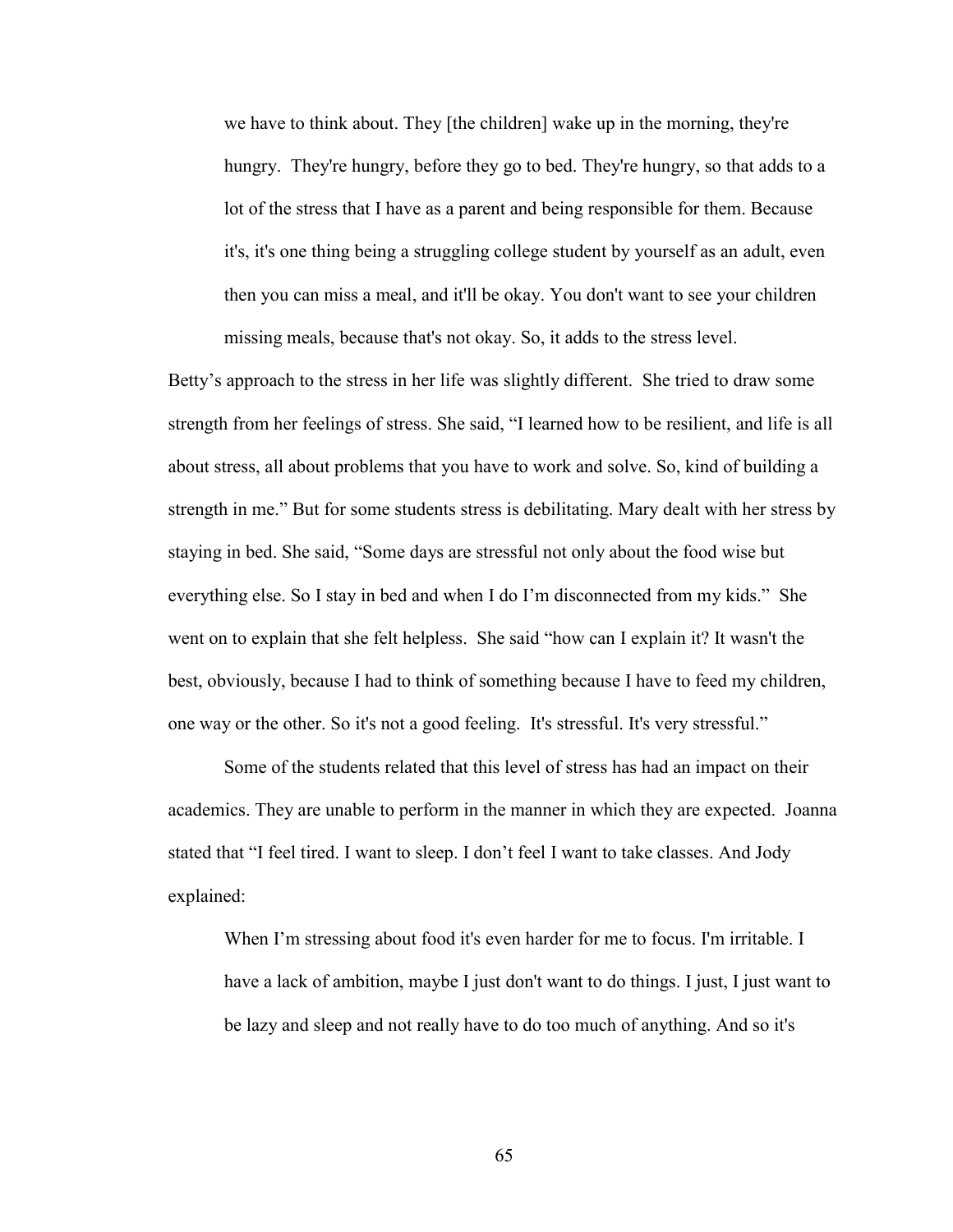going to affect my academics because I won't do my homework or I will make an excuse to not go to class or I'll be in class but I won't focus.

Findings indicated that in order to address the stress that many students experienced, they were engaged in mental health services. This helped them to deal with their stress and continued with school. June stated:

I see a Psychologist and then I also have a therapist. I speak with the Psychologist once a month and my therapist once a week, every Saturday for half an hour. Sometimes, 45 minutes depends on how much time she might have. If I did not have them, I'm not sure I would be able to continue in school."

Similarly, Barbara felt the need to get therapy because she was concerned about the effects of all of her experiences, including food insecurity, on her and her children. She said, "We had to go to therapy to get better."

Content analysis of data collected from the website indicated that the institution provided a number of resources to support students who are experiencing mental health issues. On the web page under Student Support Services, there were a number of services that were available to students, most notable was the Counseling Center. On its website the counseling center informed that:

…Counselors assist students in addressing psychological and adjustment issues (i.e., depression, anxiety, and relationships) and problems or issues including stress/time management that can negatively impact academic performance, student retention, graduation rates, and quality of life.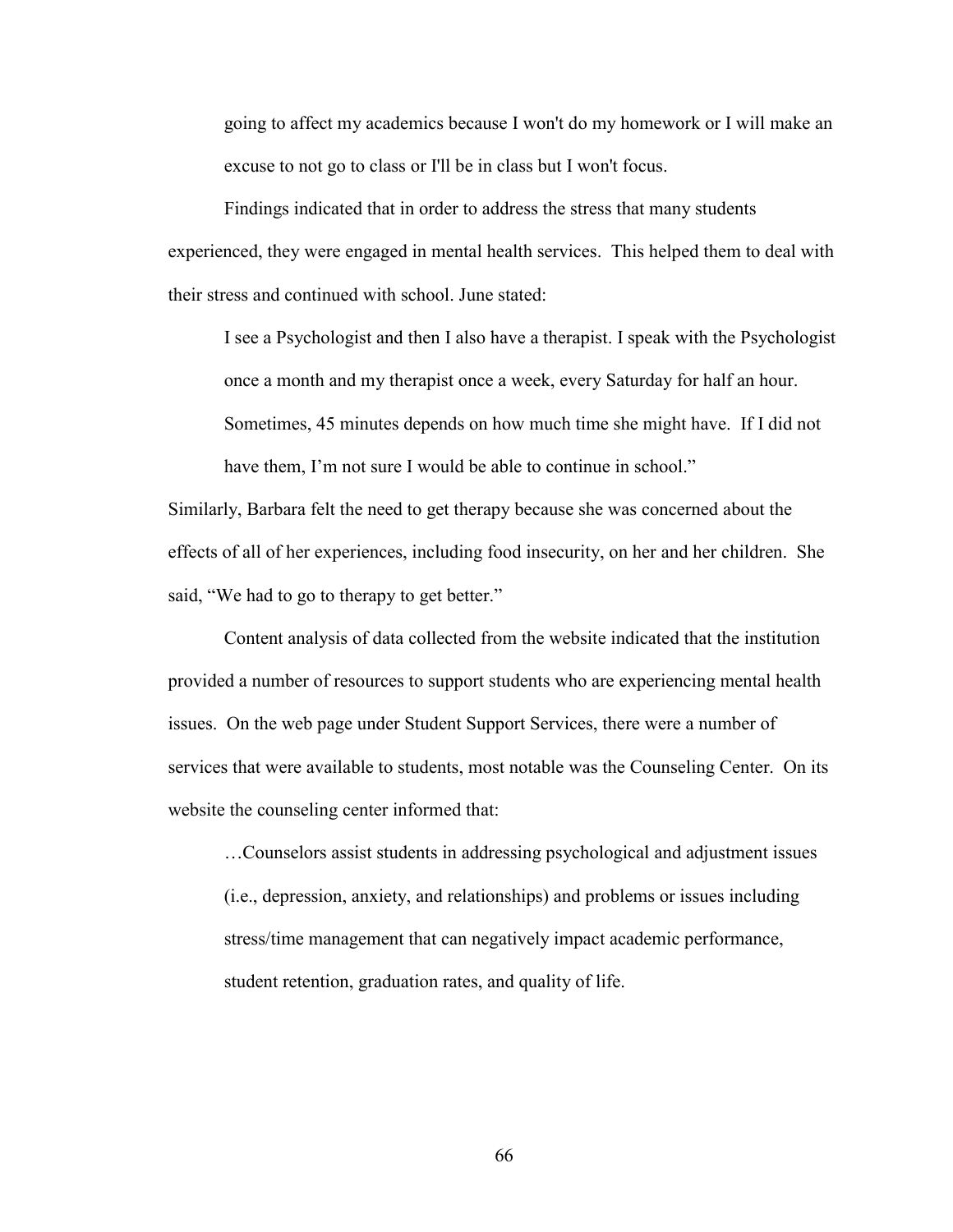The college seemed to make particular effort at responding to students who were experiencing stress as a result of food insecurity. Judy, an Administrator related that "it is a priority of the institution to address the students' needs." She elaborated:

I think that the college recognizes that you can't be a successful student If you're hungry and you can't be expected to come to class, if you have to make a decision about, am I going to feed my family, am I going to eat or am I going to pay for my Metro card? So there's a lot of choices that students have to make. And I think we're very aware of what those choices are so we are, I guess proactive is what I would say.

Most student-participants expressed that they experienced stress at not having adequate food for their family and the impact on their studies was felt when they were engaged in school. The analysis of the collected data, which included marketing materials through websites, revealed that resources were available for students to address the problem.

**Parenting Ability while Dealing with Food Insecurity.** Data revealed that many of the student-participants struggled to parent well while attending school and dealing with food insecurity. Student-participants from the individual interviews were asked to describe how food insecurity has affected them parenting their children and what support systems they had in place. Many of the students related their experiences about parenting and dealing with food insecurity. Jody said, "I'm a lot shorter with my temper with them [the children], fussing more than I did. Um, and catching myself after and having to apologize a lot more to them. Because it's not necessarily their fault." Balancing school and family obligations was very hard for some of the student-participants. Lola was very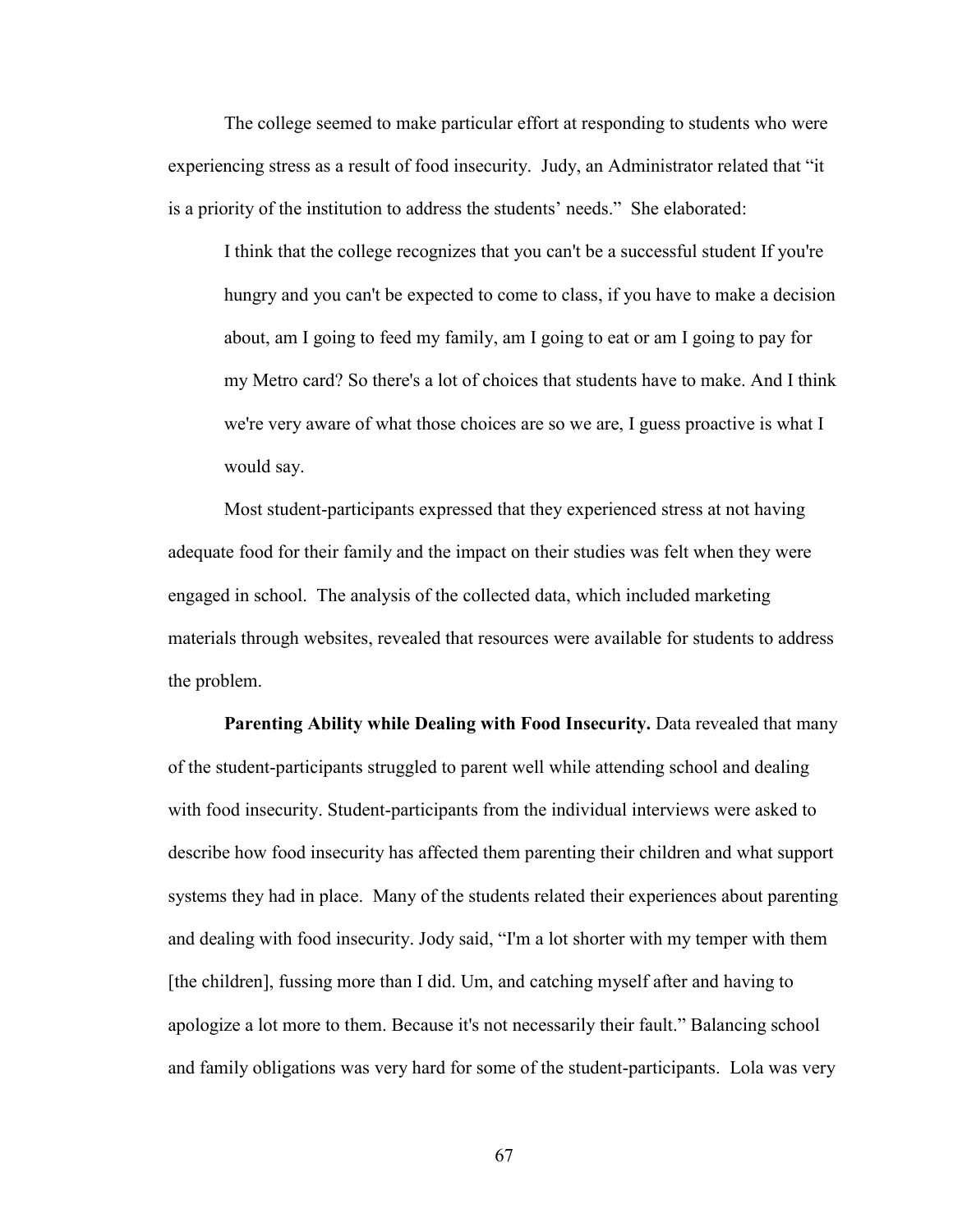emphatic when she said, "oh yeah, yeah, you know, because I go to school I sometimes have my homework. I think I always lose my temper. When my kids try to ask me something, I yell at them." Betty elaborated on this point when she said:

It affects because I didn't have enough time to do homework with her. I was always thinking about how to provide, how to support, how to manage life, and it's very difficult when you are a student, and a single mom.

The effects of food insecurity and parenting are felt differently by other students. Shannon stated that she felt guilty about parenting. She said, "When I'm not with my son, I feel bad because other things are in the way."

Data collected showed that some of the students had some supports systems in place which helped them to cope with the stress of parenting and attending school. To the point of support systems, Edith said:

I try to implement self-care now. Again therapy helps. I threw myself into a lot of groups in terms of support groups: I'm in a women's group. I'm in a parenting group now, and therapy, weekly, so those supports help as well. That helps a lot with my stress level because it's an escape during the week and to kind of take my mind off of certain things. So while it is a high stress time, it can be overwhelming. I also take steps to not have a full break down in the stress of what is happening. It's also good to have a strong, I say village. Some weekends if I have a lot of homework, I'll ask my mom can you take them for the weekend. And she doesn't mind. And then I get things done in peace.

Lauren agreed that it is important to have supports in place. She said "my mom is my support system. She just tells me things could be worse. She's somebody I can lean on."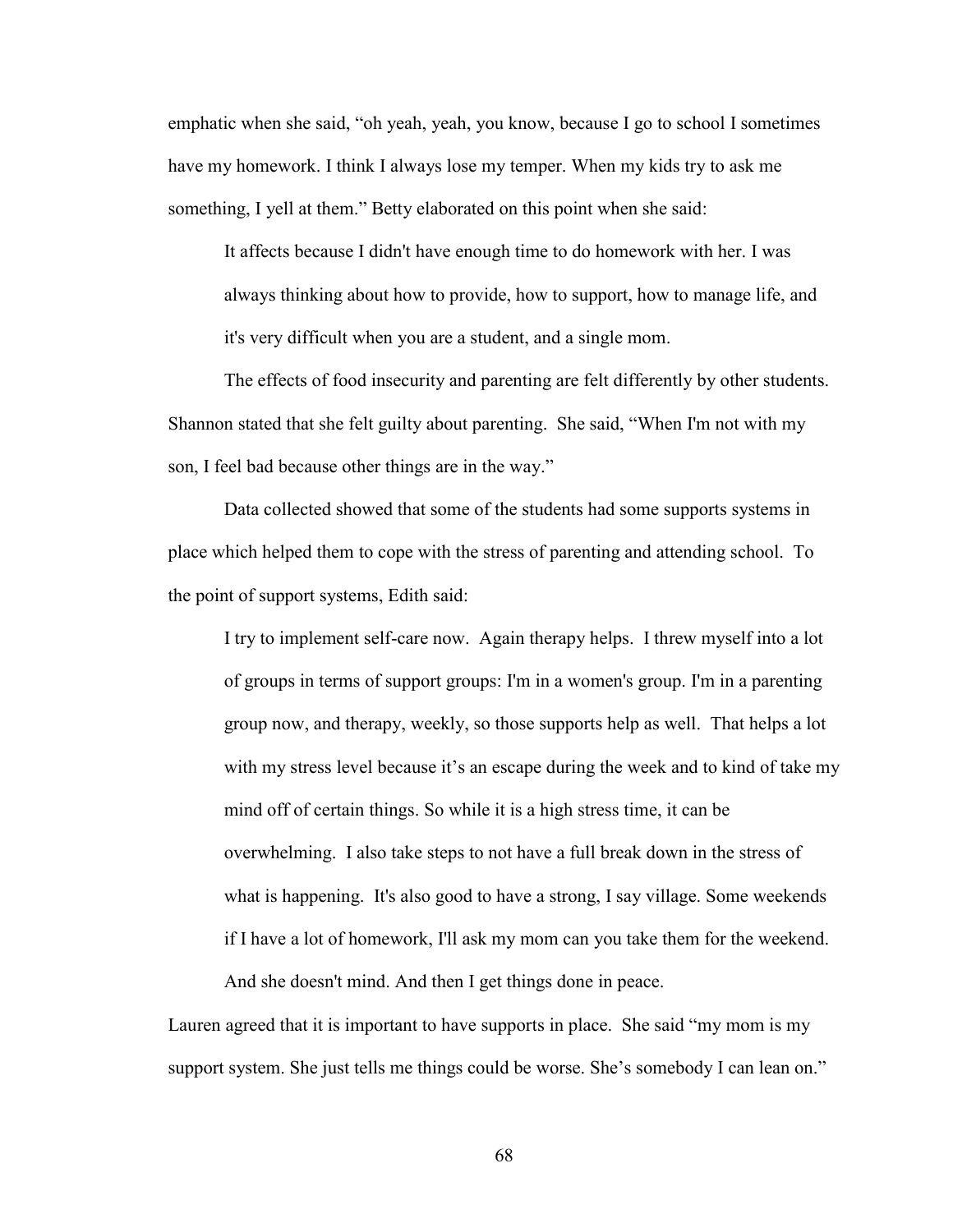But for other students there were very little supports available. "Betty reported that her support system was very sparse, "I'm a single mom here by myself in America, and so I have no relatives. I do it all by myself." And Farah admitted, "My mom is in California. I don't have too much family or support, it's pretty much just us."

In addition to the mental health counseling, food services, and emergency funds, the content analysis revealed other support systems are available for the students who are parents. The Early Childhood Center advertised this on their website:

The Early Childhood Center (ECC) Parents Club is a wonderful resource, giving parents a chance to meet and chat with other parents as well as ECC staff. We have weekly meetings on Wednesdays between 2 and 4 p.m. in the Early Childhood Center and serve coffee, tea and some snacks.

At least one student-participant stated that she is involved with a parent support group at the ECC.

It is important to note that student-participants were juggling a myriad of activities at the same time. They are mothers, wives, caretakers of other family members, and students. Coupled with these responsibilities is the issue of food insecurity. As a result, many of the student-participants have reported dealing with stress and parenting as additional challenges. Navigating how to manage all of these responsibilities was challenging for many of the students. As Brittany said, "doing my coursework wasn't my main focus." And Amera summed it up when she said, "Sometimes you have a divided mind. You have to get a stable mind on your books."

Student-participants were clear that they were dealing with a number of factors that were challenging in their lives. Although they viewed their role as a parent as very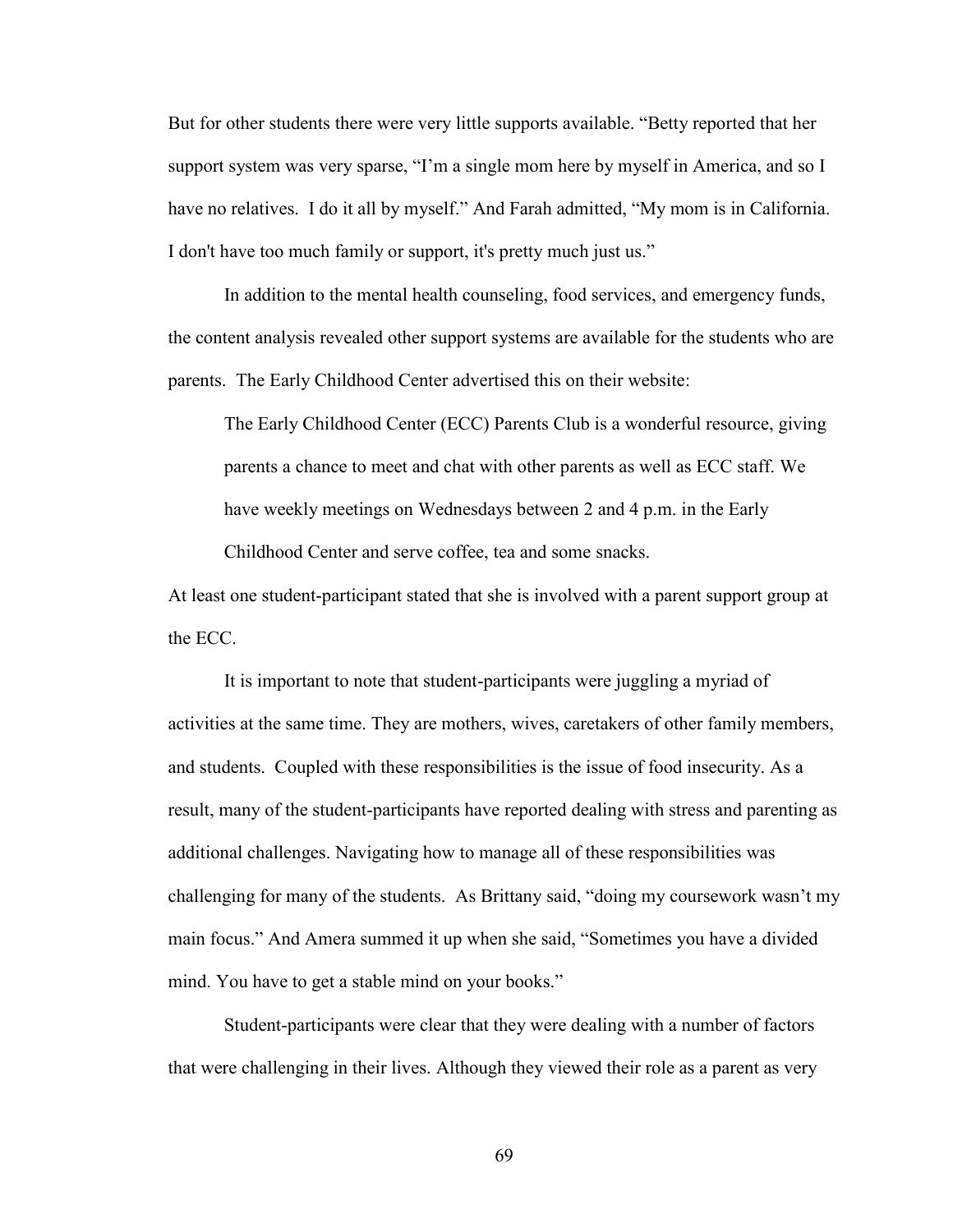important and they wanted to be the best at parenting, many acknowledged that having to deal with food insecurity affected the manner in which they interacted with their children.

#### *Theme 3: Perseverance of Students who are Parents*

The third overarching theme that emerged during the analysis of collected data was perseverance of students who are parents. Each of the student-participants shared their views about managing the competing priorities of being a student, a parent, and a wife in some instances. Within the theme of perseverance of students who are parents, three sub-themes emerged from data collected. The first sub-theme to emerge was sacrifices made by the student parents. The second sub-theme to emerge was motivation to carry on. The third sub-theme to emerge was hope for a better life. Together, these three sub-themes provided data that, in spite having to deal with food insecurity, students found ways to persevere and progressed with life.

**Sacrifices Made by the Students who are Parents**. Findings from the collected data showed that student-participants made tremendous sacrifices to ensure that they were balancing family obligations and school life. Student-participants from the individual interviews were asked to describe their experiences if they had to cut the size of their meals because there was not enough money for food, how many days that occurred, and how it made them feel. The majority of the students stated that they were often the last person to eat, ensuring that their children's needs were addressed.

In addressing the issue of cutting meals, Amera admitted that she had cut meals. She said, "Yes, I do because I take no food for myself. I don't think about myself. What I want is for them to feel okay so even if I have to sacrifice myself, I go ahead and do that for them." She elaborated that eating less was directly tied to the amount of hours that she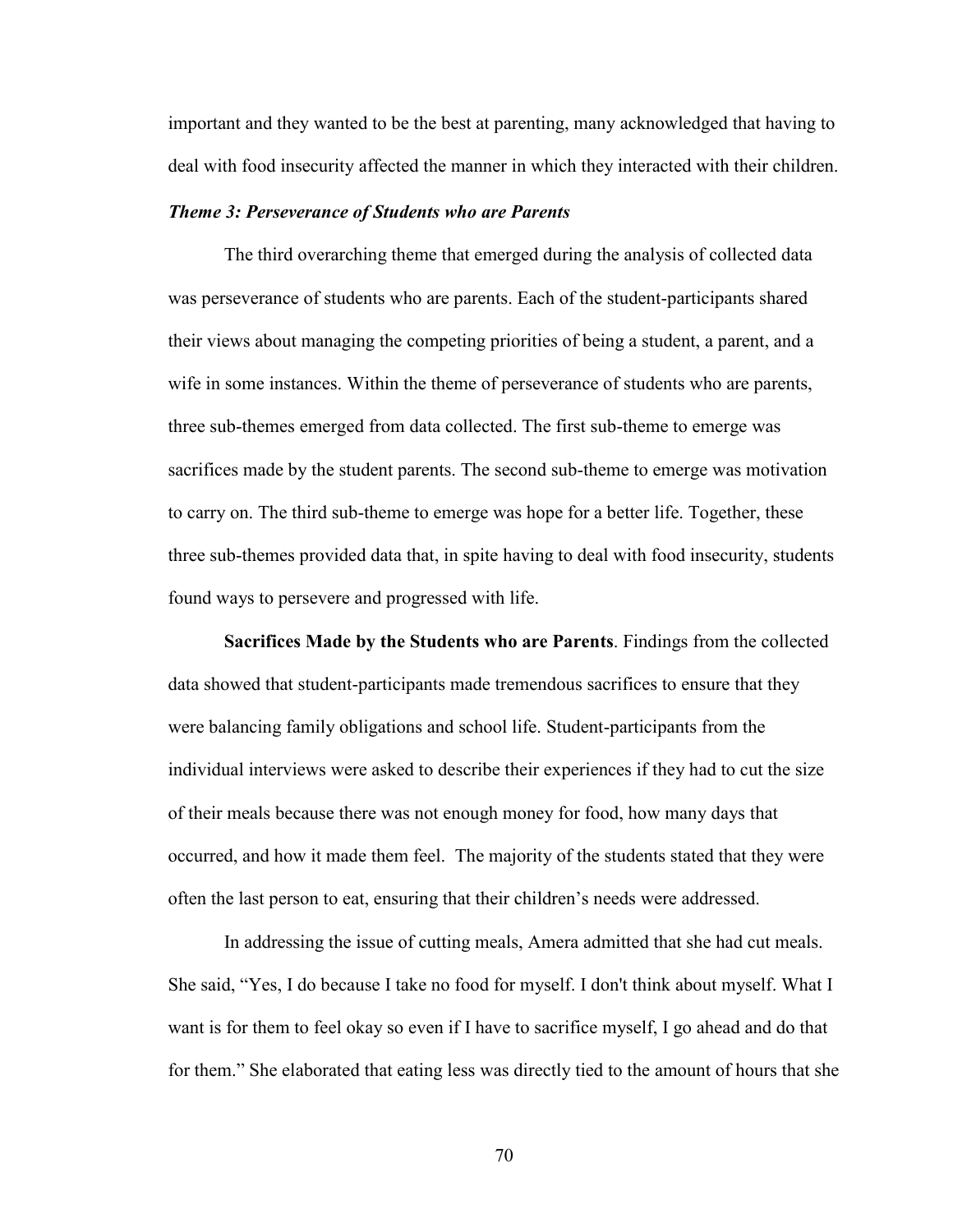worked. In instances where she had worked less hours because she had to care for her child, she had less money to buy food. Joanna agreed that she had cut meals several days a month. She said "usually by the  $20<sup>th</sup>$  of the month, I see no food in the refrigerator. And then the rest of the month l have problems with the food. I get my SNAP on the  $7<sup>th</sup>$ of the month. I feel sad those days, during that time." And Betty related:

I would have to think before I cook something like Buckwheat, my Russian dish. It's like oatmeal but Russian. And before I cook I think okay so I needed for two times so I'm going to cook exactly for two times not more, not less. So I was trying to kind of calculate how much do I need to last? Sometimes I was not able to bring food [to school] so I would just skip it and I would not eat all day.

Edith had this to say about cutting meals, "the children were younger, so they didn't understand. But, yes, it sounds crazy you have to say, okay, I'm going to feed them. I'll have crackers. Or I'll split their plate. Because you know, they don't need too much. This occurs between seven to 10 days out of the month." Some students were baffled that they even had to deal with food insecurity. Chyna said that she had cut meals "four to seven days a month." To the question of how it made her feel, she responded "no descriptions. No words to use, you know. Even though we are in a blessed nation, even though we are in a country that is known for its richness. A lot of people are suffering." Jody summed it up this way, "I literally just don't eat and then call it a day."

Data collected showed that students who cut meals were very concerned about the impact on them and their children. One student was particularly concerned about the message that she was sending to her daughter when she had to deny a specific food that she wanted. Shannon stated, "I feel so bad because the last time I went to buy food, my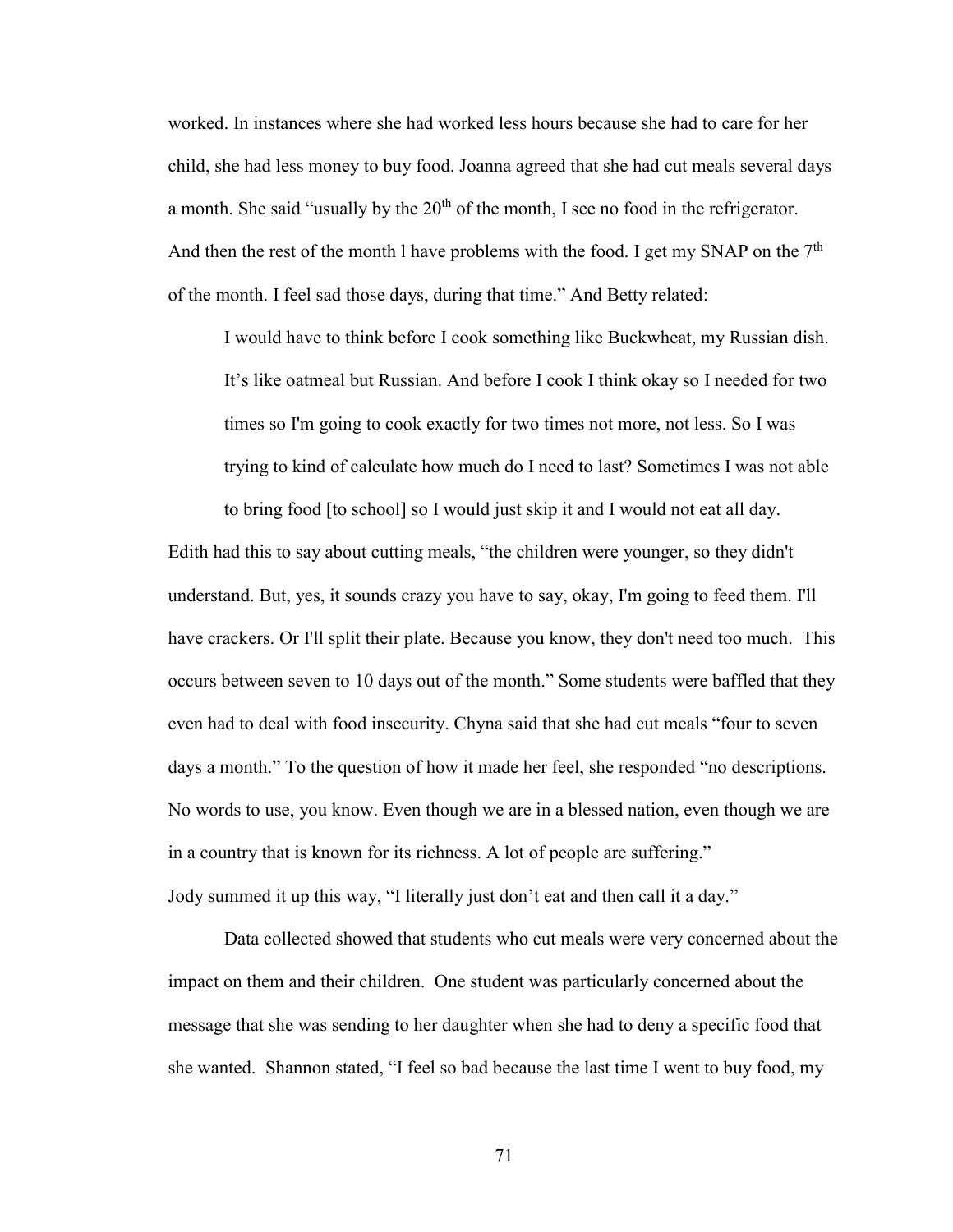daughter wanted a specific food but I couldn't get it. It was ribs. It was too expensive. I hated that she had to experience that." Edith related this story:

I feel like I was failing. I feel like I am repeating a cycle. I also grew up in a single parent household. And now that I think back on it my mother never received SNAP and things like that and she was a home health aide, our whole lives. And there wasn't a lot. We were always in Catholic school so I know that things were bad. I'll say all the time if it's tight for me I know it was tight for her. And I think of the nights that we had oatmeal for dinner, instead of dinner or cornflakes with warm milk or cream of wheat and things like that. I know that this is not how it's supposed to be.

Other students also worried about the future impact. Lauren said, "It feels terrible and worrying. I'm an adult but my children, I worry if that's gonna affect them in the future. The way they view money, the way they view themselves." The administratorparticipant, Judy, worried that students may not be requesting services soon enough. She said, "I think they come to us very late. They see us as a provider of education not services."

Student-participants expressed a number of emotions as result of having to deal with food insecurity. Many sacrificed their own health and mental well-being to ensure that their children were cared for. The reoccurring message was that they were willing to sacrifice themselves as long as their family did not have to feel the effects of food insecurity.

**Motivation to Carry on.** Data revealed that student-participants were determined to move forward even in their most challenging times. Most students viewed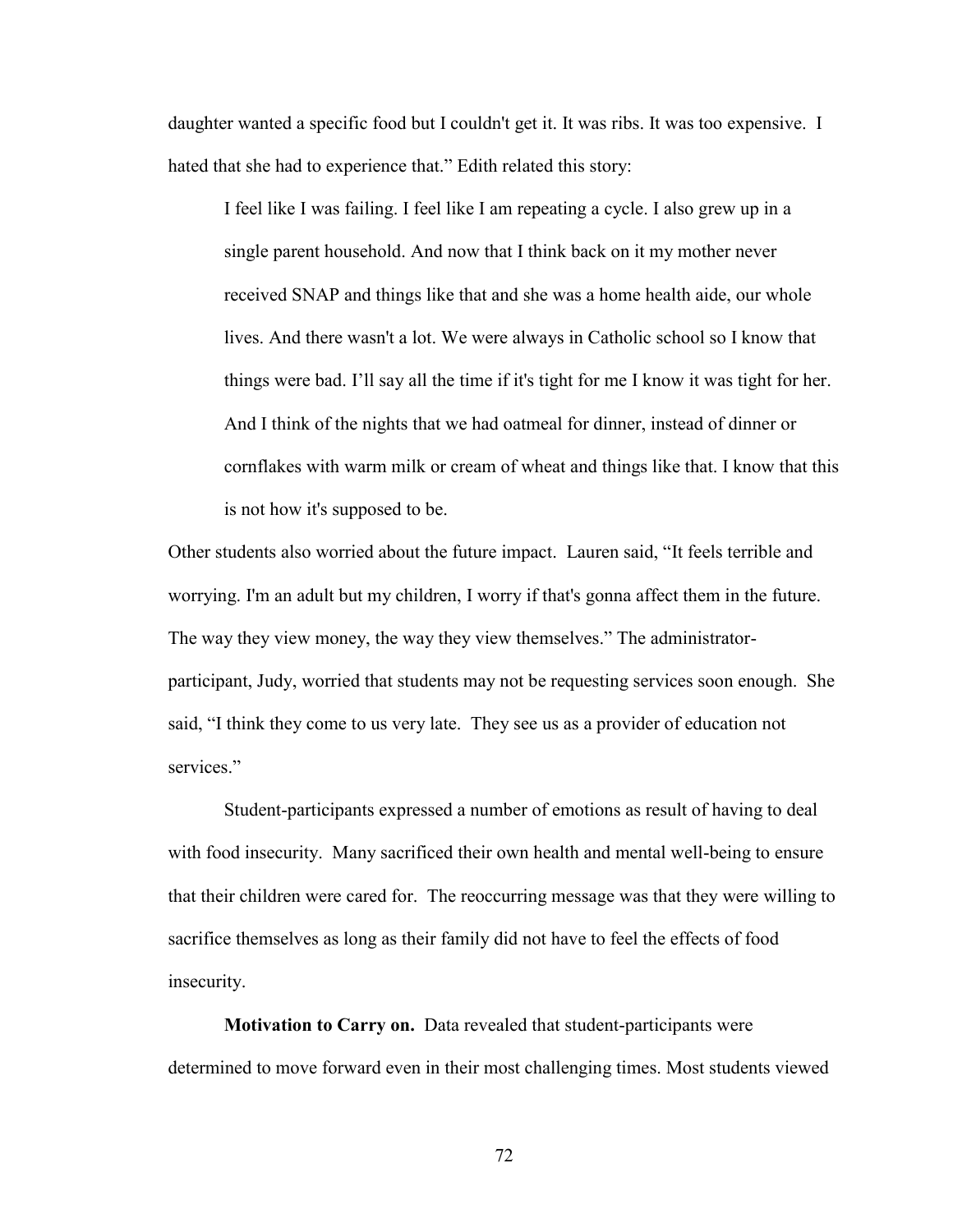their children as their source of motivation. The resources that were provided by the institution also served as a motivation for them to carry on. Student-participants from the individual interviews were asked to describe the financial assistance, food assistance or mental health intervention that the institution has provided. Thirteen of the 17 studentparticipants indicated that they have utilized some form of resource from the institution. Many suggested that these resources served to help them to persevere. April said, "The emergency grant came at a time that I was really concerned that I would not have money to pay some of the bills that were coming in. She added:

I found the counseling to be helpful also. The whole thing was a lot more for me, because on top of getting advice, I got encouragement. She [the counselor] basically said I believe in you. Keep your head up high. She provided me with direction because I felt like dropping out, but I'm like I can't do this. I gotta come out of this situation. I can't be in this for long. I can't give up. I got kids now they don't deserve to stay in this situation. I tell myself if you don't want them to be where you are right now, you got to make this happen. You have to get your education.

Part of the struggle that student-participants experienced was being able to get back and forth to school. Dana related that she received transportation assistance. She said, "I received the metro card that helped me a lot." Other students were able to take advantage of a myriad of services. Barbara stated:

Oh well, besides the food that I get from you guys, since I just moved, I got some resources like, blankest, a jacket for my daughter, and little items for the kitchen. They gave me some financial resources to help me pay some of my bills. I was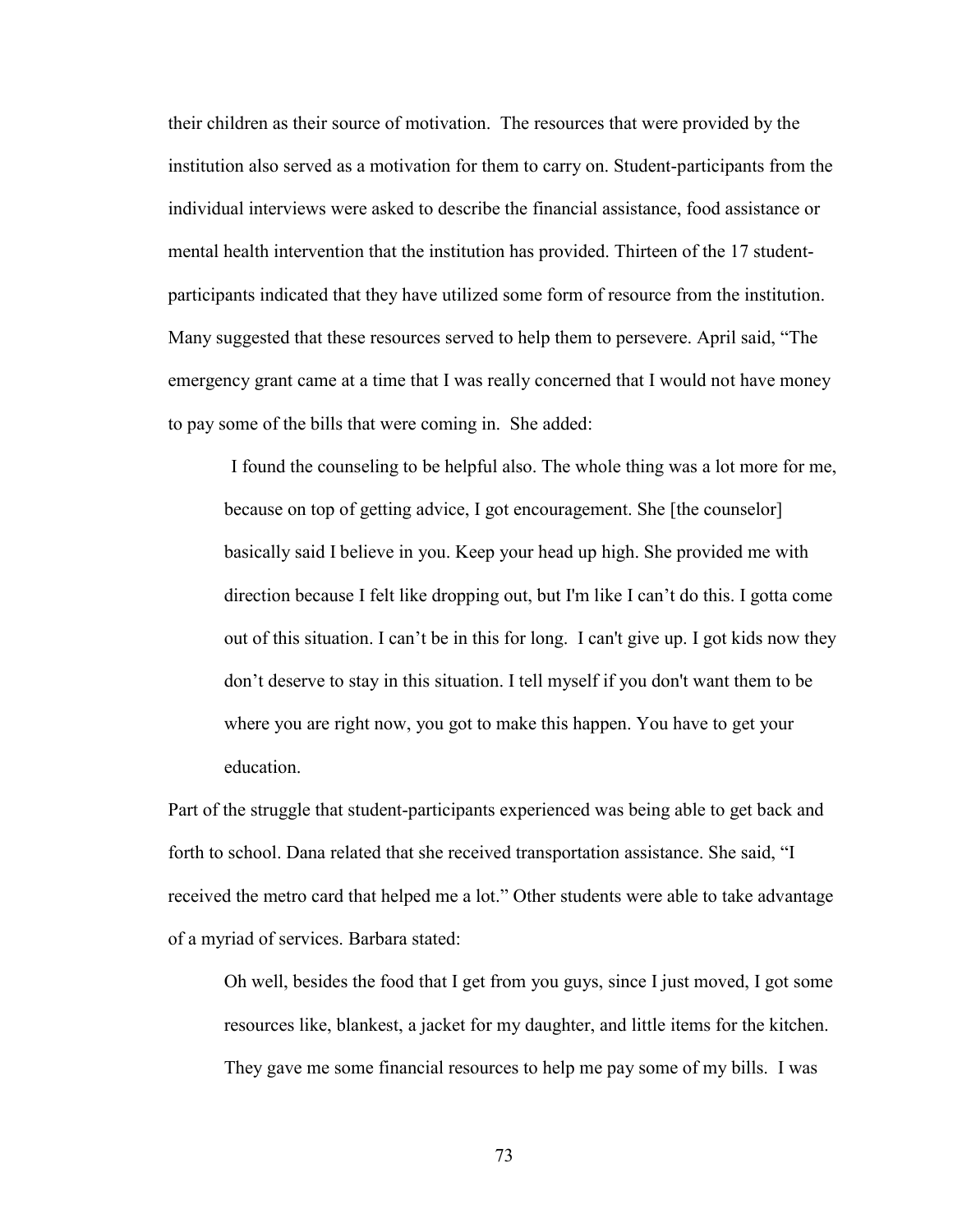able to get some Metro cards. So it has been a great help. My daughters were able to stay at the Childcare Center.

Some of the student-participants reported that the financial assistance was especially helpful as that meant that they could focus on other areas such as school. Brittany thought the extra financial support made things a little easy for her. And June said:

The thing that was most helpful about the resources, was mostly the rent. Okay, the money spent on rent, and the bills. It was very helpful because of the fact that it could have kept me from going to school.

Analysis of the administrator-participant interview showed that the college made efforts to help students to success. Judy, an administrator said of resources offered to students:

An organization, which was serving the First Responders at the start of the pandemic connect with a community college to provide meals to students. We were able to set up food distribution where hot meals from restaurants were distributed to students. And that was really nice because a quality of food matters, not just that we're giving them food but this was like a treat for them. And whenever possible we gave them more than one meal. So it wasn't just them who could eat they could also feed other family members so it was really a great project. Students also go to the pantry and pick up food there.

Jessica concurred that the college had many resources but expressed some concerns that the college may not be doing enough. She stated, "There should be line items in the overall budget to assist students with food and transportation and not have us so dependent on private funding."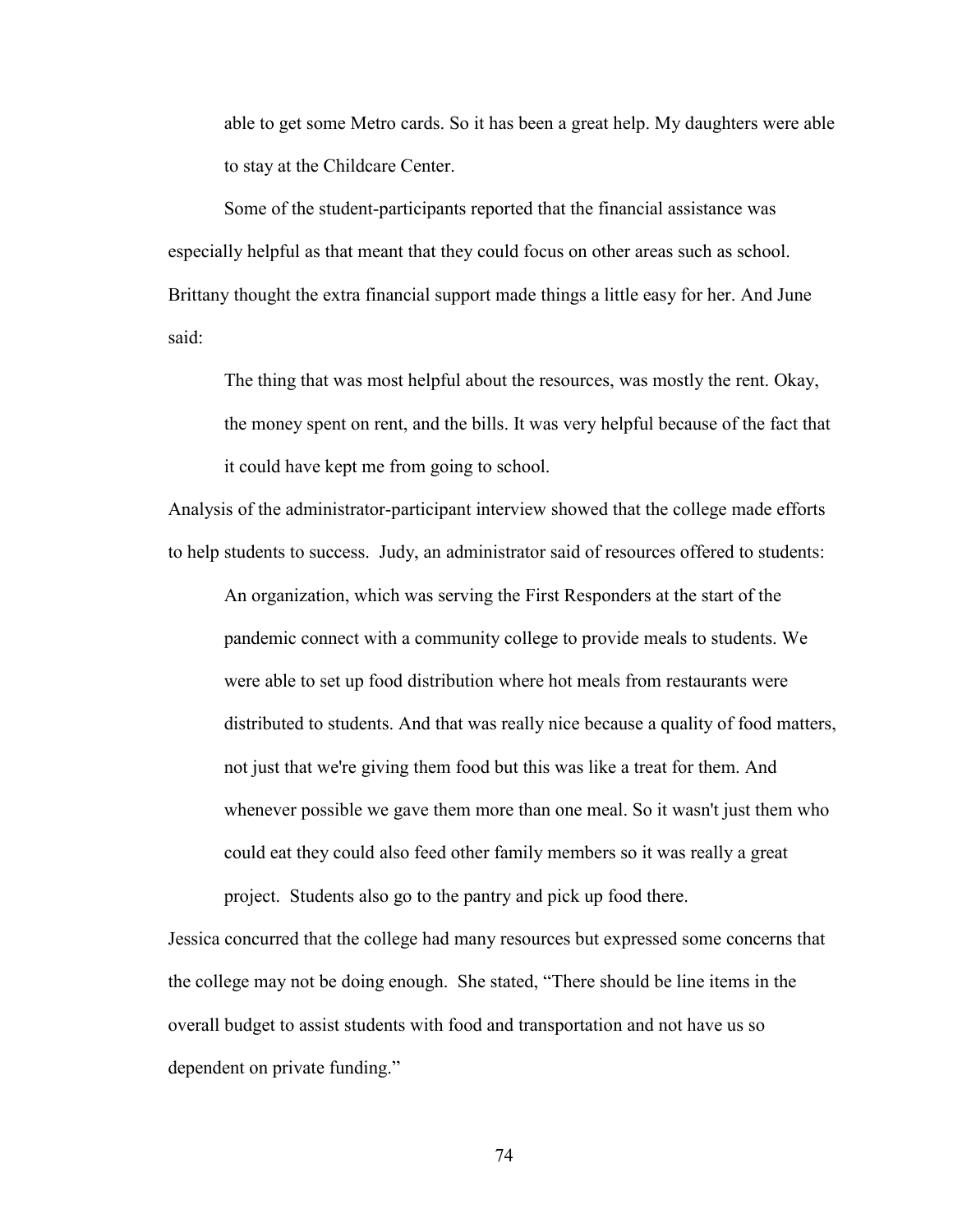Data showed that prior to the pandemic, the college provided students with meal tickets if they were on campus. Students could go to the cafeteria and pick up a complete meal. Moreover, food was distributed at most events on the campus. Students attending workshops, special events, and clubs were able to get a meal. Student-participants who were aware of resources offered at the college and took the opportunity to utilize those services reported that they were able to get through school because of the supports that they received.

**Hope for a Better Life.** Data showed that students were very determined to persevere through their challenges of food insecurity in the hope that they would complete school and be on the way to a better life. Student-participants from the individual interviews were asked to describe their experiences on how food insecurity impacted their academic expectations. All of the student-participants responded reflecting on the progress they made even though they struggled with food insecurity. Of the 17 student-participants 10 were either in their last semester preparing to graduate or in their last year of school. Many of those preparing to graduate have expressed relief that they had come this far. In speaking of her accomplishments, Mary said, "I'm a senior and I should be graduating next semester, I got one more class to take so I'm almost there." She added, "The struggle is real but I am determined to succeed for my children." With elation, Shirley agreed, "I'm actually graduating. I'm graduating. I just finished. After this, I'm done. But I do know this, if you're hungry it makes it really hard to get here." And Edith tells the story of her journey when she said:

I am a senior in my last year. I mean, if I think about like high school. I wasn't the best student. I wasn't as enthusiastic about education at that time. But now, it's a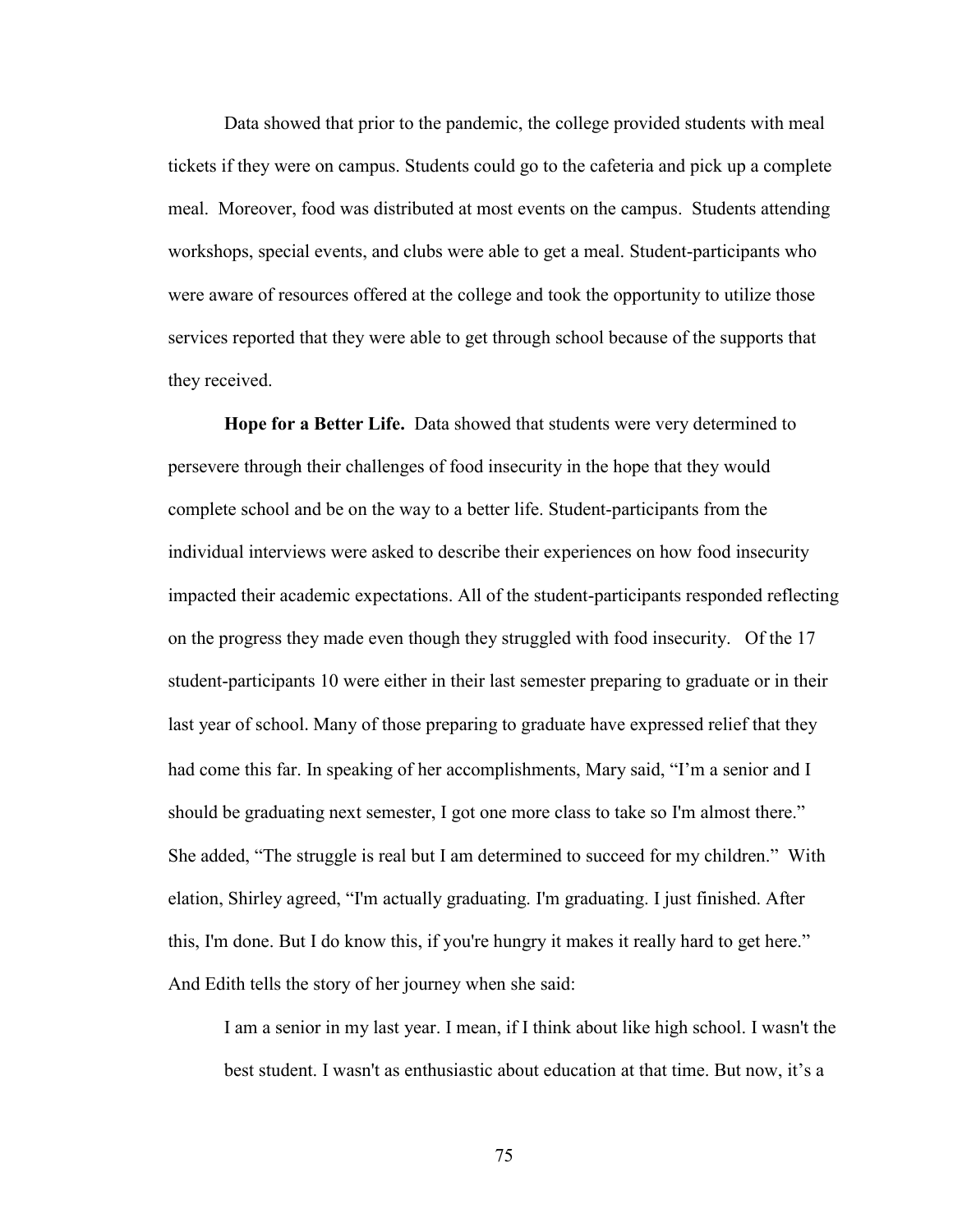lot different because I have more reasons to be a better student. I have more reasons to finish. I have more children. Then I didn't have any children. When I started college the first time I wasn't a mom yet. So now, having way more responsibility, it's like, get it done.

Some of the student-participants wanted to make the point of how food insecurity affected their school journey. Lauren, who is in her final semester said, "although when you have food insecurity it can stress you to a point where it could be distracting, I think of my daughters and the life I want them to have." Lola agreed with the point and said, "This is my last semester but it was hard. If you do not have enough food then it affects the academics because you feel hungry." She continued, "Graduating means getting a better life." And Brittany stressed the same point when she expressed:

I'm going to be graduating next semester, but I would say that at times when things were really tough, doing my coursework wasn't my main focus to be honest. I went off a little bit with that too. Yeah I wasn't staying on top of my schoolwork when that period was around. That was a very tough period, but a new better way was coming in and it won't last forever so I just remain optimistic. And you know, I worked through the situation that I was in.

Chyna summed up the sentiments in this manner, "this is my last semester. I am working hard to get my degree, something that will get a salary that I will be able to support my family."

For some students who still have a little way to go before they are finished, recognizing the challenges and finding ways to cope became important. Amera, who is in her first year, said of food insecurity and her academic expectations: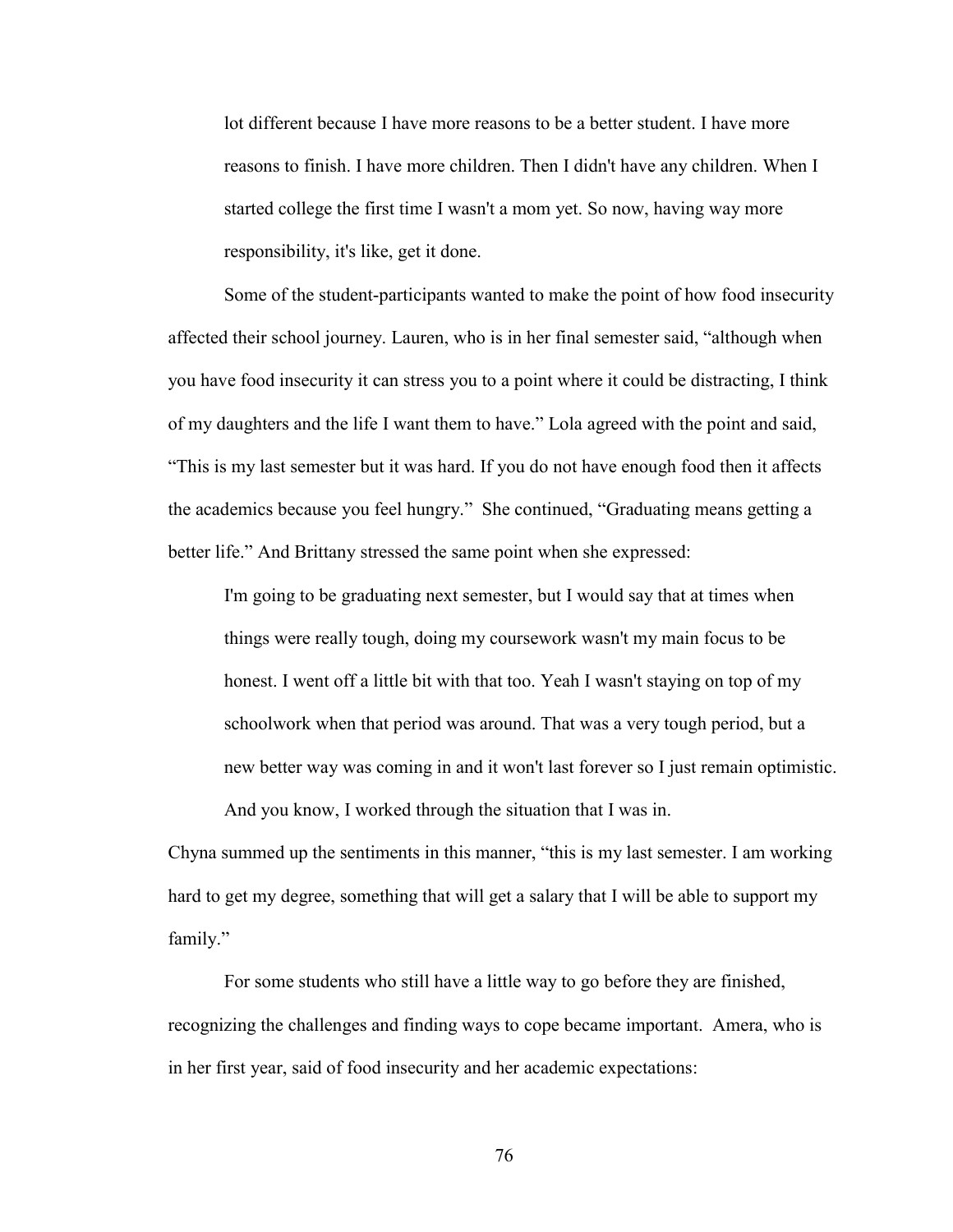Like, if within the week you don't know where food is going to come from, you think about it. And sometimes you have a divided mind to learn because you have to think about how to provide for your children. And you have to think about how to learn, so it's like you don't have a stable mind on your books. You have to, like, divide your attention on how you're going to get food to feed your family. But I psych myself out, and I read my Bible and I motivate myself to keep going, each and every day.

Shannon highlighted her commitment to her education and was staying focused on her purpose for wanting a degree. She said, "It does affect my learning, because if you don't have food, and you can't really think straight. Like the things that you need to focus on you can't focus. It's harder." She added, "I keep my family in mind. My motivation is my family. I want to do so much." Representing the overall thoughts, Barbara who is a freshman said, "I am focusing on my education because I'm trying to teach my daughters that education is the only thing you have for yourself.

In spite of the challenges created as a result of the student-participants experiencing food insecurity, many were enthusiastic that completing school and gaining a degree would be the answer to their struggles. Many remained positive and hopeful about what the future held for them.

## **Conclusion**

The first research question in this study investigated the experiences, related to food insecurity, of community college students who are parents. The analysis of the data found that food insecurity affected the lives of the student-participants in a variety of ways. Many of the students felt that not having financial resources to take care of their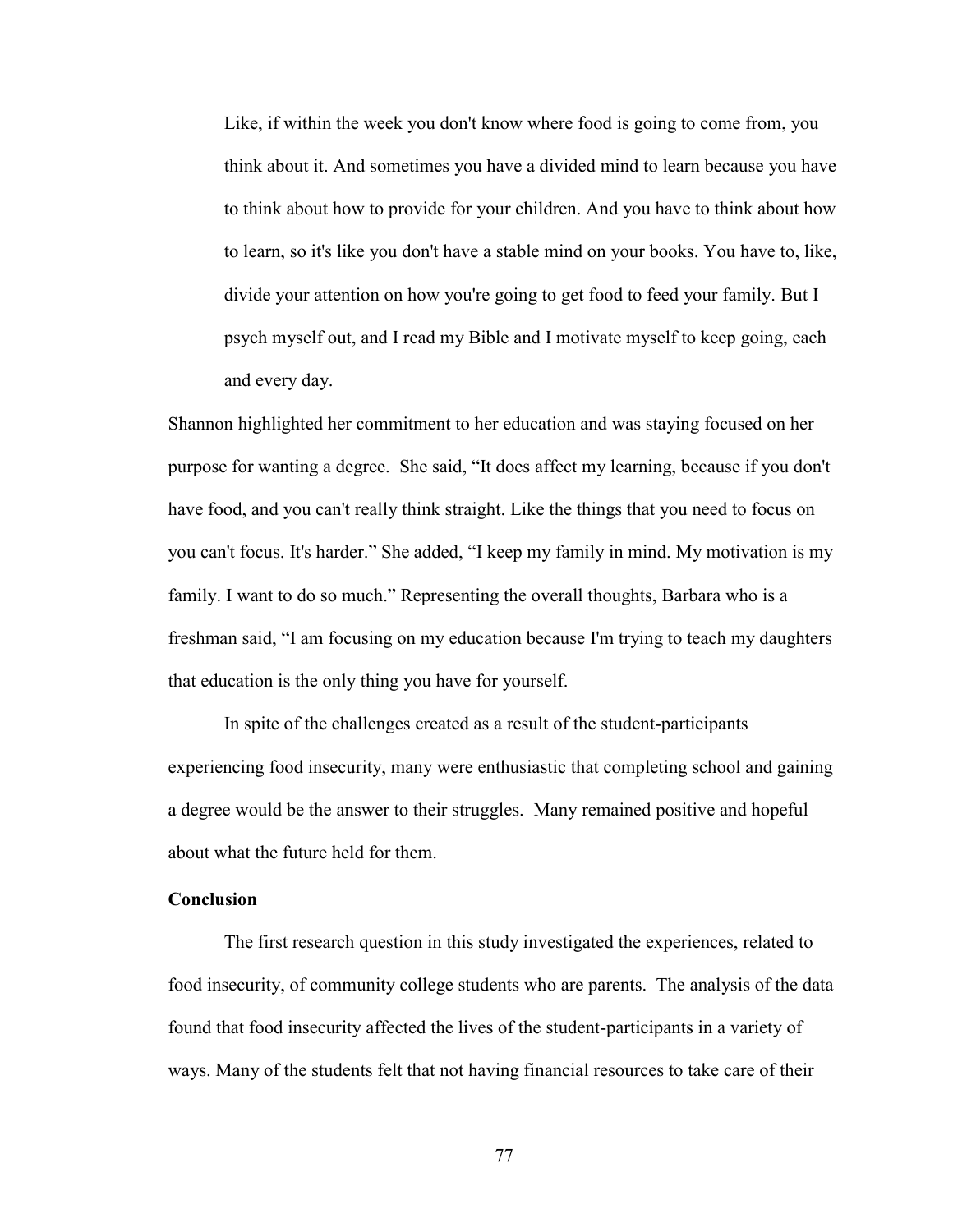families greatly affected their quality of life and their experience with school. Studentparticipants were clear that not having a livable wage or sufficient Supplemental Nutrition Assistance Program (SNAP) benefits contributed to their inability to provide adequate food for their families. Further, the students felt that having to borrow money to fill the gaps added a layer of stress that transferred to their ability to parent their children effectively. Many of the students expressed concerns that they felt guilty about not being able to be with their children for activities that should be normal, like doing their homework with them. Other students were concerned about the lasting effects of food insecurity on their children. To that end, student-participants expressed that they were determined to persevere and get their degrees so as to not only set a good example for their children but also to provide a better life for their family. The Administrators also expressed awareness of the challenges that students experienced with food insecurity and related that the college offered support services that helped students to address those challenges. Additionally, the analysis of data revealed that the college promoted services that helped to address the challenges of food insecurity among students who are parents.

The second research question in this study investigated the students' perception of the role of the community college in providing supports for student parents experiencing food insecurity. The analysis of data showed that there were a number of resources and support services that were offered at the college. Some of those resources included financial assistance in the form of cash emergency grants to pay for rent, food, and other bills, as well as Metro cards to assist with transportation. Additionally, the college offered other support services to address the challenge of food insecurity. These services include food vouchers to be used at the campus cafeteria, supermarket gift cards, a hot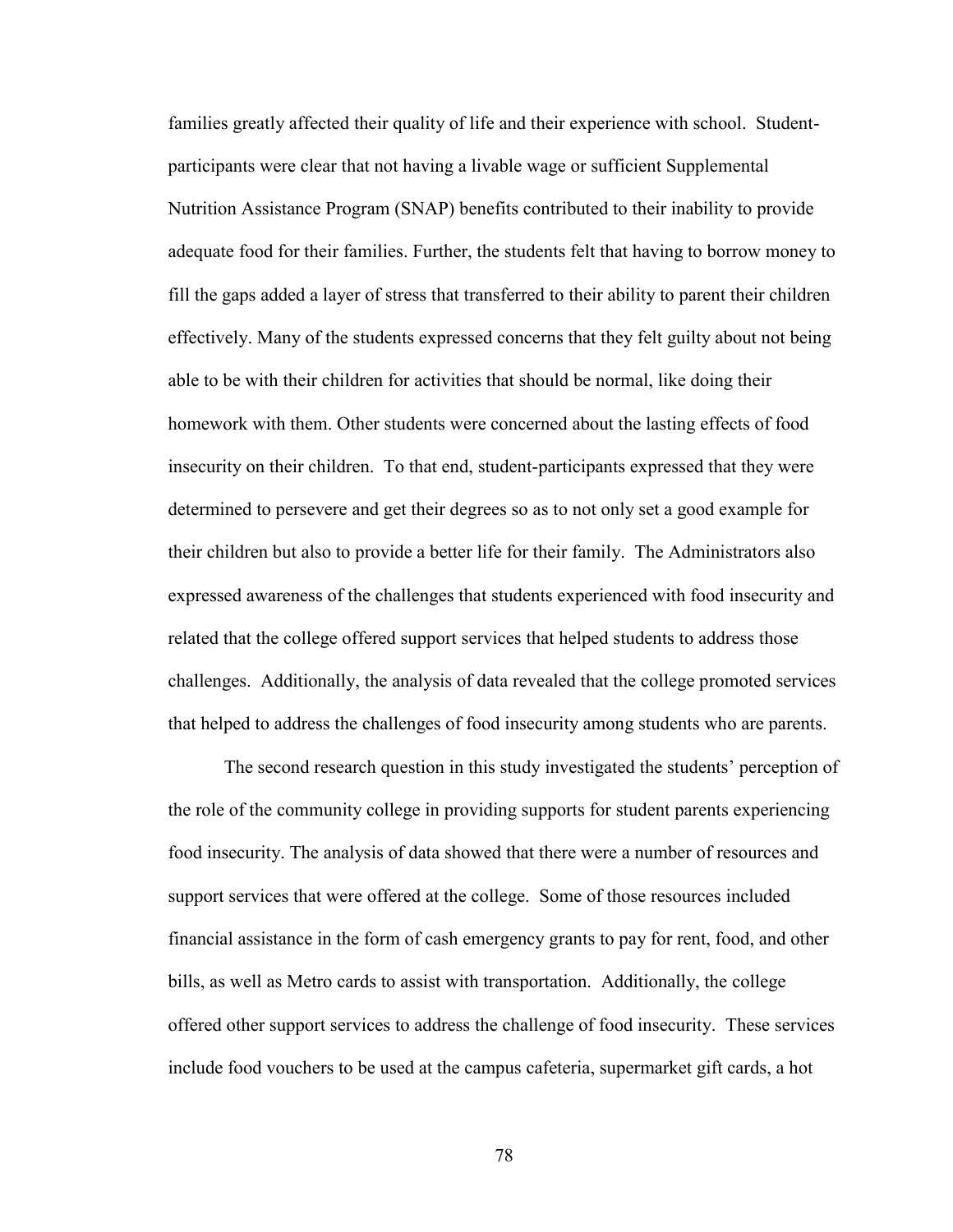meals program as well as food items from the campus panty. Combined data from the sign in sheets indicated that over 40 students visited the pantry on the days that the researcher observed the pantry use. On average each student took two pre-packed pantry bags of food items.

In spite of the fact that resources were available at the college, some of the students revealed that although they were aware of the services provided at the college, they oftentimes did not use them. Some of the students who did not use the services stated that it was difficult to get to the campus during the time of the COVID-19 pandemic. Among the reasons offered was fear of becoming ill during the pandemic as getting sick would further affect their family as they would not be able to work or care for their families. Other students revealed that they had never gone to the campus because they were taking classes remotely because of COVID. Yet other student-participants stated that they did not use the pantry services in particular because they wanted other less fortunate students to use the services.

However, when the students did use the resources, they reported that it helped to address their needs. Many of the student-participants revealed that they applied for and received emergency grants that helped to pay for food and other living expenses because of the difficulties they experienced during COVID. Some of the students stated that they became unemployed or was collecting wages that were very low and this created difficulty in them providing for their families. Moreover, for those student-participants who did go to the campus, they expressed that they obtained pre-packed pantry bags from the food pantry at the college and this helped to fill the gap when they ran out of food and did not have the resources to purchase food. The Administrators informed that the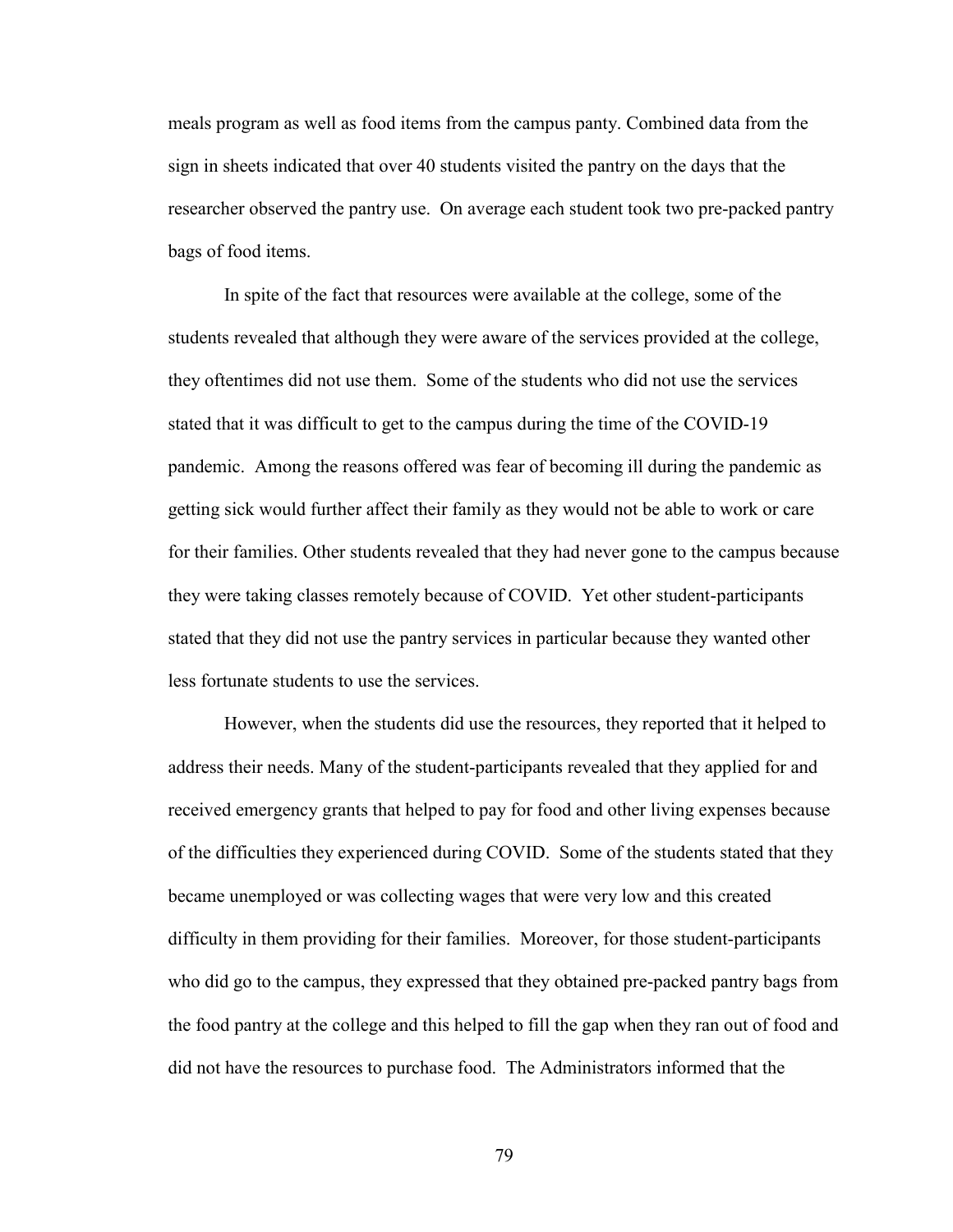college made very deliberate efforts to provide food in addressing food insecurity. They stressed that in addition to the pantry, the college provided food vouchers that were used in the school cafeteria and meals at meetings and special events.

Moreover, student-participants revealed that, in order to deal with their feelings of worry and stress, they utilized the Counseling Center for mental health counseling which provide them with coping techniques to manage their stress.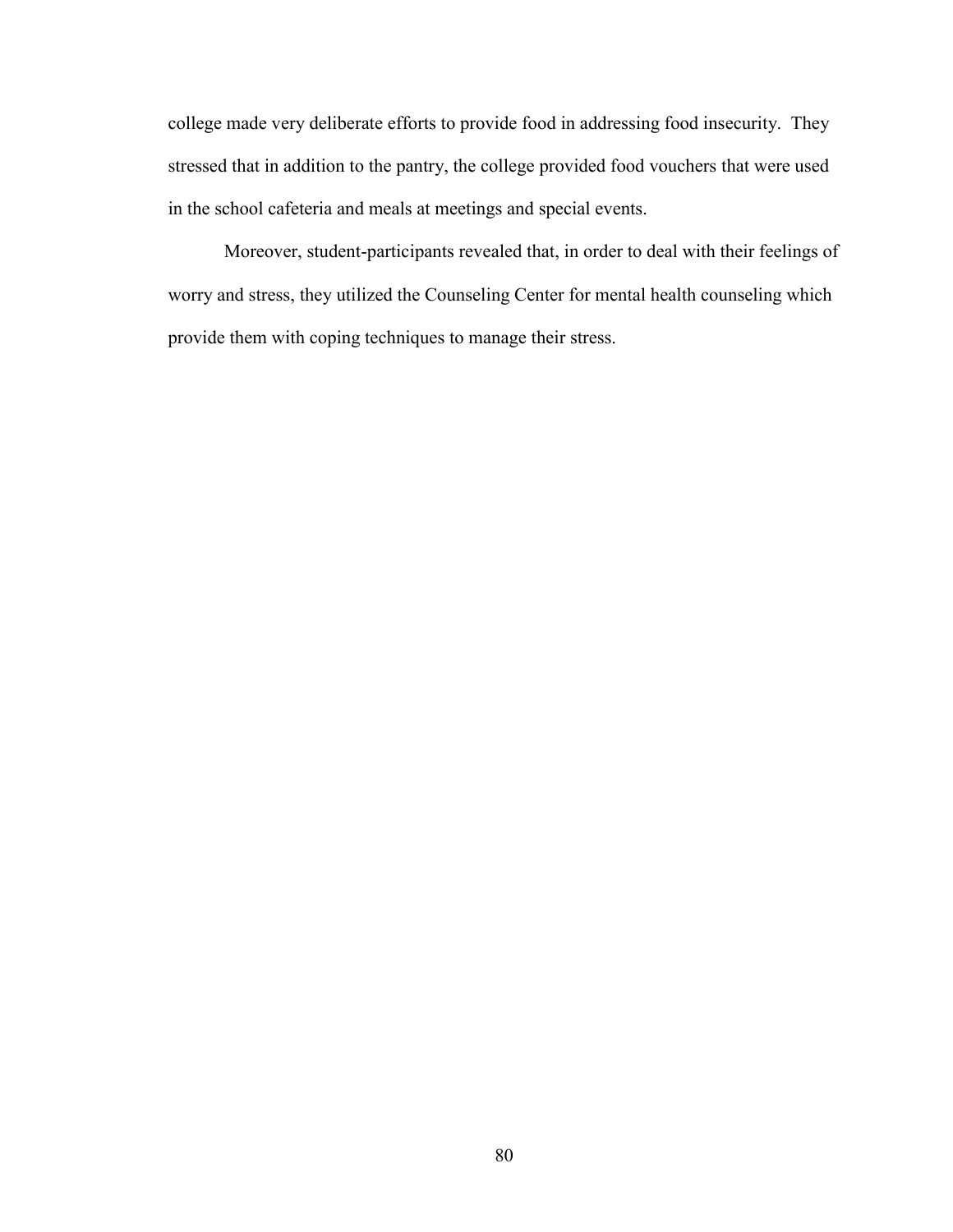## **CHAPTER 5**

Food insecurity is a major issue for college students. The problem is compounded for students who have children because these students have the added responsibility of caring for them as well as other members of the family. Further, the student-participants were dealing with competing priorities such as employment and childcare. Although these students chose to attend school because they viewed school as the ultimate answer to address the quality of life that they want, school was also a competing priority. They needed to make time to study and complete assignments and that was sometimes a difficult task.

 Student-participants in the study revealed that they struggled to fulfil their obligations because of a lack of financial resources. The students experienced stress and worry about not being able to provide for their families. This level of stress oftentimes affected their ability to focus in school. Moreover, many of the student-participants were from single headed households and did not have support systems such as child care or adequate financial resources in place. For the students who did have some level of support, they agreed that the resources available to them were instrumental in helping them to persist.

 This qualitative case study explored college students who are parents' experiences with food insecurity while attending a community college. This study addressed two research questions. The first question inquired about students who are parents' experiences with food insecurity. The second research question examined the perception that student parents have of the supports that the community college provide in relation to food insecurity.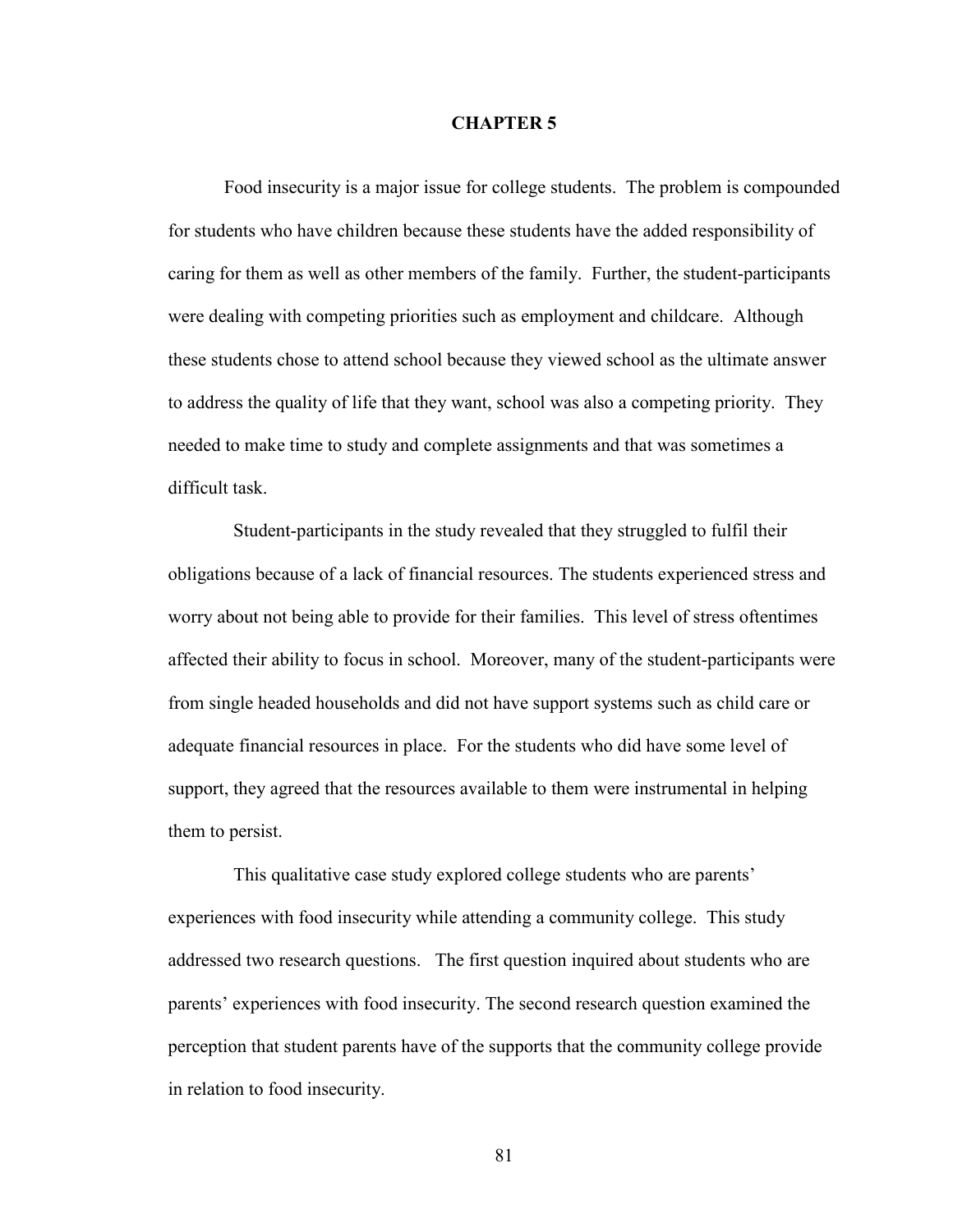Data analyzed in this study consisted of student-participants and administratorparticipants interviews, content analysis of outreach and marketing material, and observation of the campus pantry. Analysis of the collected data revealed three major findings. First, that a lack of financial resources contributed to student parents' inability to provide food for their families and the stress of not being able to provide affordable and adequate meals affected their ability to focus on school. Second, that these parents experienced parental trauma which was couched in their inability to parent their children effectively at times and created feelings of guilt. Third, that in spite of the challenges that food insecurity presented, many of these students used the resources that the college offered as motivation to persevere. This chapter will discuss the major findings, from the analyzed data, to address each of the two research questions, as well as, connecting the findings to the existing literature, that was reviewed in chapter two.

## **Implications of the Findings**

The first question inquired about students who are parents' experiences with food insecurity. The analysis of the data found that the student-participants were concerned with the lack of financial resources which contributed to their inability to provide adequate and affordable food for themselves and their families. This lack of financial resources remained one of the major reasons for the initial struggle with food insecurity. Maslow (1943) demonstrated in his theory of human motivation that basic needs are essential for the proper functioning of the body. Of the basic needs, food is at the very base of the pyramid. Students' ability to feed themselves and their families was directly tied to the manner in which they were able to function in school. Students reported having to go without food or eating less because they wanted to ensure that their children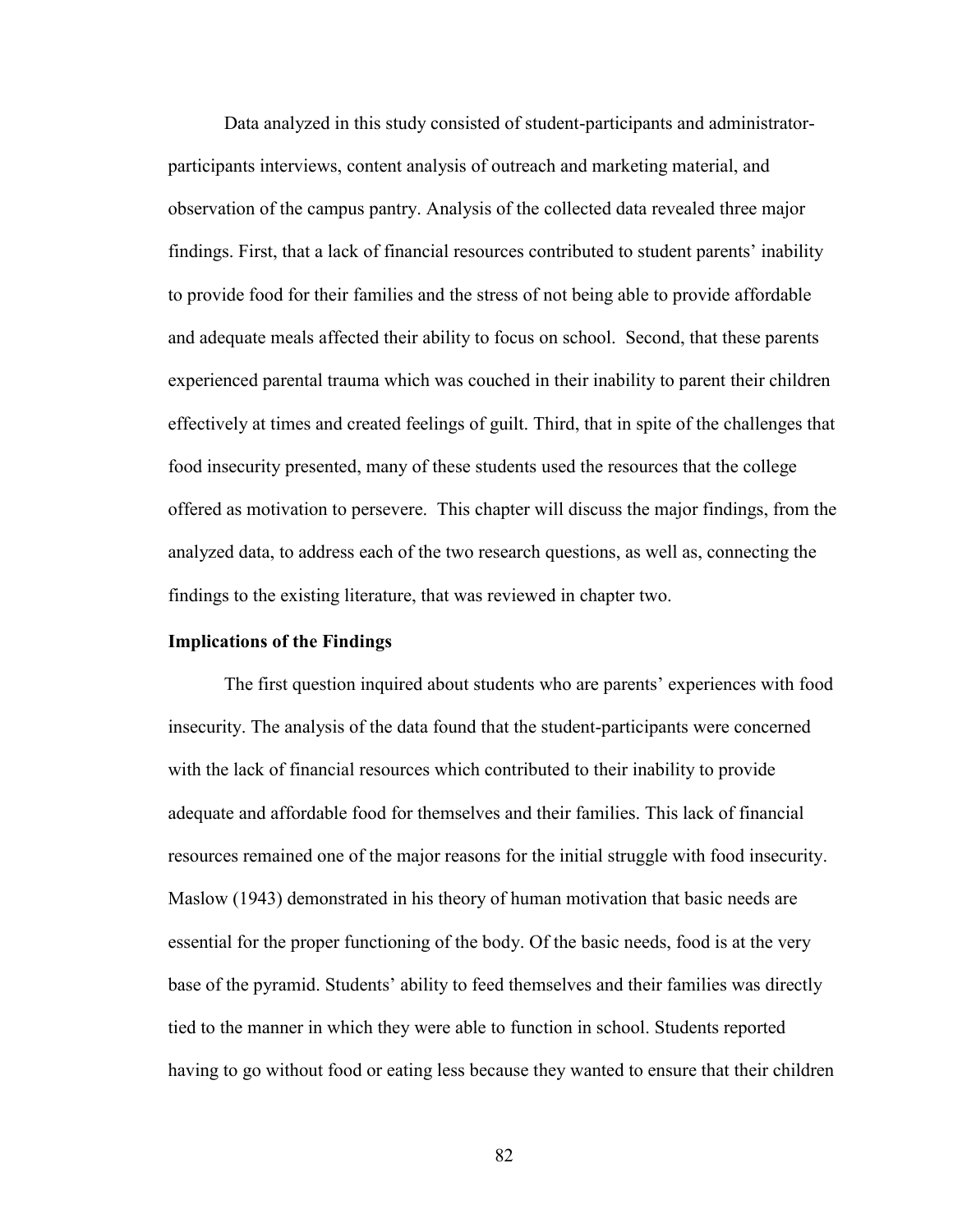were fed. Other implications of food insecurity were the emotional strain that it caused. Students reported suffering from anxiety and having to figure out specific ways to cope on a daily basis.

In the area of insufficient financial resources, three negative consequences emerged through the analysis of the collected data from the student-participant interviews. The first negative consequence was the inability to earn a livable wage through employment. The second negative consequence was that students oftentimes had to borrow money in order that they can fill the gap of not having sufficient money to purchase food. Students in the individual interviews stressed about having to borrow money and how that affected their perception of themselves and their ability to care for their families. The third negative consequence was that, if eligible for government subsidies such as Supplemental Nutrition Assistance Program (SNAP), it was oftentimes not sufficient to support families for the entire period for which it was allotted. Studentparticipants from the individual interviews were frustrated with the system that did not seem to account for inflation in calculating the amount of SNAP benefits that were awarded. Rawls (1971) theory of justice spoke to the inequalities of the society and in an attempt to ensure that they are better able to provide a better life for themselves students persist to degree attainment. Community colleges provide an excellent opportunity for students who are parents to obtain the education and skill-sets needed to obtain employment which sets them on the path of breaking the cycle of poverty. Understanding the basic needs of the student population, helps the institution to better prepare the student for economic success.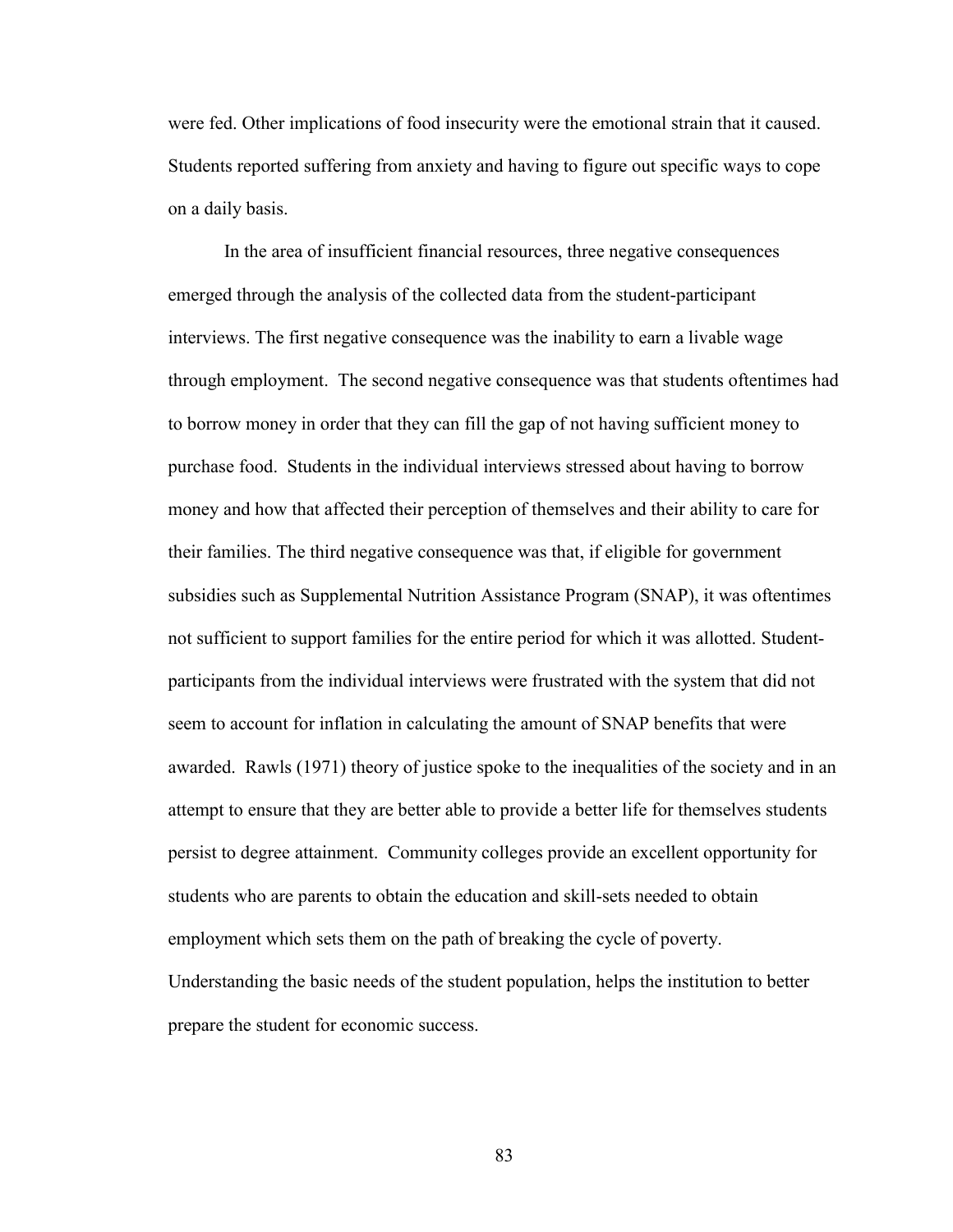The second research question examined the perception that student parents have of the supports that the community college provided in relation to food insecurity. The analysis of data found that although the college offered a number of resources, some student-participants did not use the resources. For example, during the time of COVID-19, students were concerned with using the public transportation system as they feared becoming ill. Moreover, many of the student-participants took advantage of the opportunity to participate in remote classes as a result did not need to come to the campus. Speaking generally and regarding resource availability as a whole and food accessibility in particular, students struggled to understand why food was not readily accessible to them. The perception that we live in a very wealthy society and consequently we should not have to be competing for basic needs such as food, was one of the concerns expressed by some of the students. Students were concerned with the notion that this competition for limited resources contributed to the inequality they experienced (Marx & Engels, 1948). Additionally, Marx and Engels (1848) posited that if one cannot make a livable wage, it is almost impossible to meet basic needs. The experiences of many of the participants were that they were receiving incomes far below the poverty line. It is important to make a note that Karl Marx and Frederick Engels (1848) conflict theory, which is closely aligned with social justice theory concerning equity of resources such as food and economic stability, was viewed by some as anticapitalist. In the larger system under which the student-participants reside, resources such as food have not been easy to obtain. Although institutions cannot be compared to the larger system, they still have a responsibility to respond to challenges faced by students and provide needed resources.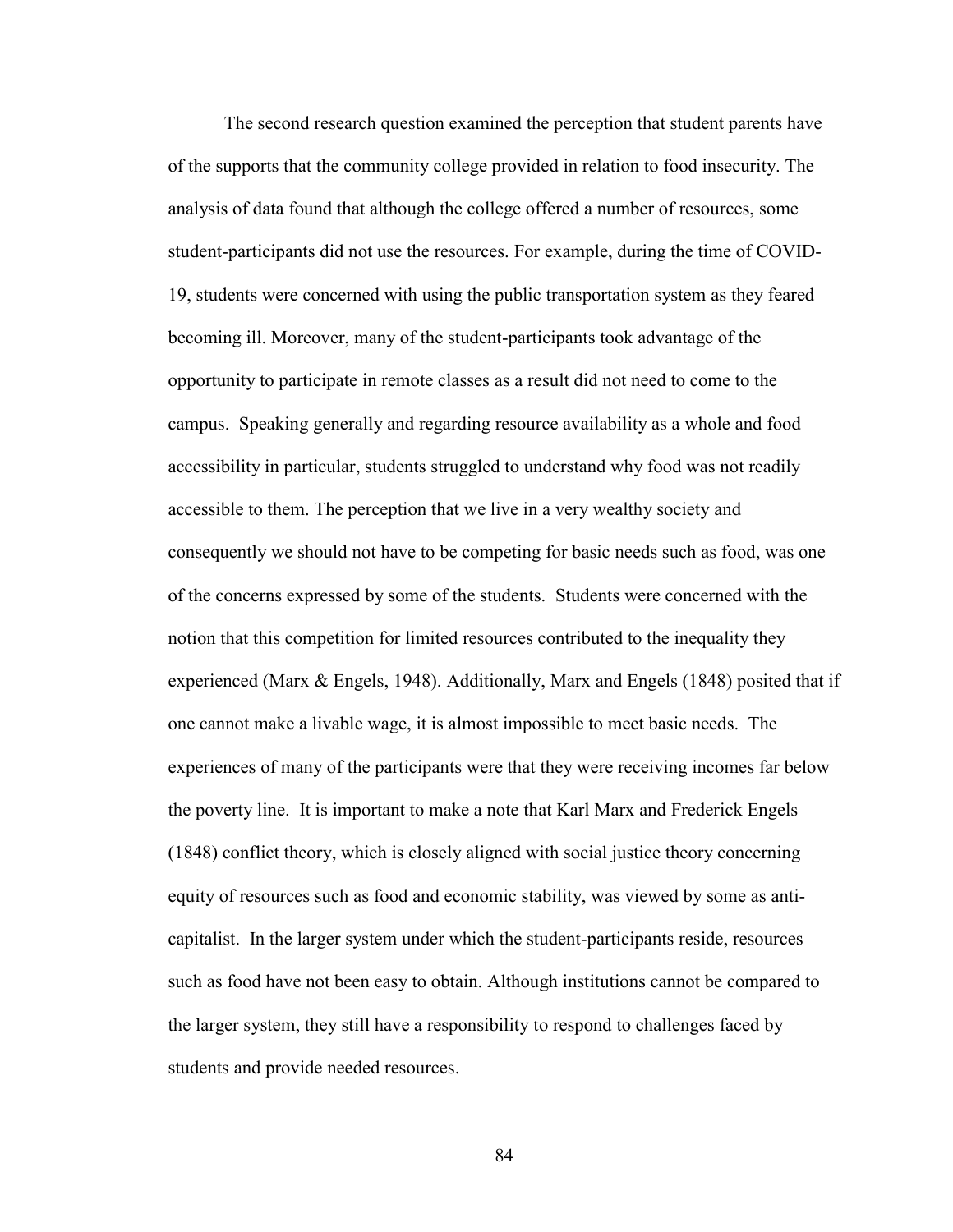In relation to the students' perception of the resources provided by the college, many of the students indicated that they were aware of the resources and some took the opportunity to use some of the resources. Students who visited the department offering services were assessed for overall need. As an example, students who indicated that they needed assistance with transportation, oftentimes also needed food. Consequently, they were provided with pantry bags, supermarket gift cards or cafeteria food vouchers in addition to a Metro card so that they can get to school. Similarly, when students expressed that they were struggling with mental health issues, they were referred to the counseling center. Many of the student-participants expressed that having a professional with whom they can speak and express their concerns, helped them to cope with their anxieties. The consensus among those students who used the resources was that it helped them to address their immediate emergency need.

Although this particular college provided some resources to students outside of the classroom to help them with their challenges, it is important to note that in order that these resources are provided, there are a number of things that must be in place. Oftentimes, institutions have to partner with external resources for the funding to be able to provide the services. This dependency is detrimental as funding is always contingent on availability of funds. It is contingent on the institution to consider the ramifications of not being able to obtain funding and consider ways to continue to provide resources to its students.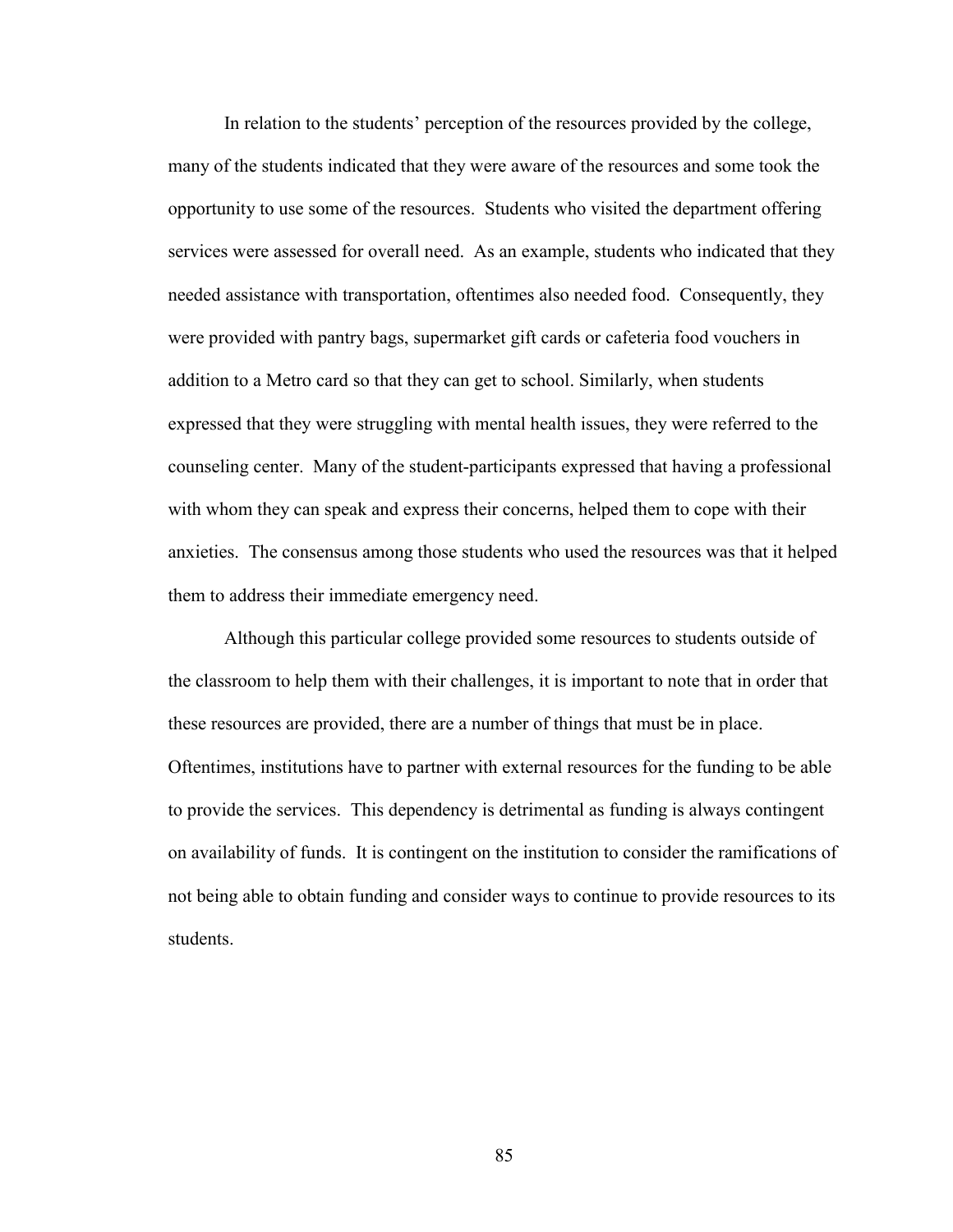#### **Relationship to Prior Research**

This study utilized data from prior research which helped to inform about the issue of food insecurity among college students. The findings from data collected from this research will be linked to the literature in chapter 2. The following are the main findings.

## *Lack of Financial Resources*

The first major finding of this study was that a lack of financial resources negatively affected the student-participants in a number of ways. Students reported unemployment and underemployment, having to borrow money, and receipt of insufficient SNAP benefits as the major reasons why they were challenged to provide food for themselves and their families. In relation to the employment issue, many students reported that not being able to find and maintain work that provided a livable wage was problematic. This study supported existing research literature by revealing that students were working in jobs that were not financially sound and consequently they were not earning enough to support their families (Stack  $\&$  Meredith, 2017; Buckwalter & Togila, 2019). Additionally, students reported having to borrow money to fill the gap of not having sufficient money to buy food. In some instances, borrowing money became a way of life (Gaines et al., 2014; Goldrick-Rab, 2015; Kalil & Ryan, 2010). This study affirmed existing literature by showing that students oftentimes survived because they were supplementing their income with supports from other individuals. Moreover, for those student-participants who received SNAP benefits, they stated that it was usually not sufficient to last the entire month of the benefit period inadequate (Freudenberg et al. (2011). This study supported existing literature by revealing that the amount of SNAP benefits that the students were receiving was insufficient to support themselves and their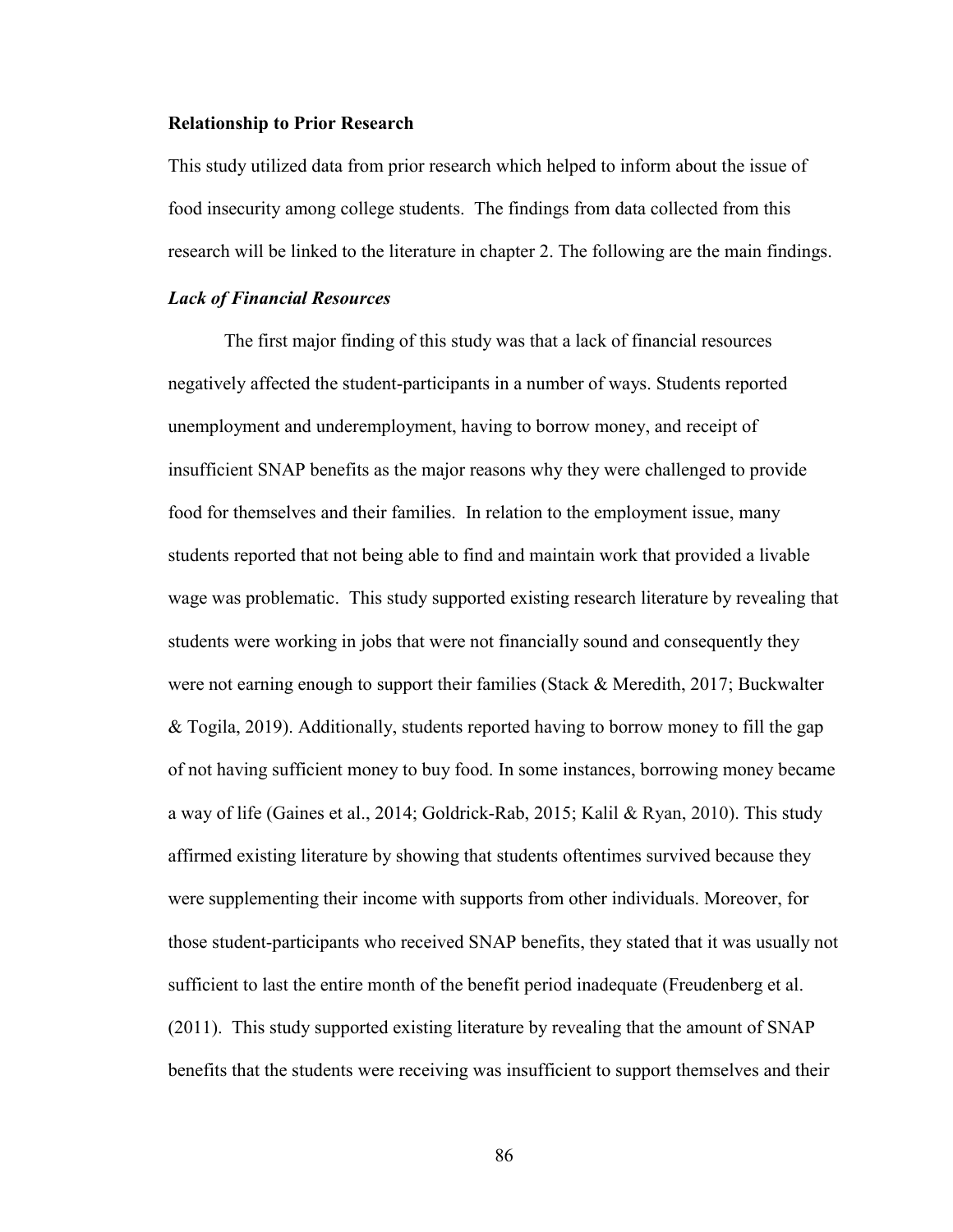families. The inability to adequately provide food for their families caused students stress and affected their ability fully focus in school.

## *Parental Trauma*

The second major finding from this study was the parental trauma that many of the students experienced. Students indicated that stress and worry about how to provide for their families and their ability to effectively parent their children while dealing with food insecurity were the two major concerns. Related to stress and worry, students reported feelings of anxiety, sadness, and frustration at not being able to provide for their children (Goldrick-Rab, 2015; Maynard, et al., 2018). This study supported existing literature that when students are unable to provide food for themselves and their families, they are in a constant state of stress. Further, stress about not having sufficient food and trying to be successful at completing school obligations affected the manner in which students interacted with their children. Many of the students were single parents who struggled with balancing all of their responsibilities (Pinard et al., 2015; Stack et al., 2017; Buckwalter & Togila, 2019). This discovery affirmed existing research literature that students who are parents carry the additional responsibilities that interfere with their ability to parent their children effectively.

#### *Perseverance of Students who are Parents*

The third major finding from this study was that students who are parents persevere through the challenges of not having sufficient food to feed themselves and their families. Students reported that they were able to progress through school because of a number of reasons. Chief among those reasons were the sacrifices that they made and the strength that it took for them to deal with the challenges of food insecurity. Although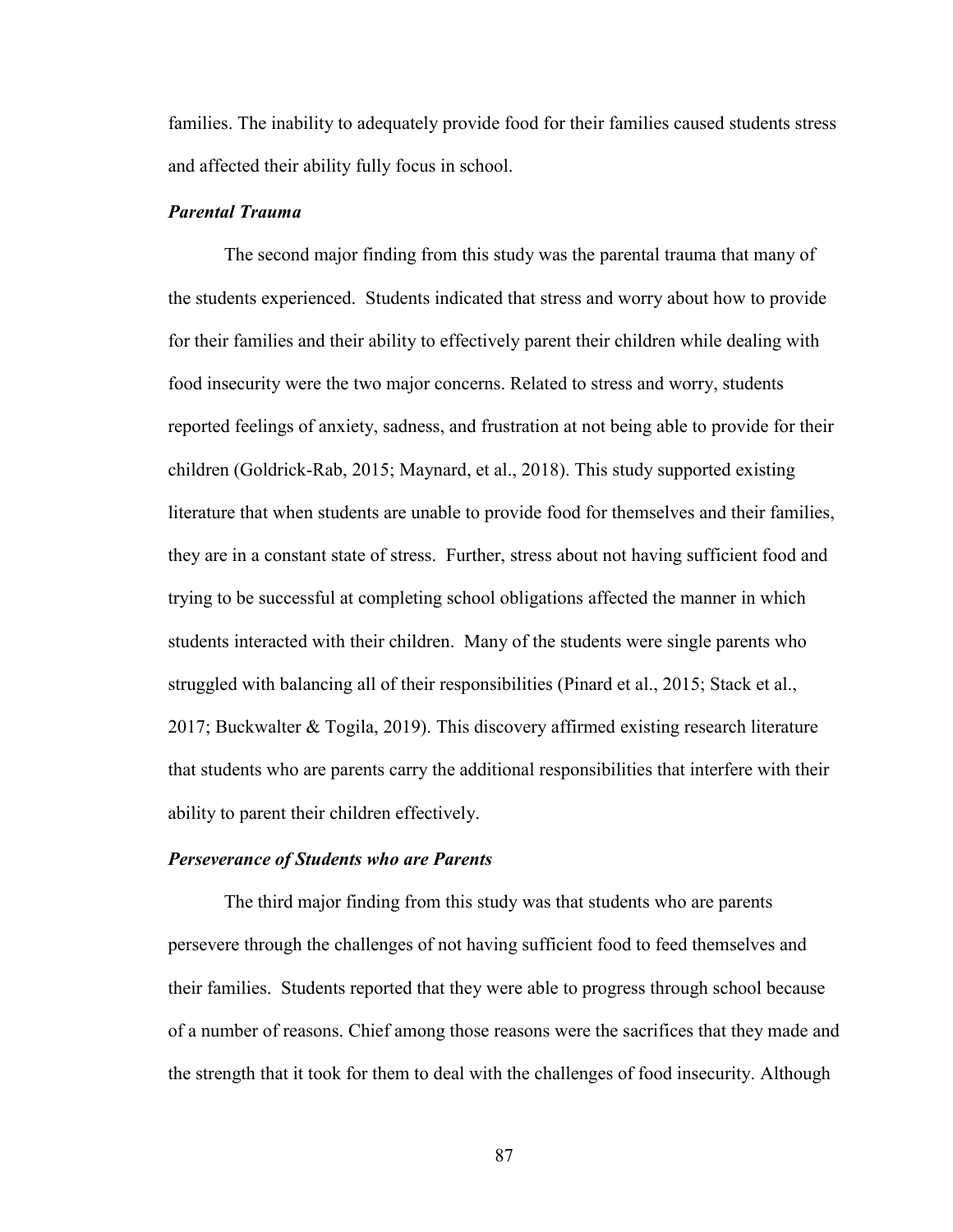some of the students expressed that the supports that they received from the college was important and provided the motivation for them to carry on, other students revealed that although the college had many resources, they did not take advantage of using them because of the inconvenience or fear of getting to the campus. Yet a few of the students mentioned that they were unaware of the resources. This highlighted the issue of how the services were being marketed to the students. Finally, the students were elated that, in spite of their struggles with food insecurity, they were progressing through school and some had expectations of graduating. In relation to the sacrifices that these students who are parents make for their families, data analysis showed that students confirmed that they oftentimes left themselves last in ensuring that they ate when there was not sufficient food for the family (Broton & Goldrick-Rab, 2018; Pinard et al., 2015). This study supported existing research literature that student parents made a number of sacrifices in order that their children and families would survive. Moreover, students persevered because they received vital supports that helped them to manage the challenges of food insecurity. For many of the students, without these supports they were uncertain how they would have persisted (Carr, et al., 2020; El Zein, et al., 2019; Hickey, et al. 2019). This study supported existing research literature that when students are aware of on campus resources and they use them, they are better able to manage the issue of food insecurity. Further, students were emphatic that they will persist and succeed in spite of the challenges that they faced with food insecurity. Many of the students pointed to the fact that they were in their last semester and preparing for graduation. Although some studies focused on the impact of food insecurity and academics (Maroto et al., 2014: Patton et al.), none of the studies reviewed for this study highlighted the persistence of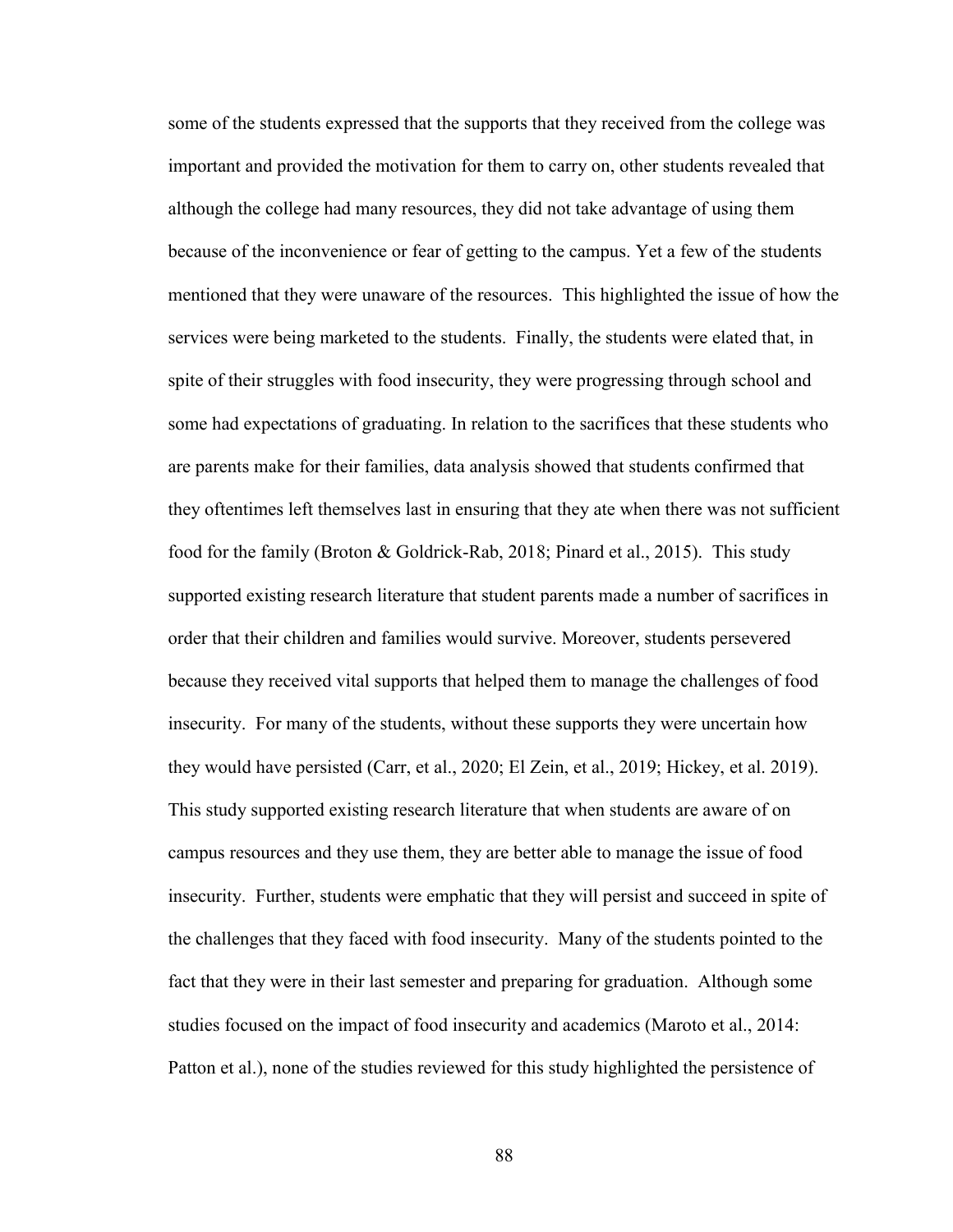student parents challenged with food insecurity. To that that end, this study identified or filled gap in the existing research literature.

#### **Limitations of the Study**

This study was limited in its scope because of the size of the sample and because it was a single case. Due to the nature of a qualitative, single-case research study, the small sample size may limit the external validity of the findings. Yin (2018) explained that the external validity of the case study analysis is an apparent inability to generalize the findings because the goal is to study what makes a particular group or circumstance unique. Further, he explained that like single experiments, single case studies are generalizable to theoretical propositions and not to populations (Yin, 2018).

The original plan for the study was to do a collective, qualitative case of two urban New York City community colleges but as a result of the COVID-19 pandemic, the researcher was unable to gain access to the second site because there was a state-wide closure of schools and there was limited number of students that were allowed to attend classes. In changing the methodology to a single case study, the researcher increased the number of participants, doubling the number of student-participants and administratorparticipants, and included additional documents from other departments such as the Counseling Center and the Center for Childcare to provide a deeper and richer analysis of the case study.

Another limitation was that the sample was chosen through purposeful and deliberate sampling. The sample chosen for this study was purposeful and deliberate, as the participants were either currently enrolled students or they were Administrators with responsibility for student-centered services. The researcher was employed at the study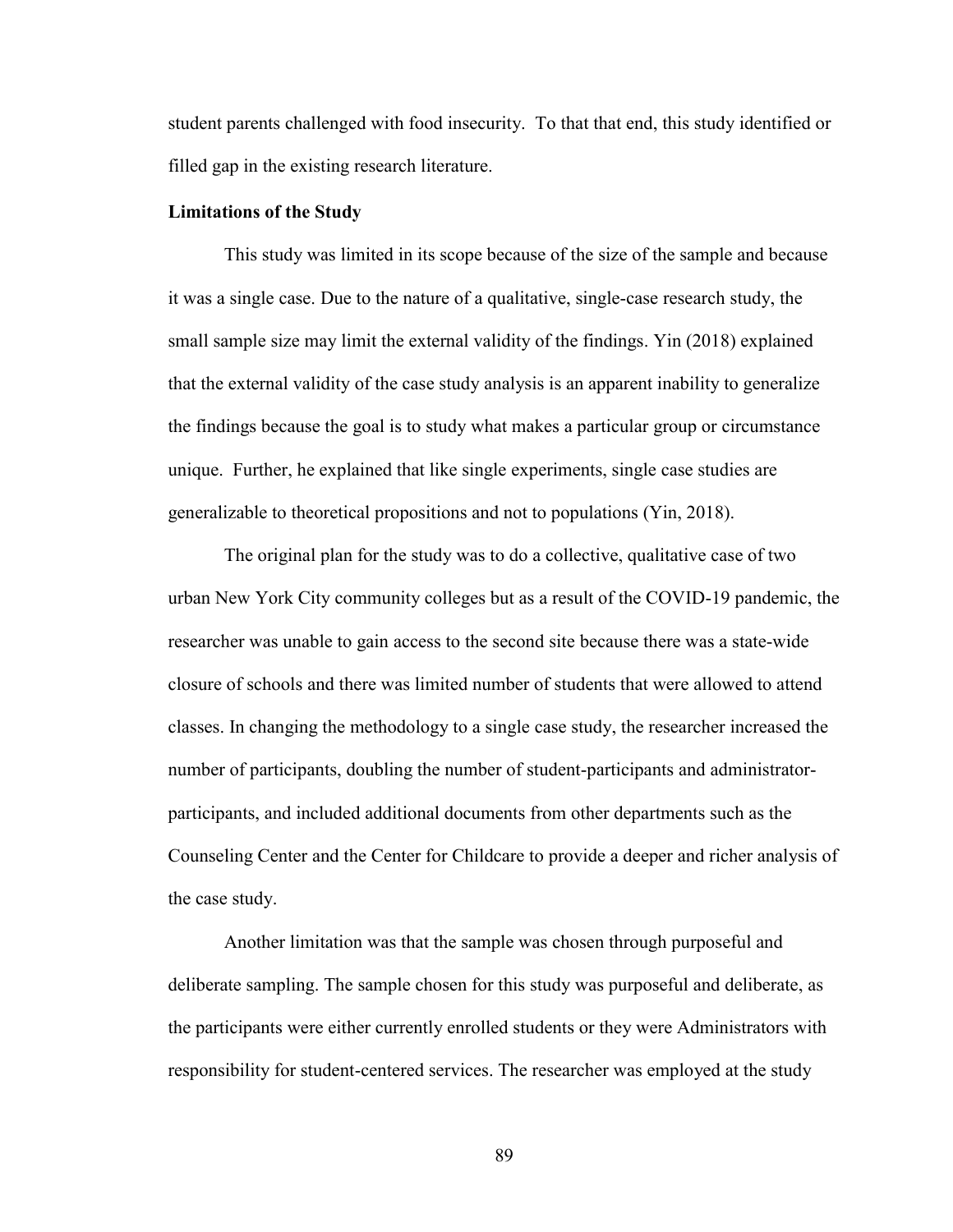site. And since the researcher was the Director of the food service, it may have had an influence on the participants' responses. However, the participants were fully aware that they were not going to be penalized or disciplined for the responses or their unwillingness to participate in the study.

A third limitation is that the study took place over the course of two months during the 2021 school year. Many factors contributed to the short timeframe including the closure of the campus with the exception of a limited number of students who were allowed to take in-person classes. Since students were not available to utilize the resources as easily as they would if they were on campus and since the manner of how the services were provided changed, the findings of this study may be limited to this one particular circumstance.

## **Recommendation for Future Practice**

The prevalence of food insecurity has been a major concern on college campuses for a number of decades. Many institutions of higher learning have grappled with ways to address the issue of insufficient food for their students. The present study revealed three themes regarding student parents who experience food insecurity. These themes included a lack of financial resources, parental trauma, and perseverance of students who are parents. Table 5 outlines targeted suggestions on ways each stakeholder group can support students in this category.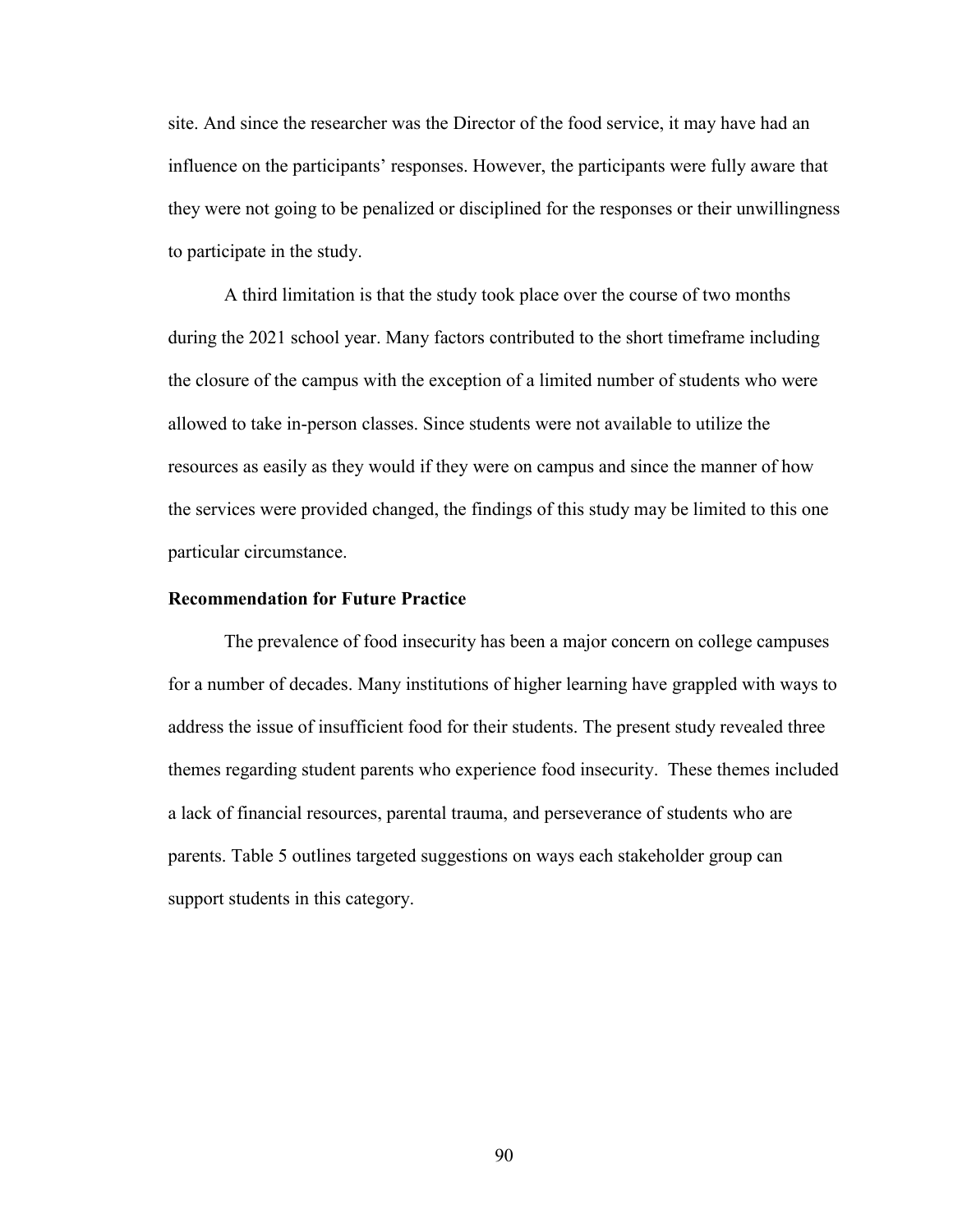## **Table 5**

| <b>Suggestion for Stakeholders</b> |  |  |
|------------------------------------|--|--|
|                                    |  |  |

| Stakeholder              | Suggestions                                                                                                                                                                                                      |
|--------------------------|------------------------------------------------------------------------------------------------------------------------------------------------------------------------------------------------------------------|
| <b>Board of Trustee</b>  | Review current application for admission and include<br>questions which specifically ask about basic needs of<br>students.                                                                                       |
| College                  | Use data from the admission application as well as the Free<br>Application for Federal Student Aid (FAFSA) to develop a<br>profile of the students who present with immediate need for<br>services such as food. |
| Department               | Negotiate line item budgets for food and transportation<br>services so that students who are eligible can receive those<br>services                                                                              |
| <b>Staff and Faculty</b> | Conduct assessments to determine basic needs of students<br>who are parents and make appropriate referrals for services                                                                                          |
| <b>Students</b>          | Engage in support groups with students who are parents so<br>as to have a network of resources that are available.                                                                                               |

The first finding of the study exposed the first major theme that students experienced a lack of financial resources which interfered with their ability to care for their families and had an impact on their experiences with school. In many instances, student's inability to pay their bills and purchase food can be barriers to their education. The college should work with the appropriate government entities, such as Human Resource Administration (HRA) to establish partnerships to assist in the processing of benefits application, thereby making the application process easier. In instances where students are eligible for SNAP, programs should be funded to fill the gap of the items SNAP does not permit to be purchased. For example, SNAP does not purchase personal and household items but they are no less essential.

The second finding of the study revealed the major theme that these parents experience trauma because they are concerned about filling the gap of not having sufficient to take care of their families. This trauma manifest itself in mental health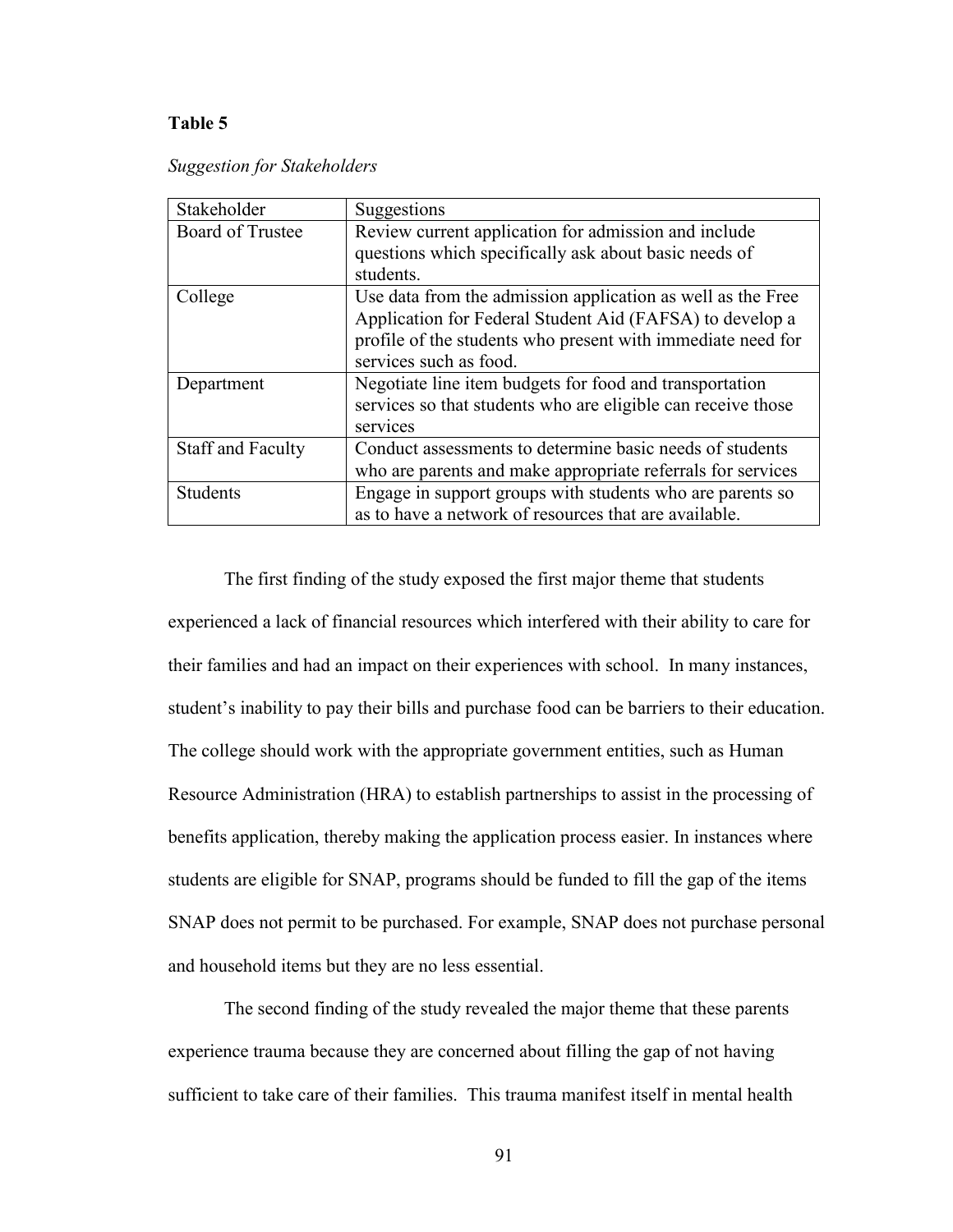issues that interfere with school. The college should strength the mental health services that are provided to students but more importantly, implement programs that address stigma which may allow students to engage in mental health services.

The third finding of the study showed the major theme of perseverance where students used resources offered by the institution as motivation to persist. Institutions, working with stakeholders should create specific programs targeted at students who are parents. These programs would offered very particular services that are unique to student parents. For example, some of the services would include referrals to childcare centers, mental health services, respite care so that students can be provided with time to practice self-care.

## **Recommendations for Future Research**

The first major finding of this study was that a lack of financial resources negatively affected the student-participants in several ways. Students reported unemployment and underemployment, having to borrow money, and receipt of insufficient SNAP benefits as the major reasons why they were challenged to provide food for themselves and their families. In relation to the employment issue, many students reported that not being able to find and maintain work that provided a livable wage was problematic. Educational institutions may want to consider the impact of student's inability to make a livable wage or the student's ability to perform well in school. Employment opportunities should be made available to students through several mechanisms. Studies can be conducted to determine what skill sets are needed to help students succeed in school and beyond.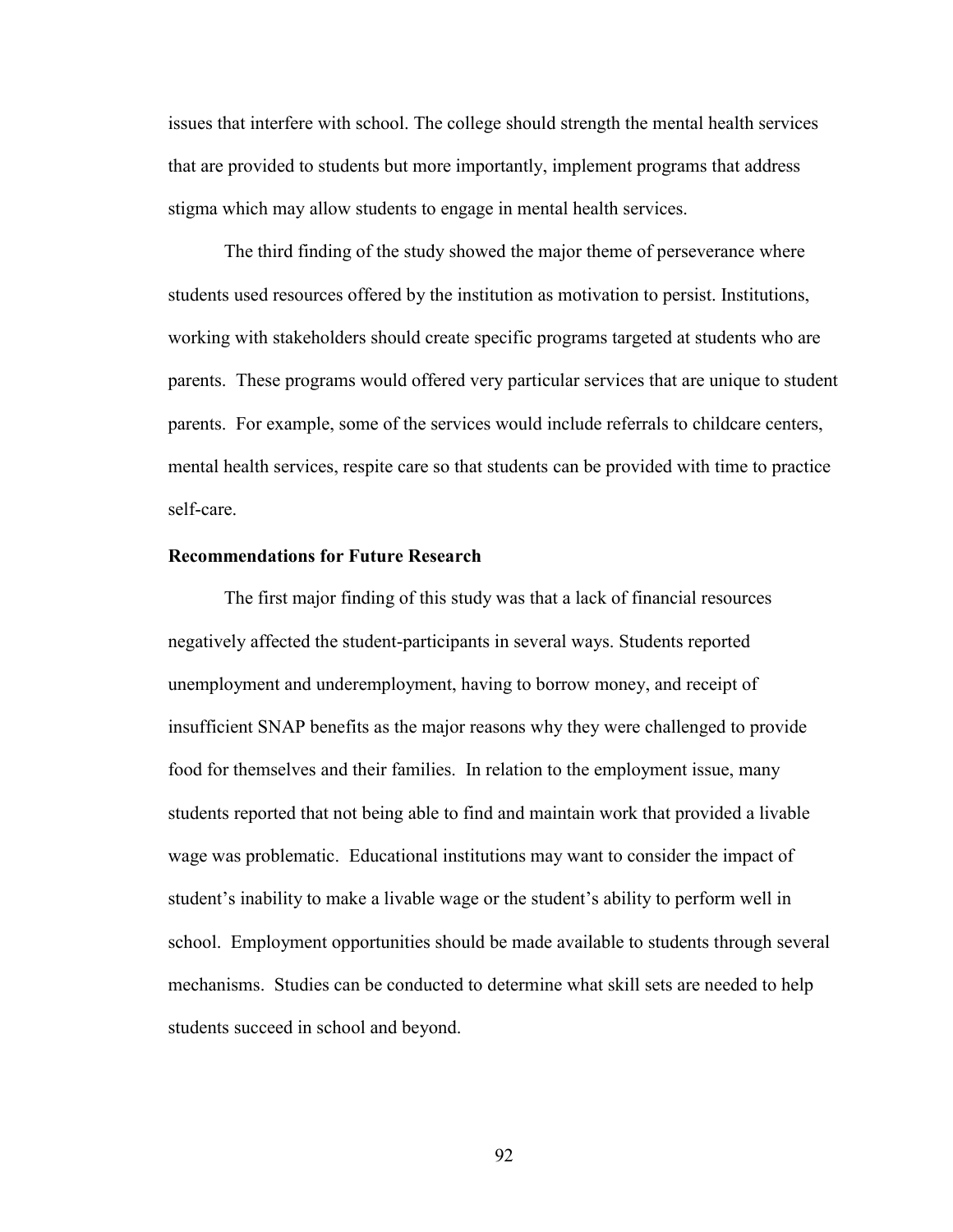The second research question examined the perception that student parents have of the supports that the community college provide in relation to food insecurity. The analysis of data found that although the college offered several resources, some studentparticipants were not particularly aware of all of them and did not use many of the resources. Regarding the use of the resource, it may be helpful to conduct a study to understand why some students are reluctant to use the services. In the case of food insecurity, understanding what role stigma plays in students' reluctance to access food, even when available, can lead to providing services in a manner that encourage the use of resources.

## **Conclusion**

The findings in this study revealed, not only the experiences of student parents who experience food insecurity, but also their perception of the resources that are offered to them by the institution. As the recommendations for future practice suggests, these findings highlighted the need for educational leaders to incorporate a strategy to obtain vital information from students early on in their admission application process, which could help to identify services to address basic needs. The recommendations also suggested that institutions and stakeholders may want to develop programs that are targeted specifically for this student parent population.

Overall, food insecurity has had a devastating effect on students as a whole and student parents in particular. As a result, students have grappled with stress and worry, feelings of inadequacy parenting their children and doubts about their ability to take care of their families. Although the research on the effects of food insecurity on college students exist, research which highlights the specific struggles that students who are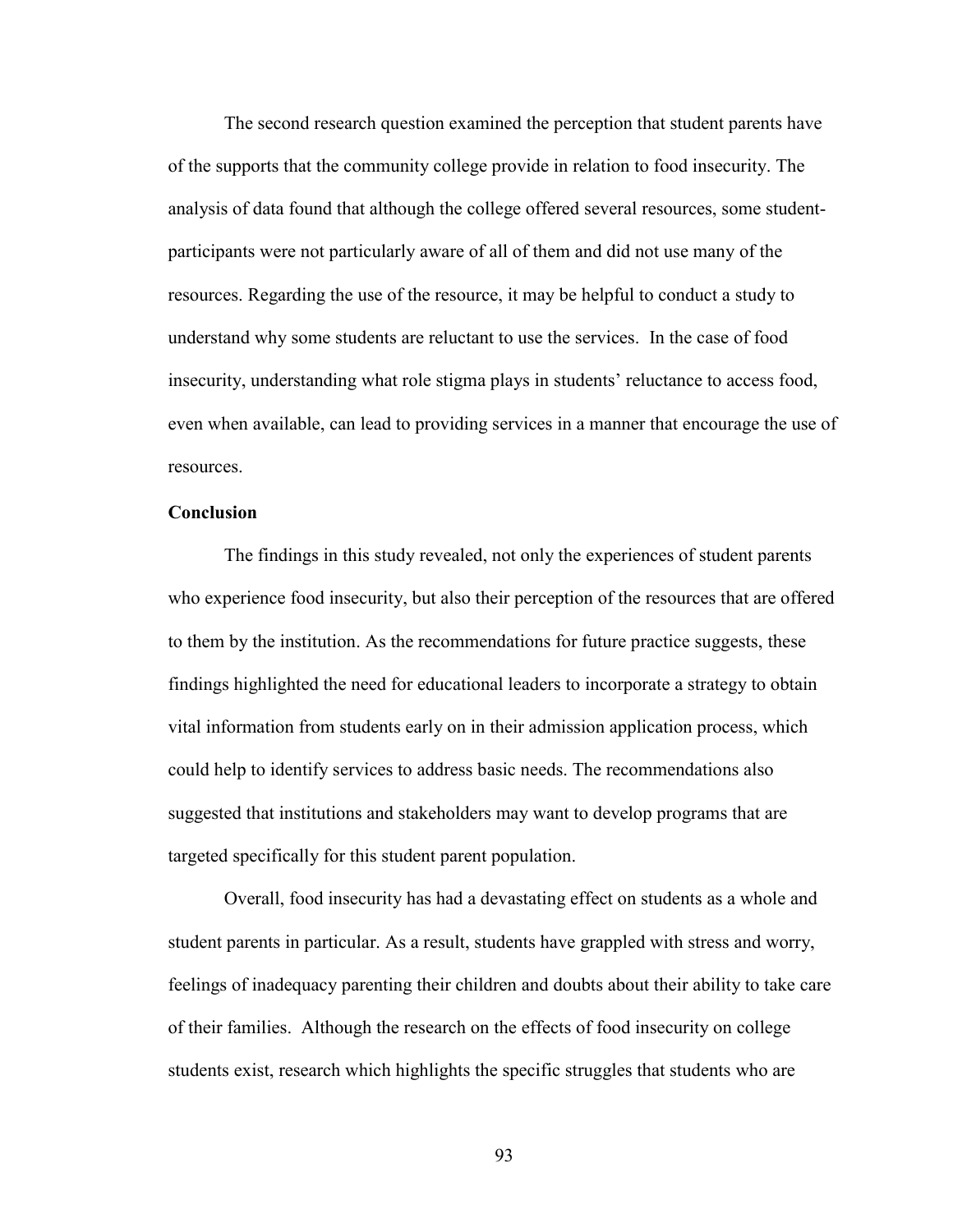parents face, is limited. Of the research studies that do explore specifics about food insecurity and student parents, they mostly focus on the prevalence of food insecurity. The inclusion of student parents' experiences with food insecurity addresses the gap in the existing research literature.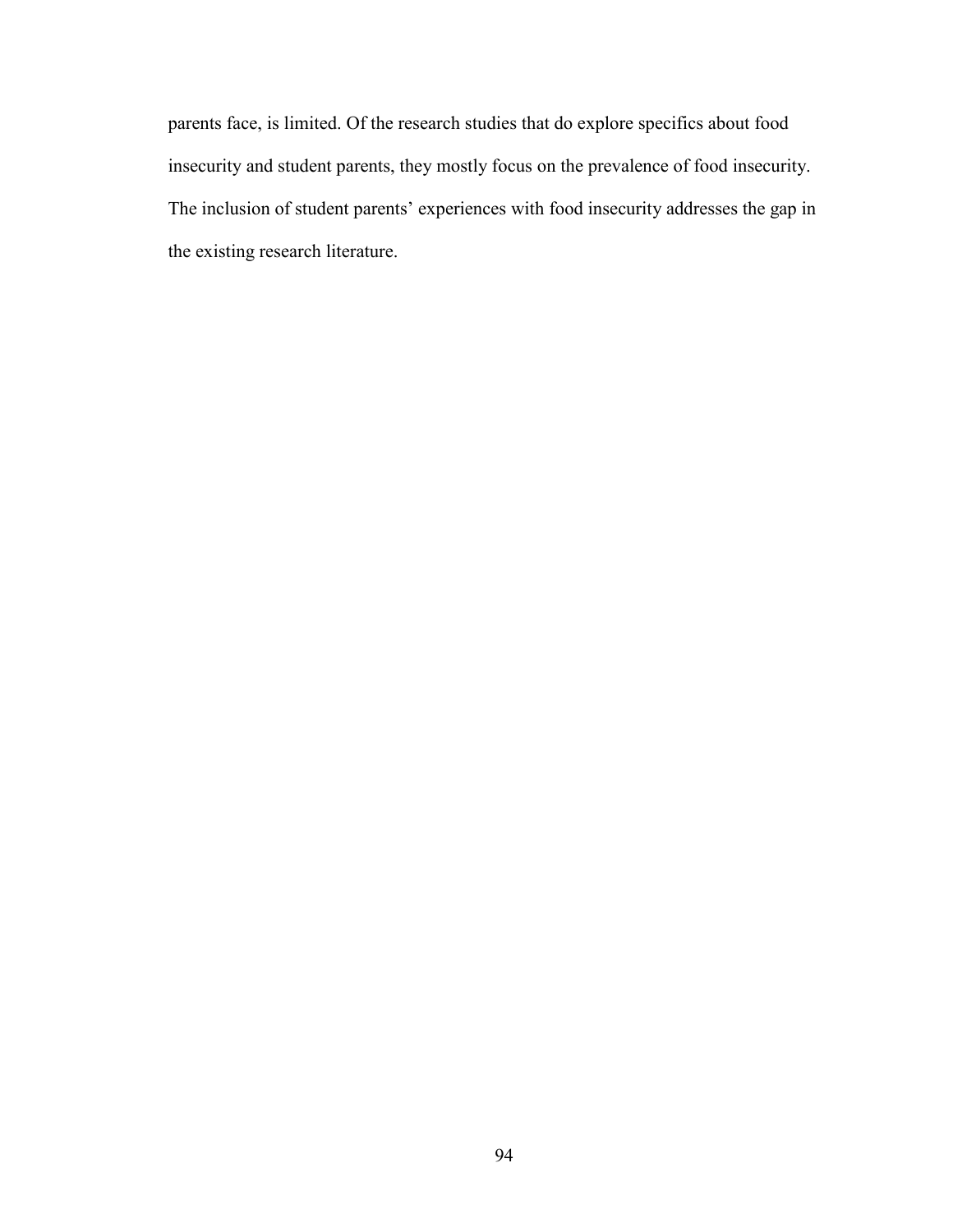## **APPENDIX A: IRB APPROVAL**



Federal Wide Assurance: FWA00009066

Jul 19, 2021 3:32:01 PM EDT

PI: Deborah Harte CO-PI: Catherine DiMartino Ed Admin & Instruc Leadership

Re: Expedited Review - Initial - **IRB-FY2021-469** *FOOD INSECURITY AMONG COLLEGE STUDENTS WHO ARE PARENTS ATTENDING COMMUNITY COLLEGES: A QUALITATIVE, COLLECTIVE CASE STUDY*

Dear Deborah Harte:

The St John's University Institutional Review Board has rendered the decision below for *FOOD INSECURITY AMONG COLLEGE STUDENTS WHO ARE PARENTS ATTENDING COMMUNITY COLLEGES: A QUALITATIVE, COLLECTIVE CASE STUDY* . The approval is effective from July 16, 2021 through July 15, 2022.

Decision: Approved

PLEASE NOTE: If you have collected any data prior to this approval date, the data must be discarded.

Selected Category: 7. Research on individual or group characteristics or behavior (including, but not limited to, research on perception, cognition, motivation, identity, language, communication, cultural beliefs or practices, and social behavior) or research employing survey, interview, oral history, focus group, program evaluation, human factors evaluation, or quality assurance methodologies.

Sincerely,

Raymond DiGiuseppe, PhD, ABPP Chair, Institutional Review Board Professor of Psychology

Marie Nitopi, Ed.D. IRB Coordinator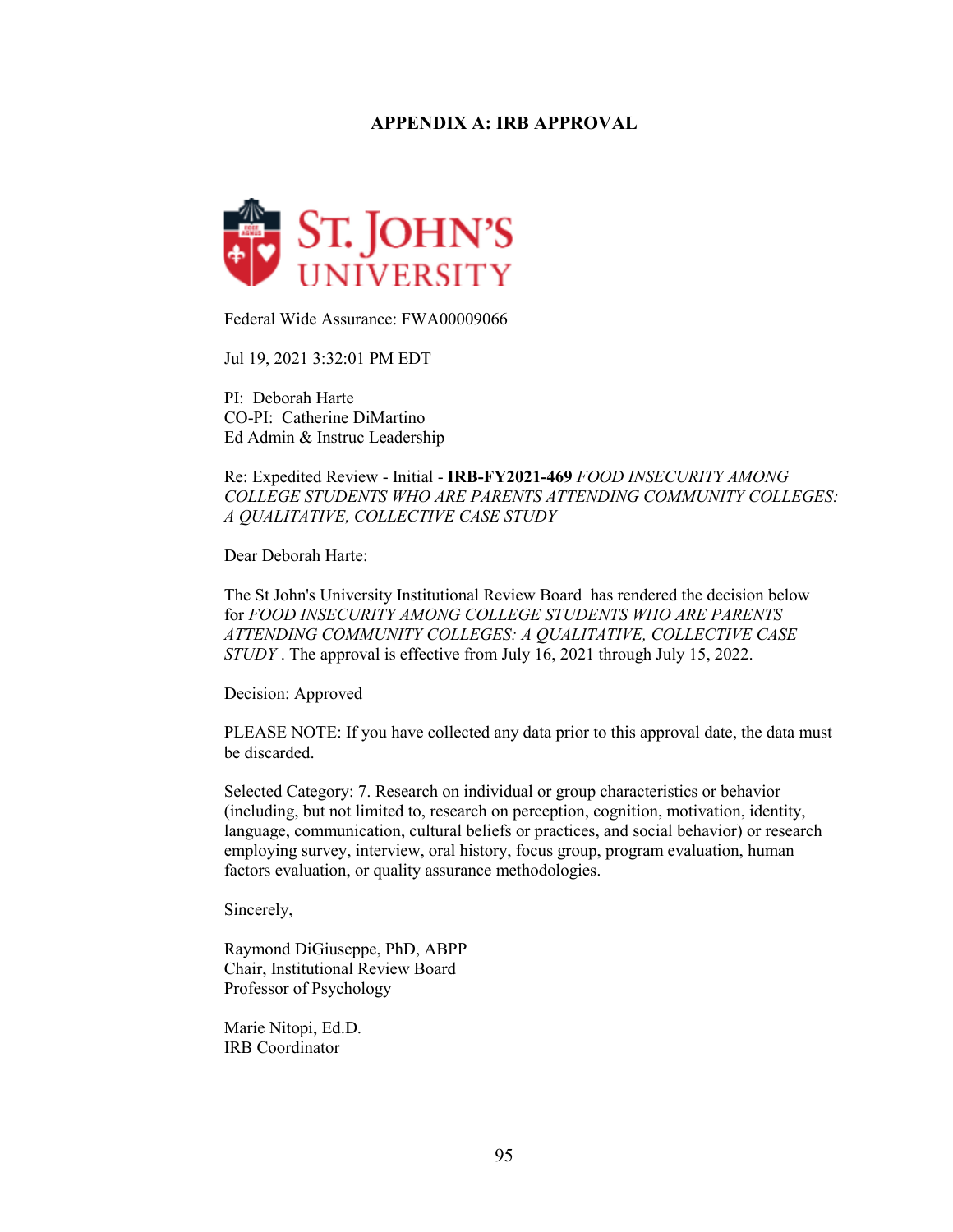# **APPENDIX B: STUDY SITE APPROVAL**

To whomsoever it may concern

This is to certify that Ms. Deborah Harte is authorized to conduct her research as per a valid IRB protocol from St Johns University. She has approval from student affairs to survey students for FOOD INSECURITY AMONG COLLEGE STUDENTS WHO ARE PARENTS ATTENDING COMMUNITY COLLEGES: A QUALITATIVE, COLLECTIVE CASE STUDY

Thank you

m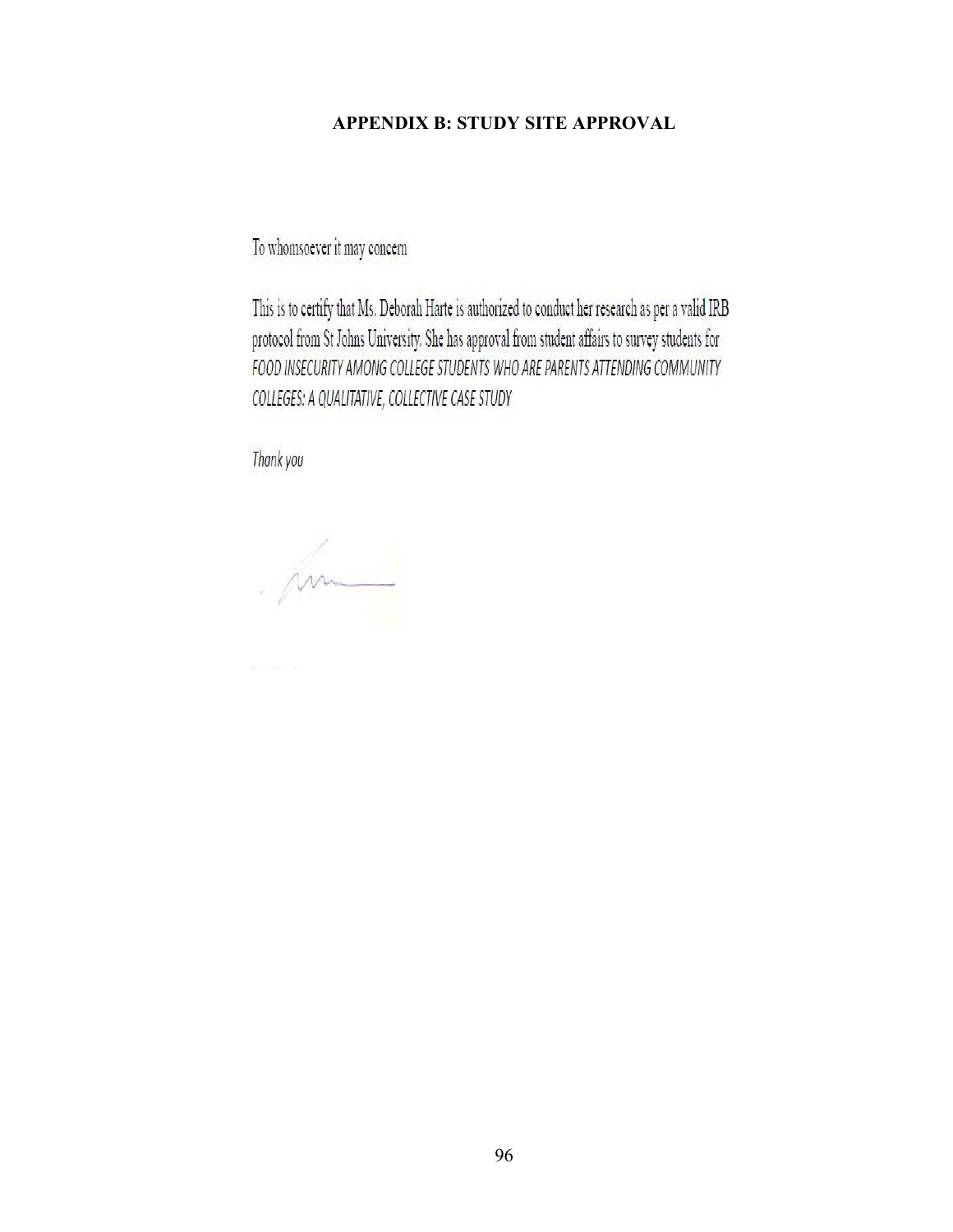## **APPENDIX C: LETTER OF INFORMED CONSENT FORM (STUDENT)**



School of Education Department of Administrative and Instructional Leadership

**Title of Research Topic:** Food Insecurity Among College Students Who Are Parents Attending Community Colleges: A Qualitative, Collective Case Study.

**Researcher:** Deborah C. Harte

**Institution:** St. John's University, Queens, NY

You are invited to participate in a study that explore the experiences of food insecurity on college campuses. This study will be conducted by Deborah C. Harte, a third year doctoral candidate at St. John's University. As part of this study the researcher will be interviewing student parents and administrators about food insecurity on the college campuses. The purpose of this study is to explore the experiences of food insecurity among community college students who are parents while attending community colleges. By examining the experiences of food insecurity among this group of students, the parent's feelings, opinions, and lived experiences will be an integral part in helping institutions to understand the unique needs of these students and provide suggestions for implementation of targeted policy and program changes around food insecurity that would address barriers to these student's education and better prepare the students for the successful attainment of their goals.

If you agree to participate, you will be asked to participate in an individual interview. The interview will consist of a series of open-ended questions provided by the researcher. The session should take approximately one hour and will be audio and video recorded using a digital video conferencing platform (Zoom) at a designated date and time. There are no perceived risks involved with participation in this study beyond those of everyday life. However, I will be asking you to give up some of your valuable time. The benefit of participation in this study will be that your perceptions and experiences will help institutions to understand the unique needs of student parents and provide suggestions for implementation of targeted policy and program changes around food insecurity that would address barriers to these student's education and better prepare the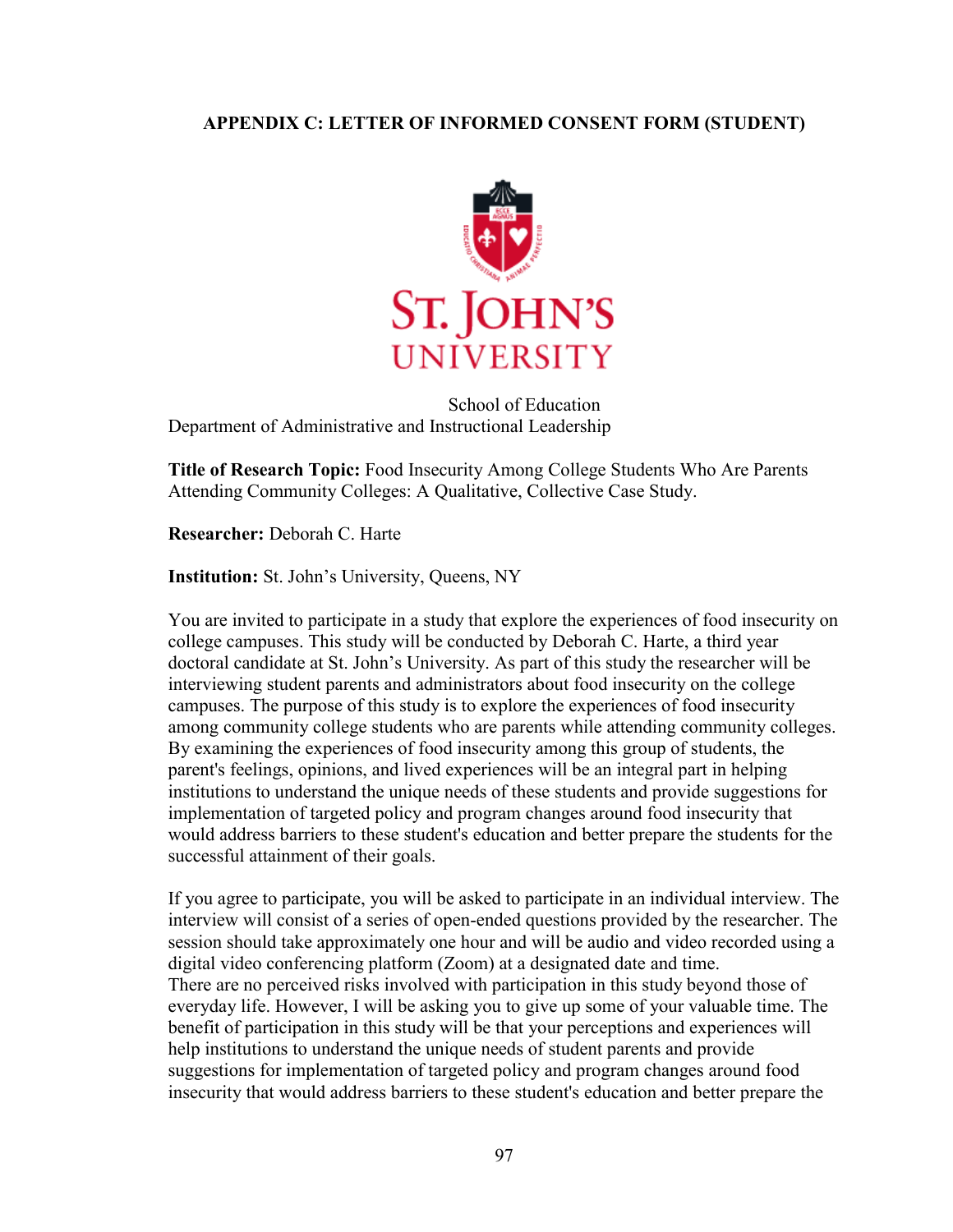students for the successful attainment of their goals. If you choose to participate, you may withdraw from the study at any time without explanation or penalty. Refusal to participate or discontinue participation will involve no penalty or loss of benefits to which you are otherwise entitled.

Your identity as a participant will remain confidential. Your name and the name of your school building will not be disclosed or included in any forms, transcription, data analysis, or research findings. Pseudonyms will be utilized. This consent form is the only document identifying you as a participant. It will be stored securely by the researcher and data collected will be destroyed at the end of the study. If you are interested in securing a copy of the results, you may contact the researcher. Aggregated results may be published in academic venues to inform educational researchers and practitioners with understanding how to improve services to students who are parents.

If you have questions about the purpose of this research study, you may contact the principal researcher, Deborah C. Harte at 917–254–2146 or Deborah.harte17@my.stjohns.edu. If you have questions concerning your rights as a human participant, you may contact the University's Human Subjects Review Board at St. John's University at 718–990-1440, specifically Dr. Raymond DiGiuseppe, 718-990- 1955, or disgiuseer@stjohns.edu, or the researcher's committee mentor, Catherine DiMartino, at 718-990-2585 or dimartic $@$ st.johns.edu. Your participation in this research is voluntary.

#### **Agreement to Participate**

Your signature acknowledges receipt of a copy of the consent form as well as your willingness to participate:

 $\mathcal{L}_\text{max} = \mathcal{L}_\text{max} = \mathcal{L}_\text{max} = \mathcal{L}_\text{max} = \mathcal{L}_\text{max} = \mathcal{L}_\text{max} = \mathcal{L}_\text{max} = \mathcal{L}_\text{max} = \mathcal{L}_\text{max} = \mathcal{L}_\text{max} = \mathcal{L}_\text{max} = \mathcal{L}_\text{max} = \mathcal{L}_\text{max} = \mathcal{L}_\text{max} = \mathcal{L}_\text{max} = \mathcal{L}_\text{max} = \mathcal{L}_\text{max} = \mathcal{L}_\text{max} = \mathcal{$ 

Signature of Participant Date

\_\_\_\_\_\_\_\_\_\_\_\_\_\_\_\_\_\_\_\_\_\_\_\_\_\_\_\_\_\_\_\_\_\_\_\_\_\_\_ \_\_\_\_\_\_\_\_\_\_\_\_ Signature of Researcher Date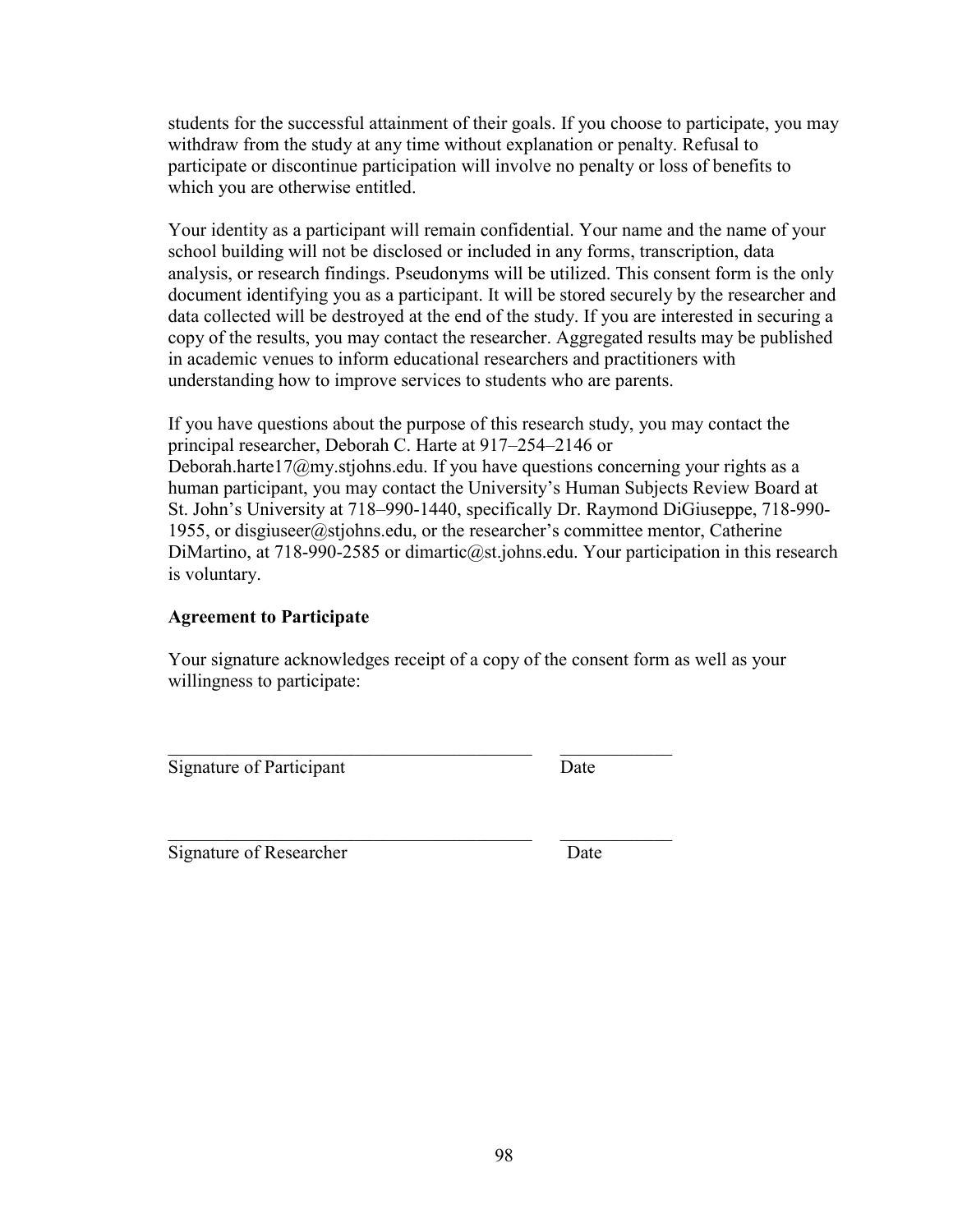# **APPENDIX D: RECRUITMENT E-MAIL TO PARTICIPATE IN FOOD**

# **INSECURITY STUDY (INTERVIEWS)**



Dear Participant:

My name is Deborah Harte. I am a doctoral candidate at St. John's University seeking volunteers to participate in a study to explore the experiences of food insecurity among community college students who are parents while attending community colleges. I would like to interview volunteers for one hour sessions, through a Video-conferencing platform, and using a recording device.

By examining the experiences of food insecurity among this group of students, the parent's feelings, opinions, and lived experiences will be an integral part in helping institutions to understand the unique needs of these students and provide suggestions for implementation of targeted policy and program changes around food insecurity that would address barriers to these student's education and better prepare the students for the successful attainment of their goals. Please contact me at 917 254 2146 or e-mail me at Deborah.harte17@my.stjohns.edu if you are interested in participating in this study. Thank you.

Deborah C. Harte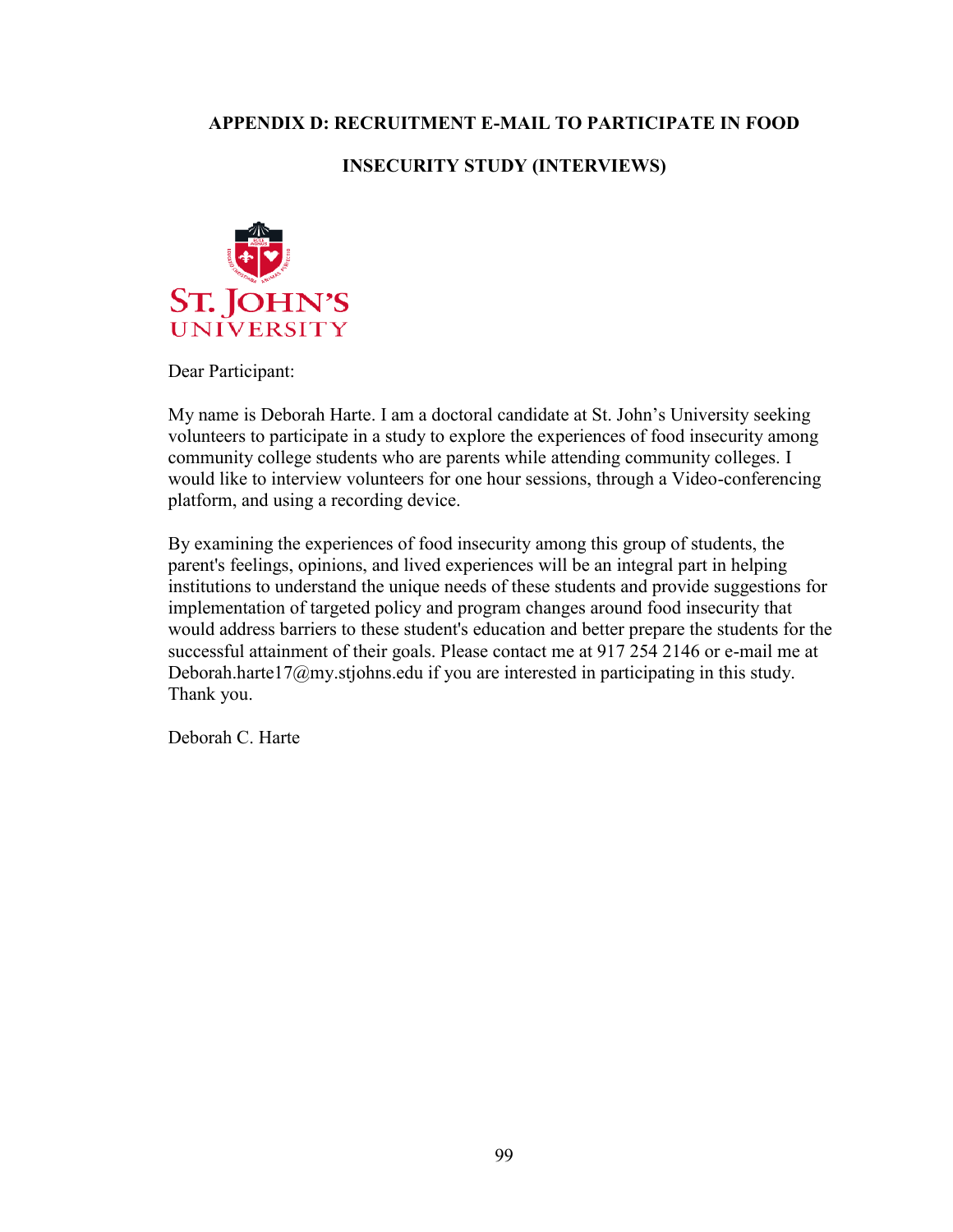# **APPENDIX E: RECRUITMENT FLYER**



Please contact Deborah C. Harte at deborah.harte17@my.stjohns.edu or 917 254 2146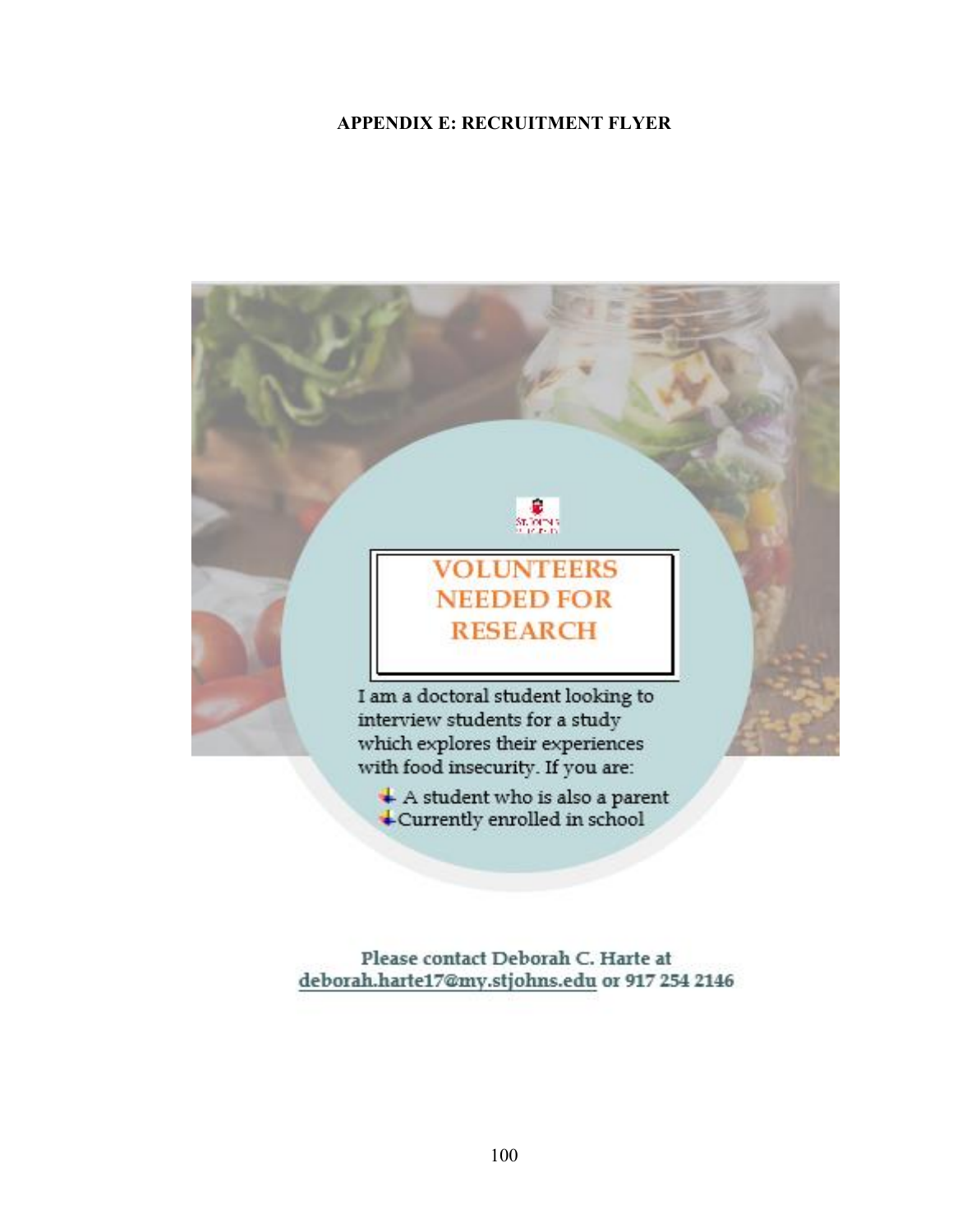## **APPENDIX F: INTERVIEW PROTOCOL (STUDENT**)

### **Opening:**

Thank you for taking the time to participate in this interview concerning experiences of food insecurity among college students who are parents in a community college setting. Your participation in this interview supports my research on how food insecurity affects students academically, socially, and physically. The goal of the interview is to discuss your perspective on food insecurity. If you decide at any point during the interview that you no longer want to participate, please let me know.

## **Overview:**

During the interview I will ask some questions. The interview session will be about an hour and will be audio recorded so that an accurate account of what is said can be captured. The only people who will know what is said are the two of us on this Videoconferencing platform during the interview. The discussion and transcript from the interview are completely confidential. When the results of the interview are shared your names will not be included. Do you have any questions before we begin?

#### **Interview Questions:**

- 1. Please answer these preliminary demographic questions.
	- a. What is your student status?
	- b. Are you a full time or part time student?
	- c. What year of your program are you in?
	- d. What is your age?
	- e. What is your marital status?
	- f. What is your primary source of income?
	- g. How many children under the age of 18 are in your care?
	- h. What is the age of the youngest child?
	- 2. Please tell me about your living arrangements
		- a. Do live with your children alone?
		- b. Are there other family members who share your residence?
		- c. If other members live with you, do they share the expenses (e.g. rent, utilities?)
	- 3. Please tell me about your financial resources.
		- a. Do you receive any government subsidy (e.g. SNAP)
		- b. If you receive SNAP, is it sufficient to last the entire month?
		- c. Do you visit food pantries on the campus? How frequently?
		- d. Do you borrow money to purchase food?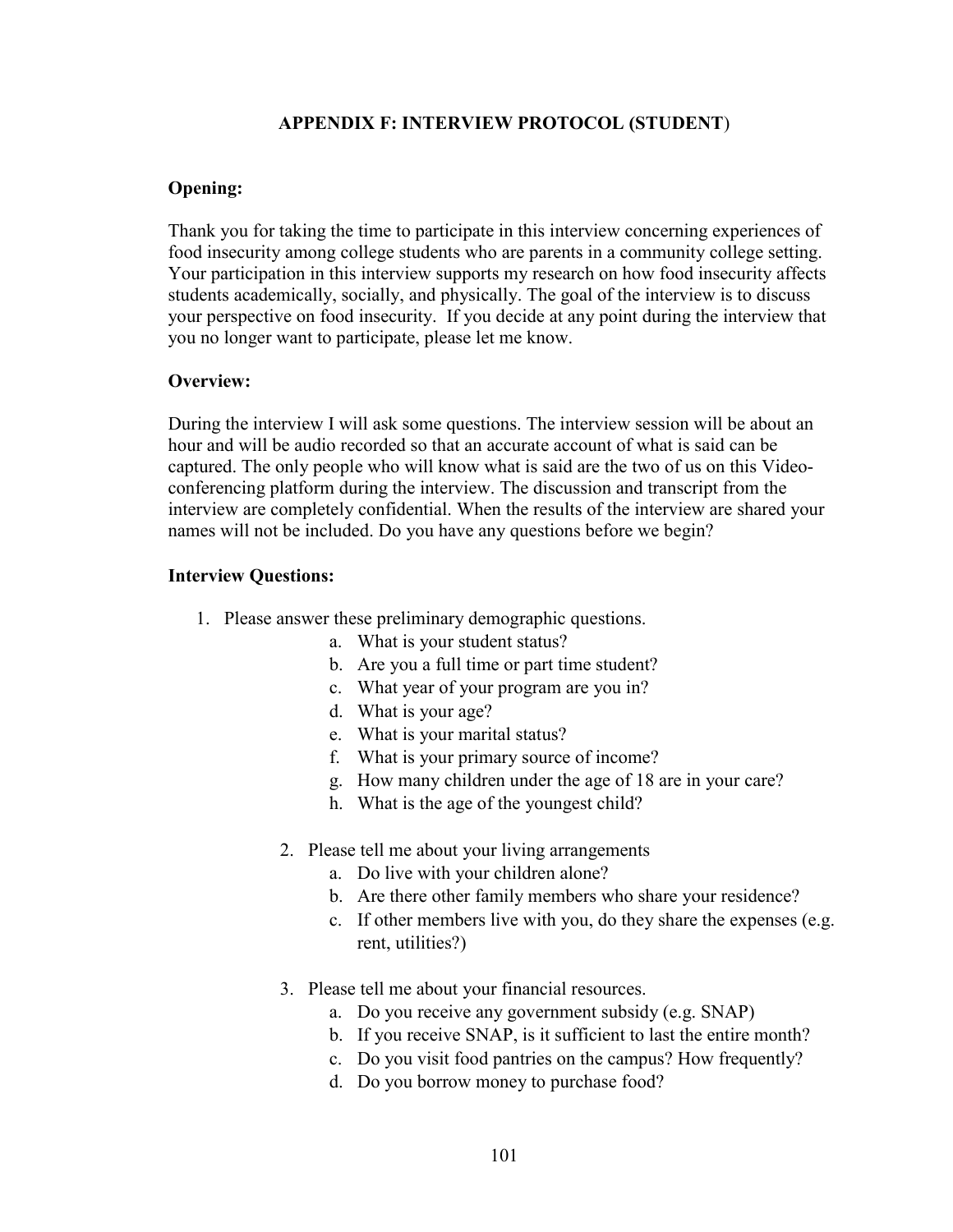- 4. Can you think back on any experience you had when you did not have access to food?
	- a. Please describe that experience.
	- b. Please tell me how it affected you.
	- c. How did it make you feel?
- 5. Was there a time within the last 30 days that you were worried that you would run out of food before you got money to buy food?
	- a. How did that make you feel?
	- b. What did you do to obtain food?
- 6. Can you please tell me if, within the last 30 days, you and your children were able to eat nutritionally balanced meals?
- 7. Can you please tell me if, within the last 30 days, you have cut the size of your meals because there was not enough money for food?
	- a. How many days did this happen?
	- b. How did this make you feel?
	- c. How did eating less affect your health?
- 8. In general, how would you describe your overall health?
	- a. Please describe your mental health.
	- b. Please describe your physical health.
	- c. Please describe your child/children mental and physical health.
- 9.How did food insecurity impact your learning/meeting academic expectations?
- 10. Thinking about the amount of stress in your life, how would you describe most days?
	- a. How has the stress affected you parenting your children? Please describe.
	- b. What, if any, support systems are in place?
- 11. What resources has the institution provided for:
	- a. financial assistance
	- b. food assistance
	- c. mental health intervention
- 12. What did you find most helpful about the resources? Why?
- 13. Are you aware of the network of services that are offered to college students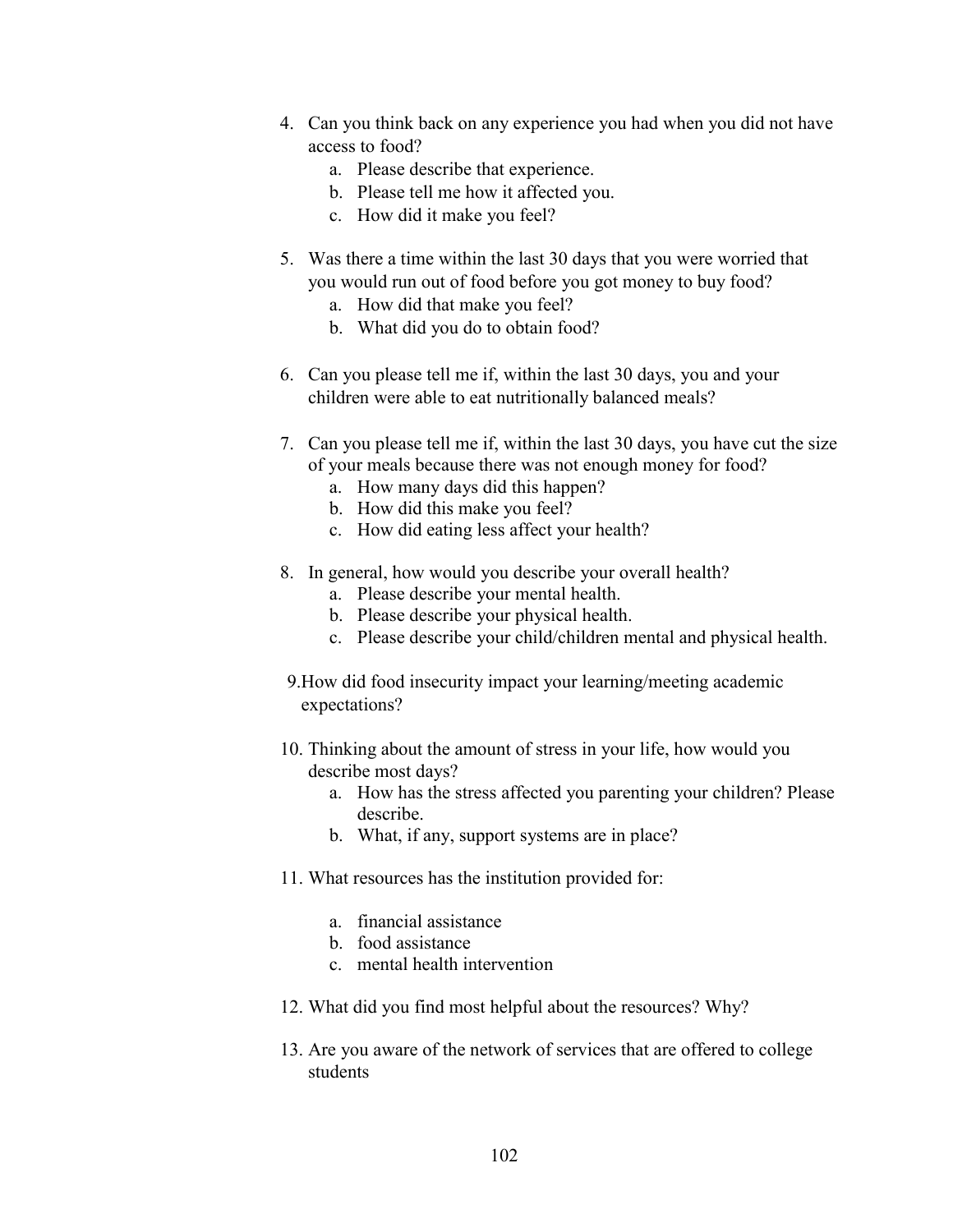who are parents experiencing food insecurity? What are some of them?

- 14. How did the institution market the services to you?
- 15. How do you prefer the institution to communicate with you?
- 16. In terms of food access, how has the pandemic affected you and your

children? Please describe.

#### **Closing:**

Thank you for taking the time to share your experiences of food insecurity among college students who are parents in a community college setting. Your feedback is invaluable and will help support my research study as well as to influence decisions made by institutions of higher learning to implement policies and or programs that will address the basic needs of students who are parents.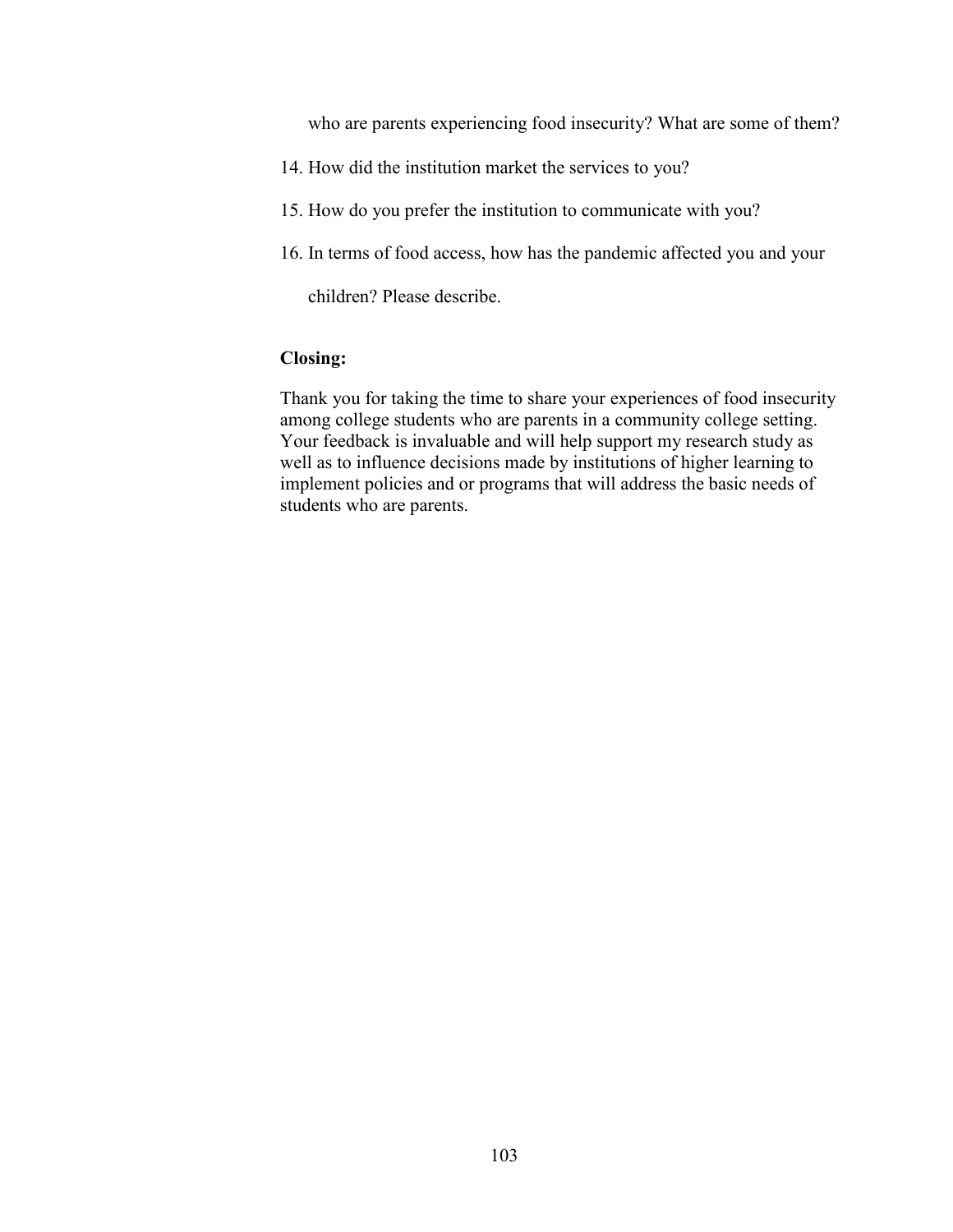# **APPENDIX G: INTERVIEW PROTOCOL (ADMINISTRATOR)**

#### **Opening:**

Thank you for taking the time to participate in this interview concerning experiences of food insecurity among college students who are parents in a community college setting. Your participation in this interview supports my research on how food insecurity affects students academically, socially, and physically. The goal of the interview is to discuss your perspective on food insecurity. If you decide at any point during the interview that you no longer want to participate, please let me know.

## **Overview:**

During the interview I will ask some questions. The interview session will be about an hour and will be audio recorded so that an accurate account of what is said can be captured. The only people who will know what is said are the two of us on this zoom during the interview. The discussion and transcript from the interview are completely confidential. When the results of the interview are shared your names will not be included. Do you have any questions before we begin?

#### **Interview Questions:**

- 1. How long have you been an administrator responsible for student-centered services?
- 2. What are your major responsibilities?
	- 3. What is your perception of food insecurity on the campus?
	- 4. Can you give me examples of services or programs that you have developed to address basic needs, such as food insecurity, of students?
	- 5. How do you hear from students about their basic needs, such as food insecurity?
	- 6. What are some of the requests that students make as it relates to food insecurity?
	- 7. How are services that address basic needs, such as food insecurity, marketed to students?
	- 8. What marketing strategies are particularly effective?
	- 9. How is food insecurity a priority in your institution's strategic plan?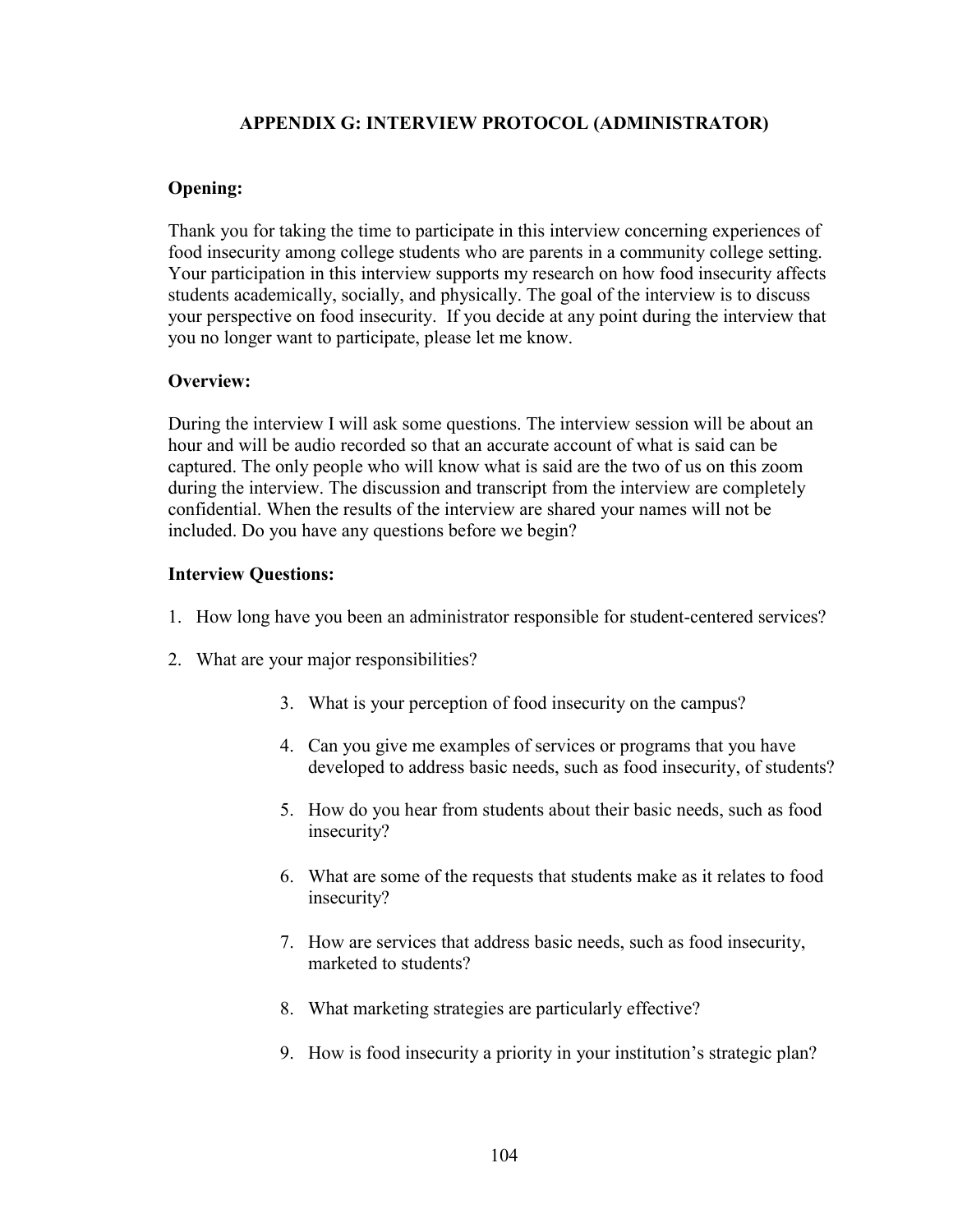- 10. How are budgetary decisions made to address basic needs, such as food insecurity?
- 11. What policies do you have in place that affect the provision of services to students who suffer from food insecurity?
- 12. What challenges do you experience in service provision to the

students?

13. What stories are you hearing from students about their challenges with

Remote Learning?

14. How have students indicated that they have been coping with food

insecurity in the remote environment?

15. What issues are students relating regarding food insecurity and their

academic progress?

#### **Closing:**

Thank you for taking the time to share your experiences of food insecurity among college students who are parents in a community college setting. Your feedback is invaluable and will help support my research study as well as to influence decisions made by institutions of higher learning to implement policies and or programs that will address the basic needs of students who are parents.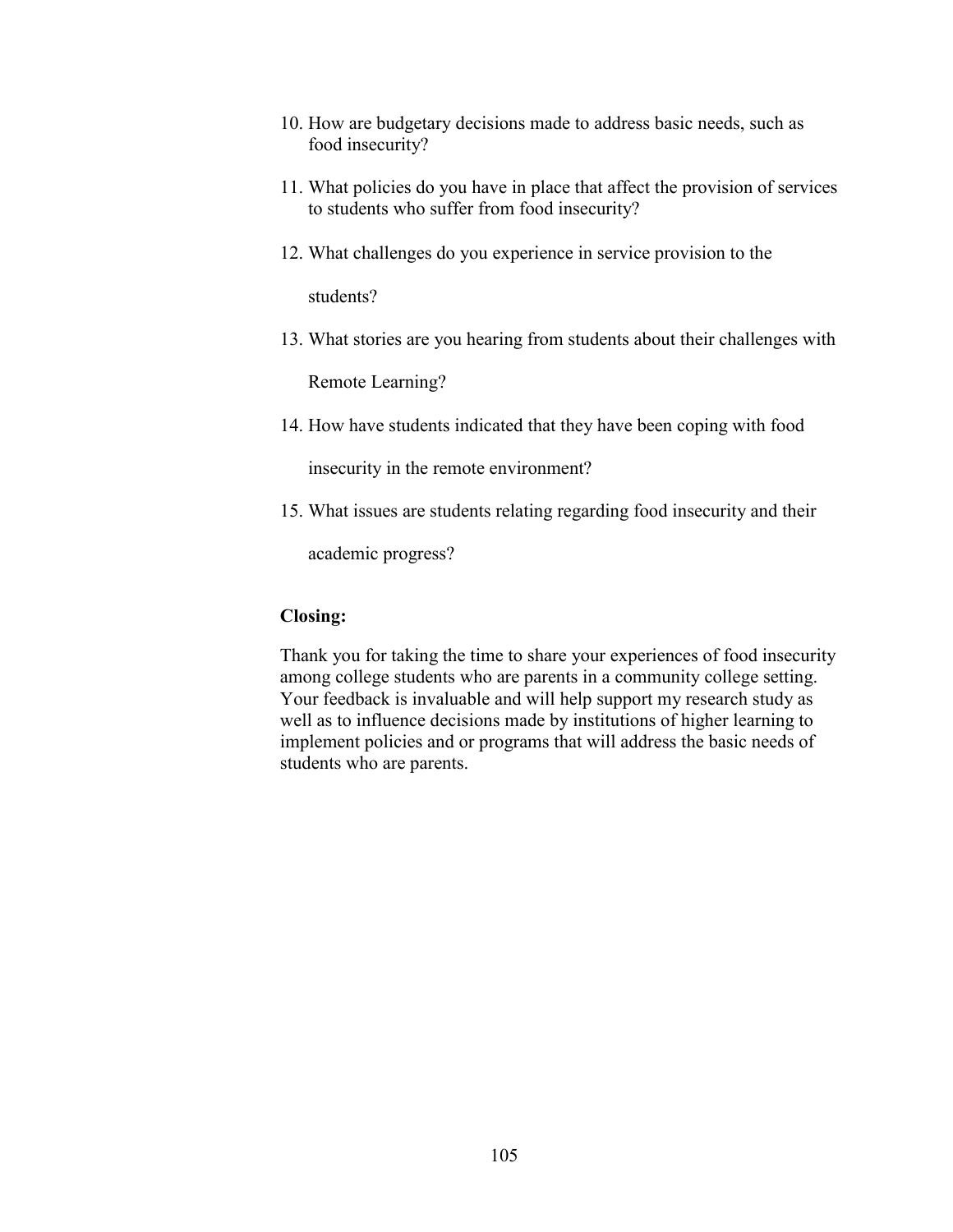#### **APPENDIX H: OBSERVATION ANALYSIS PROTOCOL**

**Observation Analysis Protocol:** The purpose for the observation is to "take field notes on the behavior and activities of individuals at the research site" (Creswell & Creswell, 2018).

- 1. Gather relevant information
	- a. Name of site
	- b. Time of observation
	- c. Date of observation
	- d. Field notes
		- i. Descriptive notes such as the physical setting
		- ii. Reflective notes such as impressions
- 2. Develop an organization and management scheme.
	- a. Upload to Dedoose to store and manage all data.
- 3. Explore content
	- a. Data Analysis through multiple rounds of coding
		- i. Attribute coding
		- ii. Pattern coding
		- iii. Code weaving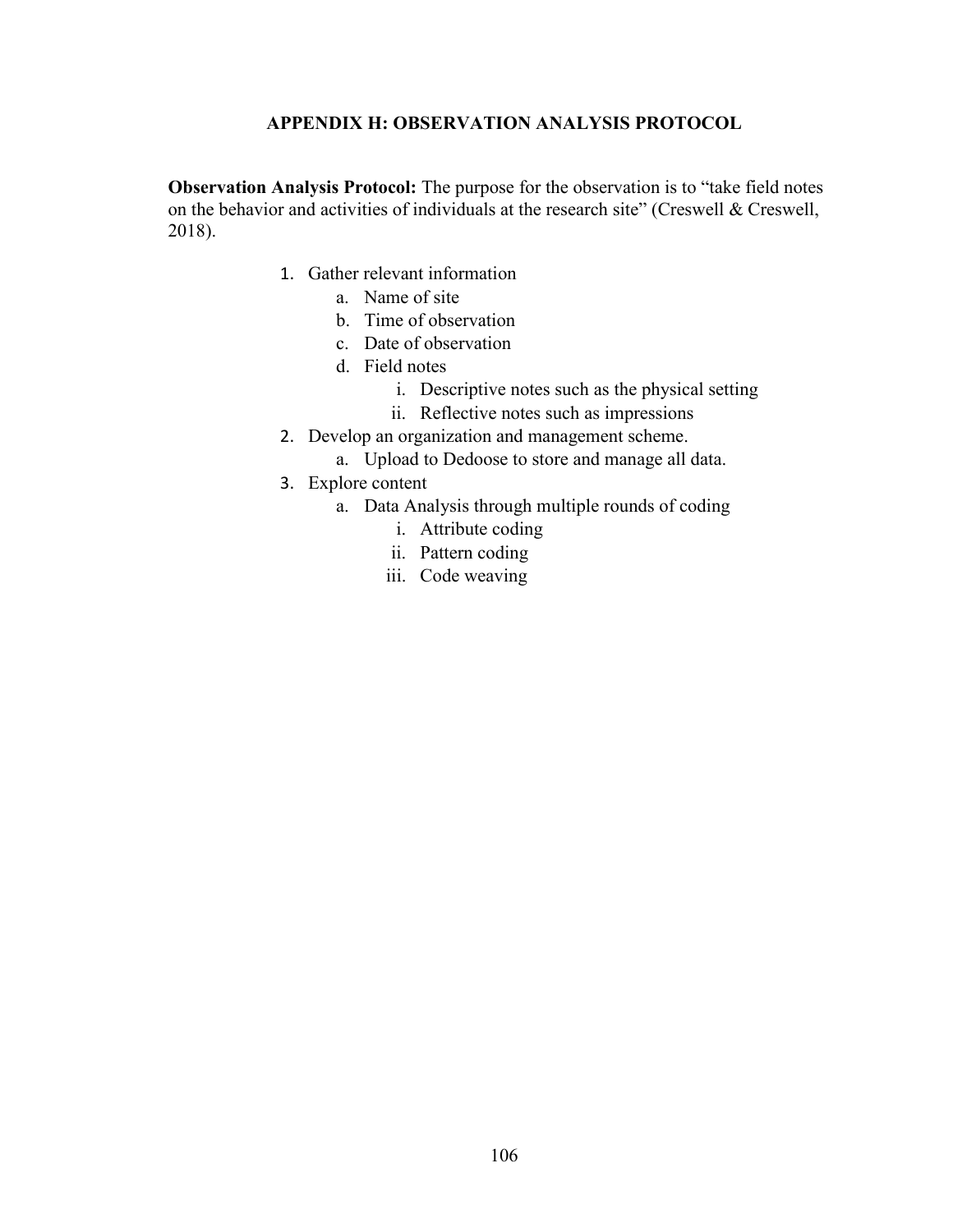# **APPENDIX I: DOCUMENT ANALYSIS PROTOCOL**

**Document Analysis Protocol** – adapted from O'Leary (2014)

- 1. Gather relevant texts
	- a. Culper Community College Brochure
	- b. Culper Community College Post Card
	- c. Culper Community College Intake Form
	- d. Culper Community College Initial Pantry Intake Form
	- e. Culper Community College Follow-up Pantry Form
	- f. Culper Community College Pantry Bag Items Form
	- g. Culper Community College Emergency Food Request
	- h. Center on Budget and Policy Priorities' Supplemental Nutrition Assistance Program (SNAP)
- 2. Develop an organization and management scheme.
	- b. Upload to Dedoose to store and manage all data.
- 3. Assess authenticity of documents.
- 4. Make copies of originals for annotation.
- 5. Explore documents background information.
- 6. Ask questions about the documents:
	- a. Who produced it?
	- b. Why?
	- c. When?
	- d. Type of data?
- 7. Explore content
	- a. Data Analysis through multiple rounds of coding
		- i. Attribute coding
		- ii. Pattern coding
		- iii. Code weaving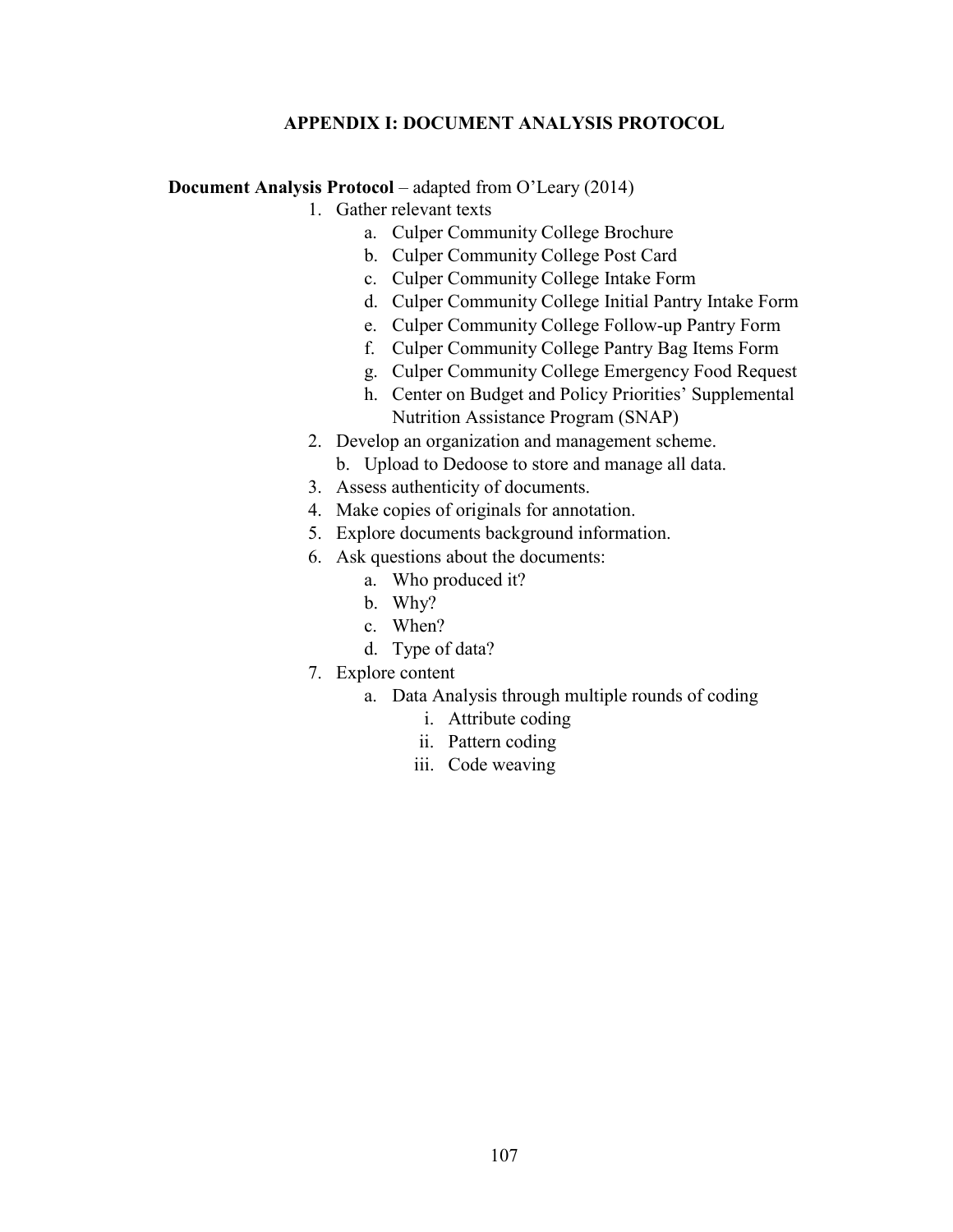#### **REFERENCES**

- Blagg, K., Schanzenbach, D. W., Gundersen, C. (2017). *Assessing food insecurity on Campus: A National look at food insecurity among America's college students*. Urban Institute.
- Bowen, G. (2009). Document analysis as a qualitative research method. *Qualitative Research Journal.*
- Braun, V., Clarke, V. (2006). Using thematic analysis in psychology. *Qualitative Research in Psychology*.
- Broton, K. M., Goldrick-Rab, S. (2018). Going without: An exploration of food and housing insecurity among undergraduates. *Educational Researcher*, *47*(2), 121– 133.
- Bruening, M., van Woerden, I., Todd, M., & Laska, M. N. (2018) Hungry to learn: The prevalence and effects of food insecurity on health behaviors and outcomes over time among a diverse sample of university freshmen. *International Journal of Behavioral Nutrition and Physical Activity.*

Bryman, A. (2017). *Social research methods* (5<sup>th</sup> ed.). Oxford University Press.

- Buckwalter, V., Togila, J. (2019). Accelerating opportunity in rural region: Designing pathway programs for adults and other non-traditional learners. *Jobs for the Future.* Web: [www.jff.org](http://www.jff.org/)
- Cady, C. L. (2014). Food insecurity as a student issue*. Journal of College and Character,15*(4), 265–272. Doi: 10.1515/ jcc-2014-0031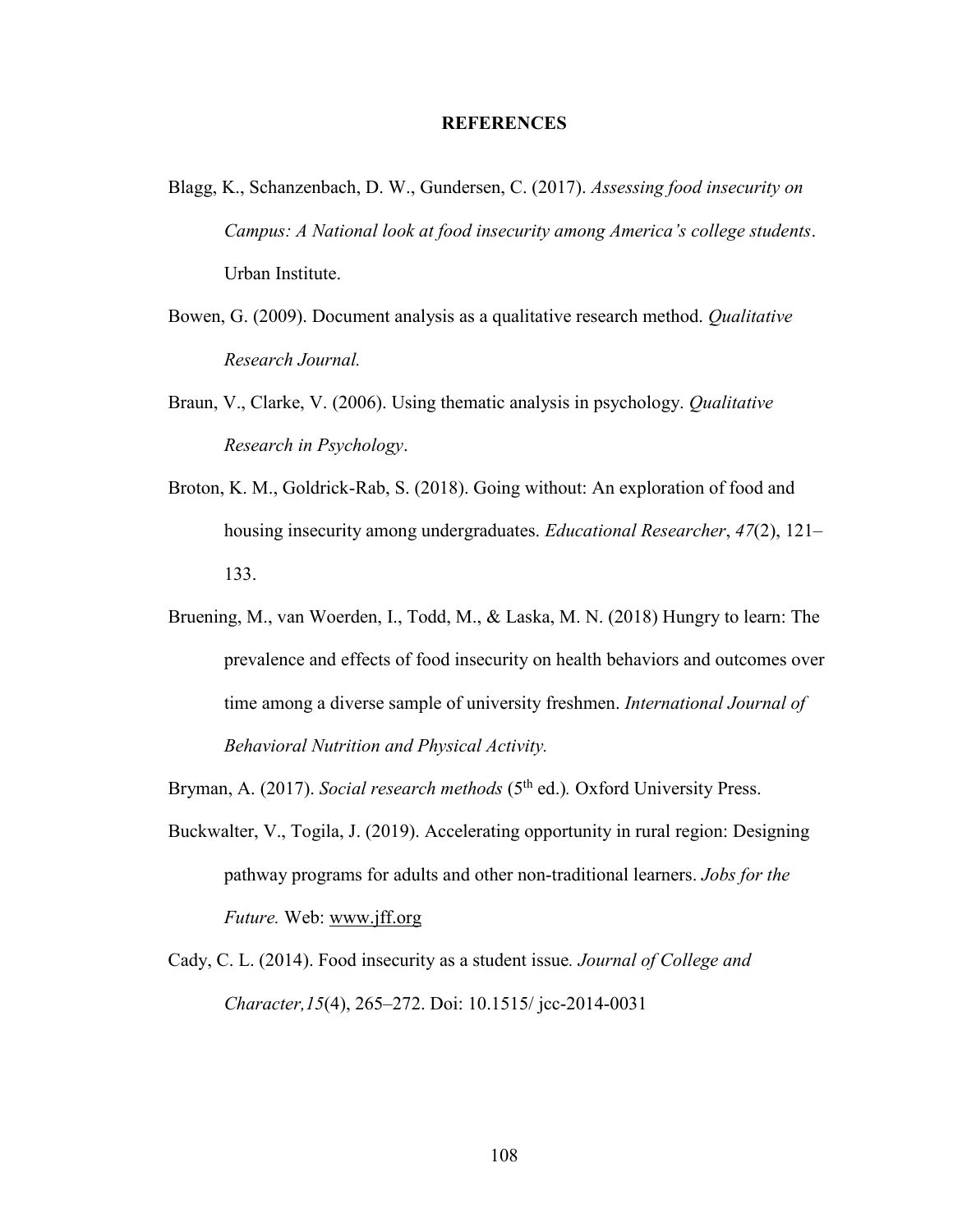- Carmichael, S. L., Yang, W., Herring, A., Abrams, B., & Shaw, G. M. (2007). Maternal food insecurity is associated with increased risk of certain birth defects. *Journal of Nutrition*, *137*(9), 2087–2092.
- Carr, B. B., London, R. A. (2020). Healthy, housed, and well-fed: Exploring basic needs support programming in the context of university student success. SAGE Publishing.<http://journals.sagepub.com/home/ero>
- Cook, J. T., Frank, D. A., Levenson, S. M., Neault, N. B., Heeren, T. C., Black, M. M., Berkowitz, C., Casey, P. H., Meyers, A. F., & Cutts, D. B. (2006). Childhood food insecurity increased risks posed by household food insecurity to young children's health. *The Journal of Nutrition*, *136*(4), 1073-1076.
- Coleman-Jensen, A., Rabbitt, M. P., Gregory, C. A., & Singh, A. (2017). Household food Security in the United States in 2016. *U.S. Department of Agriculture, Economic Research Service.*
- Coleman-Jensen, A., Rabbitt, M. P., Gregory, C. A., & Singh, A. (2020). Household food security in the United States in 2019. *U.S. Department of Agriculture, Economic Research Service.*
- Creswell, J. (2013). *Qualitative inquiry and research design: Choosing among five approaches.* Thousand Oaks. CA. SAGE Publications.
- Creswell, J. W; Creswell, J. D. (2018). *Research design: Qualitative, Quantitative, and Mixed Methods Approaches* (5<sup>th</sup> ed.). **SAGE Publishing.**
- Creswell, J. W., Poth, C. N. (2018). *Qualitative inquiry & research design: Choosing among five approaches* (4<sup>th</sup> ed.). SAGE Publishing.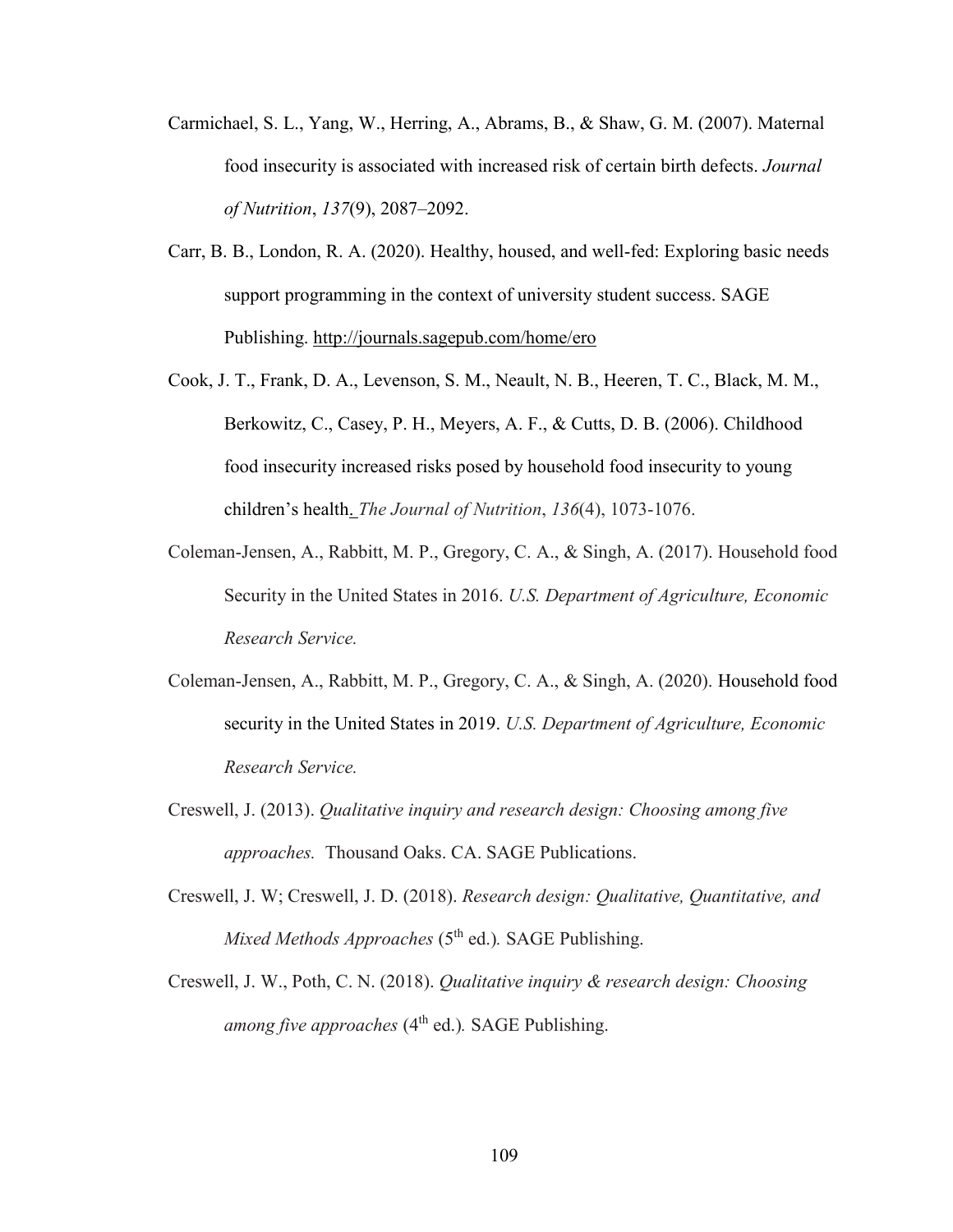- Drury, R. L. (2003). Community colleges in America: A historical perspective. *Inquiry,* 8(1), Spring 2003.
- Dubick, J., Mathews, B., Cady, C. (2016). Hunger on campus, the challenge of food insecurity for college students. CUFBA Website. Published October 2016. http:// [www.cufba.org/report-hunger-on-campus/](http://www.cufba.org/report-hunger-on-campus/)
- Eicher-Miller, H. A., Mason, A. C., Weaver, C. M., McCabe, G. P., & Boushey, C. J. (2009). Food insecurity is associated with iron deficiency anemia in US adolescents. *The American Journal of Clinical Nutrition*, *90*(5), 1358– 1371, <https://doi.org/10.3945/ajcn.2009.27886>
- El Zein A., Mathews A. E., House L., & Shelnutt K. P. (2018). Why are hungry college students not seeking help? Predictors of and barriers to using an on campus food pantry. *Nutrients*. 2018, *10*(9*)*, 1163.
- El Zein, A., Shelnutt, K. P., Colby, S., Vilaro, M. J., Zhou, W., Greene, G., Olfert, M. D., Riggsbee, K., Morrell, J. S., & Mathews, A. E. (2019). Prevalence and correlates of food insecurity among U.S. college students: A multi-institutional study. *BMC Public Health*. https://doi:org/10.1186/s12889-019-6943-6
- Etikan, I., Musa, S. A., & Alkassim, R. S. (2016). Comparison of convenience sampling and purposive sampling. *American Journal of Theoretical and Applied Statistics, 5*(1), 1-4.
- Freudenberg, N., Manzo, L., Jones, H., Kwan, A., Tsui, E., & Gagnon, M. (2011). College food insecurity at CUNY: Results from a survey of CUNY undergraduate students: Retrieved from [http://w](http://www.gc.cuny.edu/CUNY_GC/media/CUNY-Graduate-)ww.gc.cuny.edu/CUNY\_GC/media/CUNY-Graduate.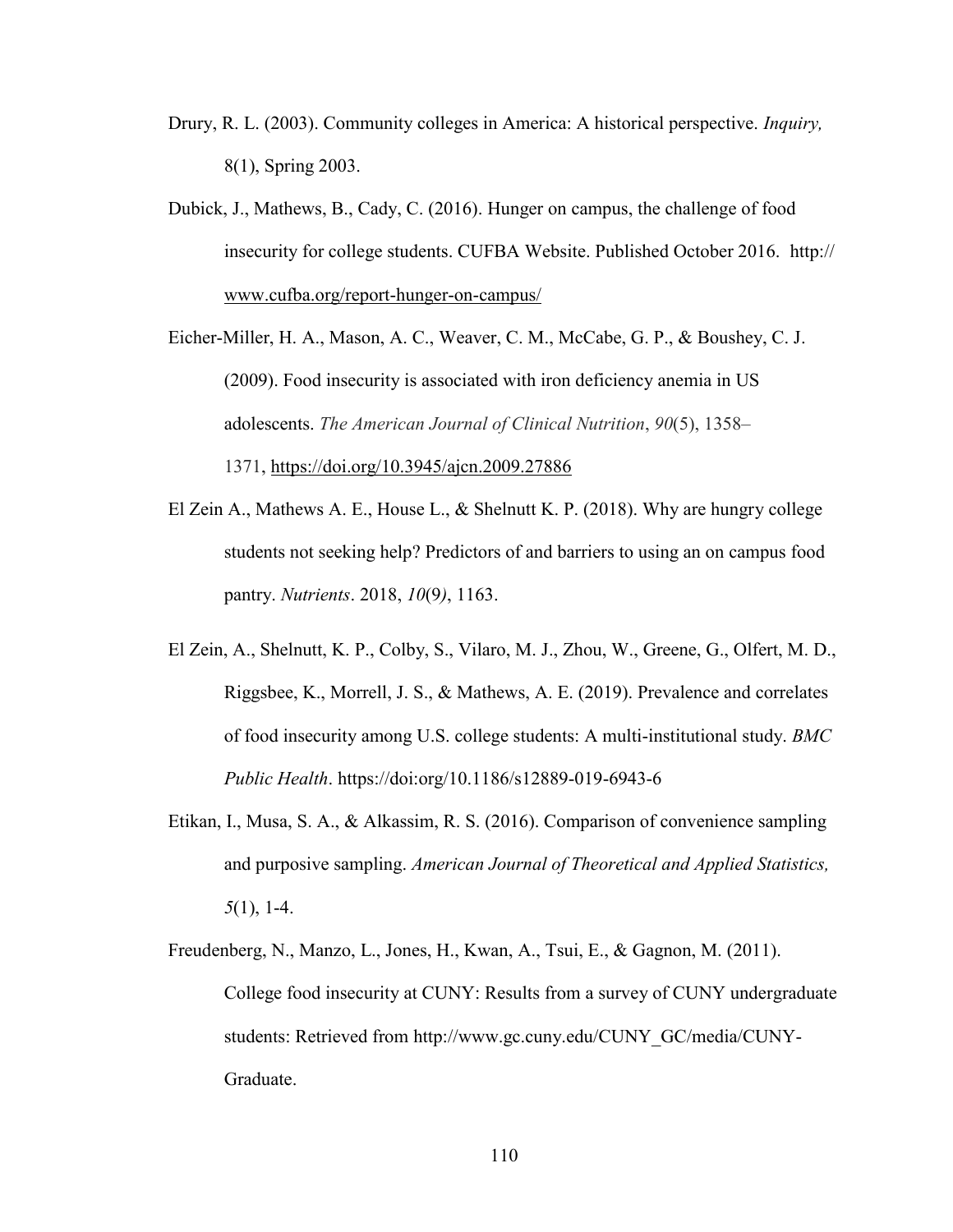- Gaines, A., Robb, C. A., Knol, L. L., & Sickler, S. (2014). Examining the role of financial factors, resources and skills in predicting food security status among college students. *International Journal of Consumer Studies*, *38*(4).
- Goldrick-Rab, S., Broton, K., & Eisenberg, D. (2015). Hungry to learn: Addressing food & housing insecurity among undergraduates. *Wisconsin HOPE Lab.* University of Wisconsin-Madison.
- Goldrick-Rab, S., Richardson, J., & Hernandez, A. (2017). Hungry and homeless in college: Results from a national study of basic needs insecurity in higher education. *Wisconsin HOPE Lab.* University of Wisconsin-Madison.
- Goldrick-Rab, S., Richardson, J., Schneider, J., Hernandez, A., & Cady, C. (2018). Still hungry and homeless in college. *Wisconsin HOPE Lab*. University of Wisconsin-Madison.
- Gundersen, C., Ziliak, J. P. (2015). Food insecurity and health outcomes. Health Affairs, *34*(11), 1830–1839.
- Hickey, A., Shields, D., & Henning, M. (2019). Perceived hunger in college students related to academic and athletic performance. Public Health Department, Keene State College, Keene, NH 03435, USA.
- Howard, L. L. (2011). Does food insecurity at home affect non-cognitive performance at school? A longitudinal analysis of elementary student classroom behavior. *Economics of Education Review, 30*(1), 157-176.
- Kalil, A., Ryan, R. M. (2010). Mothers' economic conditions and resources of support in fragile families. *The Future of Children, 20*(2), 39-61.

[https://doi.org/10.1353/foc.2010.0009](https://psycnet.apa.org/doi/10.1353/foc.2010.0009)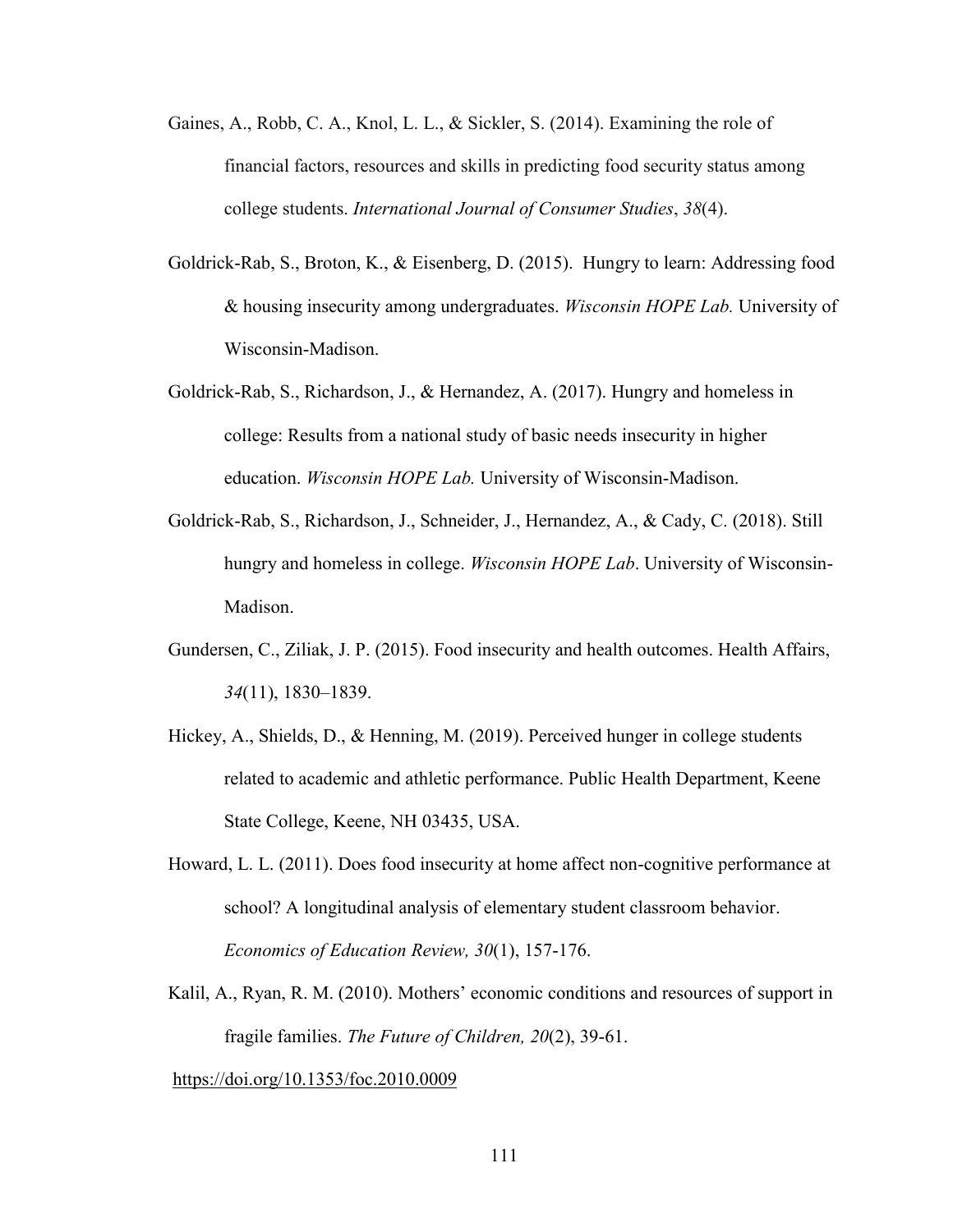Kawulich, B. B. (2005). Participant observation as a data collection method. *Forum: Qualitative Social Research, 6*(2), 43.

Longo, P. (2015). Food justice and sustainability: A new revolution. *Procedia*, 31-36.

- Maroto, M. E., Snelling, A., & Linck, H. (2015). Food insecurity among community college students: Prevalence and Association with grade point average. *Community College Journal of Research and Practice*, *39*(6), 515-526.
- Maroto, M.E. (2013). Food insecurity among community college students: Prevalence and relationship to GPA, energy, and concentration: Morgan State University.
- Marshall, C., & Rossman, G. (2016). *Designing qualitative research (6th ed).* Los Angeles, California: SAGE.
- Maslow, A. H. (1943). *A theory of human motivation*. Martino Publishing, Mansfield Centre, CT.
- Maynard, M., Meyer, S. B., Perlman, C. M., & Kirkpatrick, S. I. (2018). Experiences of food insecurity among undergraduate students: "You can't starve yourself through school. *Canadian Journal of Higher Education Revue*, *48*(2), 130–148.
- Marx, K. Engels, F. (1848). *Manifesto of the communist party*. Progress Publishers, Moscow.
- Miles, B. M., Huberman, A. M., & Saldana, J. (2014). *Qualitative data analysis: A methods sourcebook* (3rd. ed*.*). SAGE Publishing.
- Mukigi, D., Brown, O. (2018). Food insecurity among college students in the United States: A mini review. Department of Nutrition, Auburn University, USA.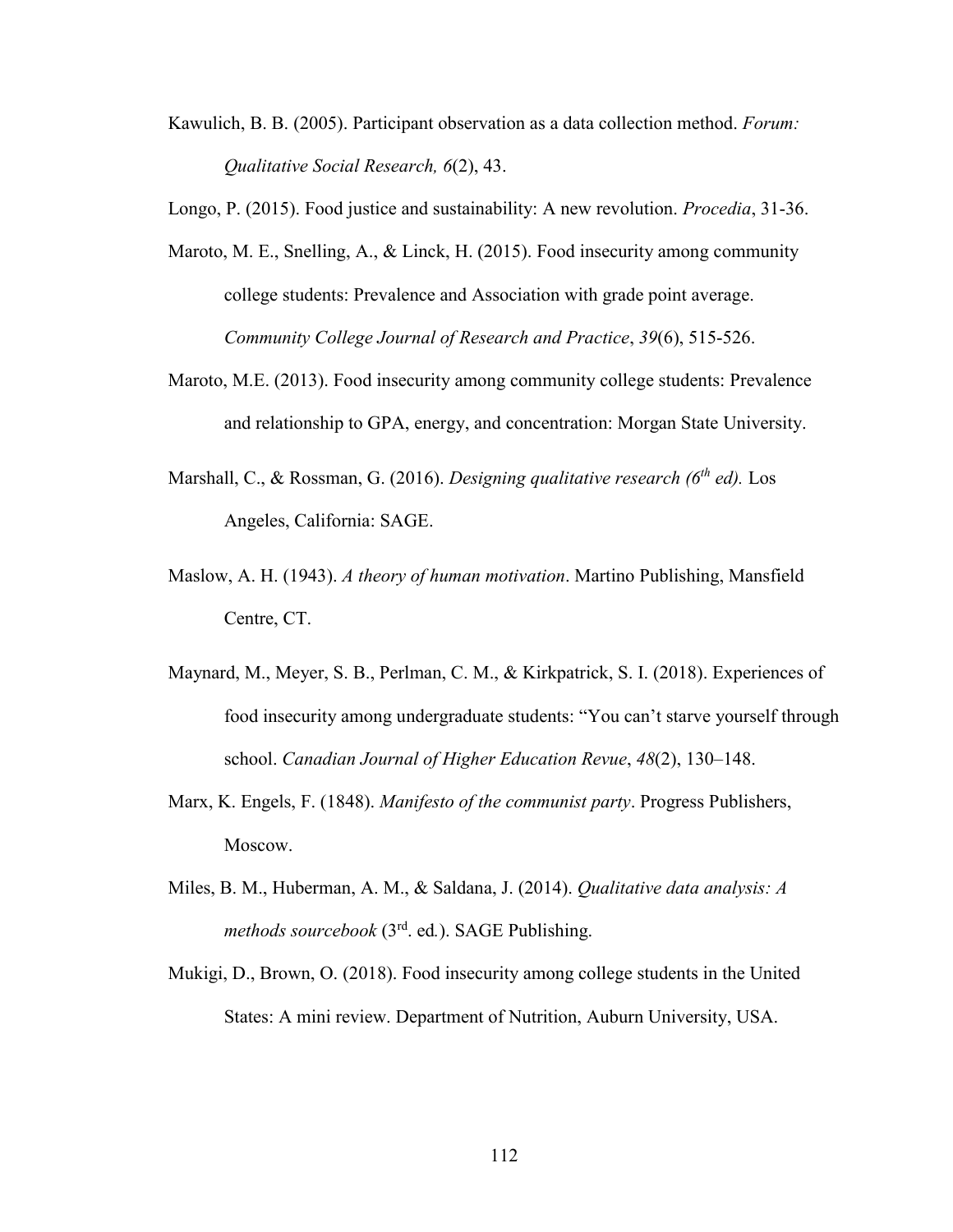- National Center for Education Statistics. Immediate college enrollment rate. *Institute of Educational Sciences 2018.* https://nces.ed.gov/programs/coe/ indicator\_cpa.asp. Accessed 19 Sept 2018.
- O'Leary, Z. (2014). *The essential guide to doing your research project* (2nd ed). Thousand Oaks, CA: SAGE Publishing Inc.
- Patton-Lopez, M. M., Lopez-Cevallos, D. F., Cancel-Tirado, D. I., & Vazquez, L. (2014). Prevalence and correlates of food insecurity among students attending a midsize rural university in Oregon. *Journal of Nutrition, Education and Behavior, 46*(3), 209-214.
- Payne-Sturges, D. C., Tjaden, A., Caldeira, K. M., Vincent, K. B., & Arria, A. M. (2018). Student hunger on campus: Food insecurity among college students and implications for academic institutions. *American Journal of Health Promotion*, *32*(2), 349-354.
- Phillips, E., McDaniel, A., & Croft, A. (2018). Food insecurity and academic disruption among college students. *Journal of Student Affairs Research and Practice*, *55*(4), 353-372, DOI: 10.1080/19496591.2018.1470003
- Pinard, C. A., Fricke, H. E., Calloway, E. E., Smith, T. M., & Yaroch, A. (2015). Food security, hunger-coping, and hunger symptoms, and their relationship with daily fruit and vegetable intake frequency in a low income sample. *Journal of Applied Research on Children: Informing Policy for Children at Risk*, *6*(2).
- Riddle E. S., Niles, M.T., & Nickerson, A. (2020). *Prevalence and factors associated with food insecurity across an entire campus population*. PLoS ONE, *15*(8). https://doi.org/ 10.1371/journal.pone.023763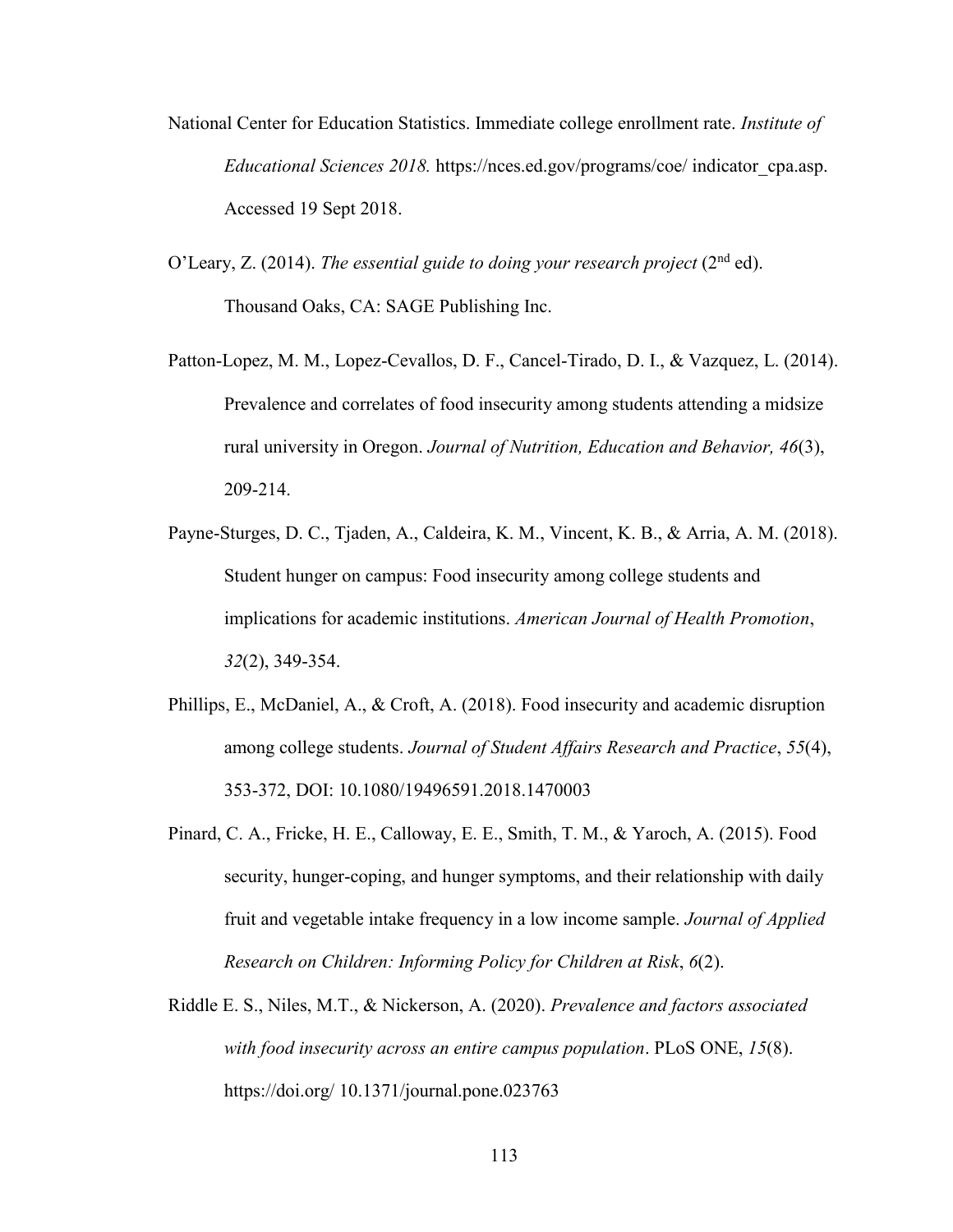Saint John's University website:<https://online.stjohns.edu/about-us/mission>

- Saldana, J. (2016). *The coding manual for qualitative researchers (3rded).* London, UK: SAGE.
- Saldana, J. (2013). *The coding manual for qualitative researchers*. Los Angeles: SAGE.
- Seidman, I. (2019). *Interviewing as qualitative research: A guide for researchers in education and the social sciences (5th ed).* New York, NY: Teachers College Press.
- Skalicky, A., Meyers, A. F., Adams, W. G., Yang, Z., Cook, J. T., & Frank, D. A. (2006). Child food insecurity and iron deficiency anemia in low income infants and toddlers in the United States. Maternal Child Health, *10*(2), 177-85. DOI: 10.1007/s10995-005-0036-0
- Stack, R. J., Meredith, A. (2017). The impact of financial hardship on single parents: An exploration of the journey from social distress to seeking help. *Journal of Family and Economic Issues, 39*, 233-242.
- Stake, R. E. (1995). *The art of case study research*. SAGE Publications, Inc.
- Sutton, J., Austin, Z. (2015). Qualitative research: Data collection, analysis, and management. *The Canadian Journal of Hospital Pharmacy.*

[10.4212/cjhp.v68i3.1456](https://dx.doi.org/10.4212%2Fcjhp.v68i3.1456)

Twill, S. E., Bergdahl, J., & Fensler, R. (2016). Partnering to build a pantry: A university campus responds to student food insecurity. *Journal of Poverty*, *20*(3), 340-358.

Unites States Bureau of Statistics (2020). https://www.bls.gov/home.htm?view\_full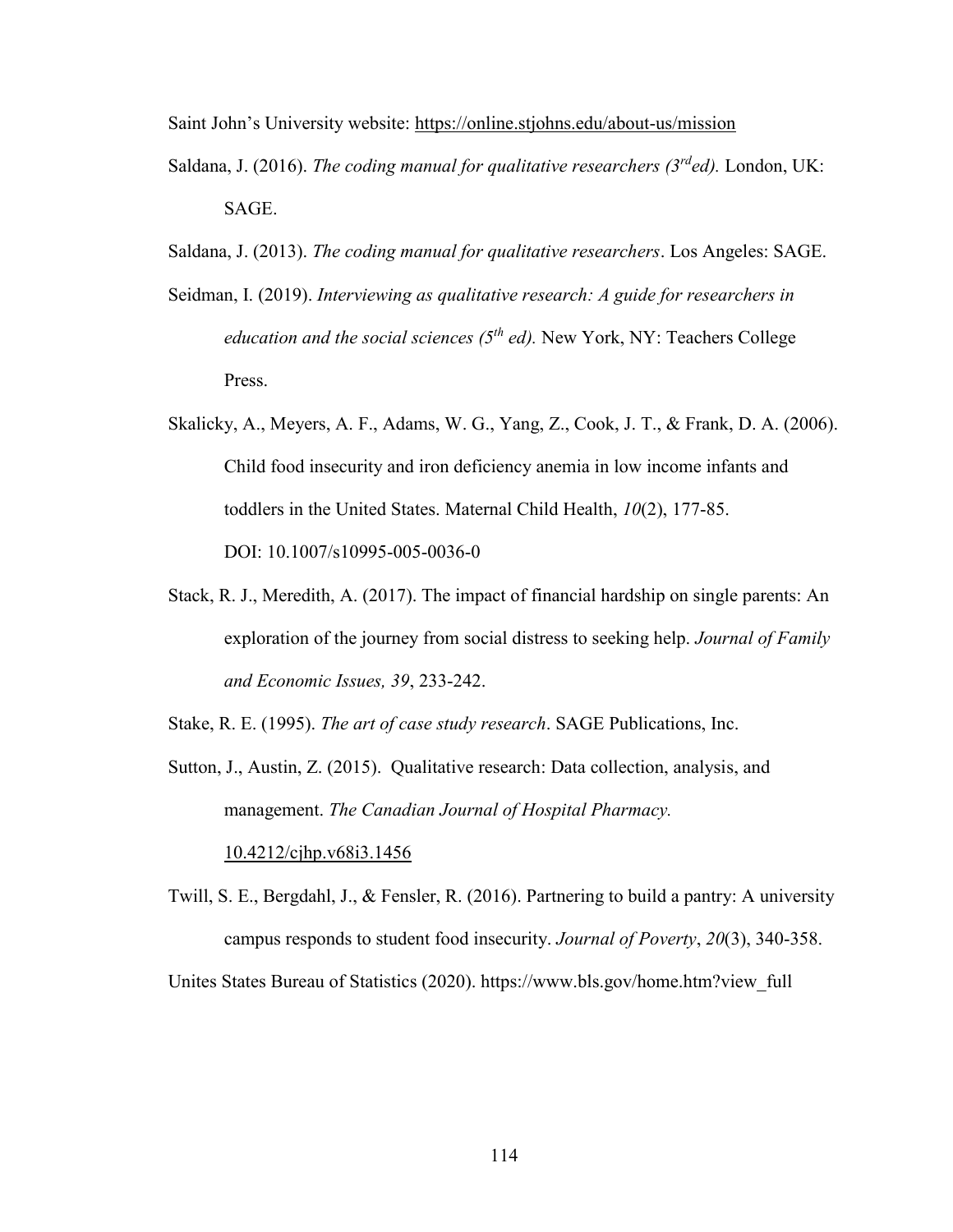United States Department of Agriculture Economic Research Service. *Definitions of food security.* https://www.ers.usda.gov/topics/food-nutritionassistance/food-securityin-the-us/definitions-of-food-security.aspx

Vasquez, M. C., Vang, M., Garcia, F., & Harris III, F. (2019). What do I eat? where do I sleep?: A concern for men of color in community college. *Community College Journal of Research and Practice*, *43*(4*)*, 295–306. <https://doi.org/10.1080/10668926.2018.1478340>

Whitaker, R. C., Phillips, S. M., & Orzol, S. M. (2006). Food insecurity and the risks of depression and anxiety in mothers and behavior problems in their preschool-aged children. *Pediatrics*, *118*(3), 859-68. doi: 10.1542/peds.2006-023